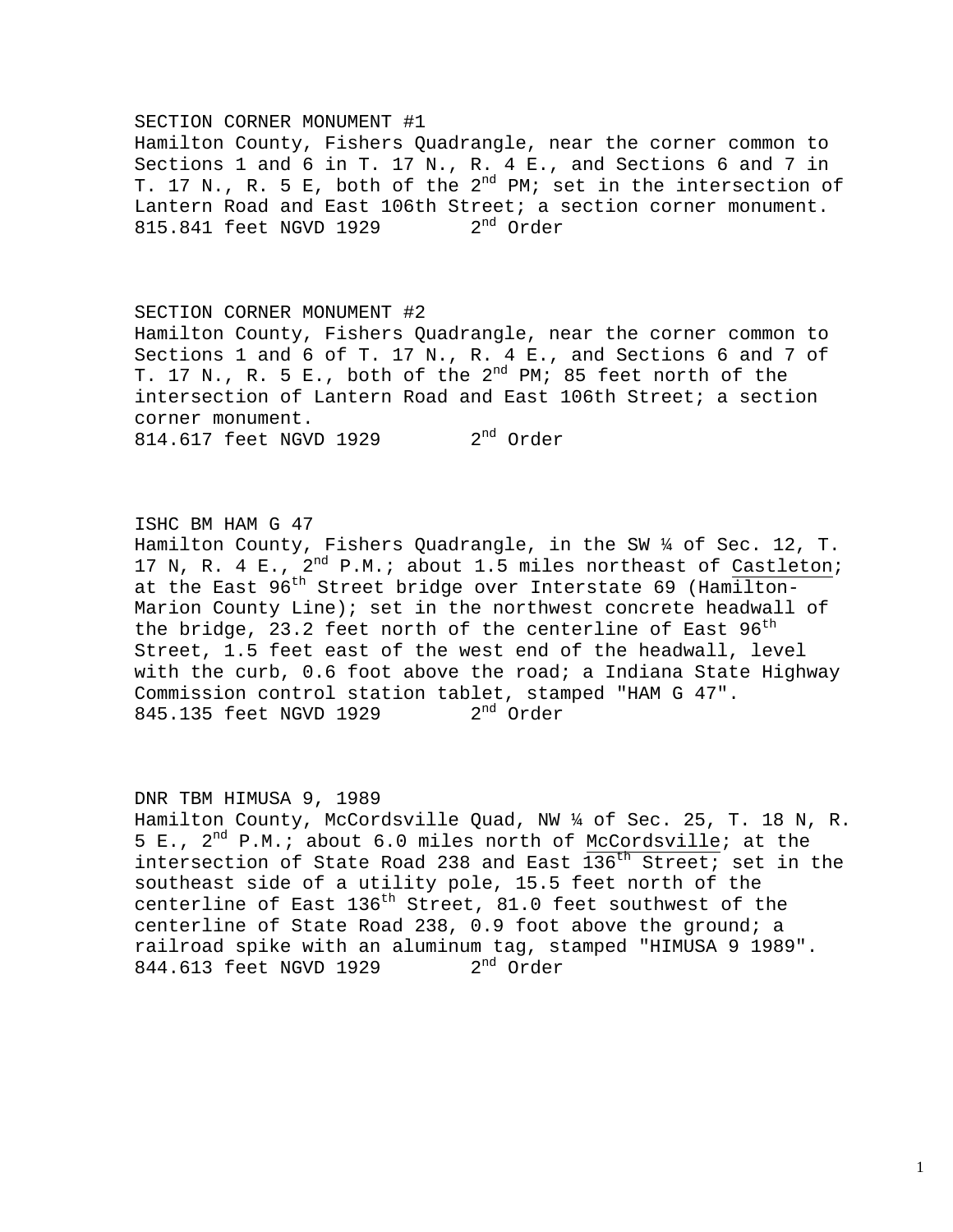### DNR TBM HD 1, 1989

Hamilton County, McCordsville Quad, in the in the SE  $\frac{1}{4}$  of Sec. 33, T. 18 N., R. 5 E.,  $2^{nd}$  P.M.; about 4.7 miles northwest of McCordsvile; at the Hoosier Road concrete culvert over High Ditch; set in the northwest side of utility pole #199-450, 38.7 feet east of the centerline of Hoosier Road, 17.0 feet south of the centerline of a private drive, 77.0 feet southwest of the concrete culvert over High Ditch, 1.0 foot above the ground; a railroad spike with an aluminum tag stamped, "HD 1 1989".<br>805.034 feet NGVD 1929 2<sup>nd</sup> Order 805.034 feet NGVD 1929

# DNR TBM HD 2, 1989

Hamilton County, McCordsville Quad, in the NW ¼ of Sec. 4, T. 17 N., R. 5 E.,  $2^{nd}$  P.M.; about 4.6 miles northwest of McCordsvile; at the East 116th Street CMP over High Ditch; set in the south side of a utility pole, 21.0 feet north of the centerline of East  $116^{th}$  Street, 13.0 feet west of the CMP, 1.0 foot above the ground; a railroad spike with an aluminum tag, stamped "HD 2 1989".

792.405 feet NGVD 1929 2<sup>nd</sup> Order

DNR TBM HD 3, 1989 Hamilton County, McCordsville Quad, in the NE ¼ of Sec. 5, T. 17 N., R. 5 E.,  $2^{nd}$  P.M.; about 4.7 miles northwest of McCordsvile; at the "T"-road intersection of Fall Road and East  $116^{th}$  Street; set in the north side of a utility pole, 95.5 feet south of the centerline of East  $116^{th}$  Street, 14.5 feet west of the centerline of Fall Road, 1.0 foot above the ground; a railroad spike with an aluminum tag, stamped "HD 3 1989".<br>787.720 feet NGVD 1929  $2<sup>nd</sup>$  Order 787.720 feet NGVD 1929

# DNR TBM MC 1, 1989

Hamilton County, McCordsville Quad, in the NE ¼ of Sec. 7, T. 17 N. R. 5 E.,  $2^{nd}$  P.M.; near the Cumberland Road Bridge over Mud Creek; set in the northeast side of utility pole # 55570, 11.0 feet west of the west face of the bridge, 1.0 foot above the ground, 1.5 feet east of a fence line; a railroad spike with an aluminum tag, stamped "MC 1 1989". 781.990 feet NGVD 1929 2<sup>nd</sup> Order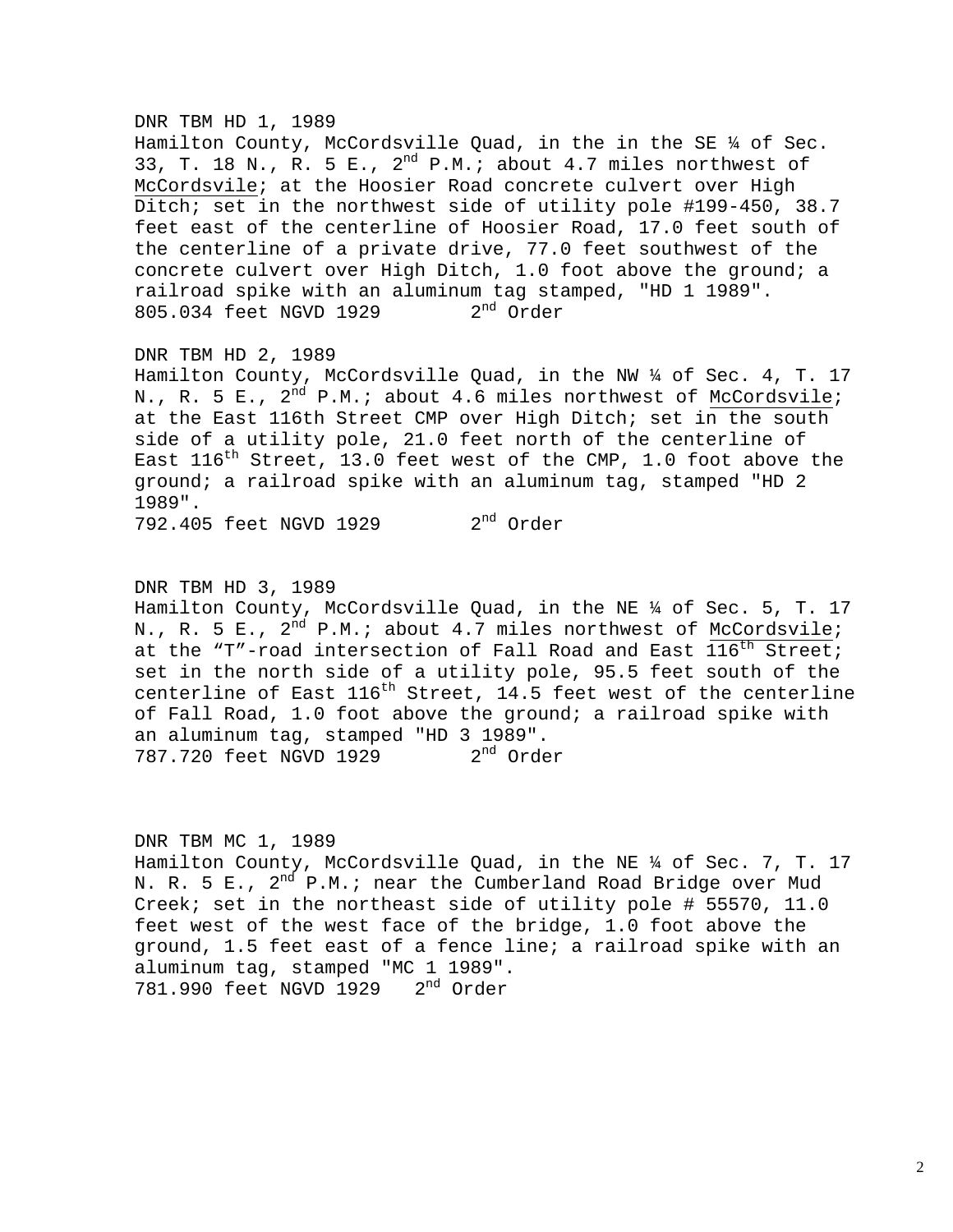#### DNR TBM MC 2, 1989

Hamilton County, McCordsville Quad, in the NW ¼ of Sec. 4, T. 17 N. R. 5 E.,  $2^{nd}$  P.M.; about 4.4 miles northwest of McCordsvile; at the Fall Road wooden bridge over Mud Creek; set in the top of the northeast wooden bridge seat, 14.5 feet east of the centerline of Fall Road, 0.4 foot southwest of the northeast end of the bridge seat, level with road; a galvanized anchor cap with an aluminum tag, stamped "MC 2 1989". 789.317 feet NGVD 1929 2<sup>nd</sup> Order

### DNR TBM MC 3, 1989

Hamilton County, McCordsville Quad, in the NE ¼ of Sec. 5, T. 17 N., R. 5 E.,  $2^{nd}$  P.M.; about 4.4 miles northwest of McCordsvile; at the Fall Road wooden bridge over Mud Creek; set in the northwest side of a wood support piling for the bridge, 26.0 feet south of the north end of the bridge, 14.5 feet west of the centerline of Fall Road, 3.8 feet below the top of the wooden curbing of the bridge, 3.8 feet above the ground; a railroad spike with an aluminum tag, stamped "MC 3 1989".<br>786.860 feet NGVD 1929  $2<sup>nd</sup>$  Order 786.860 feet NGVD 1929

### DNR TBM MC 4, 1989

Hamilton County, McCordsville Quad, in the SW ¼ of Sec. 25, T. 18 N., R. 5 E.,  $2^{nd}$  P.M.; about 5.3 miles north of McCordsville; near the Olio Road Bridge over Mud Creek; set in the west side of a 9 inch Elm tree, 240.0 feet north of the north end of the bridge over Mud Creek, 10.5 feet east of the centerline of Olio Road, 1.5 feet above the ground; a railroad spike with an aluminum tag, stamped "MC 4 1989". 816.724 feet NGVD 1929 2<sup>nd</sup> Order

#### DNR TBM MC 5, 1989

Hamilton County, McCordsville Quad, in the NE ¼ of Sec. 25, T. 18 N., R. 5 E.,  $2^{nd}$  P.M.; about 5.7 miles north of McCordsville; at the State Road 238 Bridge over Mud Creek; set in the west face of the northeast wooden bridge seat, 16.3 feet north of the centerline of State Road 238, 3.1 feet below the curbing of the bridge, 3.1 feet above the ground; a railroad spike with an aluminum tag, stamped "MC 5 1989".<br>822.340 feet NGVD 1929  $2<sup>nd</sup>$  Order 822.340 feet NGVD 1929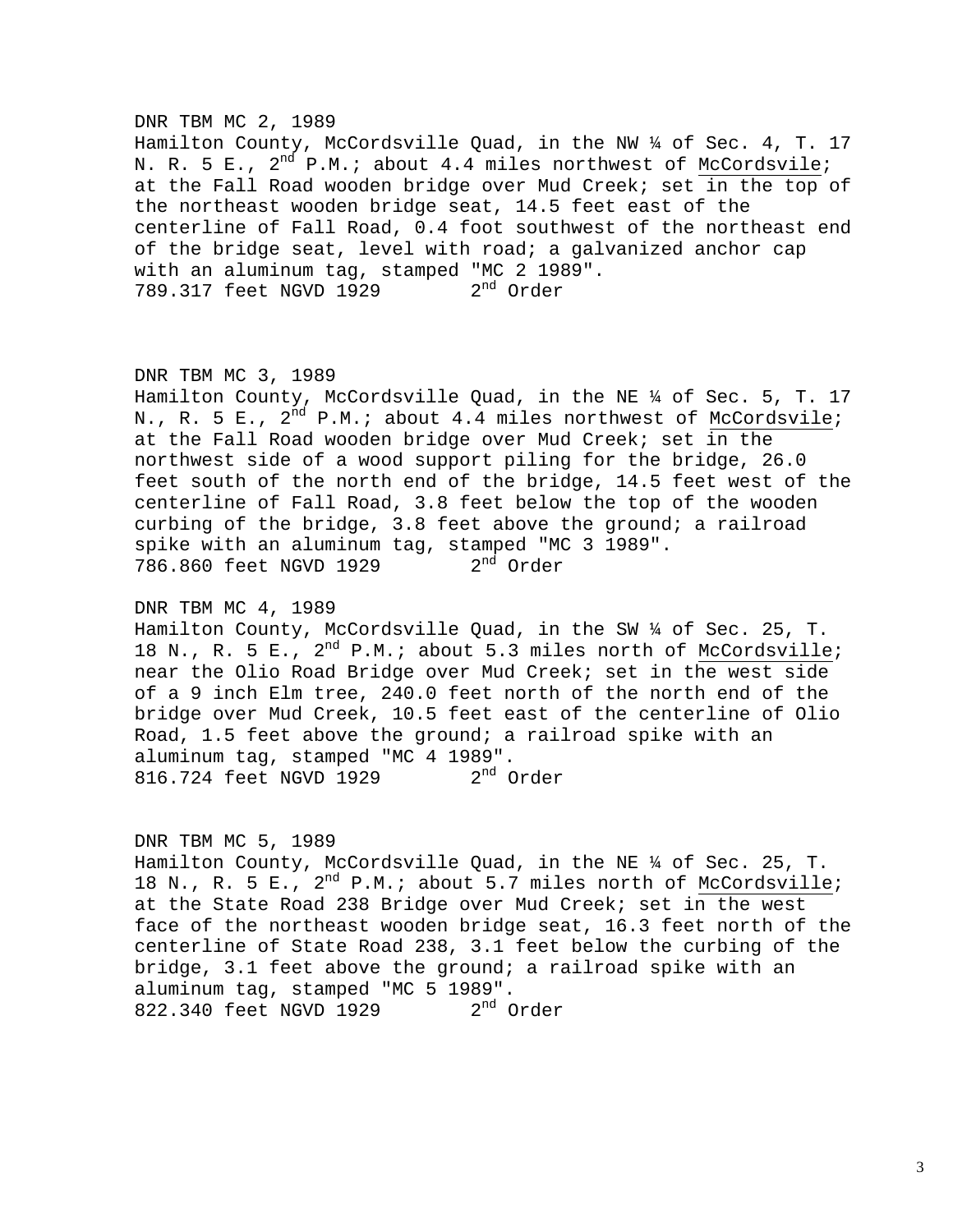#### DNR TBM SC 1, 1989

Hamilton County, McCordsville Quad, in the SW ¼ of Sec. 5, T. 17 N., R. 5 E., 2<sup>nd</sup> P.M.; about 4.8 miles northwest of McCordsville; at the Cumberland Road Bridge (south most bridge) over Sand Creek; set in the south face of the northeast wooden bridge seat of the bridge, 15.0 feet east of the centerline of Cumberland Road, 38.0 feet south of the centerline of Valley Farms Estates Road, 1.5 feet below the road; a railroad spike with an aluminum tag stamped "SC 1 1989". 785.948 feet NGVD 1929 2<sup>nd</sup> Order

### DNR TBM SC 2, 1989

Hamilton County, McCordsville Quad, in the in the SE ¼ of Sec. 6, T. 17 N., R. 5 E.,  $2^{nd}$  P.M.; about 4.8 miles northwest of McCordsville; at the Cumberland Road Bridge (south most bridge) over Sand Creek; set in the top of the southwest wooden bridge seat, 13.5 feet west of the centerline of Cumberland Road, 0.5 foot west of west face of wooden guardrail, level with the road; a galvanized anchor cap with an aluminum tag stamped "SC 2 1989". 787.395 feet NGVD 1929 2<sup>nd</sup> Order

#### DNR TBM SC 3, 1989

Hamilton County, McCordsville Quad, in the NE ¼ of Sec. 6, T.17N, R.5 E.,  $2^{nd}$  P.M.; about 5.2 miles northwest of McCordsville; near the Cumberland Road Bridge (north most bridge) over Sand Creek; set in the northeast side of utility pole # PSC-FI 55-546, 18.0 feet west of the centerline of Cumberland Road, 19.0 feet south of the south end of the bridge, 6.0 feet east of a fence line, 1.1 feet above the ground; a railroad spike with an aluminum tag, stamped "SC 3 1989". 791.647 feet NGVD 1929 2<sup>nd</sup> Order

#### DNR TBM SC 4, 1989

Hamilton County, McCordsville Quad, in the NW ¼ of Sec. 5, T. 17 N., R. 5 E.,  $2^{nd}$  P.M.; about 5.2 miles northwest of McCordsville; at the Cumberland Road Bridge (north most bridge) over Sand Creek; set in the top of the southeast wooden bridge seat, 13.0 feet east of the centerline of Cumberland Road, 0.8 foot west of the east end of the bridge seat, level with road; a galvanized anchor cap, with an aluminum tag, stamped "SC 4 1989". 791.512 feet NGVD 1929 2<sup>nd</sup> Order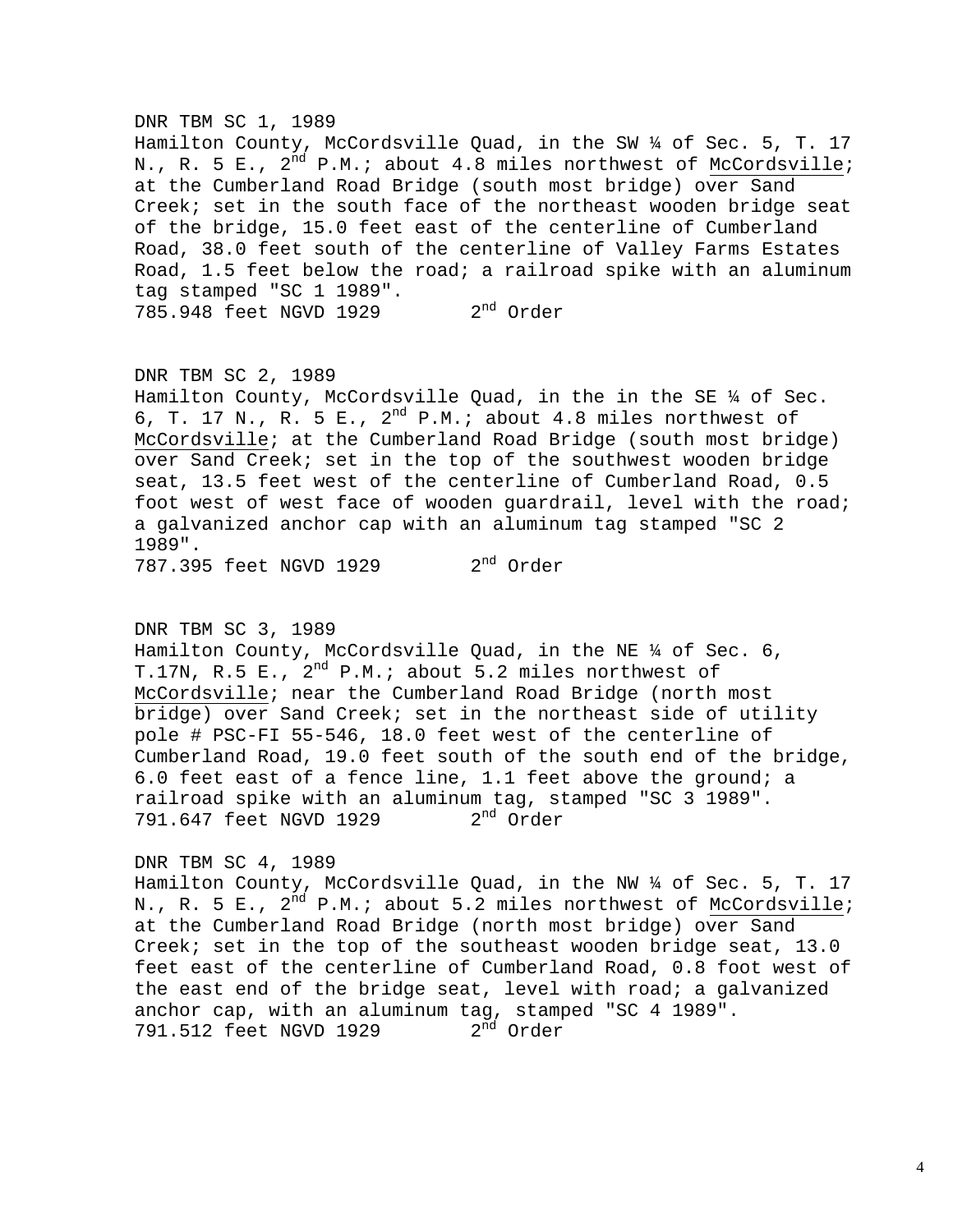# DNR TBM SC 5, 1989 Hamilton County, McCordsville Quad, in the SW ¼ of Sec. 32, T. 18 N., R. 5 E.,  $2^{nd}$  P.M.; about 5.4 miles northwest of McCordsville; near the East  $116^{th}$  Street Bridge over Sand Creek; set in the southeast side of a utility pole, 15.0 feet north of the centerline of East  $116^{th}$  Street, 1.4 feet above the ground, 12.0 feet east of the east end of the bridge; a railroad spike with an aluminum tag, stamped "SC 5 1989". 798.542 feet NGVD 1929 2<sup>nd</sup> Order

DNR TBM SC 6, 1989 Hamilton County, McCordsville Quad, in the East ½ of Sec. 32 T. 18 N., R. 5 E.,  $2^{nd}$  P.M.; about 5.5 miles northwest of McCordsville; at the East  $121^{st}$  Street Bridge over Sand Creek; set in the northwest side of utility pole # 77-285, 18.0 feet south of the centerline of East 121<sup>st</sup> Street, 30.0 feet east of the east end of the bridge, 1.4 feet above ground; a railroad spike with an aluminum tag, stamped "SC 6 1989".<br>801.985 feet NGVD 1929  $2<sup>nd</sup>$  Order 801.985 feet NGVD 1929

DNR TBM SC 7, 1989 Hamilton County, McCordsville Quad, in the NW ¼ of Sec. 33, T. 18 N., R. 5 E.,  $2^{nd}$  P.M.; about 5.8 miles northwest of McCordsville; at the East  $126<sup>th</sup>$  Street Bridge over Sand Creek; set in the north side of a 10 inch Cottonwood tree, near the east end of the bridge, 9.0 feet south of the south face of the bridge, 5.3 feet below the road, 0.9 foot above the ground; a railroad spike with an aluminum tag, stamped "SC 7 1989".<br>801.338 feet NGVD 1929  $2<sup>nd</sup>$  Order 801.338 feet NGVD 1929

DNR TBM SC 8, 1989 Hamilton County, McCordsville Quad, in the SW ¼ of Sec. 28, T. 18 N., R. 5 E.,  $2^{nd}$  P.M.; about 5.8 miles northwest of McCordsville; at the East  $126<sup>th</sup>$  Street bridge over Sand Creek; set in the top of the northwest concrete wingwall of the bridge, 37.0 feet east of a bridge insignia sign, 17.0 feet north of the centerline of East  $126^{th}$  Street, level with road; a chiseled square. 806.435 feet NGVD 1929 2<sup>nd</sup> Order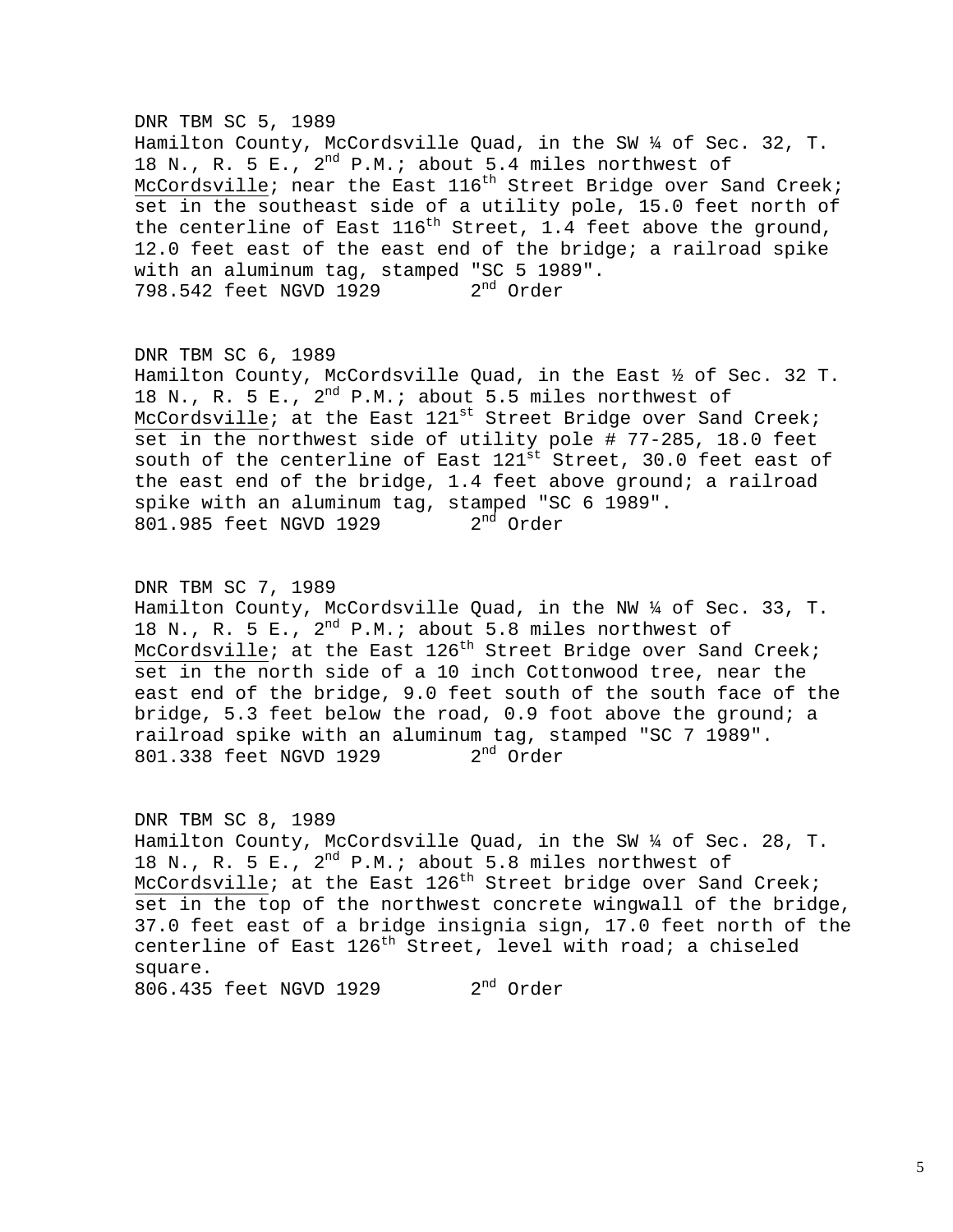### DNR TBM HIMUSA 5, 1989

Hamilton County, McCordsville Quad, in the NE ¼ of Sec. 6, T. 17 N., R. 5 E.,  $2^{nd}$  P.M.; about 5.2 miles northwest of McCordsville; at the intersection of East 116<sup>th</sup> Street and Cumberland Road, in the southeast quadrant of the intersection; at the Public Service of Indiana-Fishers Station; set in the north side of a utility pole, 85.0 feet south of the centerline of East  $116^{\rm th}$ Street, 57.5 feet east of the centerline of Cumberland Road, 1.0 foot above the ground; a railroad spike with an aluminum tag, stamped "HIMUSA 5 1989". 823.681 feet NGVD 1929 2<sup>nd</sup> Order

#### DNR TBM HIMUSA 6, 1989

Hamilton County, McCordsville Quad, in the NE ¼ of Sec. 8. T. 17 N., R. 5 E.,  $2^{nd}$  P.M.; about 4.1 miles northwest of McCordsville; at the "T"-road intersection of East  $106<sup>th</sup>$  Street and Fall Road; set in the north side of utility pole # 70-784, 50.0 feet west of the centerline of Fall Road, 14.0 feet south of the centerline of East  $106^{th}$  Street, 1.0 foot above the ground; a railroad spike with an aluminum tag, stamped "HIMUSA 6 1989".<br>827.509 feet NGVD 1929  $2<sup>nd</sup>$  Order 827.509 feet NGVD 1929

SECTION CORNER Monument # 5 Hamilton County, McCordsville Quad, in the Corner of Sec. 4,5,8, & 9, T. 17 N., R. 5 E., 2<sup>nd</sup> P.M.; about 4.1 miles northwest of McCordsville; at the intersection of  $106<sup>th</sup>$  Street and Fall Road; set in the centerline of East 106<sup>th</sup> Street and Fall Road; a section corner monument. 826.423 feet NGVD 1929 2<sup>nd</sup> Order

#### DNR TBM HIMUSA 7, 1989

Hamilton County, McCordsville Quad, in the NE ¼ of Sec. 3, T. 17 N., R. 5 E.,  $2^{\overline{n}d}$  P.M.; about 4.0 miles north-northwest of McCordsville; at the intersection of East 116<sup>th</sup> Street and Brook School Avenue; set in the east side of utility pole #125, 25.0 feet south of the centerline of East  $116<sup>th</sup>$  Street, 19.0 feet east of Brook School Ave., 1.0 foot above the ground; a railroad spike with an aluminum tag, stamped "HIMUSA 7 1989".<br>817.117 feet NGVD 1929  $2<sup>nd</sup>$  Order 817.117 feet NGVD 1929

DNR TBM VW 1, 1989 Hamilton County, McCordsville Quad, in the SW ¼ of Sec. 3, T. 17 N., R. 5 E.,  $2^{nd}$  P.M.; about 3.2 miles north-northwest of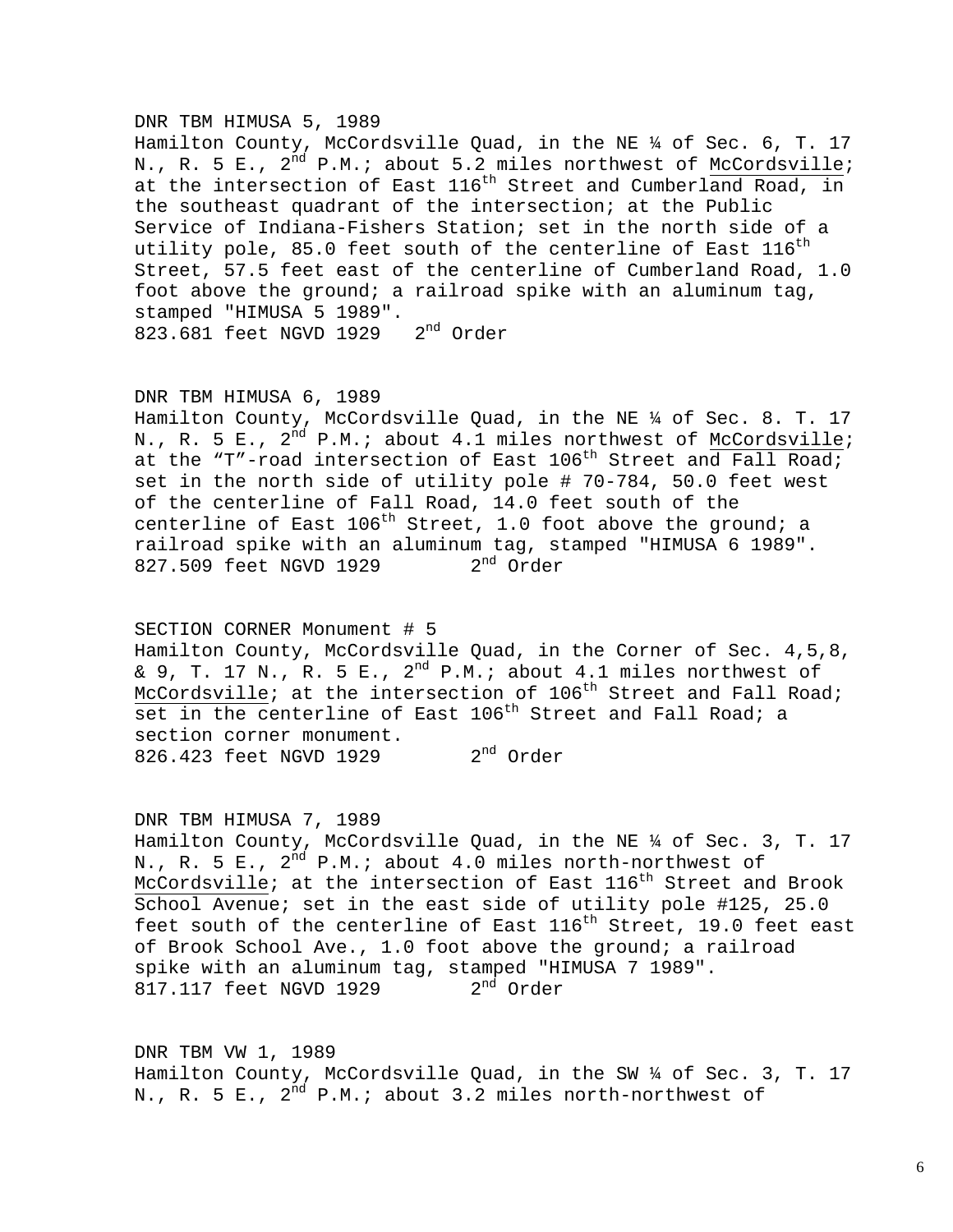McCordsville; about 0.35 miles east of the intersection of Geist Road and East 106<sup>th</sup> Street; set in the south side of a utility pole on the north side of 106<sup>th</sup> Street, 74.0 feet east of a concrete culvert, 43.0 feet northwest from a field entrance gate, 15.0 feet north of the centerline of East  $106<sup>th</sup>$  Street, 1.2 feet above the ground; a railroad spike. 794.711 feet NGVD 1929 3rd Order

### DNR TBM VW 2, 1989

Hamilton County, McCordsville Quad, in the NE ¼ of Sec. 10, T. 17 N., R. 5 E.,  $2^{nd}$  P.M.; about 2.9 miles north-northwest of McCordsville; at the intersection of East 106<sup>th</sup> Street and Fall creek Road; set in the northeast side of a utility pole, 16.0 feet south of the centerline of East  $106^{th}$  Street,  $46.5$  feet northwest of the centerline of Fall Creek Road, 1.5 feet above the ground; a railroad spike.<br>797.405 feet NGVD 1929 3<sup>rd</sup> Order 797.405 feet NGVD 1929

### DNR BM HAM 86, 1989

Hamilton County, McCordsville Quad, in the NW ¼ of Sec. 8, T. 17 N., R. 5 E.,  $2^{nd}$  P.M.; about 4.6 miles northwest of McCordsville; at the East  $106^{th}$  Street Bridge over Mud Creek; set in the top of the southwest concrete bridge seat, 15.0 feet south of the centerline of East  $106^{th}$  Street, 2.1 feet below the road, 0.6 foot southeast of the southeast face of the wingwall; a Indiana Department of Natural Resources control station tablet, stamped "HAM 86 1989".

784.773 feet NGVD 1929 2<sup>nd</sup> Order

#### DNR BM HAM 87, 1989

Hamilton County, McCordsville Quad, in the North ½ of Sec. 4, T. 17 N., R. 5 E.,  $2^{nd}$  P.M.; about 4.5 miles northwest of McCordsvile; at the Klepfer School Road Bridge over Mud Creek; set in the top of the west concrete guardrail of the bridge, 9.0 feet west of the centerline of Klepfer School Road, 10.8 feet north of the south end of the guardrail, 3.8 feet above the road; a Indiana Department of Natural Resources control station tablet, stamped "HAM 87 1989". 798.676 feet NGVD 1929 2<sup>nd</sup> Order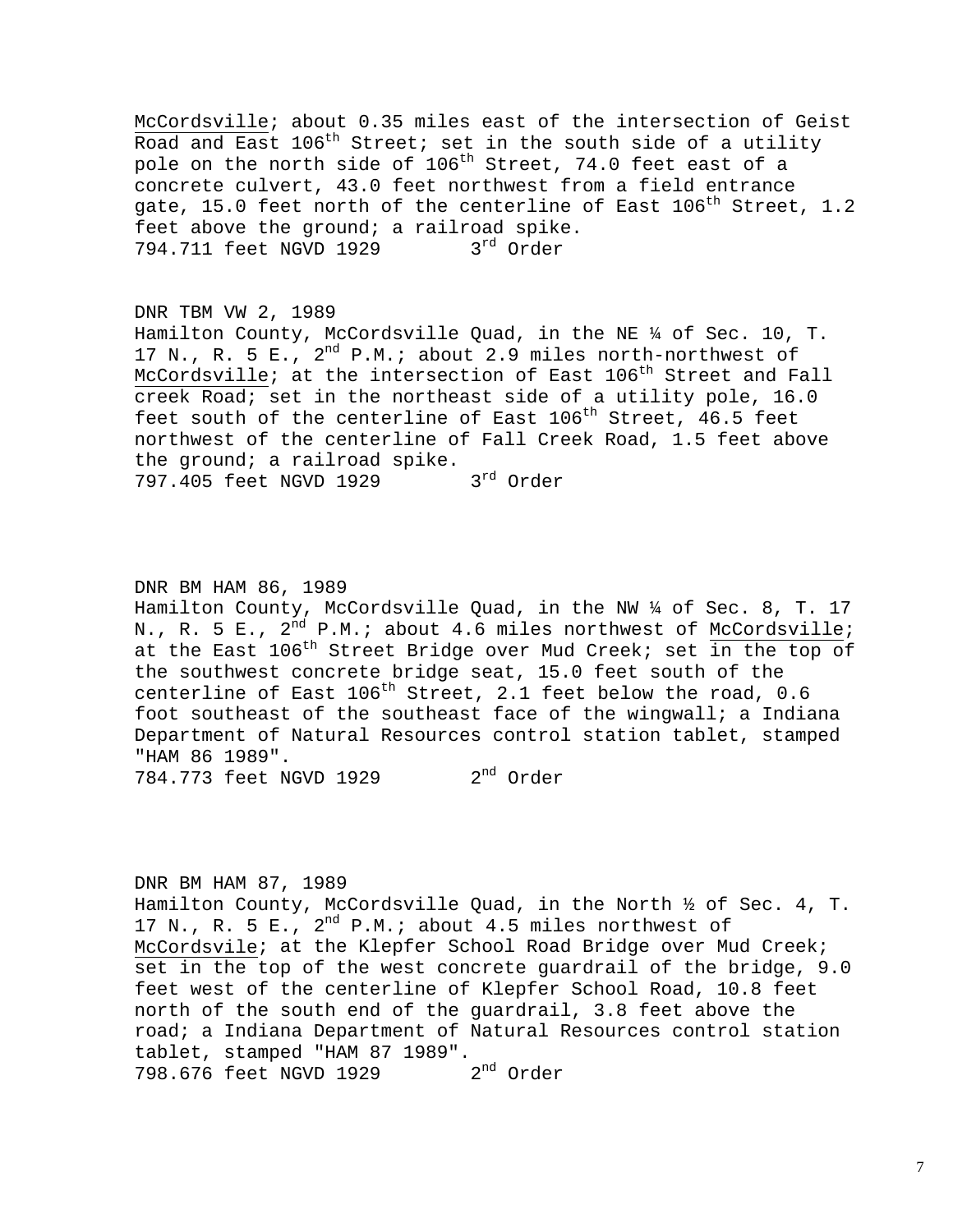#### DNR BM HAM 88, 1989

Hamilton County, McCordsville Quad, in the in the SE  $\frac{1}{4}$  of Sec. 34, T. 18 N., R. 5 E.,  $2^{nd}$  P.M.; about 4.3 miles north-northwest of McCordsville; at the Brooks School Avenue Bridge over Mud Creek; set in the top of the southwest concrete bridge seat, 15.0 feet west of the centerline of Brooks School Avenue, 1.7 feet below the road, 0.5 foot east of the west face of the bridge seat; a Indiana Department of Natural Resources control station tablet, stamped "HAM 88 1989".<br>804.272 feet NGVD 1929 2<sup>nd</sup> Order 804.272 feet NGVD 1929

### DNR BM HAM 89, 1989

Hamilton County, McCordsville Quad, in the in the SE ¼ of Sec. 26, T. 18 N., R. 5 E., 2<sup>nd</sup> P.M.; about 5.0 miles north of McCordsville; at the East  $126<sup>th</sup>$  Street Bridge over Mud Creek; set in the north end of the west bridge seat, 14.5 feet north of the centerline of East  $126^{th}$  Street, 1.7 feet below the road, 0.7 foot west of the east corner of the bridge seat; a Indiana Department of Natural Resources control station tablet, stamped "HAM 89 1989".

812.824 feet NGVD 1929 2<sup>nd</sup> Order

# DNR BM HAM 90, 1989 Hamilton County, McCordsville Quad, in the NE ¼ of Sec. 25, T. 18 N., R. 5 E.,  $2^{nd}$  P.M.; about 6.0 miles north-northeast of McCordsville; at the East  $136<sup>th</sup>$  Street Bridge over Mud Creek; set in the southeast concrete wingwall of the bridge, 10.0 feet south of the centerline of East  $136^{th}$  Street, 0.7 feet southeast of the southeast corner of the concrete guardrail, 0.5 foot below the road; a Indiana Department of Natural Resources control station tablet, stamped "HAM 90 1989".<br>824.374 feet NGVD 1929  $2<sup>nd</sup>$  Order 824.374 feet NGVD 1929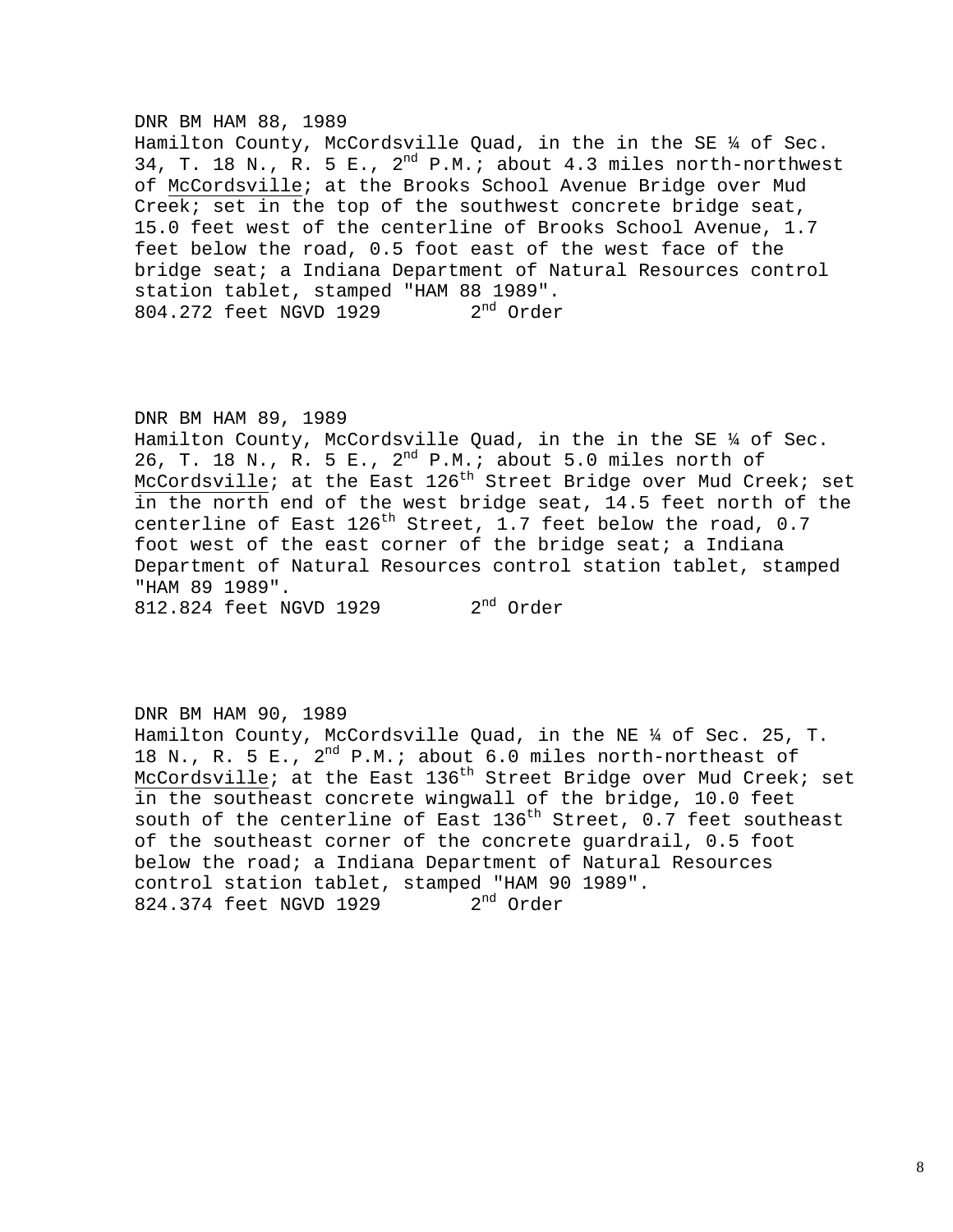# ISHC BM Hamilton County, McCordsville Quad, in the SE ¼ of Sec. 23, T. 18 N., R. 5 E.,  $2^{nd}$  P.M.; about 6.25 miles north of McCordsville; at the State Road 238 Bridge over Interstate 69; set in the north concrete curbing of the bridge, 17.0 feet northeast of the centerline of State Road 238, 17.0 feet southeast of the northwest end of the concrete guardrail, 0.7 foot above the road; a Indiana State Highway Commission control station tablet, the stamping is indecipherable.<br>860.315 feet NGVD 1929 2<sup>nd</sup> Order 860.315 feet NGVD 1929

# ISHC BM HAM G 34 Hamilton County, McCordsville Quad, in the SE ¼ of Sec. 28, T. 18 N., R. 5 E.,  $2^{nd}$  P.M.; about 5.3 miles northwest of McCordsville; at the East  $126<sup>th</sup>$  Street Bridge over Interstate 69; set in the northeast corner of the concrete guardrail base of the bridge, 18.0 feet north of the centerline of East  $126^{\text{th}}$ Street, 0.8 foot above the road, 0.8 foot south of the north face of the guardrail base; a Indiana State Highway Commission control station tablet stamped "HAM G 34".<br>849.043 feet NGVD 1929 2<sup>nd</sup> Order 849.043 feet NGVD 1929

ISHC BM HAM G 37 Hamilton County, McCordsville Quad, in the SE ¼ of Sec. 24, T. 18 N., R. 5 E.,  $2^{nd}$  P.M.; about 6.2 miles north-northeast of McCordsville; at the west bound Interstate 69 Bridge over Mud Creek; set in the west end of the north concrete guardrail base of the bridge, 22.5 feet north of the west bound centerline of Interstate 69, 0.6 foot above the road, 0.8 foot south of the north face of the guardrail base; a Indiana State Highway Commission control station tablet, stamped "HAM G 37".<br>832.863 feet NGVD 1929  $2<sup>nd</sup>$  Order 832.863 feet NGVD 1929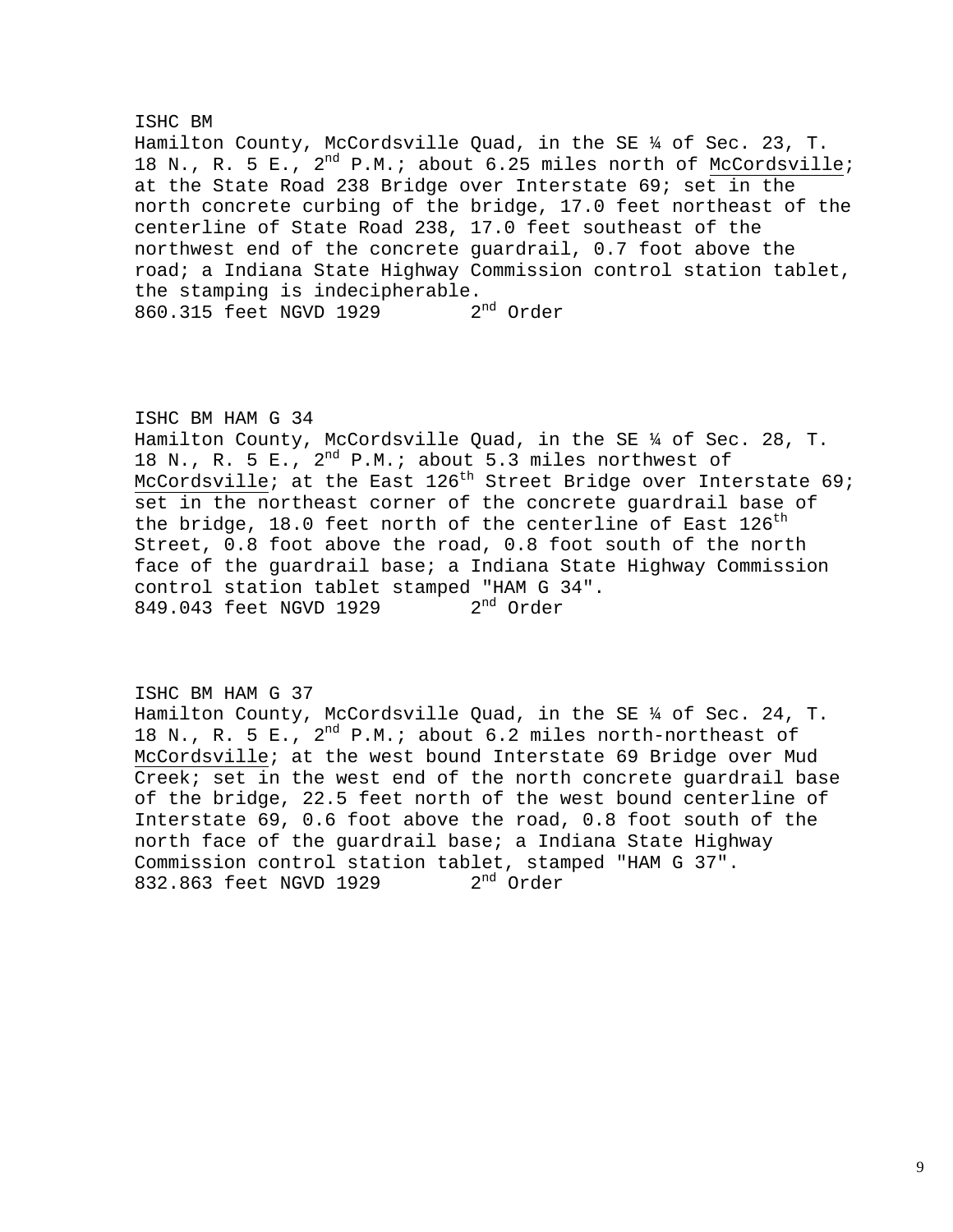ISHC BM HAM G 51 Hamilton County, McCordsville Quad, in the NE ¼ of Sec. 31, T. 18 N., R. 5 E.,  $2^{nd}$  P.M.; about 6.0 miles northwest of McCordsville; at the Cumberland Road Bridge over Interstate 69; set in the southwest concrete headwall of the bridge, 19.5 feet west of the centerline of Cumberland Road, 0.8 foot south of the north face of the headwall, 0.8 foot above the road; a Indiana State Highway Commission control station tablet, stamped "HAM G 51".  $850.033$  feet NGVD 1929  $2<sup>nd</sup>$  Order

#### DNR TBM HIMUSA 8, 1989

Hamilton County, McCordsville Quad, in the SW ¼ of Sec. 26, T. 18 N., R. 5 E.,  $2^{nd}$  P.M.; about 6.0 miles north-northwest of McCordsville; at the intersection of East  $126<sup>th</sup>$  Street and Brook School Avenue; set in the south side of utility pole #55-536, 14.5 feet north of the centerline of 126<sup>th</sup> Street, 19.0 feet east of the centerline of Brook School Avenue, 0.8 foot above the ground; a railroad spike with an aluminum tag, stamped "HIMUSA 8 1989".

826.810 feet NGVD 1929 2<sup>nd</sup> Order

### DNR TBM COOL 4, 1994

In Hamilton County, Fishers Quad., set in the NW ¼ of Section 29, T. 18 N., R. 4 E.,  $2^{nd}$  P.M.; at  $Carmel$ ; at the  $131^{st}$  Street bridge over Cool Creek; set in the southeast concrete wingwall of the bridge, 23 feet south of the centerline of 131<sup>st</sup> Street, 0.5 foot east of the west face of the concrete wingwall of the bridge, 0.3 foot south of the south face of the concrete headwall, 0.9 foot below the top of the concrete headwall; a chiseled triangle.

794.795 feet NGVD 1929 3rd Order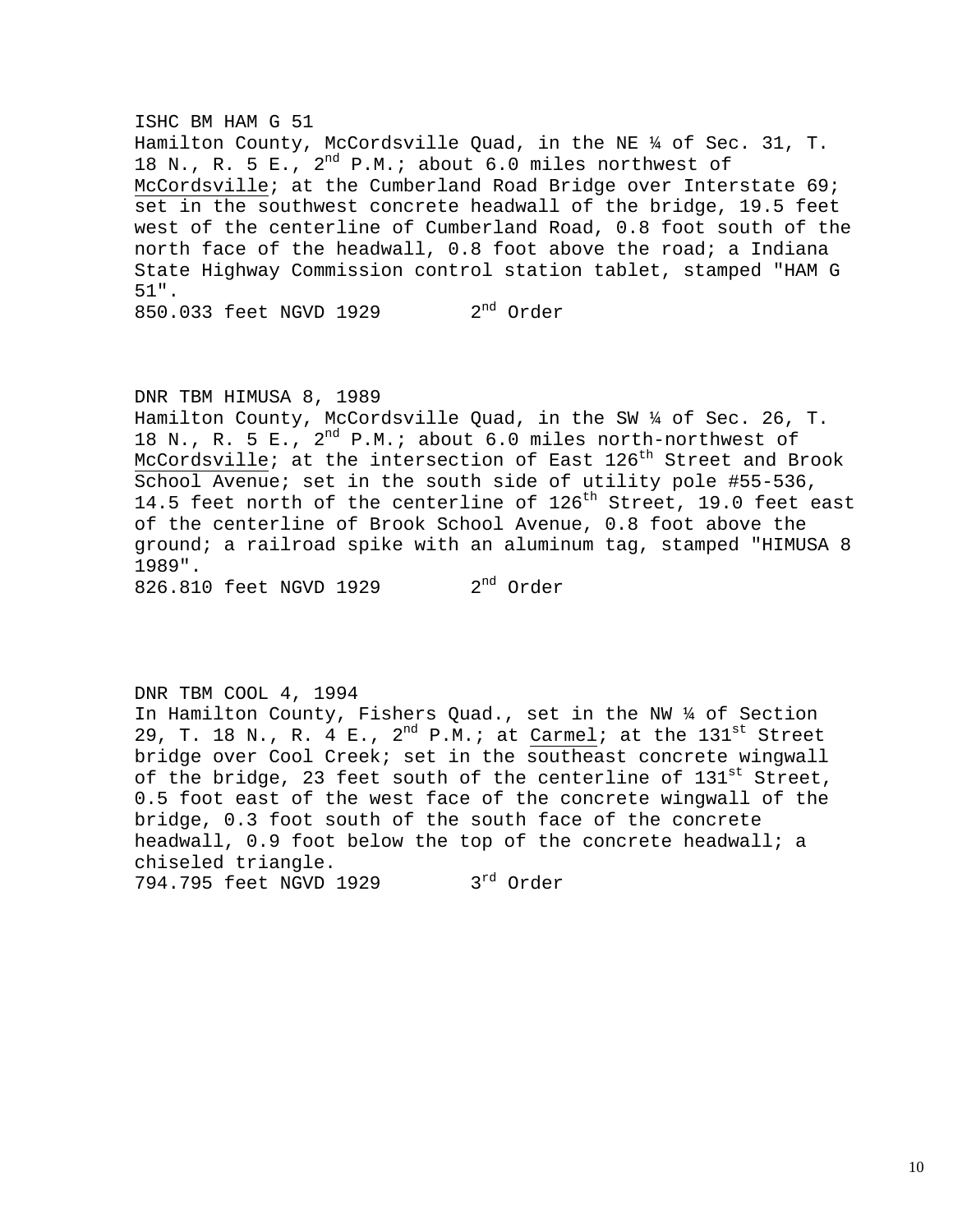### DNR TBM 68001, 2000

In Hamilton County, Fishers Quad., in the SW ¼ of Section 29, T.18 N., R. 4 E.,  $2^{nd}$  P.M.; about 1 mile east of Carmel; in the southwest 4 of the intersection of 131st Street and Cricklewood Court; set in the north side of a power pole, 46 feet south of the centerline of  $131^{st}$  Street, 33.6 feet west of the centerline of Cricklewood Court, 18.6 feet north of the "Cricklewood" stone gate, 19.7 feet southeast of a fire hydrant, about 1 foot above the ground; a railroad spike driven through an aluminum tag, stamped "IDNR TBM 68001 2000". 3rd Order 799.218 feet NGVD 1929

### DNR TBM 68002, 2000

In Hamilton County, Fishers Quad., in the SE ¼ of Section 29, T.18 N., R. 4 E.,  $2^{nd}$  P.M.; about 1.5 miles east of Carmel; in the southwest  $\frac{1}{4}$  of the intersection of  $131^{st}$  Street and Gray Road; set in the north side of a power pole, 54.4 feet south of the centerline of  $131^{st}$  Street, 50.7 feet west of the centerline of Gray Road, 9.7 feet southwest of metal "stop light" pole, about 1 foot above the ground; a railroad spike driven through an aluminum tag, stamped "IDNR TBM  $68002$  2000".<br>792.606 feet NGVD 1929  $3<sup>rd</sup>$  Order 792.606 feet NGVD 1929

### DNR TBM 68003, 2000

In Hamilton County, Fishers Quad., in the SE ¼ of Section 29, T. 18 N., R. 4 E.,  $2^{nd}$  P.M.; about 1.8 miles east of Carmel; in the northwest  $\frac{1}{4}$  of the intersection of 126<sup>th</sup> Street and Gray Road; set in the east side of a power pole, 46 feet north of the centerline of 126<sup>th</sup> Street, 39.6 feet west of the centerline of Gray Road, 30.9 feet south of a power pole, 3.5 feet east of a large utility box, about 1 foot above the ground; a rail road spike driven through an aluminum tag, stamped "IDNR TBM 68003 2000". 787.387 feet NGVD 1929 3rd Order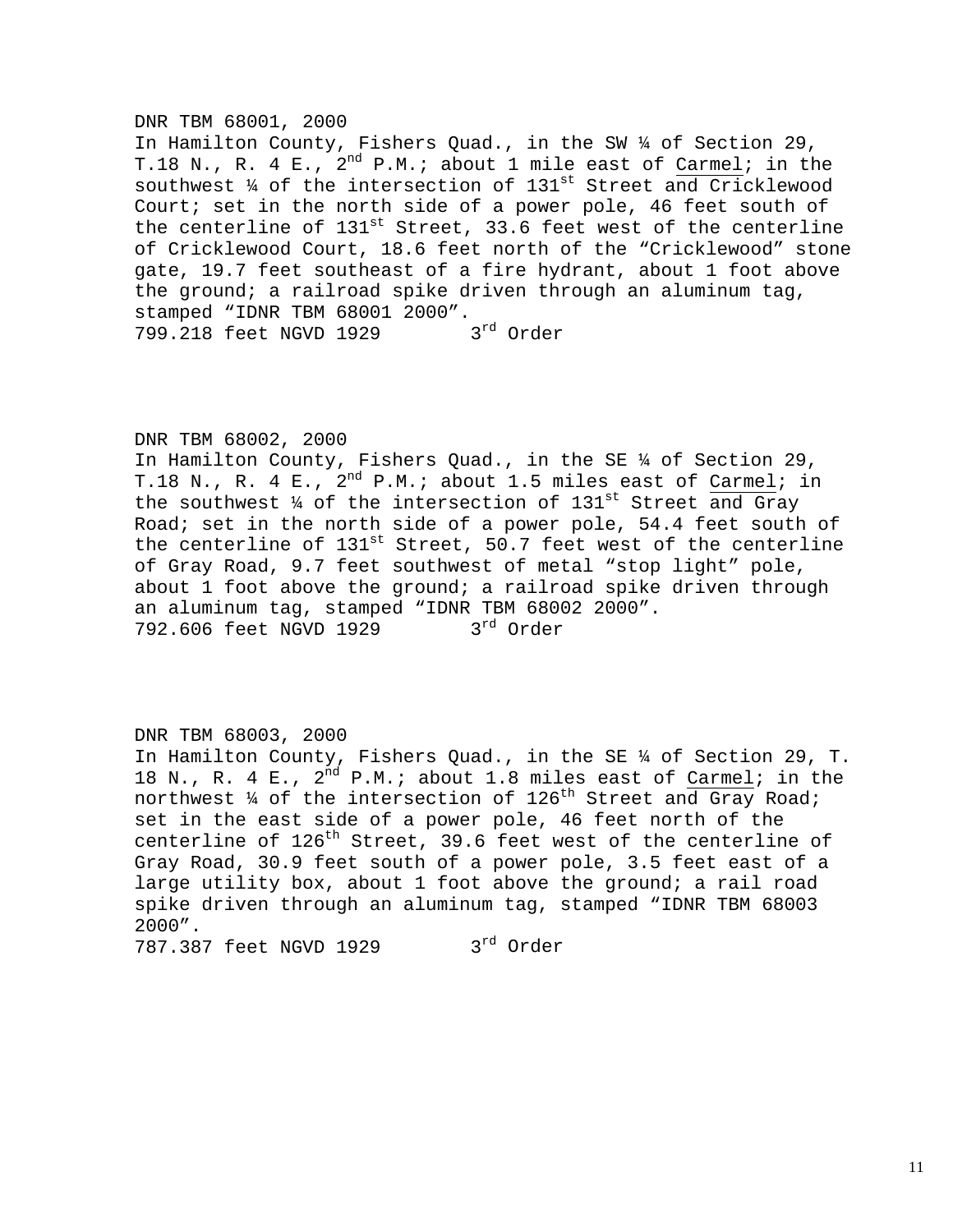#### DNR TBM 68004, 2000

In Hamilton County, Fishers Quad., in the NW ¼ of Section 33, T. 18 N., R. 4 E.,  $2^{nd}$  P.M.; about 2 miles southeast of Carmel; about 0.5 mile south along Gray Road from its intersection with 126<sup>th</sup> Street, in front of house # 11985 Gray Road; set in the west side of a power pole, 91.4 feet south of a power pole, 55.3 feet northeast of a cable riser box, 51 feet south of the centerline of a driveway, 18.9 feet east of the centerline of Gray Road, about 1.2 feet above the ground; a railroad spike driven through an aluminum tag, stamped "IDNR TBM 68004 2000".<br>779.815 feet NGVD 1929 3 $^{\text{rd}}$  Order 779.815 feet NGVD 1929

#### DNR TBM 68005, 2000

In Hamilton County, Fishers Quad., in the SW ¼ of Section 33, T. 18 N., R. 4 E.,  $2^{nd}$  P.M.; about 2.2 miles southeast of Carmel; about 0.1 mile north along Gray Road from its intersection with  $116<sup>th</sup>$  Street, at the Gray Road bridge over Cool Creek; set on top of the southeast concrete bridge abutment, 22.6 feet east of the centerline of Gray Road, 2.6 feet below the top of the guardrail, 2 feet west of the east face of the abutment, 1.9 feet south of the north face of the abutment, 1.8 feet north of the south abutment, about level with the sidewalk; a chiseled triangle.

755.882 feet NGVD 1929 3<sup>rd</sup> Order

### DNR TBM 68006, 2000

In Hamilton County, Fishers Quad., in the NW ¼ of Section 4, T. 17 N., R. 4 E.,  $2^{nd}$  P.M.; about 2.5 miles southeast of Carmel; about 0.2 mile east along 116<sup>th</sup> Street from its intersection with Gray Road, at the  $116^{th}$  Street bridge over Cool Creek; set on top of the southwest concrete wingwall, 42.3 feet east of the centerline of Wood Creek Road, 34.7 feet south of the centerline of  $116^{th}$  Street, 0.7 foot west of the east face of the wingwall, 0.8 foot east of the west face of the wingwall, about 0.7 foot above the road, about level with the sidewalk; a chiseled triangle. 749.170 feet NGVD 1929 3rd Order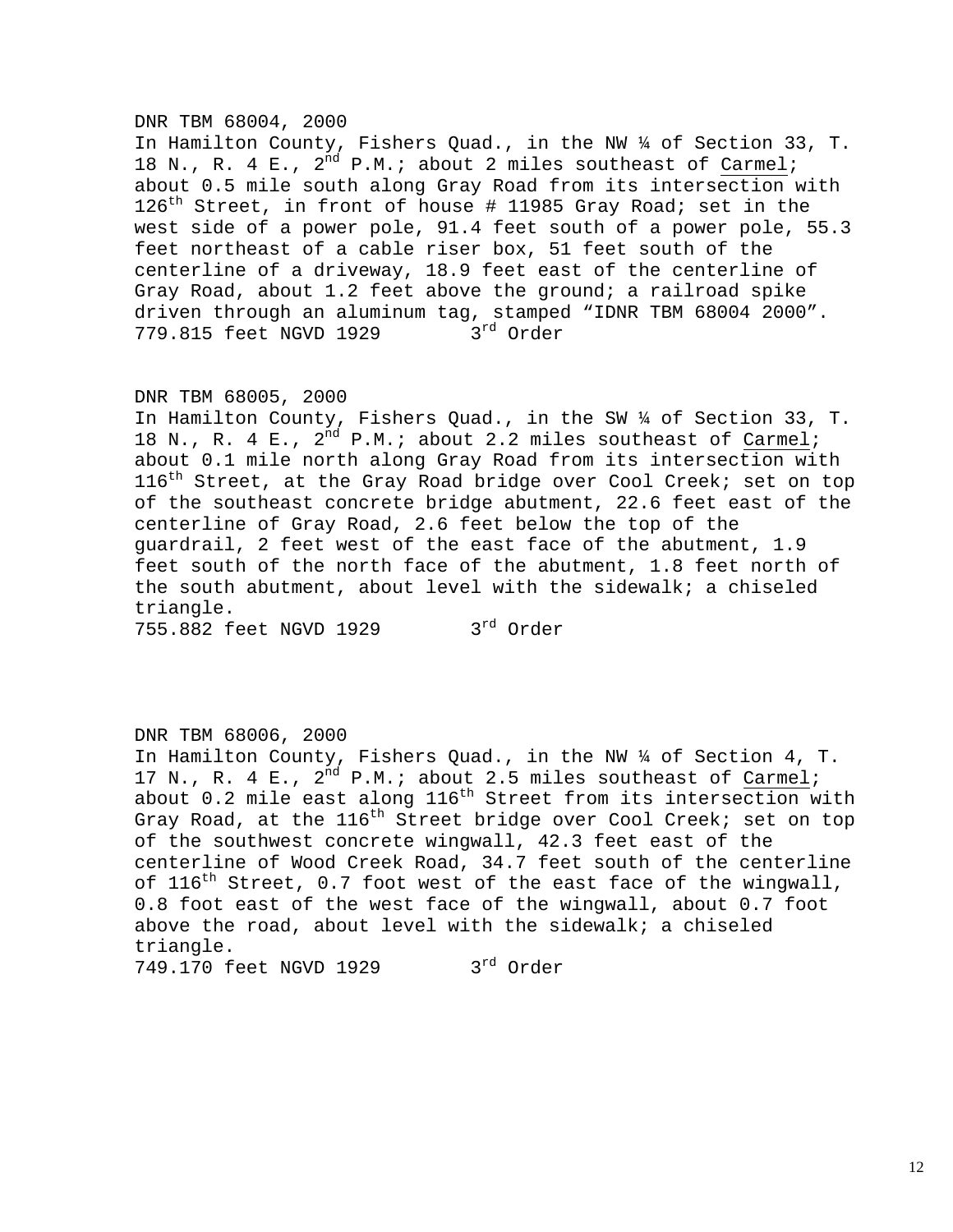#### DNR TBM 68007, 2000

In Hamilton County, Fishers Quad., in the NE ¼ of Section 4, T. 17 N., R. 4 E.,  $2^{nd}$  P.M.; about 3.1 miles southeast of Carmel; about  $0.75$  mile east along  $116<sup>th</sup>$  Street from its intersection with Hazel Dell Parkway; set in the north side of a power pole, 68.2 feet south of the south edge of  $116^{th}$  Street, 41.9 feet south of a metal "stop light" sign post, 28.6 feet west of the west edge of Hazel Dell Parkway, 10.2 feet southwest of a large utility box, about 1.5 feet above the ground; a railroad spike driven through an aluminum tag, stamped "IDNR TBM 68007 2000".<br>747.367 feet NGVD 1929 3 $^{\text{rd}}$  Order 747.367 feet NGVD 1929

### DNR TBM 68008, 2000

In Hamilton County, Fishers Quad., in the NW ¼ of Section 3, T. 17 N., R. 4 E.,  $2^{nd}$  P.M.; about 3.4 miles southeast of Carmel; at the 116<sup>th</sup> Street bridge over the White River; set on top of the southwest concrete bridge abutment, 24.5 feet east of the concrete monument dedicating the bridge, 6.2 feet east of the west face of the abutment, 0.6 foot west of the east face of the abutment, about 0.6 foot below the guardrail; a chiseled triangle.

752.900 feet NGVD 1929 3rd Order

### DNR TBM 68009, 2000

In Hamilton County, Fishers Quad., in the NE ¼ of Section 3, T. 17 N., R. 4 E.,  $2^{nd}$  P.M.; about 3.6 miles southeast of Carmel; about 0.25 mile easterly along 116<sup>th</sup> Street from the 116<sup>th</sup> Street bridge over the White River, in the southeast ¼ of the intersection of Eller Road and  $116^{th}$  street; set in the west side of a power pole, 71.2 feet east of the east edge of Eller Road, 47.2 feet east of a metal "street light" post, 37 feet south of the south edge of  $116^{th}$  Street, 32.5 feet southwest of a metal "WALK" sign post, about 1.7 feet above the ground; a railroad spike driven through an aluminum tag, stamped "IDNR TBM 68009 2000".

740.763 feet NGVD 1929 3rd Order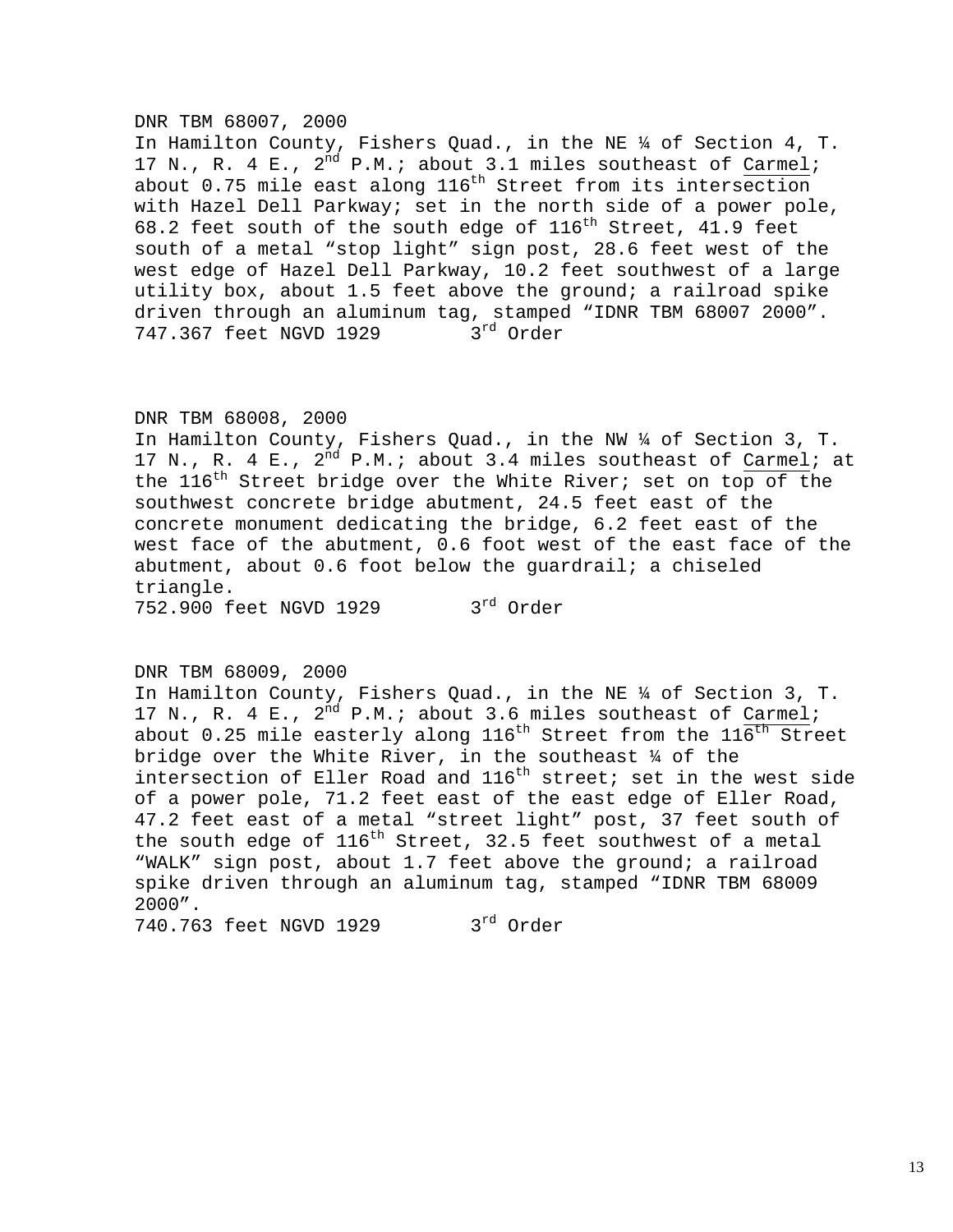#### DNR TBM 680010, 2000

In Hamilton County, Fishers Quad., in the SE ¼ of Section 3, T. 17 N., R. 4 E.,  $2^{nd}$  P.M.; about 3.9 miles southeast of Carmel; about 0.25 mile east along  $116^{th}$  Street from the  $116^{th}$  Street bridge over the White River, to the intersection of Eller Road and 116<sup>th</sup> street, thence south along Eller Road about 0.5 mile to the southeast ¼ of the intersection of Eller Road and Manchester Street; set in the west side of a power pole, 70.5 feet south of the centerline of east bound Manchester Street, 40.3 feet east of the centerline of Eller Road, about 1 foot above the ground; a railroad spike driven through an aluminum tag, stamped "IDNR TBM 68010 2000".

766.174 feet NGVD 1929 3rd Order

### DNR TBM 680011, 2000

In Hamilton County, Fishers Quad., in the NW ¼ of Section 10, T. 17 N., R. 4 E.,  $2^{nd}$  P.M.; about 4.1 miles southeast of Carmel; about 0.6 mile west along  $106<sup>th</sup>$  Street from the intersection of  $106^{\text{th}}$  street and Allisonville Road, in the southeast  $\frac{1}{4}$  of the intersection of 106<sup>th</sup> Street and Eller Road; set in the north side of a power pole, 107 feet east of the centerline of Eller Road, 44.4 feet south of the centerline of  $106<sup>th</sup>$  Street, 22 feet northeast of the corner of a brick sign for "ELLER RUN SUBDIVISION"; a railroad spike driven through an aluminum tag, stamped "IDNR TBM 680011 2000". 758.317 feet NGVD 1929 3rd Order

## DNR TBM 680012, 2000

In Hamilton County, Fishers Quad., in the NE ¼ of Section 10, T. 17 N., R. 4 E.,  $2^{nd}$  P.M.; about 4.3 miles southeast of Carmel; about  $0.25$  mile west along 106<sup>th</sup> Street from its intersection with Allisonville Road; set in the north side of a power pole, 47 feet north of the corner of a house, 43.3 feet south of the centerline of 106<sup>th</sup> Street, 22.8 feet northwest of the corner of a wood fence, 1.2 feet above the ground; a railroad spike driven through an aluminum tag, stamped "IDNR TBM 680012 2000".<br>779.940 feet NGVD 1929  $3<sup>rd</sup>$  Order 779.940 feet NGVD 1929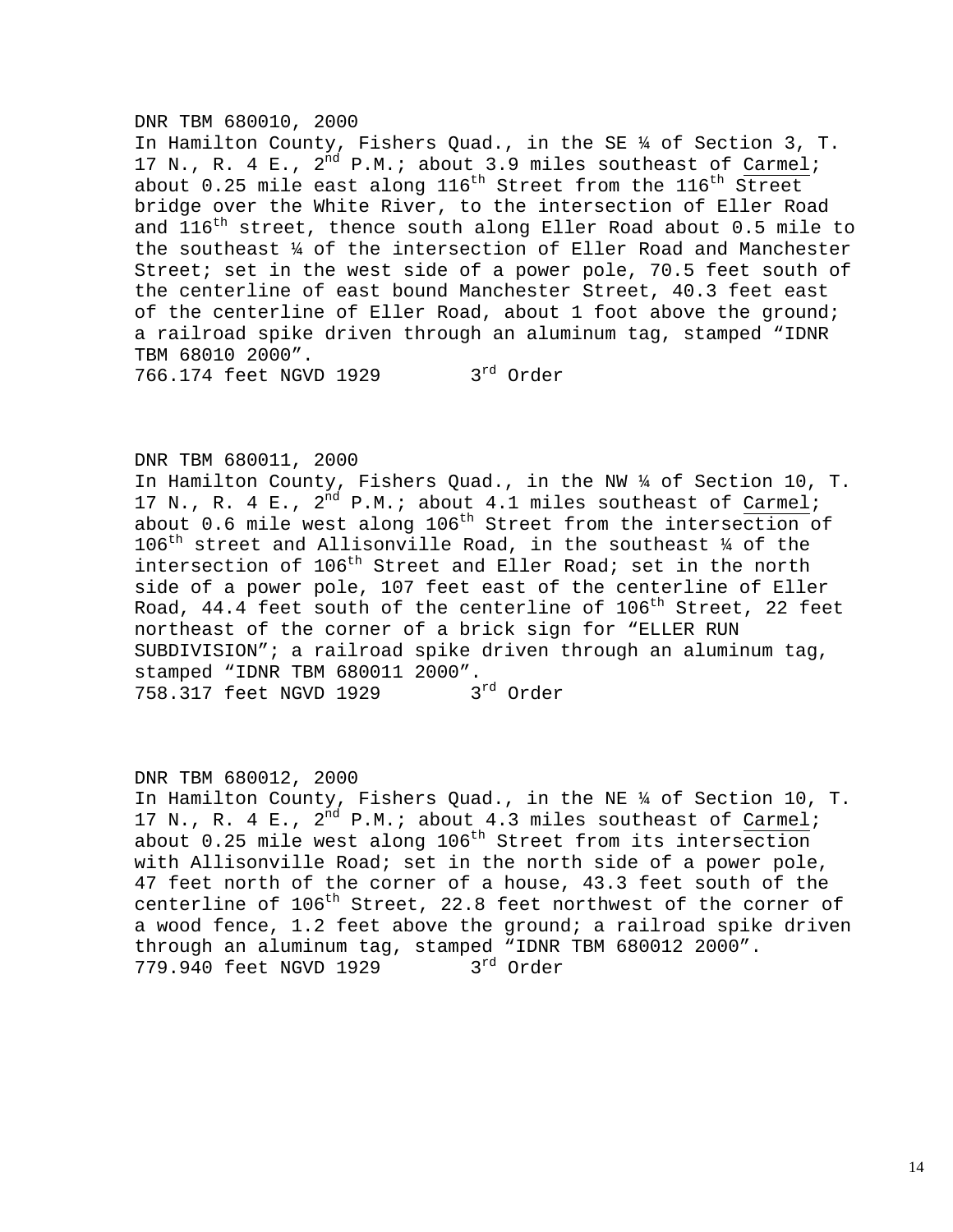### DNR TBM 680013, 2000

In Hamilton County, Fishers Quad., in the NW ¼ of Section 11, T. 17 N., R. 4 E.,  $2^{nd}$  P.M.; about 4.6 miles southeast of Carmel; in the southeast  $\frac{1}{4}$  of the intersection of 106<sup>th</sup> Street and Allisonville Road; set in the south side of a power pole, 133 feet east of the centerline of Allisonville Road, 48.3 feet southeast of a metal "street light" post, 28.3 feet north of a chain link fence around the airport, 20.2 feet south of the centerline of  $106<sup>th</sup>$  Street, about 1.3 feet above the ground; a railroad spike driven through an aluminum tag, stamped "IDNR TBM 680013 2000". 774.942 feet NGVD 1929 3rd Order

### DNR TBM 680014, 2000

In Hamilton County, Fishers Quad., in the NE ¼ of Section 11, T. 17 N., R. 4 E., 2<sup>nd</sup> P.M.; about 5.3 miles southeast of Carmel; at the intersection of 106<sup>th</sup> Street and Hague Road, in the southwest ¼ of the intersection; set in the north side of a power pole, 111 feet west of the centerline of Hague Road, 46.7 feet northwest of the corner of a walking bridge, 45.6 feet east of a power pole, 16.8 feet south of the centerline of 106<sup>th</sup> Street; a railroad spike driven through an aluminum tag, stamped "IDNR TBM 680014 2000".

786.203 feet NGVD 1929 3rd Order

# DNR TBM 680015, 2000

In Hamilton County, Fishers Quad., in the SW ¼ of Section 1, T. 17 N., R. 4 E.,  $2^{nd}$  P.M.; about 5.5 miles southeast of Carmel; about 0.2 mile east along 106<sup>th</sup> Street from its intersection with Hague Road, at the  $106^{th}$  street bridge over Cheeney Creek; set in the northeast concrete wingwall of the bridge, 11.5 feet north of the centerline of 106<sup>th</sup> Street, 5.6 feet southwest of the northeast end of the wingwall, 1 foot west of the east edge of the wingwall, 2.9 feet below the top of the concrete guardrail; a chiseled square. 791.863 feet NGVD 1929 3rd Order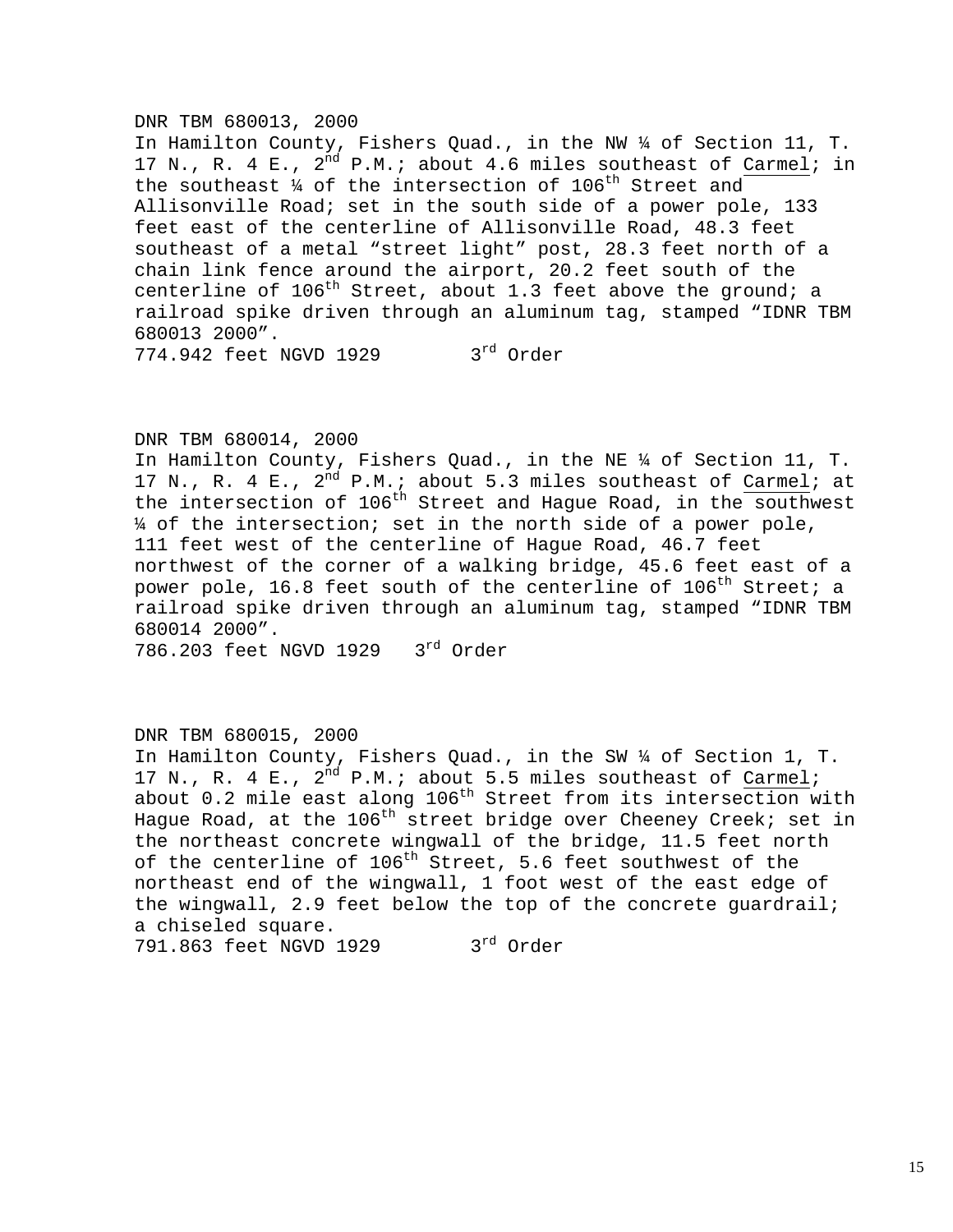#### Hamilton County Geodetic Control Marker

In Hamilton County, Fishers Quad, in the NE ¼ of Section 9, T. 17 N., R. 4 E.,  $2^{nd}$  P.M.; about 3.8 miles southeast of Carmel; at the Hazel Dell Parkway bridge over Blue Woods Creek; set on top of the southwest concrete bridge abutment, 29.5 feet west of the centerline the south the bound lanes of Hazel Dell Parkway, 16.2 feet south of the north end of the bridge abutment, 1.0 foot north of the south end of the abutment, 0.9 foot west of the east face of the abutment, 0.6 foot east of the west face of the abutment, about 0.5 foot above the level of the centerline of Hazel Dell Parkway, about level with the asphalt sidewalk; a metal disk stamped "Hamilton County Geodetic Control marker". 744.042 feet NGVD 1929 3rd Order

### DNR TBM "A" 1989

In Hamilton County, Noblesville Quad., in the SW ¼ OF Sec. 18, T.19 N., R. 5 E.,  $2^{nd}$  P.M.; about 2.5 miles south of Cicero; at the intersection of State Road 19 and East 206<sup>th</sup> Street; set in the south side of a utility pole, 192.0 feet north of the centerline of East  $206<sup>th</sup>$  Street, 39.5 feet east of the centerline of State Road 19, 1.0 foot north of a fence corner post, 1.1 feet above the ground; a railroad spike. 799.575 feet NGVD 1929

#### DNR TBM "B" 1989

In Hamilton County, Noblesville Quad, in the NW ¼ of Sec. 19,T. 19 N., R. 5 E.,  $2^{nd}$  P.M.; about 2.5 miles south of Cicero; near the intersection of State Road 19, and East  $206<sup>th</sup>$  Street; set in the south side of utility pole #185-872, 610.0 feet east of the centerline of State Road 19, 16.8 feet south of the centerline of East  $206<sup>th</sup>$  Street, 26.4 feet east of the centerline of a driveway to a house,  $0.7$  foot above the ground; a boat spike. 801.069 feet NGVD 1929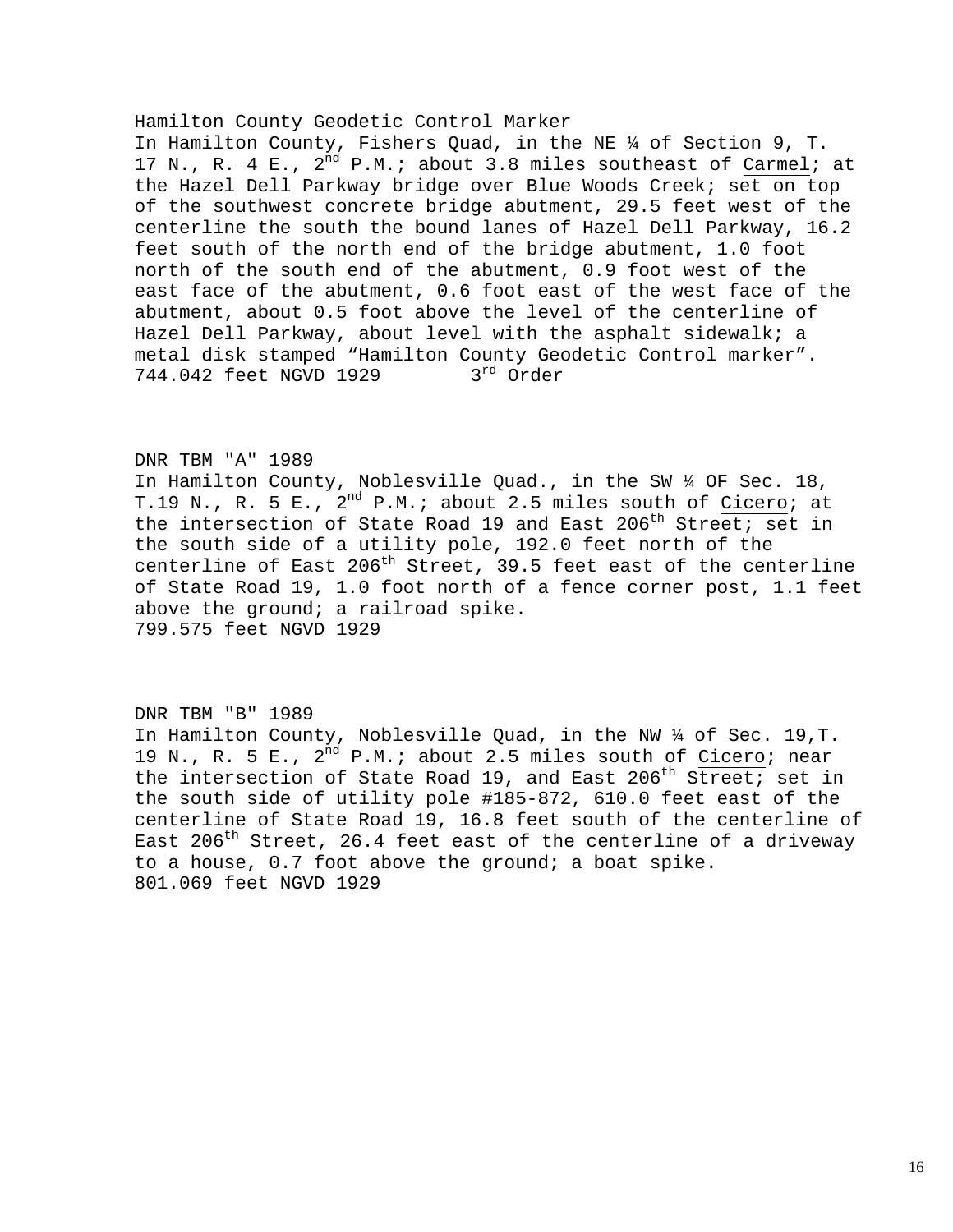#### DNR BM HAM 4 RESET 1987

In Hamilton County, McCordsville Quad., in the SW ¼ of Section 6, T. 18 N., R. 6 E.,  $2^{nd}$  P.M.; about 3.5 miles northeast of McCordsville; about 1.5 miles north along 400 West Road from its intersection with State Road 67 to East  $104<sup>th</sup>$  street, thence east about 0.5 mile to Florida Road, thence north about 0.3 mile to a concrete culvert under Florida Road; set in the north end of the west headwall of the culvert, 16 feet west of the centerline of Florida Road, about 1 foot below the road; a Indiana Department of Natural Resources control station tablet, stamped "HAM 4 RESET 1987".

791.491 Feet NGVD 1929

### DNR BM HAM 60, 1989

In Hamilton County, Carmel Quad., in the SW ¼ of Section 23, T. 18 N., R. 3 E.,  $2^{\overline{nd}}$  P.M.; about 0.5 mile west of Carmel; at the West 136<sup>th</sup> Street bridge over Williams Creek; set on top of the northeast concrete wingwall of the bridge. 14.4 feet north of the centerline of West  $136<sup>th</sup>$  Street, 0.6 foot southeast of the northwest face of the wingwall, 0.7 foot below the road; a Indiana Department of Natural Resources control station tablet, stamped "HAM 60 1989". 870.510 feet NGVD 1929 2<sup>nd</sup> Order

### DNR BM HAM 61, 1989

In Hamilton County, Carmel Quad., in the NW ¼ of Section 26, T. 18 N., R. 3 E.,  $2^{nd}$  P.M.; about 0.5 mile west of Carmel; at the Spring Mill Road bridge over Williams Creek; set on top of the southeast concrete wingwall of the bridge, 14 feet east of the centerline of Spring Mill Road, 0.6 foot southwest of the northeast face of the wingwall, 0.3 foot below the road; a Indiana Department of Natural Resources control station tablet, stamped "HAM 61 1989". 864.794 feet NGVD 1929 2<sup>nd</sup> Order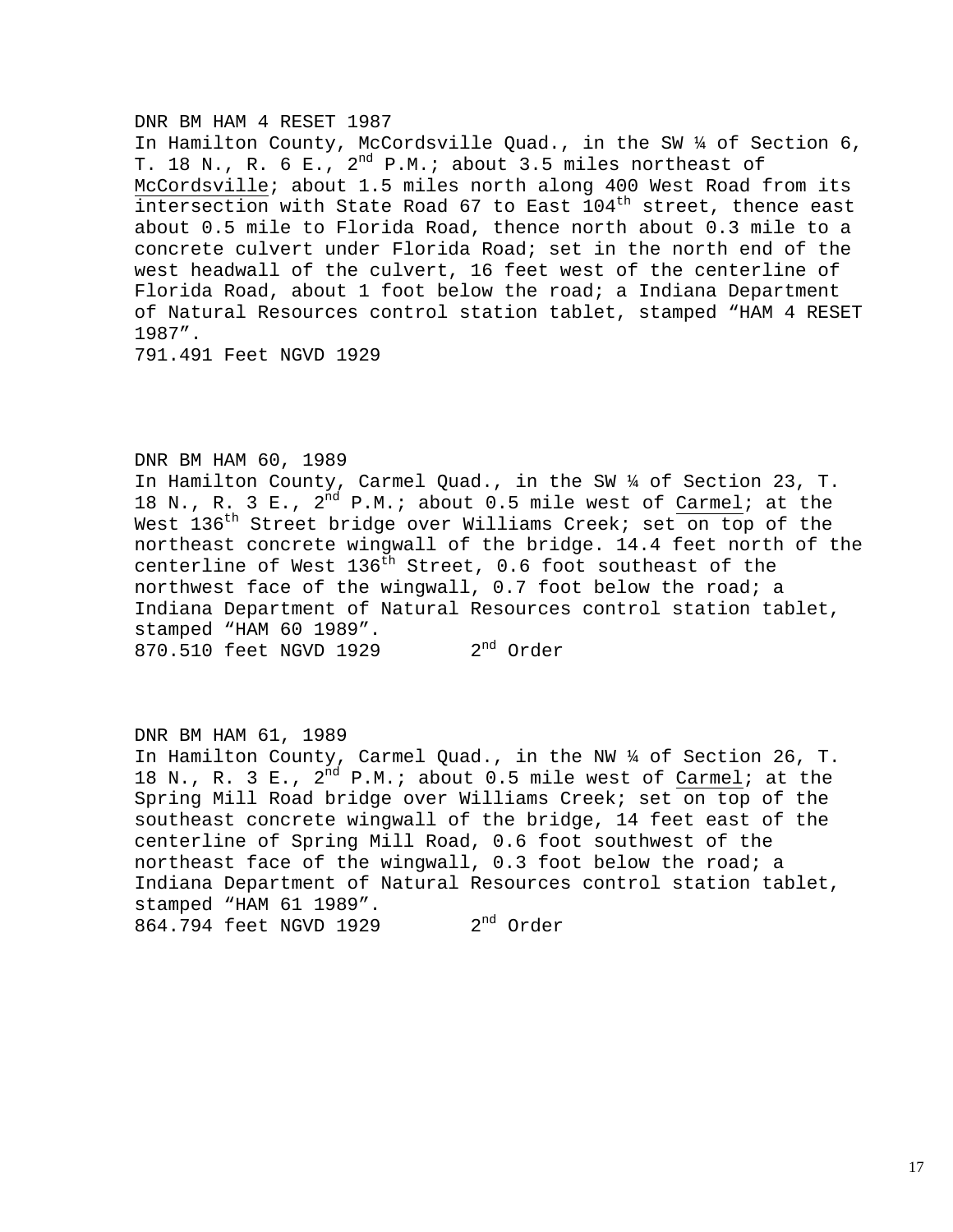#### DNR BM HAM 62, 1989

In Hamilton County, Carmel Quad., in the NE ¼ of Section 27, T. 18 N., R. 3 E.,  $2^{nd}$  P.M.; about 0.5 mile west of Carmel; at the West 131<sup>st</sup> Street bridge over Williams Creek; set on top of the northeast concrete wingwall of the bridge, 13.5 feet north of the centerline of West  $131^{st}$  Street, 1.1 feet southwest of the northeast end of the wingwall, about level with the road; a Indiana Department of Natural Resources control station tablet, stamped "HAM 62 1989". 861.783 feet NGVD 1929 2<sup>nd</sup> Order

#### DNR BM HAM 63 1989

In Hamilton County, Carmel Quad., in the NW ¼ of Section 35, T. 18 N., R. 3 E.,  $2^{nd}$  P.M.; about 0.5 mile west of Carmel; at the Spring Mill Road bridge over Williams Creek; set on top of the north end of the east concrete headwall of the bridge, 10.5 feet east of the centerline of Spring Mill Road, 1.4 feet above the road, 1.0 foot south of the north end of the headwall; a Indiana Department of Natural Resources control station tablet, stamped "HAM 63 1989"

855.266 feet NGVD 1929 2<sup>nd</sup> Order

### DNR BM (Not Stamped)

In Hamilton County, Carmel Quad., in the South ½ of Section 34, T. 18 N., R. 3 E., 2<sup>nd</sup> P.M.; about 1.0 mile southwest of Carmel; at the West  $116^{th}$  Street bridge over Williams Creek; set on top of the east concrete bridge approach, 20.2 feet west of the east end of the concrete bridge approach, 16 feet north of the centerline of West  $116<sup>th</sup>$  Street, 1.5 feet east of the expansion joint, about level with the road; a Indiana Department of Natural Resources control station tablet, stamped (Not Stamped).<br>838.750 feet NGVD 1929  $2<sup>nd</sup>$  Order 838.750 feet NGVD 1929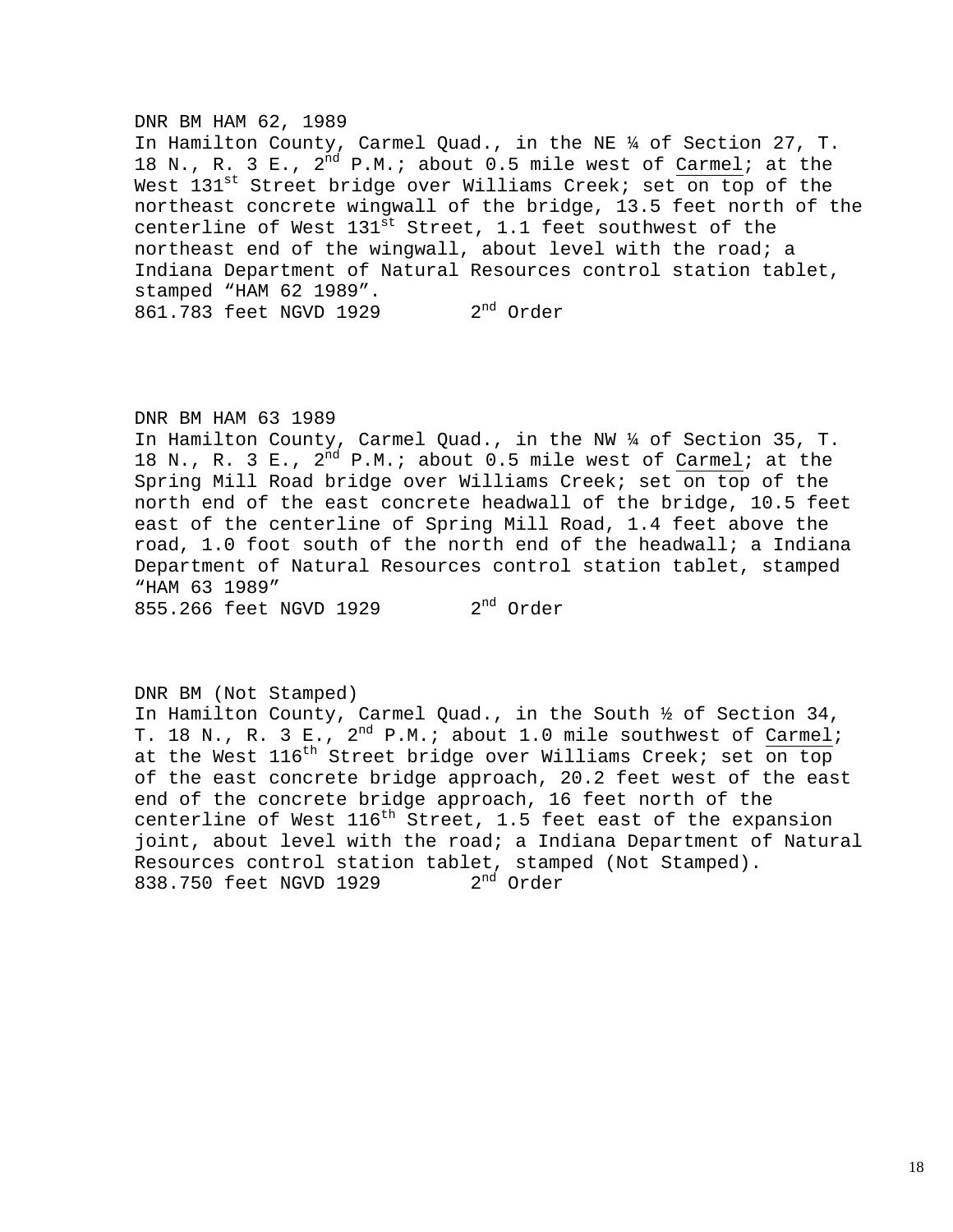#### DNR BM HAM 64, 1989

In Hamilton County, Carmel Quad., in the South ½ of Section 34, T. 18 N., R. 3 E.,  $2^{nd}$  P.M.; about 1.0 mile southwest of Carmel; at the West  $116^{th}$  Street bridge over Williams Creek; set on top of the southwest concrete wingwall of the bridge, 18 feet south of the centerline of West  $116^{th}$  Street, 2.0 feet east of the west end of the wingwall, about 0.3 foot below the bridge floor; a Indiana Department of Natural Resources control station tablet, stamped "HAM 64 1989". 834.677 feet NGVD 1929 2<sup>nd</sup> Order

### DNR TBM WC 4, 1989

In Hamilton County, Carmel Quad., in the Center of Section 3, T. 17 N., R. 3 E.,  $2^{nd}$  P.M.; about 1.5 miles southwest of Carmel; about 0.5 mile north along Estancia Way from its intersection with West  $106^{th}$  Street; set in the southwest side of utility pole # 50-104-B, 17.7 feet east of the centerline of Estancia Way, about 1 foot above the ground; a railroad spike. 853.130 feet NGVD 1929 2<sup>nd</sup> Order

DNR BM HAM 65, 1989 In Hamilton County, Carmel Quad., in the NE ¼ of Section 10, T. 17 N., R. 3 E.,  $2^{nd}$  P.M.; about 2.0 miles southwest of Carmel; at the West 106<sup>th</sup> Street bridge over Williams Creek; set on top of the southwest concrete wingwall of the bridge, 16.5 feet south of the centerline of West  $106<sup>th</sup>$  Street, 2.5 feet north of the south end of the wingwall, about level with the bridge floor; a Indiana Department of Natural Resources control station tablet, stamped "HAM 65 1989".

821.461 feet NGVD 1929 2<sup>nd</sup> Order

ISHC BM G 42 In Hamilton County, Carmel Quad., in the SW ¼ of Section 11, T. 17 N., R. 3 E.,  $2^{nd}$  P.M.; about 0.2 mile north of Indianapolis; at the Spring Mill Road bridge over I 465; set in the southeast corner of the bridge, in the curbing; a Indiana State Highway Commission Bench Mark tablet stamped "G42".<br>839.398 feet NGVD 1929  $2<sup>nd</sup>$  Order 839.398 feet NGVD 1929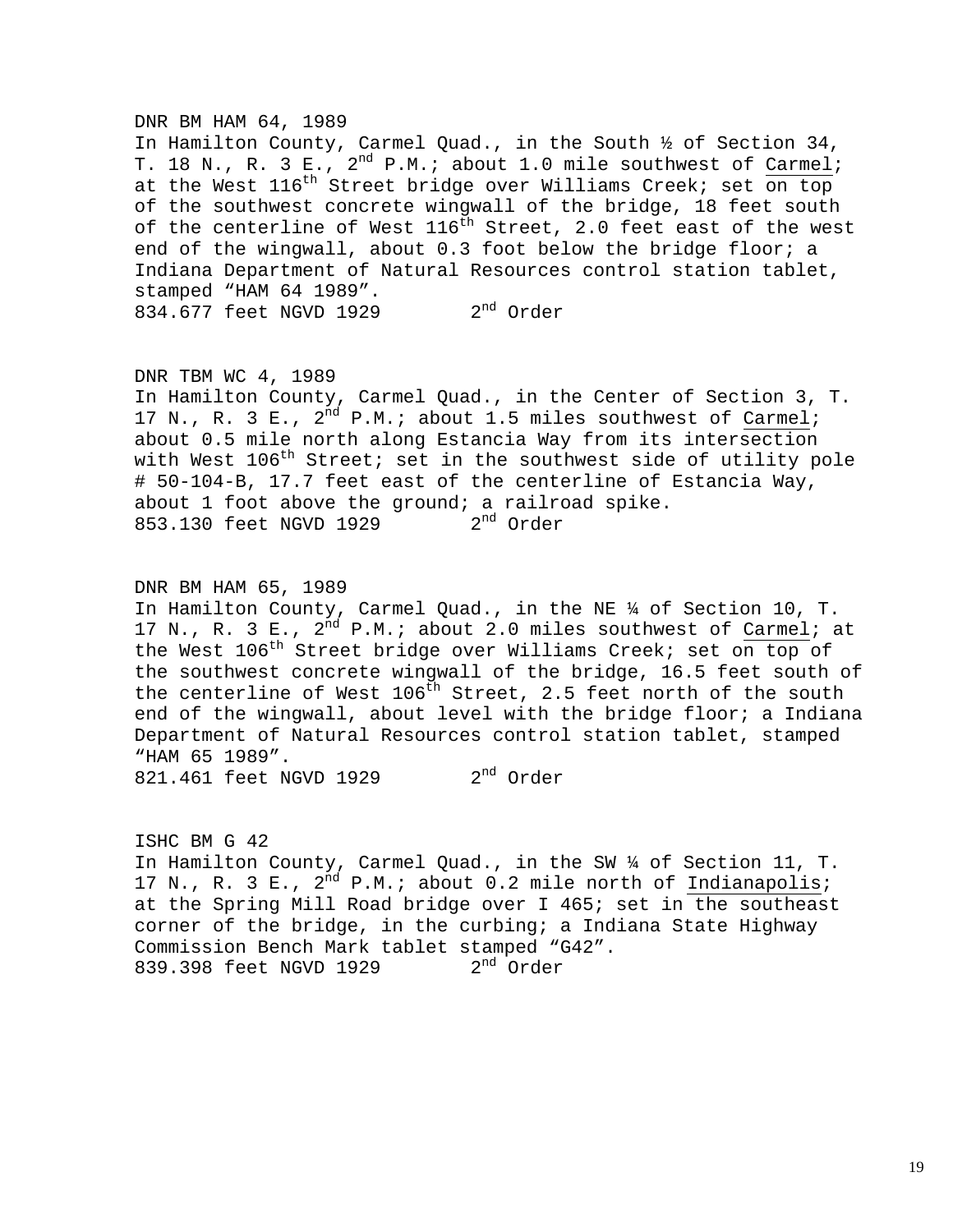# ISHC BM HAM C 44 In Hamilton County, Carmel Quad., in the SE ¼ of Section 10, T. 17 N., R. 3 E.,  $2^{nd}$  P.M.; about 0.2 mile north of Indianapolis; at the west bound I 465 bridge over Williams Creek; set in top the of the northwest concrete headwall, 13.8 feet north of the north edge of the road, 1.6 feet west of the east end of the headwall, about 0.7 foot above the road; a Indiana State Highway Commission Bench Mark tablet stamped "HAM C44". 809.083 feet NGVD 1929 2<sup>nd</sup> Order

# USGS BM 93 RHP 1951

In Hamilton County, Carmel Quad., in the NE ¼ of Section 21, T. 18 N., R. 3 E.,  $2^{nd}$  P.M.; about 1.5 miles northwest of Carmel; at the intersection of West 146<sup>th</sup> Street and Ditch Road, in the southwest ¼ of the intersection; set in the top of a concrete post, 23 feet west of the centerline of Ditch Road, 16 feet south of the centerline of West 146<sup>th</sup> Street, 6 feet southwest of a power pole, 4 feet west of the northeast corner of a fence post; a U.S. Geological Survey benchmark tablet, stamped "93 RHP 1951 903". 903.208 feet NGVD 1929 2<sup>nd</sup> Order

#### DNR TBM WC 3, 1989

In Hamilton County, Carmel Quad., in the NW ¼ of Section 3, T. 18 N., R. 3 E.,  $2^{nd}$  P.M.; about 0.5 mile southwest of Carmel; near the Spring Mill Road cmp culvert for Williams Creek; set in the south side of utility pole # 12301, 128 feet north of the CMP under Spring Mill Road, 23.5 feet east of the centerline of Spring Mill Road, about 1.5 feet above the ground; a railroad spike.

846.739 feet NGVD 1929 2<sup>nd</sup> Order

#### DNR BM HAM 66, 1989

In Hamilton County, Carmel Quad., in the SE ¼ of Section 10, T. 17 N., R. 3 E.,  $2^{nd}$  P.M.; about 2.0 mile southwest of Carmel; at the West 96<sup>th</sup> Street (Hamilton--Marion County Line) bridge over Williams Creek; set on top of the northeast concrete guardrail of the bridge, 16 feet north of the centerline of West  $96<sup>th</sup>$  Street, 2.7 feet above the sidewalk; a Indiana Department of Natural Resources control station tablet, stamped "HAM 66 1989".<br>805.471 feet NGVD 1929  $2<sup>nd</sup>$  Order 805.471 feet NGVD 1929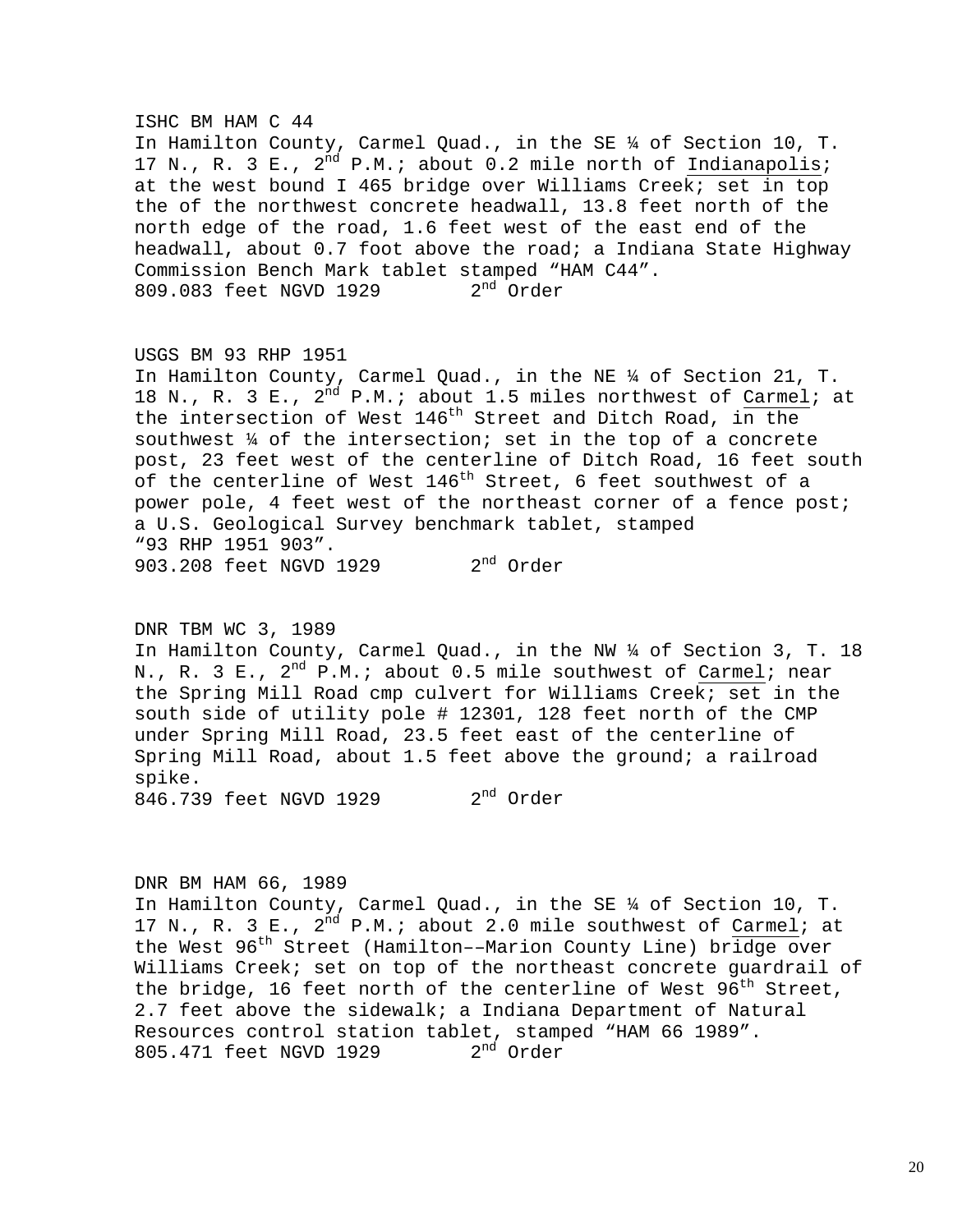### DNR TBM WC 1, 1989

In Hamilton County, Carmel Quad., in the NE ¼ of Section 22, T. 18 N., R. 3 E.,  $2^{nd}$  P.M.; about 0.5 mile southwest of Carmel; about 0.4 mile west along West 146<sup>th</sup> Street from its intersection with Spring Mill Road; set in the northwest side of utility pole Nipsco # 60-601-15, 13.5 feet south of the centerline of West 146<sup>th</sup> Street, 58 feet west of the centerline of Williams Creek, 2 feet north of an east west fence line, about 1 foot above the ground; a railroad spike. 889.038 feet NGVD 1929 2<sup>nd</sup> Order

## DNR TBM WC 2, 1989

In Hamilton County, Carmel Quad., in the SW ¼ of Section 23, T. 18 N., R. 3 E.,  $2^{\overline{n}d}$  P.M.; about 0.3 mile southwest of Carmel; at the Spring Mill Road crossing over Williams Creek; set in the north side of utility pole # 838-7503, 24.5 feet east of the centerline of Spring Mill Road, 95 feet north of the CMP for Williams Creek, 2.5 feet west of a fence line, about 0.8 foot above the ground; a railroad spike. 872.328 feet NGVD 1929 2<sup>nd</sup> Order

### Quarter Corner Monument

In Hamilton County, Carmel Quad., sections 3 & 10, T.17 N., R. 3 E.,  $2^{nd}$  P.M.; about 1.5 mile southwest of Carmel; at the intersection of West  $106<sup>th</sup>$  Street and Estancia Way; set in the centerline of West 106<sup>th</sup> Street, 25 feet east of the centerline of Estancia Way; a bronze tablet stamped "Quarter Corner".<br>845.063 feet NGVD 1929 2<sup>nd</sup> Order 845.063 feet NGVD 1929

### DNR TBM Pivot Point # 2, 1989

In Hamilton County, Carmel Quad., in the NE ¼ of Section 3, T.17 N., R. 3 E.,  $2^{nd}$  P.M.; about 0.5 mile southwest of Carmel; at the intersection of West  $116^{th}$  Street and Spring Mill Road in the southwest ¼ of the intersection; set in the northwest side of utility pole # 28/105B, 151 feet west of the centerline of Spring Mill Road, 16 feet south of the centerline of West  $116^{th}$  Street, about 1.1 feet above the ground; a railroad spike.<br>852.253 feet NGVD 1929  $2<sup>nd</sup>$  Order 852.253 feet NGVD 1929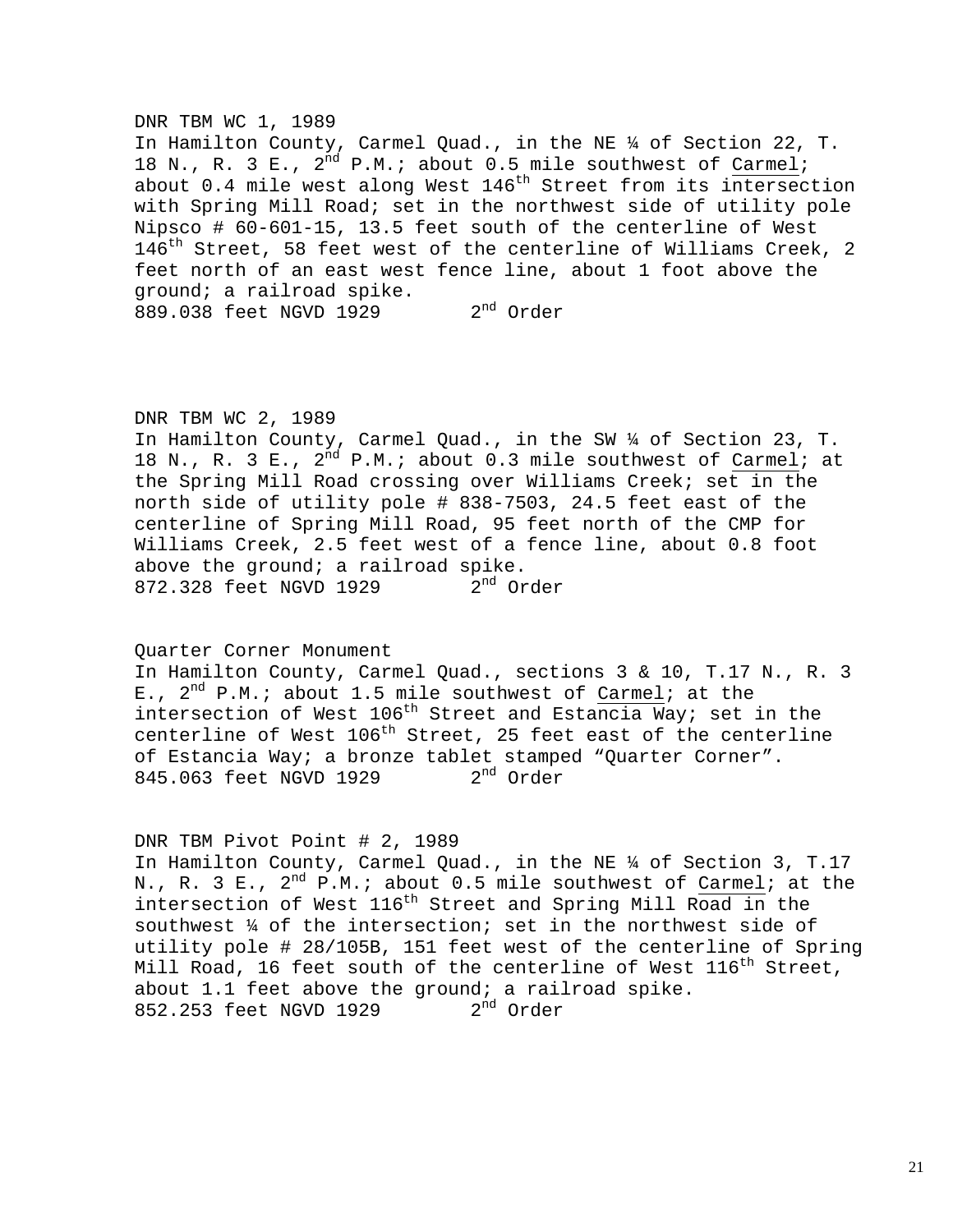### DNR TBM Pivot Point # 3, 1989

In Hamilton County, Carmel Quad., in the SW ¼ of Section 2, T.17 N., R. 3 E.,  $2^{nd}$  P.M.; about 1.0 mile southwest of Carmel; at the intersection of West  $106<sup>th</sup>$  Street and Spring Mill Road, in the northeast ¼ of the intersection; set in the northwest side of utility pole # 80 135A, 25 feet east of the centerline of Spring Mill Road, 20 feet north of the centerline of West  $106^{th}$  Street, about 1 foot above the ground; a railroad spike.<br>818.824 feet NGVD 1929 2<sup>nd</sup> Order 818.824 feet NGVD 1929

### IFC&WRC TBM FC 11, 1959

In Hamilton County, McCordsville Quad., in the NE ¼ of Sec. 10, T. 17 N., R. 5 E.,  $2^{nd}$  P.M.; about 3 miles northwest of McCordsville; 2.2 miles north along 600 West Road (Oil Well Road) from its intersection with State Road 67 in McCordsville to the Hamilton and Hancock County Line Road, thence 0.9 mile west along County Line Road to a north south "T"–road, thence 1 mile generally northwest and across Geist Reservoir to a "T"– Road north, thence 0.3 mile north; set in a telephone pole, 14 feet west from the centerline of the road, 1 foot above the ground; a railroad spike driven through an aluminum tag stamped "TBM FC 11 1959".

 $829.834$  feet NGVD 1929  $2<sup>nd</sup>$  Order

## IFC&WRC TBM FC 12, 1959

In Hamilton County, McCordsville Quad., in the NE ¼ of Sec. 10, T. 17 N., R. 5 E.,  $2^{nd}$  P.M.; about 4 miles northwest of McCordsville; 2.2 miles north along 600 West Road (Oil Well Road) from its intersection with State Road 67 in McCordsville to the Hamilton and Hancock County Line Road, thence 0.9 mile west along County Line Road to a north south "T"–road, thence 1 mile generally northwest and across Geist Reservoir to a "T"– Road north, thence 1.05 miles generally north to a 2 foot pipe culvert under the road; set in the top of the north end of the west headwall, 12 feet west of the centerline of the road, 1.5 feet above the ground; a chiseled square.<br>811.431 feet NGVD 1929  $2<sup>nd</sup>$  Order 811.431 feet NGVD 1929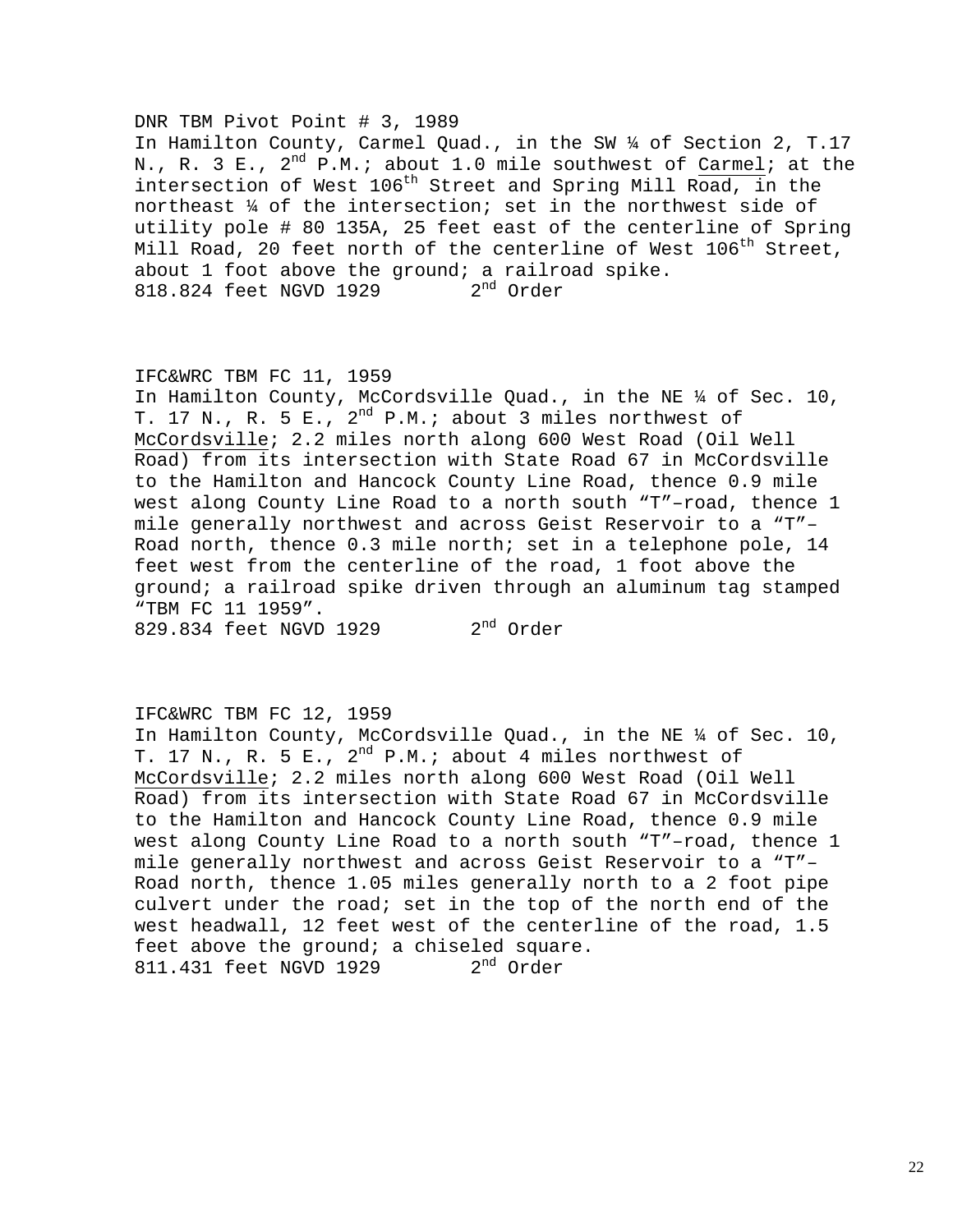### IFC&WRC BM HAM 2, 1956

In Hamilton County, McCordsville Quad., in the SE ¼ of Sec. 10, T. 17 N., R. 5 E.,  $2^{nd}$  P.M.; about 2.4 miles northwest of McCordsville; 2.2 miles north along 600 West Road (Oil Well Road) from its intersection with State Road 67 in McCordsville to the Hamilton and Hancock County Line Road, thence 0.9 mile west along County Line Road to a north south "T"–road, thence 0.35 mile north and northwest to a four span concrete bridge over Geist Reservoir; set in the top of the northeast end of the northwest abutment of the bridge, 19 feet northeast of the centerline of the road, 1.3 feet east of the north corner of the bridge, 0.6 foot above the road; a Indiana Flood Control and Water Resources Commission benchmark tablet, stamped "HAM 2 1956".

798.214 feet NGVD 1929 2<sup>nd</sup> Order

IFC&WRC TBM FC 13, 1959

In Hamilton County, McCordsville Quad., in the NW ¼ of Sec. 2, T. 17 N., R. 5 E.,  $2^{nd}$  P.M.; about 4 miles north-northwest of McCordsville;  $0.25$  miles east along  $116<sup>th</sup>$  Street from its intersection with Brooks School Avenue; set in power pole # 55-503, 98 feet west of a mail box (Everette L. Clark), 22 feet south of the centerline of  $116<sup>th</sup>$  Street, 1.5 feet above the ground; a railroad spike driven through an aluminum tag, stamped "TBM FC 13 1959". 832.607 feet NGVD 1929 2<sup>nd</sup> Order

USGS BM 104 RHP 1951 In Hamilton County, McCordsville Quad., in the NW ¼ of Sec. 12, T. 17 N., R. 5 E.,  $2^{nd}$  P.M.; about 2.75 miles north of McCordsville; at the "T"-road intersection of East  $104<sup>th</sup>$  Street and Olio Road; set in top of a concrete post, 27 feet south of East  $104<sup>th</sup>$  Street, 16 feet east of Olio Road, about 0.6 foot above the road, about  $0.6$  foot above the ground; a  $U.S.$ Geological Survey bench mark tablet, stamped "104 RHP 1951". 831.226 feet NGVD 1929 2<sup>nd</sup> Order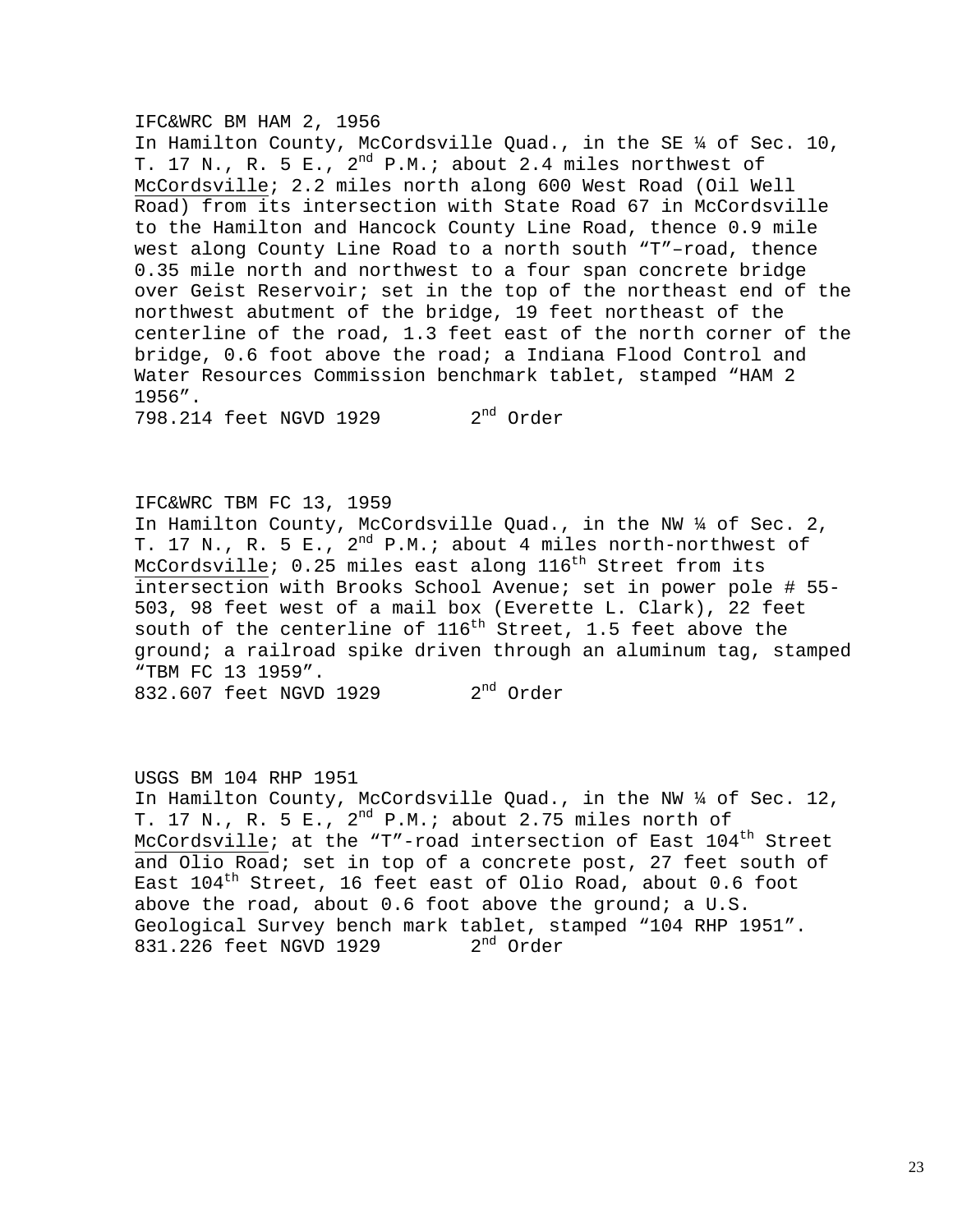### IFC&WRC BM HAM 3, 1956

In Hamilton County, McCordsville Quad., in the NW  $\frac{1}{4}$  of Sec. 1, T. 17 N., R. 5 E.,  $2^{nd}$  P.M.; about 3.6 miles north of McCordsville; at the Olio Road concrete bridge over Geist Reservoir; set in top of the west end of the south abutment,  $18$ feet west of the centerline of the road, 1.1 feet northwest of the south end of the west concrete guardrail, 0.6 foot above the road; a Indiana Flood Control and Water Resources Commission benchmark tablet, stamped "HAM 3 1956".<br>799.788 feet NGVD 1929 2<sup>nd</sup> Order 799.788 feet NGVD 1929

### IFC&WRC TBM FC 7, 1959

In Hamilton County, McCordsville Quad., in the NW ¼ of Sec. 1, T. 17 N., R. 5 E.,  $2^{nd}$  P.M.; about 3.6 miles north of McCordsville; at the Olio Road concrete bridge over Geist Reservoir; set in top of the east end of the north abutment, 18 feet west of the centerline of the road, 1.5 feet southwest of the north end of the west concrete guardrail, 0.6 foot above the road; a chiseled square. 799.730 feet NGVD 1929 2<sup>nd</sup> Order

IFC&WRC TBM FC 14, 1959

In Hamilton County, McCordsville Quad., in the SW ¼ of Sec. 36, T. 18 N., R. 5 E.,  $2^{nd}$  P.M.; about 4.3 miles north of McCordsville; at the intersection of Olio Road and  $116^{th}$  Street, in the northeast ¼ of the intersection; set in a power pole, 57 feet east of the centerline of Olio Road, 15 feet north of the centerline of  $116<sup>th</sup>$  Street, 1.3 feet above the ground; a railroad spike driven through an aluminum tag, stamped "TBM FC 14". 839.033 feet NGVD 1929 2<sup>nd</sup> Order

#### IFC&WRC TBM FC 15, 1959

In Hamilton County, McCordsville Quad., in the NE ¼ of Sec. 12, T. 17 N., R. 5 E.,  $2^{nd}$  P.M.; about 3.7 miles northeast of McCordsville;  $0.75$  mile east along East  $104<sup>th</sup>$  Street from its intersection with Olio Road to a 4 foot box culvert under the road; set in top of the west end of the north headwall of the culvert. 10 feet north of the centerline of the road, 8 feet east of a 10 inch Maple tree, 2 feet above the ground; a chiseled square. 846.136 feet NGVD 1929 2<sup>nd</sup> Order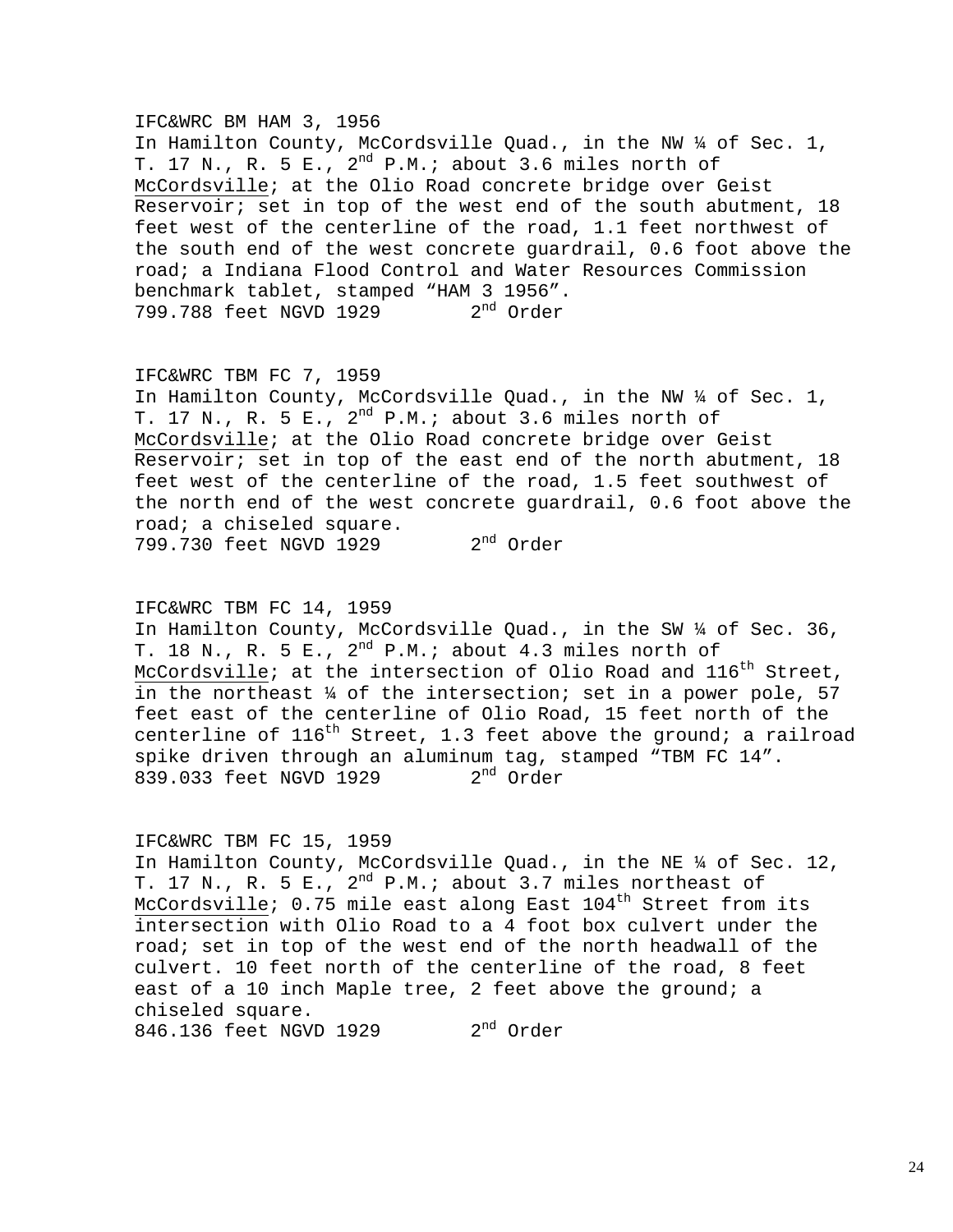## IFC&WRC TBM FC 16, 1959

In Hamilton County, McCordsville Quad., in the North ½ of Sec. 7, T. 17 N., R. 6 E.,  $2^{nd}$  P.M.; about 3.8 miles northeast of McCordsville; at the "T"-road intersection of  $104<sup>th</sup>$  Street and Florida Road; set in a power pole, 14 feet south of the centerline of 104<sup>th</sup> Street, and on the extended centerline of Florida Road, 0.6 foot above the ground; a railroad spike driven through an aluminum tag, stamped "TBM FC 16". 854.992 feet NGVD 1929 2<sup>nd</sup> Order

#### IFC&WRC BM HAM 4, 1956

In Hamilton County, McCordsville Quad., in the SW ¼ of Sec. 6, T. 17 N., R. 6 E.,  $2^{nd}$  P.M.; at Luxhaven; at the Florida Road one span steel truss bridge over Fall Creek; set in the top of the southwest bridge seat, 11 feet west of the centerline of the road, 1.1 feet south of the north face of the south abutment, 1.7 feet below the road; a Indiana Flood Control and Water Resources Commission benchmark tablet, stamped "HAM 4 1956".<br>793.159 feet NGVD 1929  $2<sup>nd</sup>$  Order 793.159 feet NGVD 1929

# IFC&WRC TBM FC 17, 1959

In Hamilton County, McCordsville Quad., in the NE ¼ of Sec. 6, T. 17 N., R. 6 E.,  $2^{nd}$  P.M.; about 3.8 miles northeast of McCordsville;  $0.05$  mile east along  $113<sup>th</sup>$  Street from its intersection with Florida Road to a 3 foot box culvert under the road; 18 feet north of the centerline of  $113<sup>th</sup>$  Street, 12 east of a telephone pole, 1 foot above the ground, about level with the road; a chiseled square. 818.549 feet NGVD 1929 2<sup>nd</sup> Order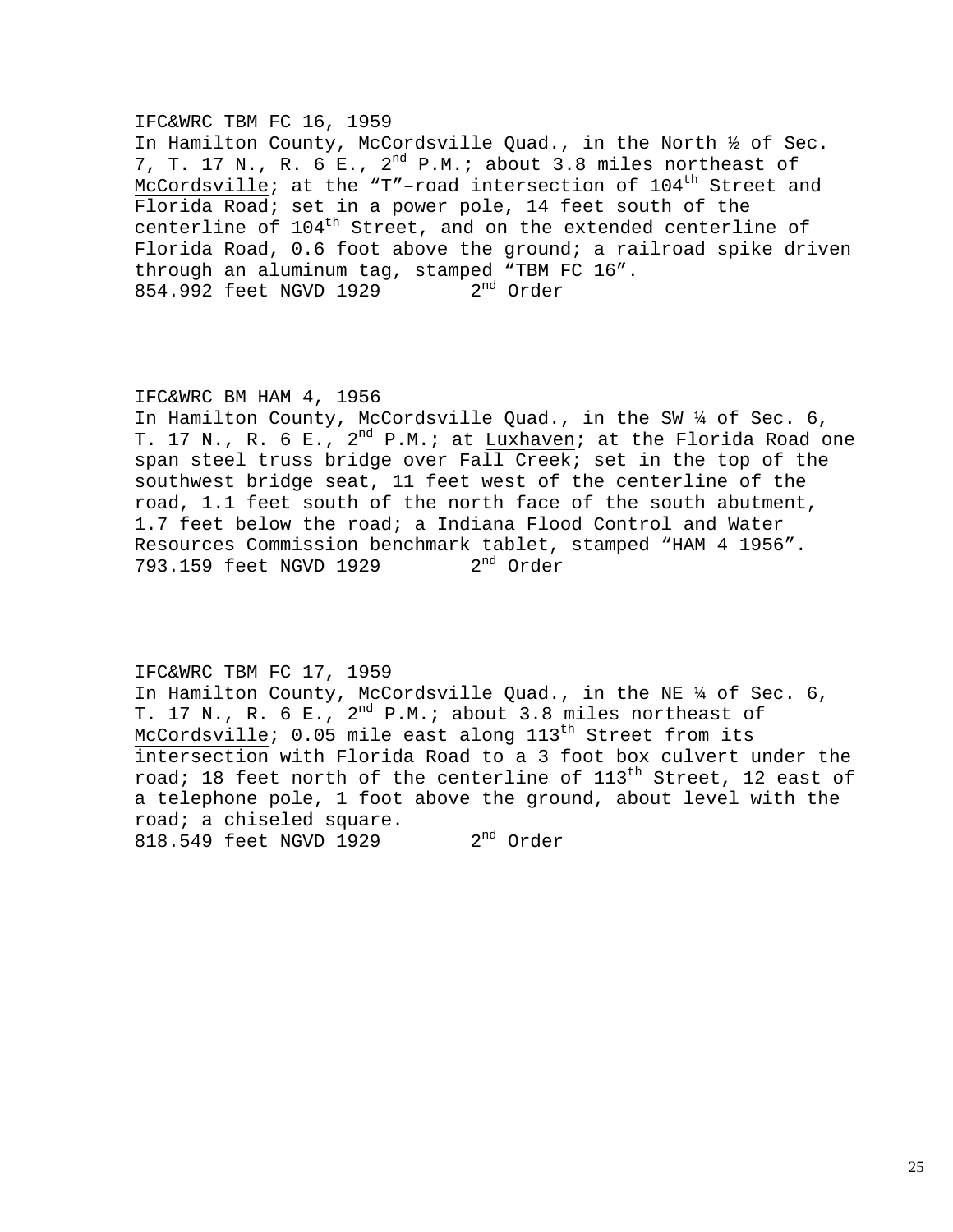### IFC&WRC TBM FC 3, 1959

In Hamilton County, McCordsville Quad., in the NW ¼ of Sec. 5, T. 17 N., R. 6 E.,  $2^{nd}$  P.M.; about 4.0 miles northeast of McCordsville; 2.0 miles generally north-west along State Road 238 from its junction with State Road 13 in Fortville, to a right angle turn north and a paved road west  $(113^{\text{th}}$  Street), thence 0.45 mile west along  $113<sup>th</sup>$  Street to a dirt road leading to Fall Creek (road has a gate across it); set in the northwest side of a 24 inch Fir tree, 100 feet east of the extended centerline of the dirt road, 44 feet north of the paved road, 0.3 foot above the ground; a railroad spike driven vertically through a brass plate stamped "TBM FC 3". 801.600 feet NGVD 1929 2<sup>nd</sup> Order

USGS BM RM 4 In Hamilton County, Ingalls Quad., in the NE ¼ of Sec. 5, T. 17 N., R. 6 E.,  $2^{nd}$  P.M.; about 1.7 miles northwest of Fortville; at the State Road 238 bridge one span steel truss bridge over Fall Creek; set in top of the east end of the north abutment of the bridge, 11 feet east of the centerline of the road, 3 feet southeast of the northeast corner of the east steel truss; a chiseled square. 801.411 feet NGVD 1929 2<sup>nd</sup> Order

### IFC&WRC BM HAM 5, 1956

In Hamilton County, Ingalls Quad., in the NE ¼ of Sec. 5, T. 17 N., R. 6 E.,  $2^{nd}$  P.M.; about 1.7 miles northwest of Fortville; at the State Road 238 bridge one span steel truss bridge over Fall Creek; Set in the top of a concrete post, 30 feet southeast of the southeast corner of the east steel truss, 16 feet east of the centerline of the road, about level with the road, projecting 0.4 foot above the ground; a Indiana Flood Control and Water Resources Commission benchmark tablet, stamped "HAM 5 1956". 801.081 feet NGVD 1929 2<sup>nd</sup> Order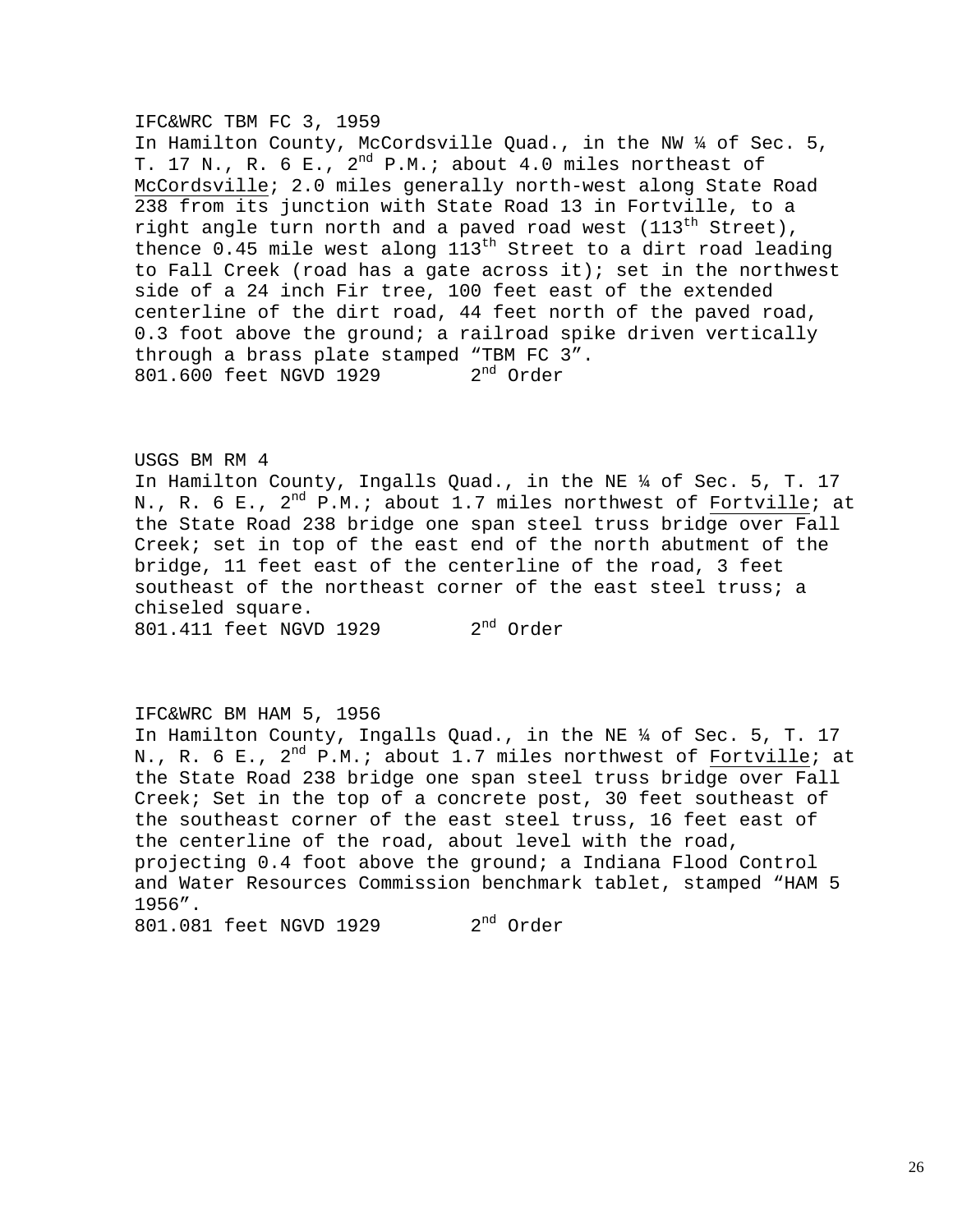#### IFC&WRC TBM FC 18, 1959

In Hamilton County, Ingalls Quad., in the SE ¼ of Sec. 32, T. 18 N., R. 6 E.,  $2^{nd}$  P.M.; about 1.9 miles northwest of Fortville; 1.75 miles generally north-west along State Road 238 from its junction with State Road 13 in Fortville, to a "T"–road north, thence 0.5 mile north to a right angle turn east, thence 0.3 mile east to a north–south "T"–road (Hamilton-Madison County Line Road); set in the west side of a power pole, 23 feet west of the centerline of the north–south road (Hamilton-Madison County Line Road), 23 feet south of the centerline of the road leading west, 1.3 feet above the ground; a railroad spike driven through an aluminum tag, stamped "TBM FC 18". 861.431 feet NGVD 1929 2<sup>nd</sup> Order

### IFC&WRC BM HAM 1, 1954

In Hamilton County, Fishers Quad., in the NE ¼ of Sec. 9, T. 17 N., R. 4 E.,  $2^{nd}$  P.M.; about 2.1 miles north of Allisonville; 0.6 mile north along the North River Road from its  $\overline{\text{junction with}}$  96<sup>th</sup> Street (Hamilton–Marion County Line Road), thence 0.2 mile east along a farm lane at the residence of "Harry LaSalle"; set in the top of a concrete post projecting 0.1 foot above the ground, 85 feet southeast of the southeast corner of the front porch of the house, 45 feet west of the west side of White River, 3.5 feet west of a fence corner post, 0.8 foot south of the fence line; a Indiana Flood Control and Water Resources Commission benchmark tablet, stamped "HAM 1 1954". 733.253 feet NGVD 1929 2<sup>nd</sup> Order (Destroyed)

#### IFC&WRC TBM W 61, 1959

In Hamilton County, Fishers Quad., in the NE ¼ of Sec. 9, T. 17 N., R. 4 E.,  $2^{nd}$  P.M.; about 2.1 miles north of Allisonville; 0.6 mile north along the North River Road from its  $\overline{\text{junction with}}$  96<sup>th</sup> Street (Hamilton–Marion County Line Road), thence 0.2 mile east along a farm lane at the residence of "Harry LaSalle"; set in the top of the concrete base of an abandoned well, 14 .5 feet northeast of the northwest corner of the house, 11 feet north of the north side of the house, 1.9 feet above the ground, 1 foot south of the north edge of the west side of the concrete base, 0.5 foot east of the west side of the concrete base of an abandoned well; a chiseled triangle.<br>745.361 feet NGVD 1929 2<sup>nd</sup> Order 745.361 feet NGVD 1929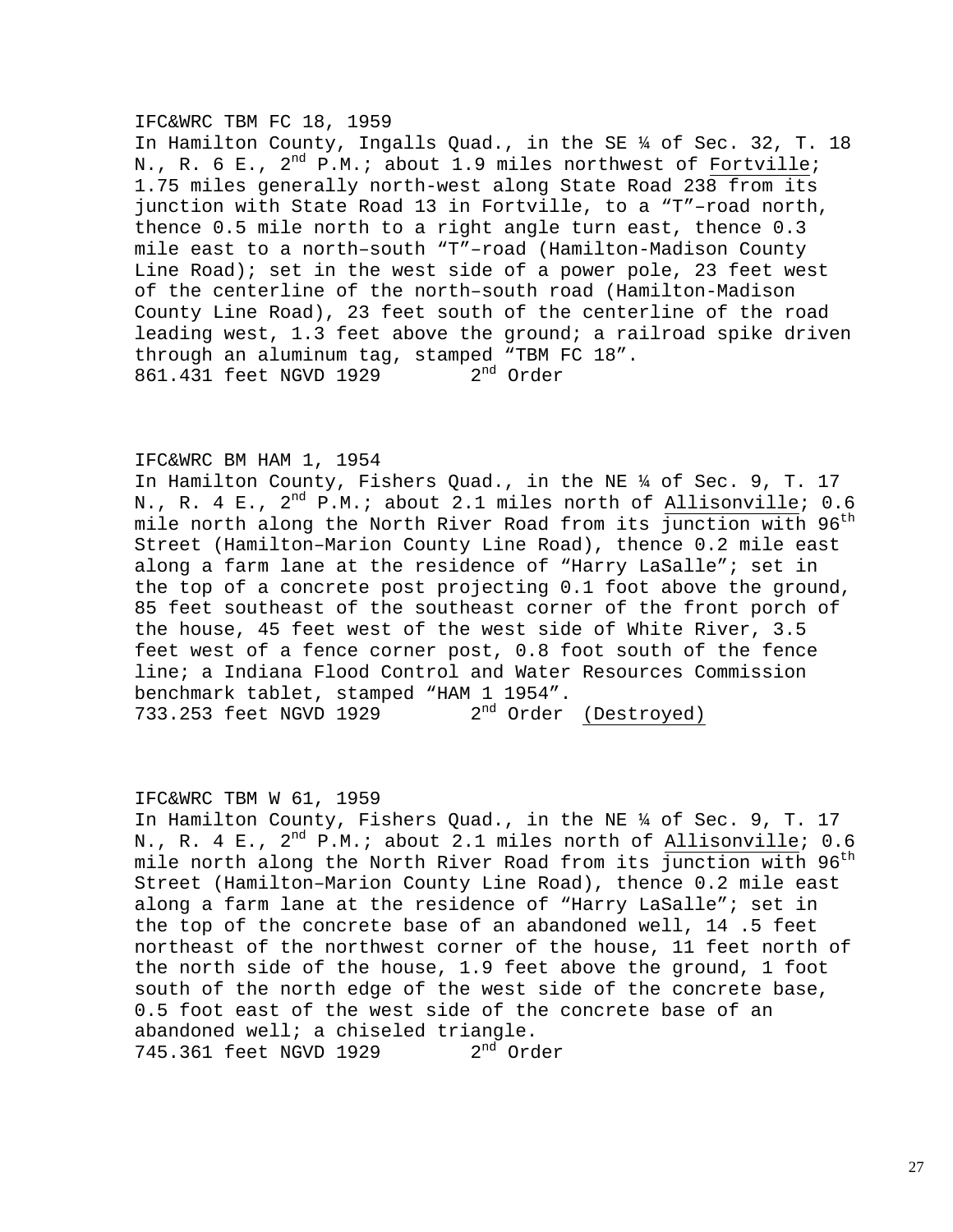### IFC&WRC TBM CC 1, 1959

In Hamilton County, Fishers Quad., in the SE ¼ of Sec. 4, T. 17 N., R. 4 E.,  $2^{nd}$  P.M.; about 1.5 miles southeast of Carmel; in the northeast  $\frac{1}{4}$  of the intersection of 106<sup>th</sup> Street and North River Road (River Avenue); set in power pole # 45, 17 feet east of the centerline of North River Road, 14 feet north of the centerline of  $106<sup>th</sup>$  Street, about 1 foot above the ground; a railroad spike driven through an aluminum tag, stamped "TBM CC 1 1959".

748.820 feet NGVD 1929 2<sup>nd</sup> Order

#### IFC&WRC TBM WR 202, 1959

In Hamilton County, Fishers Quad., in the SE ¼ of Sec. 4, T. 17 N., R. 4 E.,  $2^{nd}$  P.M.; about 1.5 miles southeast of Carmel; 0.75 mile south along River Avenue from its intersection with East  $116<sup>th</sup>$  Street to a bend in the road southwest; set in telephone pole # 9-145 A, 100 feet southwest of a bend in the road (southwest), 12 feet east of the centerline of the road, about 1.5 feet above the ground; a railroad spike driven through an aluminum tag, stamped "TBM WR 202 1959". 747.721 feet NGVD 1929 2<sup>nd</sup> Order

#### IFC&WRC BM HAM 6, 1959 DESTROYED

In Hamilton County, Fishers Quad., in the NE ¼ of Sec. 4, T. 17 N., R. 4 E.,  $2^{nd}$  P.M.; about 1.0 mile southeast of Carmel; at the River Avenue concrete bridge over Cool Creek; set in the top at the south end of the east handrail, 8 feet east of the centerline of the road, 3 feet above the road, 1 foot north of the south end of the east hand rail; a Indiana Flood Control and Water Resources Commission benchmark tablet, stamped "HAM 6 1959".

739.820 feet NGVD 1929 2<sup>nd</sup> Order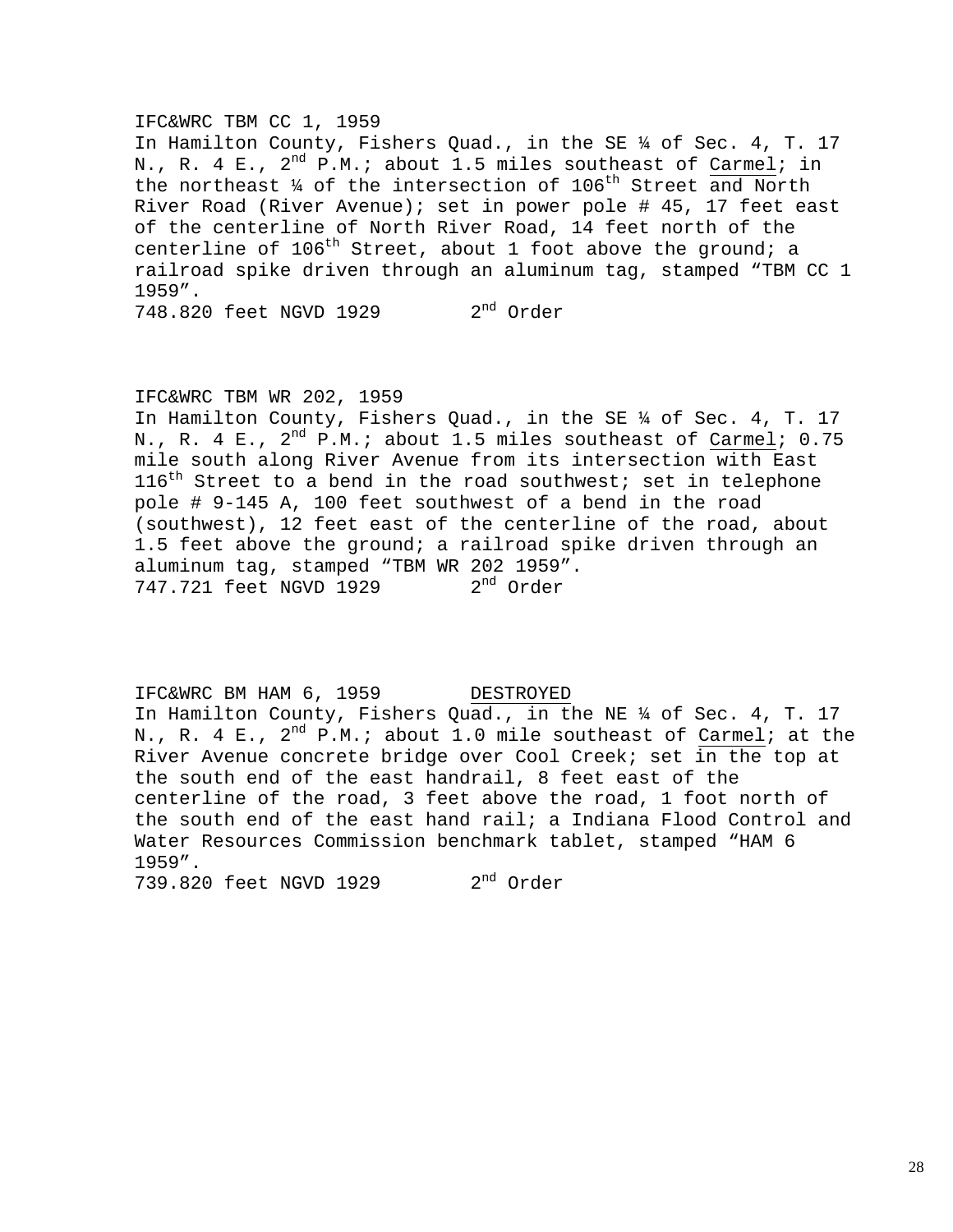IFC&WRC BM HAM 7, 1959 DESTROYED In Hamilton County, Fishers Quad., in the NW ¼ of Sec. 4, T. 17 N., R. 4 E.,  $2^{nd}$  P.M.; about 1.0 mile southeast of Carmel; at the East  $116^{th}$  Street concrete bridge over Cool Creek; set in the top at the west end of the south handrail, 14 feet south of the centerline of the road, 3 feet above the road; a Indiana Flood Control and Water Resources Commission benchmark tablet, stamped "HAM 7 1959".

751.654 feet NGVD 1929 2<sup>nd</sup> Order

### IFC&WRC TBM CC 2, 1959

In Hamilton County, Fishers Quad., in the SE ¼ of Sec. 32, T. 18 N., R. 4 E.,  $2^{nd}$  P.M.; at Carmel; at the Hinkle Road mid-truss steel bridge over Cool Creek; set in the top of the south end of the west truss, 8 feet west of the centerline of the road, 0.1 foot north of the south end of the west truss; the east rivet head of two rivets at the south end of the truss.<br>756.406 feet NGVD 1929  $2<sup>nd</sup>$  Order 756.406 feet NGVD 1929

### IFC&WRC TBM CC 3, 1959

In Hamilton County, Fishers Quad., in the NE ¼ of Sec. 32, T. 18 N., R. 4 E.,  $2^{nd}$  P.M.; at Carmel; about 0.25 miles south along Hinkle Road from its intersection with East 126<sup>th</sup> Street to a farm lane leading west; set in power pole # 59–850, 45 feet north of the centerline of the farm lane, 18 feet west of the centerline of the road, about 1 foot above the ground; a railroad spike driven through an aluminum tag, stamped "TBM CC 3 1959".

 $786.646$  feet NGVD 1929  $2<sup>nd</sup>$  Order

IFC&WRC TBM CC 4, 1959 DESTROYED In Hamilton County, Fishers Quad., in the SE ¼ of Sec. 29, T. 18 N., R. 4 E.,  $2^{nd}$  P.M.; at Carmel; at the East  $126^{th}$  Street bridge over Cool Creek; set in the top at the east end of the north guardrail, 9 feet north of the centerline of the road, 3 feet above the road; a chiseled triangle.<br>780.276 feet NGVD 1929  $2<sup>nd</sup>$  Order 780.276 feet NGVD 1929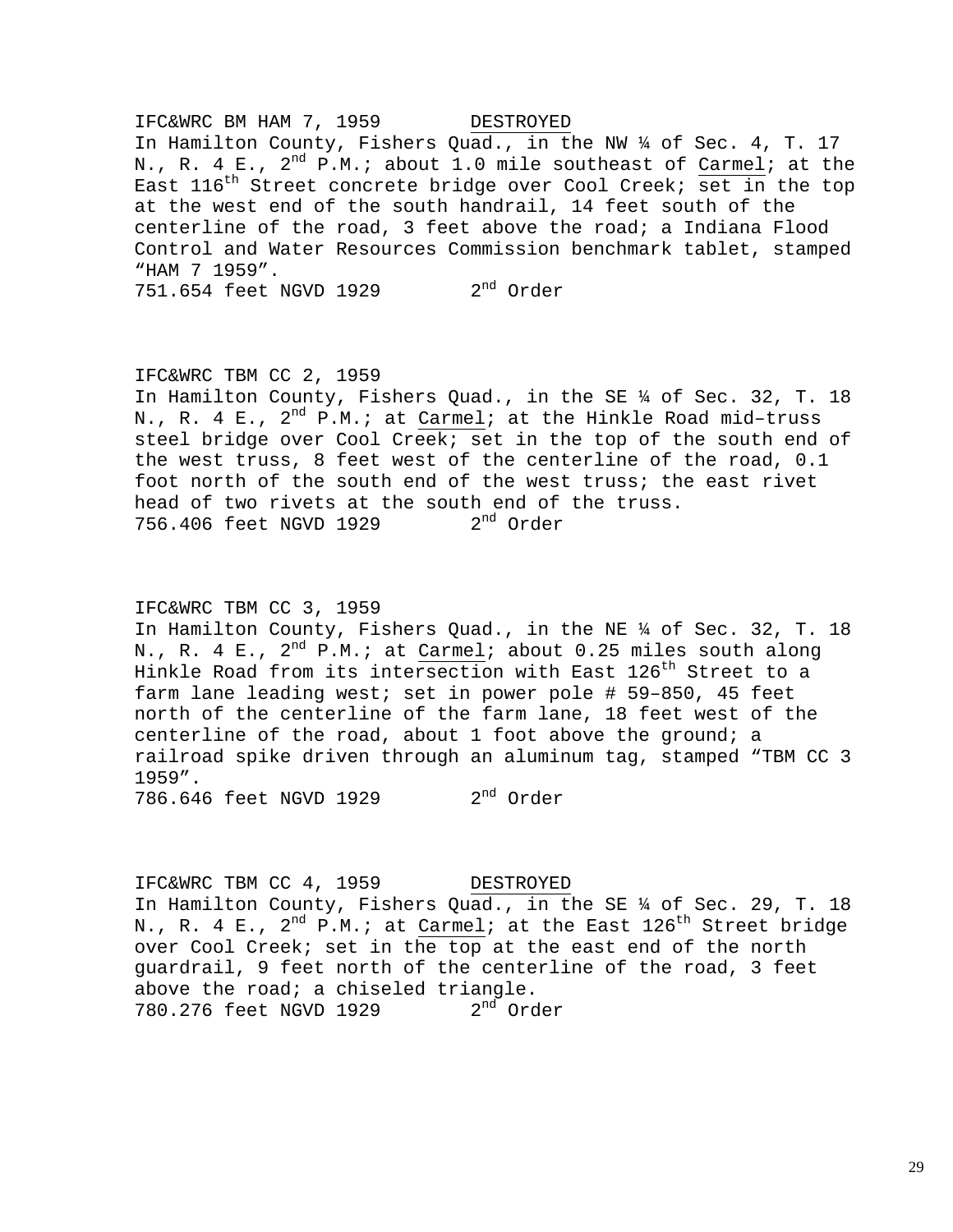# IFC&WRC BM HAM 8, 1959 DESTROYED In Hamilton County, Fishers Quad., in the NE ¼ of Sec. 32, T. 18 N., R. 4 E.,  $2^{nd}$  P.M.; at Carmel; at the East  $126^{th}$  Street bridge over Cool Creek; set in the top at the west end of the south guardrail, 9 feet south of the centerline of the road, 3 feet above the road; a Indiana Flood Control and Water Resources Commission benchmark tablet, stamped "HAM 8 1959".<br>780.263 feet NGVD 1929  $2<sup>nd</sup>$  Order 780.263 feet NGVD 1929

### IFC&WRC BM HAM 9, 1959

In Hamilton County, Fishers Quad., in the SW ¼ of Sec. 29, T. 18 N., R. 4 E.,  $2^{nd}$  P.M.; at Carmel; 1.15 miles east along State Road 234 from its intersection with State Road 431 in Carmel to a "T"–road south, thence 0.20 mile south along a winding road to a steel truss bridge over Cool Creek; set in top of the northwest wingwall of the bridge, 20 feet west of the centerline of the road, 4 feet northwest of the southeast end of the northwest wingwall; a Indiana Flood Control and Water Resources Commission benchmark tablet, stamped "HAM 9 1959". 780.642 feet NGVD 1929 2<sup>nd</sup> Order

#### IDOT BM HAM G–23

In Hamilton County, Fishers Quad., in the NW ¼ of Sec. 29, T. 18 N., R. 4 E.,  $2^{nd}$  P.M.; at Carmel; at the East  $131^{st}$  Street arch bridge over Cool Creek; set in the top of the northwest wingwall of bridge. 25 feet north of the centerline of East  $131^{\rm st}$  Street, about 1 foot below the road; a Indiana State Highway Commission benchmark tablet, stamped "HAM G-23".<br>794.868 feet NGVD 1929 2<sup>nd</sup> Order 794.868 feet NGVD 1929

#### IFC&WRC TBM CC 5 1959

In Hamilton County, Fishers Quad., in the SW ¼ of Sec. 30, T. 18 N., R.  $4$  E.,  $2^{\text{nd}}$  P.M.; at  $\text{Carmel: }$  0.25 mile east along East  $131^{\text{st}}$ Street from its intersection with State Road 431 to  $5<sup>th</sup>$  Avenue, at the Carmel High School, in the northwest ¼ of the intersection; set in power pole # 182–63, 39 feet north of the centerline of East 131<sup>st</sup> Street, 30 feet west of the centerline of 5<sup>th</sup> Avenue, 14 feet east of a fire hydrant, about 1 foot above the ground; a railroad spike driven through an aluminum tag, stamped "TBM CC 5 1959". 855.015 feet NGVD 1929 2<sup>nd</sup> Order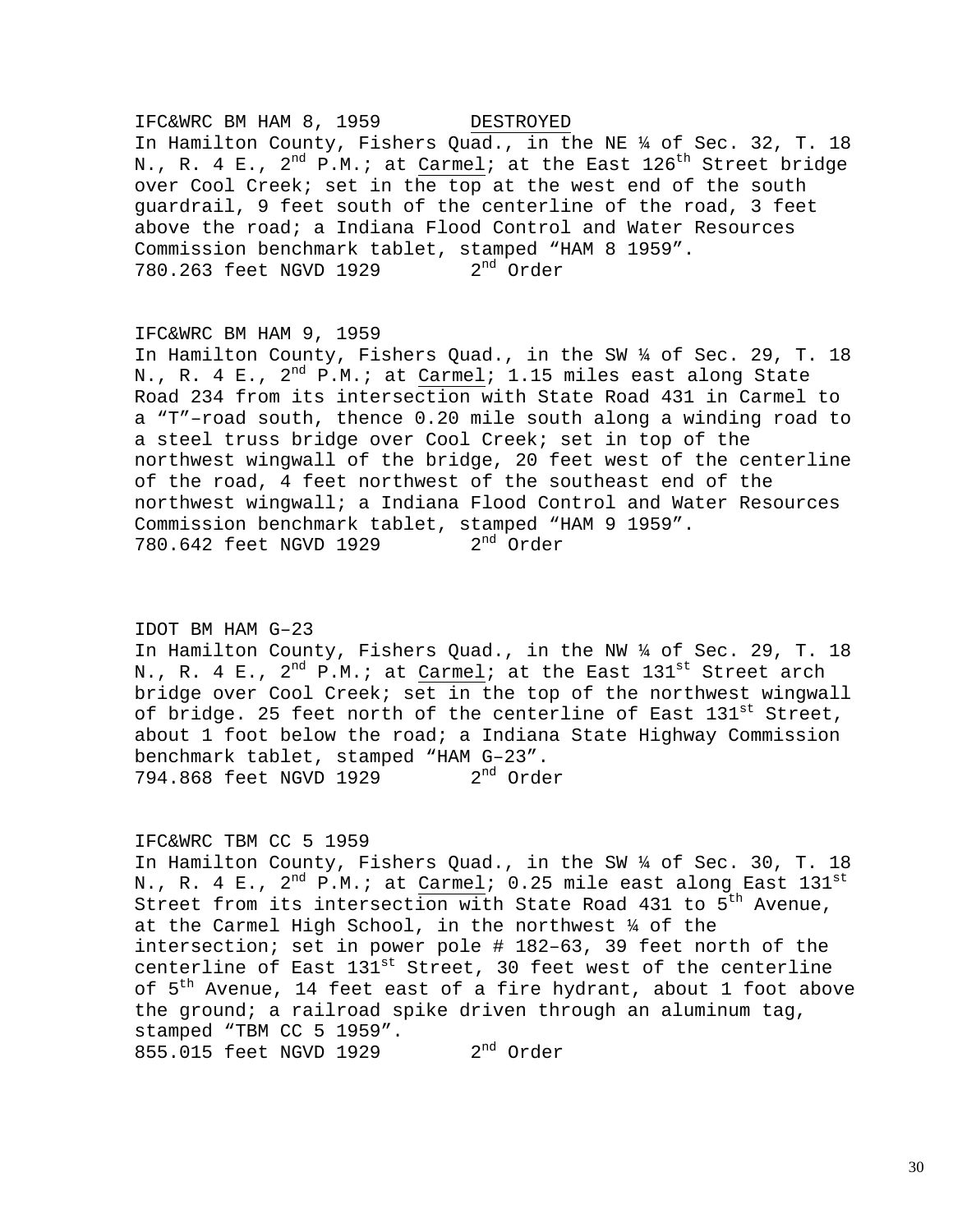IFC&WRC BM HAM 10, 1959 DESTROYED In Hamilton County, Fishers Quad., in the SW ¼ of Sec. 19, T. 18 N., R. 4 E.,  $2^{nd}$  P.M.; at Carmel; at the 136<sup>th</sup> Street truss bridge over Cool Creek; set in the top of the northeast wingwall, 10 feet north of the centerline of the road, 1.5 feet southwest of the northeast end of the wingwall, level with the road; a Indiana Flood Control and Water Resources Commission benchmark tablet, stamped "HAM 10 1959".<br>805.453 feet NGVD 1929 2<sup>nd</sup> Order 805.453 feet NGVD 1929

### IFC&WRC TBM CC 6, 1959

In Hamilton County, Carmel Quad., in the NW ¼ of Sec. 30, T. 18 N., R. 4 E.,  $2^{nd}$  P.M.; at Carmel; at Carmel; in the southwest  $\frac{1}{4}$ of the intersection of N.E. First Avenue (Smoky Row Road) and  $8^{\text{th}}$ Street N. E.  $(136<sup>th</sup> Street)$ ; set in a power pole, 19 feet south of the centerline of  $8^{th}$  Street N. E.  $(136^{th}$  Street), 18 feet west of the centerline of N.E. First Avenue (Smokey Row Road), about 1 foot above the ground; a railroad spike driven through an aluminum tag, stamped "TBM CC  $6$  1959".<br>830.433 feet NGVD 1929  $2<sup>nd</sup>$  Order 830.433 feet NGVD 1929

USC&GS BM W 42, 1934

In Hamilton County, Carmel Quad., in the NE ¼ of Sec. 25, T. 18 N., R. 3 E.,  $2^{nd}$  P.M.; at Carmel; in the southwest  $\frac{1}{4}$  of the intersection of the Louisville and Nashville Railroad and  $136^{\text{th}}$ Street (Smokey Row Road); set in top of a concrete post, 8 yards west of the west rail, 6 yards south of the centerline of the road, about 2.5 feet below the tracks, projecting 1 foot above the ground; a U.S. Coast and Geodetic Survey benchmark tablet, stamped "W 42 1934". 819.260 feet NGVD 1929 2<sup>nd</sup> Order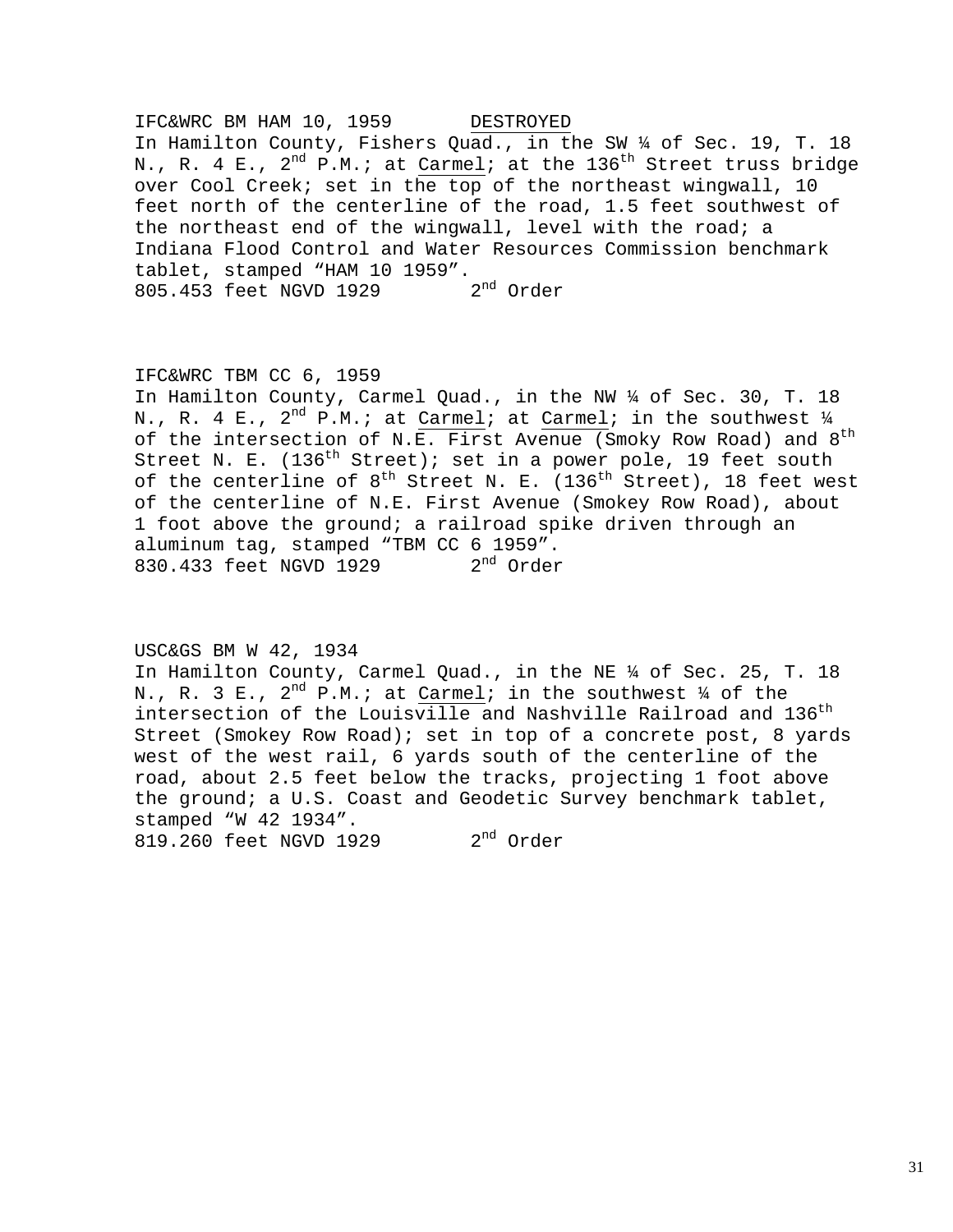#### IFC&WRC TBM CC 8, 1959

In Hamilton County, Fishers Quad., in the NW ¼ of Sec. 19, T. 18 N., R. 4 E., 2<sup>nd</sup> P.M.; about 1.2 miles north of Carmel; 1.2 miles north along State Road 431 from its intersection with East 131st Street, to a private drive leading east to the Fenwald residence; thence 0.3 mile east along the private drive to a bridge over Cool Creek, near the northwest corner of the bridge; set in the west side of a Box Elder tree, 10 feet north of the centerline of the road, about 1 foot above the ground; a railroad spike driven through an aluminum tag, stamped "TBM CC 8 1959". 810.180 feet NGVD 1929 2<sup>nd</sup> Order

### IFC&WRC TBM CC 7, 1959

In Hamilton County, Carmel Quad., in the NE ¼ of Sec. 25, T. 18 N., R. 3 E.,  $2^{nd}$  P.M.; at Carmel; 1.2 miles north along State Road 431 from its intersection with East 131<sup>st</sup> Street, to a private drive leading east to the Fenwald residence, in the southeast ¼ of the intersection; set in the top of the south end of a culvert, 27 feet east of the centerline of State Road 431, 9 feet south of the centerline private drive; a chiseled square.<br>830.786 feet NGVD 1929  $2<sup>nd</sup>$  Order 830.786 feet NGVD 1929

### USGS BM TT 3 JMH RESET 1955

In Hamilton County, Carmel Quad., in the NE ¼ of Sec. 24, T. 18 N., R. 3 E.,  $2^{nd}$  P.M.; at Carmel; at the intersection of U.S. 31 and Gray Road (West  $146^{th}$  Street), in the southwest  $\frac{1}{4}$  of the intersection; set in top of a concrete post, 90 feet west of the south bound lane of U. S. 31, 35 feet south of the centerline of Gray Road, 2 feet from a fence line, 0.5 foot above the ground; a U.S. Geological Survey benchmark tablet, stamped "TT 3 JMH 1951 RESET 1955". 832.684 feet NGVD 1929 2<sup>nd</sup> Order

### IFC&WRC BM HAM 11, 1959

In Hamilton County, Noblesville Quad., in the SE ¼ of Sec. 18, T. 18 N., R. 4 E., 2<sup>nd</sup> P.M.; about 2.5 miles south of Westfield; at the Gray Road (East 146<sup>th</sup> Street) bridge over Cool Creek; set in top of the northwest wingwall of the bridge, 16 feet north of the centerline of Gray Road, 3 feet above the ground; a Indiana Flood Control and Water Resources Commission benchmark tablet, stamped "HAM 11 1959". 821.662 feet NGVD 1929 2<sup>nd</sup> Order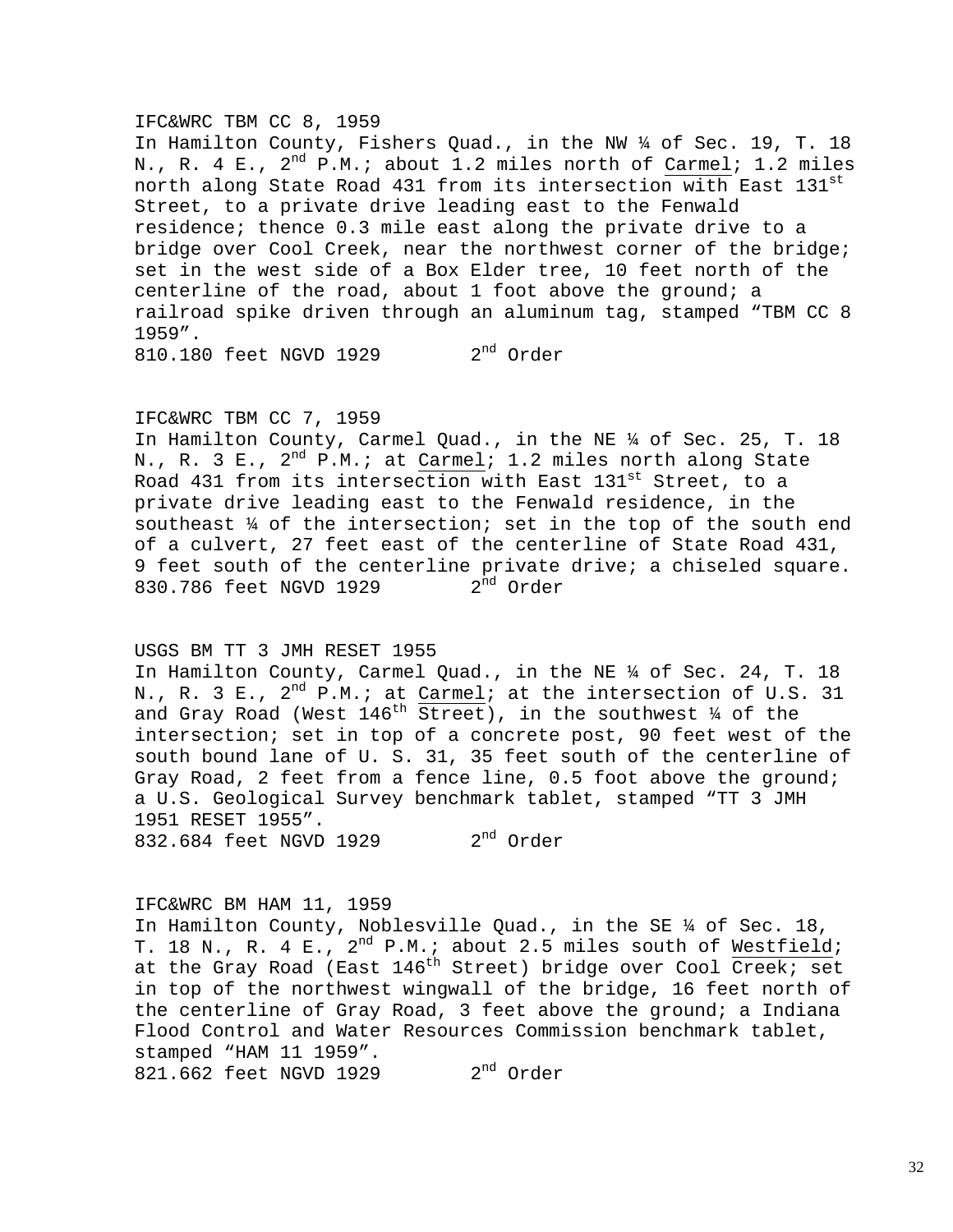#### IFC&WRC TBM CC 9, 1959

In Hamilton County, Noblesville Quad., in the SE ¼ of Sec. 18, T. 18 N., R. 4 E., 2<sup>nd</sup> P.M.; about 2.5 miles south of Westfield; at the Gray Road (East 146<sup>th</sup> Street) bridge over Cool Creek, near the northeast corner of the bridge; set in a 24 inch tree, 100 feet east of the bridge, 22 feet north of the centerline of Gray Road, about 1.5 feet above the road; a railroad spike driven through an aluminum tag, stamped "TBM CC 9 1959". 818.354 feet NGVD 1929 2<sup>nd</sup> Order

#### IFC&WRC TBM CC 10, 1959

In Hamilton County, Noblesville Quad., in the SE ¼ of Sec. 18, T. 18 N., R. 4 E.,  $2^{nd}$  P.M.; about 2.5 miles south of Westfield; 0.2 mile north along Grassy Branch Road from its intersection with East  $146^{th}$  Street to a 4 foot box culvert under the road; set in top of the north end of the west concrete headwall of the culvert, 12 feet west of the centerline of the road, 0.8 foot south of the north end of the west headwall, about 1.2 feet above the road; a chiseled triangle. 838.069 feet NGVD 1929 2<sup>nd</sup> Order

### IFC&WRC BM HAM 12, 1959

In Hamilton County, Noblesville Quad., in the SE ¼ of Sec. 18, T. 18 N., R. 4 E.,  $2^{nd}$  P.M.; about 2.0 miles south of Westfield; at the East  $151^{st}$  Street 30 foot concrete bridge over  $\overline{Cool}$  Creek; set in top of the east end of the south guardrail, 9 feet south of the centerline of the road, 0.9 foot west of the east face of the south guardrail, about 2.1 foot above the road; a Indiana Flood Control and Water Resources Commission benchmark tablet, stamped "HAM 12 1959", 825.083 feet NGVD 1929 2<sup>nd</sup> Order

### IFC&WRC TBM CC 11, 1959

In Hamilton County, Noblesville Quad., in the SE ¼ of Sec. 18, T. 18 N., R. 4 E.,  $2^{nd}$  P.M.; about 2.0 miles south of Westfield; at the intersection of East  $151^{st}$  Street and Oak Road; about 250 feet north along Oak Road to a 12 inch Elm tree; set in east side of the Elm tree, 15 feet east of the centerline of the road, 13.6 feet north of a mailbox (D. O. Thompson), about 1 foot above the ground; a railroad spike driven through an aluminum tag, stamped "TBM CC 11 1959". 825.383 feet NGVD 1929 2<sup>nd</sup> Order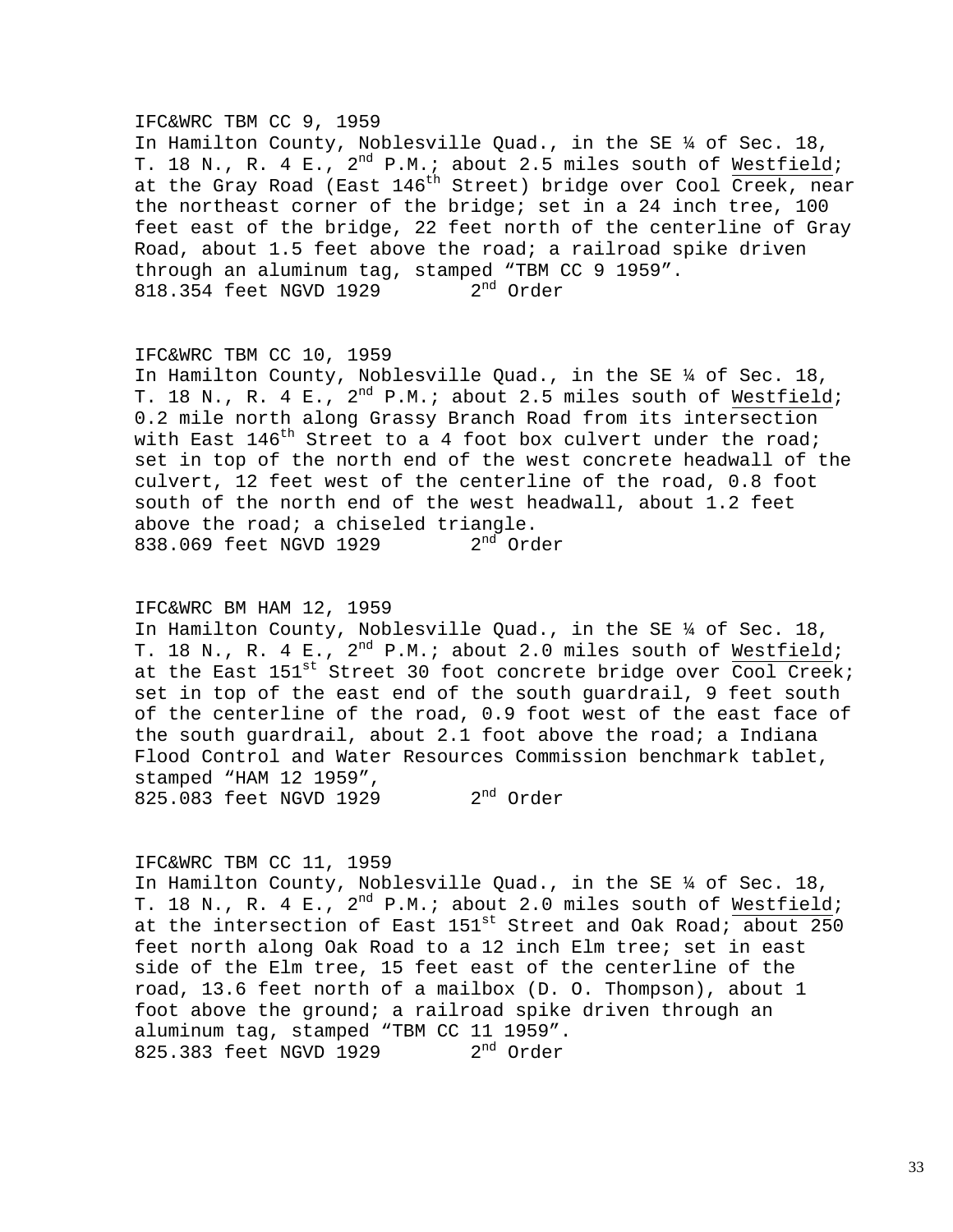#### IFC&WRC BM HAM 13, 1959

In Hamilton County, Noblesville Quad., in the SE ¼ of Sec. 18, T. 18 N., R. 4 E., 2<sup>nd</sup> P.M.; about 2.0 miles south of Westfield; at the Oak Road one span concrete arch bridge over Cool Creek; set in top of the south end of the east guardrail, 10 feet east of the centerline of the road, 6.7 feet north of the south face of the east guardrail, about 3,4 feet above the road; a Indiana Flood Control and Water Resources Commission benchmark tablet, stamped "HAM 13 1959". 829.200 feet NGVD 1929 2<sup>nd</sup> Order

#### IFC&WRC TBM CC 12, 1959

In Hamilton County, Westfield Quad., in the East ½ of Sec. 13, T. 18 N., R. 3 E., 2<sup>nd</sup> P.M.; about 2.5 miles south of Westfield; about 150 feet north along U.S. 31 from its intersection with a "T"-road east (150<sup>th</sup> street) to a paved driveway leading east; set in the top of the south headwall of a one foot pipe culvert under the driveway, 29 feet east of the centerline of northbound U. S. 31, 20 feet south of the centerline of the driveway, 1.8 feet east of the west face of the south headwall; a chiseled triangle.

856.451 feet NGVD 1929 2nd Order

IDOT BM HAM G 10 In Hamilton County, Westfield Quad., in the NE ¼ of Sec. 13, T. 18 N., R. 3 E.,  $2^{nd}$  P.M.; about 2.0 miles south of Westfield; 2 miles south along U.S. 31 from its intersection with State Road 32 to a bridge over a tributary to Cool Creek; set in top of the southwest wingwall of the bridge, 29 feet west of the centerline of the road, 0.7 foot west of the west face of the west headwall of bridge, about 2.5 feet below the road; a Indiana State Highway Commission benchmark tablet, stamped "HAM G 10". 847.087 feet NGVD 1929 2<sup>nd</sup> Order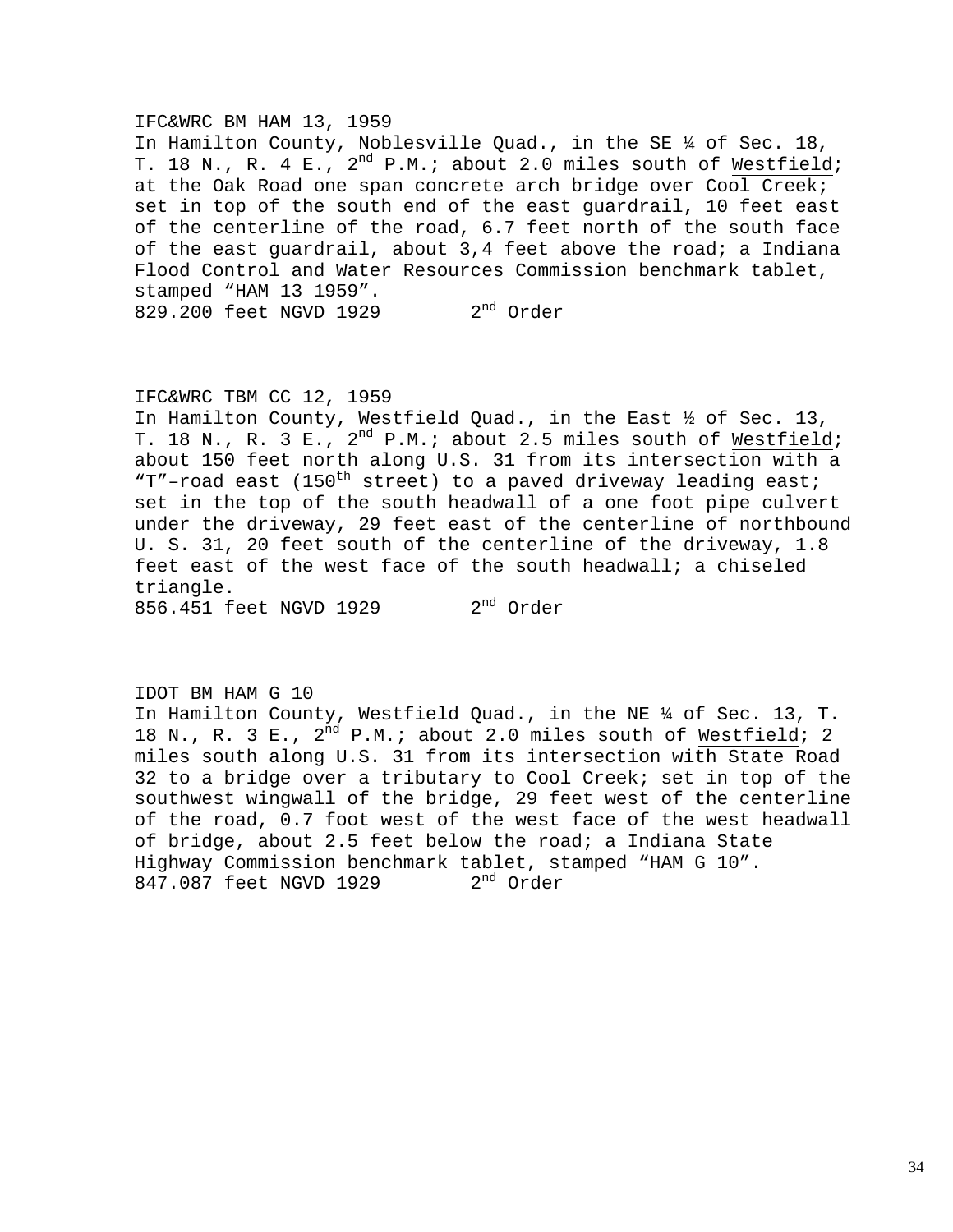#### IFC&WRC TBM CC 13, 1959

In Hamilton County, Westfield Quad., in the NW ¼ of Sec. 18, T. 18 N., R. 4 E.,  $2^{nd}$  P.M.; about 2.0 miles south of Westfield; about 2 miles south along (old) U.S. 31 from its intersection with State Road 32 in Westfield, to a bridge over a tributary to Cool Creek; set in the top of the west concrete guardrail of the bridge, 13 feet west of the centerline of the road, 11.9 feet south of the north face of the west guardrail of the bridge, about 3.3 feet above the road; a chiseled triangle.<br>841.144 feet NGVD 1929 2<sup>nd</sup> Order 841.144 feet NGVD 1929

### IFC&WRC BM HAM 14, 1959

In Hamilton County, Westfield Quad., in the SW ¼ of Sec. 7, T. 18 N., R. 4 E., 2<sup>nd</sup> P.M.; about 1.9 miles south of Westfield; at the (old) U.S. 31 bridge (south most of two) over Cool Creek; set in top of the southeast concrete wingwall of the bridge, 15 feet east of the centerline of the road, 4.2 feet southeast of the south face of the east guardrail of the bridge, about 0.4 foot above the road; a Indiana Flood Control and Water Resources Commission benchmark tablet, stamped "HAM 14 1959".<br>837.144 feet NGVD 1929  $2<sup>nd</sup>$  Order 837.144 feet NGVD 1929

#### IFC&WRC BM HAM 15, 1959

In Hamilton County, Westfield Quad., in the SW ¼ of Sec. 7, T. 18 N., R. 4 E.,  $2^{nd}$  P.M.; about 1.6 miles south of Westfield; at the (old) U.S. 31 bridge (north most of two) over Cool Creek; set in the top of the east concrete guardrail of the bridge, 15 feet east of the centerline of the road, 17.8 feet north of the south face of the east guardrail of the bridge, about 3.0 feet above the road; a Indiana Flood Control and Water Resources Commission benchmark tablet, stamped "HAM 15 1959".<br>844.108 feet NGVD 1929  $2<sup>nd</sup>$  Order 844.108 feet NGVD 1929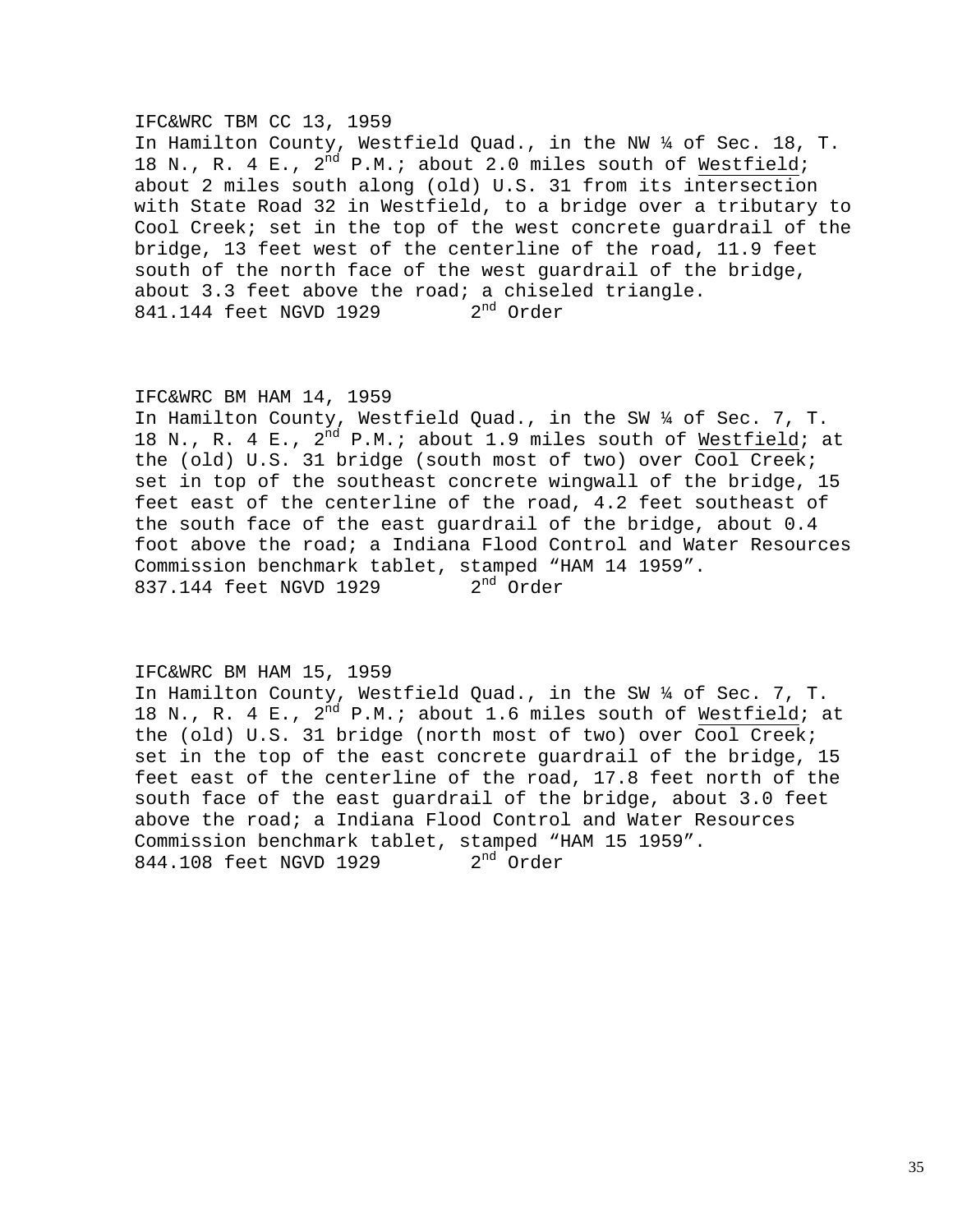#### IFC&WRC TBM CC 14, 1959

In Hamilton County, Westfield Quad., in the SW ¼ of Sec. 7, T. 18 N., R. 4 E.,  $2^{nd}$  P.M.; about 1.4 miles south of Westfield; at the intersection of East  $161^{st}$  Street and (old) U.S. 31, in the northeast ¼ of the intersection; set in the top of the east concrete headwall of a 1.5 foot pipe culvert, 23 feet north of the centerline of East  $161^{st}$  Street, 15 feet east of the centerline of (old) U.S. 31, 6.1 feet north of the south face of the headwall; a chiseled triangle.<br>845.033 feet NGVD 1929  $2^{\text{nd}}$  Order 845.033 feet NGVD 1929

### IFC&WRC BM HAM 16, 1959

In Hamilton County, Westfield Quad., in the NW ¼ of Sec. 7, T. 18 N., R. 4 E.,  $2^{nd}$  P.M.; about 1.4 miles south of Westfield; at the East  $161^{st}$  Street concrete bridge over Cool Creek; set in the top of the west end of the north concrete guardrail of the bridge, 11 feet north of the centerline of the road, 1.4 feet east of the west face of the north guardrail, about 2.9 feet above the road; a Indiana Flood Control and Water Resources Commission benchmark tablet, stamped "HAM 16 1959".<br>846.716 feet NGVD 1929  $2<sup>nd</sup>$  Order 846.716 feet NGVD 1929

### IFC&WRC TBM CC 15, 1959

In Hamilton County, Westfield Quad., in the NE ¼ of Sec. 12, T. 18 N., R. 3 E.,  $2^{nd}$  P.M.; about 1.25 miles south of Westfield; about 1.25 miles south along (old) U.S. 31 from its intersection with State Road 32 in Westfield, to a gravel "T"–road east, in the northwest ¼ of the intersection; set in the top of the south end of the west concrete headwall of a 4 foot box culvert under the paved road, 38 feet north of the extended centerline of the "T"–road east, 16 feet west of the centerline of (old) U.S. 31, 1 foot north of the south face of the west headwall; a chiseled triangle.

843.173 feet NGVD 1929 2<sup>nd</sup> Order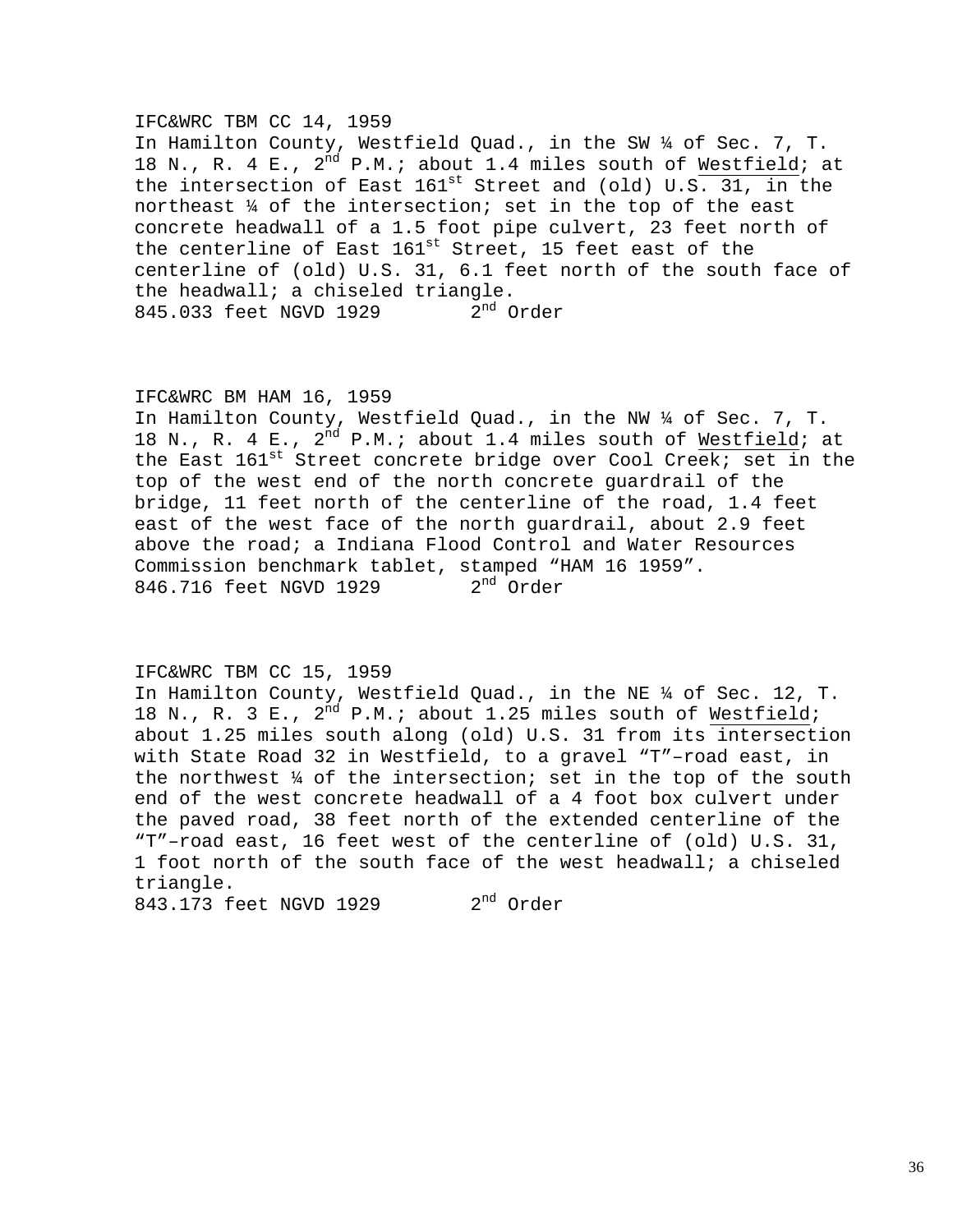### IFC&WRC BM HAM 17, 1959

In Hamilton County, Noblesville Quad., in the NW ¼ of Sec. 7, T. 18 N., R. 4 E.,  $2^{nd}$  P.M.; about 1.1 miles south of Westfield; about 1.25 miles south along (old) U.S. 31 from its intersection with State Road 32 in Westfield, to a gravel "T"–road east, thence 0.3 mile generally east along the road to a 20 foot concrete bridge over Cool Creek; set in top of the southeast wingwall of the bridge, 7 west of the centerline of the road, 2.7 feet northeast of the south end of the west steel handrail, about level with the road; a Indiana Flood Control and Water Resources Commission benchmark tablet, stamped "HAM 17 1959".<br>846.025 feet NGVD 1929 2<sup>nd</sup> Order 846.025 feet NGVD 1929

## IFC&WRC BM HAM 18, 1959

In Hamilton County, Noblesville Quad., in the SE ¼ of Sec. 6, T. 18 N., R. 4 E.,  $2^{\overline{nd}}$  P.M.; about 0.8 mile south of Westfield; at the Oak Road concrete bridge over Cool Creek; set in the top of the south end of the east guardrail, 8.5 feet east of the centerline of Oak Road, 0.9 foot north of the south face of the east guardrail of the bridge, about 2.5 feet above the road; a Indiana Flood Control and Water Resources Commission benchmark tablet, stamped "HAM 18 1959".<br>855 804 feet NGVD 1929 2<sup>nd</sup> Order 855.804 feet NGVD 1929

## IFC&WRC BM HAM 19, 1959

In Hamilton County, Noblesville Quad., in the SE ¼ of Sec. 6, T. 18 N., R. 4 E.,  $2^{nd}$  P.M.; about 0.75 mile south of Westfield; at the 171<sup>st</sup> Street concrete bridge with pipe guardrails over Cool Creek; set in the top of the southeast concrete wingwall of the bridge, 9 feet south of the centerline of the road, 5.2 feet northwest of the southeast face of the southeast wingwall of the bridge, about level with the road; a Indiana Flood Control and Water Resources Commission benchmark tablet, stamped "HAM 19 1959". 855.558 feet NGVD 1929 2<sup>nd</sup> Order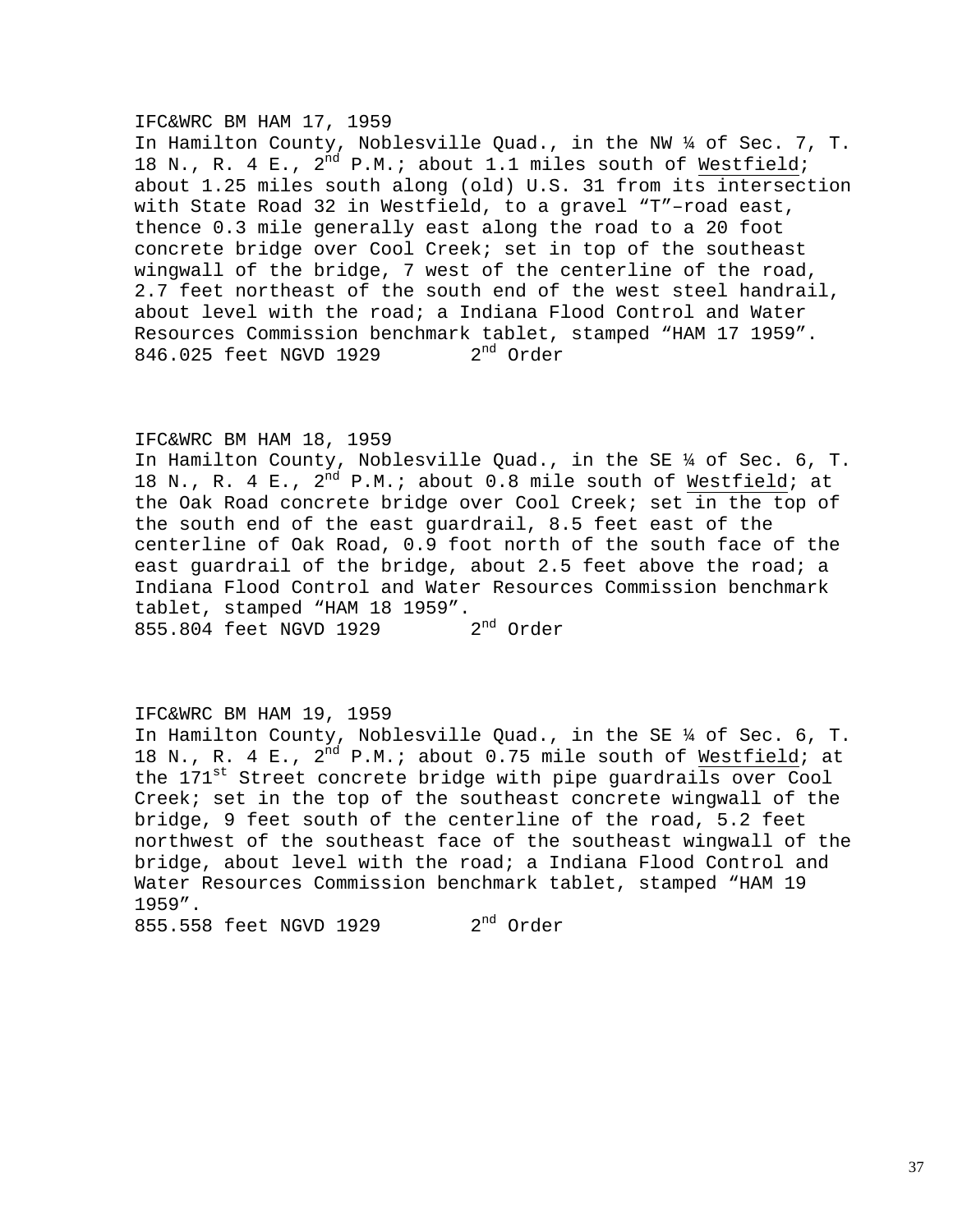### IFC&WRC TBM CC 16 1959

In Hamilton County, Noblesville Quad., in the NE ¼ of Sec. 6, T. 18 N., R. 4 E.,  $2^{nd}$  P.M.; about 0.5 mile east of Westfield; at the intersection of the Conrail Railroad and Grassy Branch Road; set in the east side of telephone pole # L 6C–5, in the northwest ¼ of the intersection, 31 feet north of the north rail of the tracks, 15 feet west of the centerline of the road, about 2 feet above the road; a railroad spike driven through an aluminum tag, stamped "TBM CC 16 1959".<br>868.834 feet NGVD 1929  $2<sup>nd</sup>$  Order 868.834 feet NGVD 1929

IDOT BM HAM G 12 In Hamilton County, Noblesville Quad., in the SE ¼ of Sec. 31, T. 19 N., R. 4 E.,  $2^{nd}$  P.M.; about 0.2 mile east of Westfield; at the State Road 32 one span concrete bridge over Cool Creek; set in the top of the northeast wingwall of the bridge, 24 feet north of the centerline of State Road 32, 0.5 foot north of the north face of the north guardrail, about level with the road; a Indiana State Highway Commission benchmark tablet, stamped "HAM G 12".

865.013 feet NGVD 1929 2<sup>nd</sup> Order

## IFC&WRC TBM CC 17, 1959

In Hamilton County, Noblesville Quad., in the NE ¼ of Sec. 6, T. 18 N., R. 4 E.,  $2^{nd}$  P.M.; at Westfield; about 0.5 mile east along State Road 32 from its intersection with (old) U.S. 31 in Westfield, to a private drive leading south; set in the top of the northwest end of the northwest wingwall of a bridge on the private drive, 42 feet south of the centerline of State Road 32, 14 feet west of the centerline of the private drive, 1.3 feet southeast of the northwest end of the northwest wingwall, 0.5 foot southwest of the northeast side of the wingwall, about 0.5 foot below the highway; a yellow painted circle with a  $\frac{1}{2}$  inch hole marked "BM". 864.990 feet NGVD 1929 2<sup>nd</sup> Order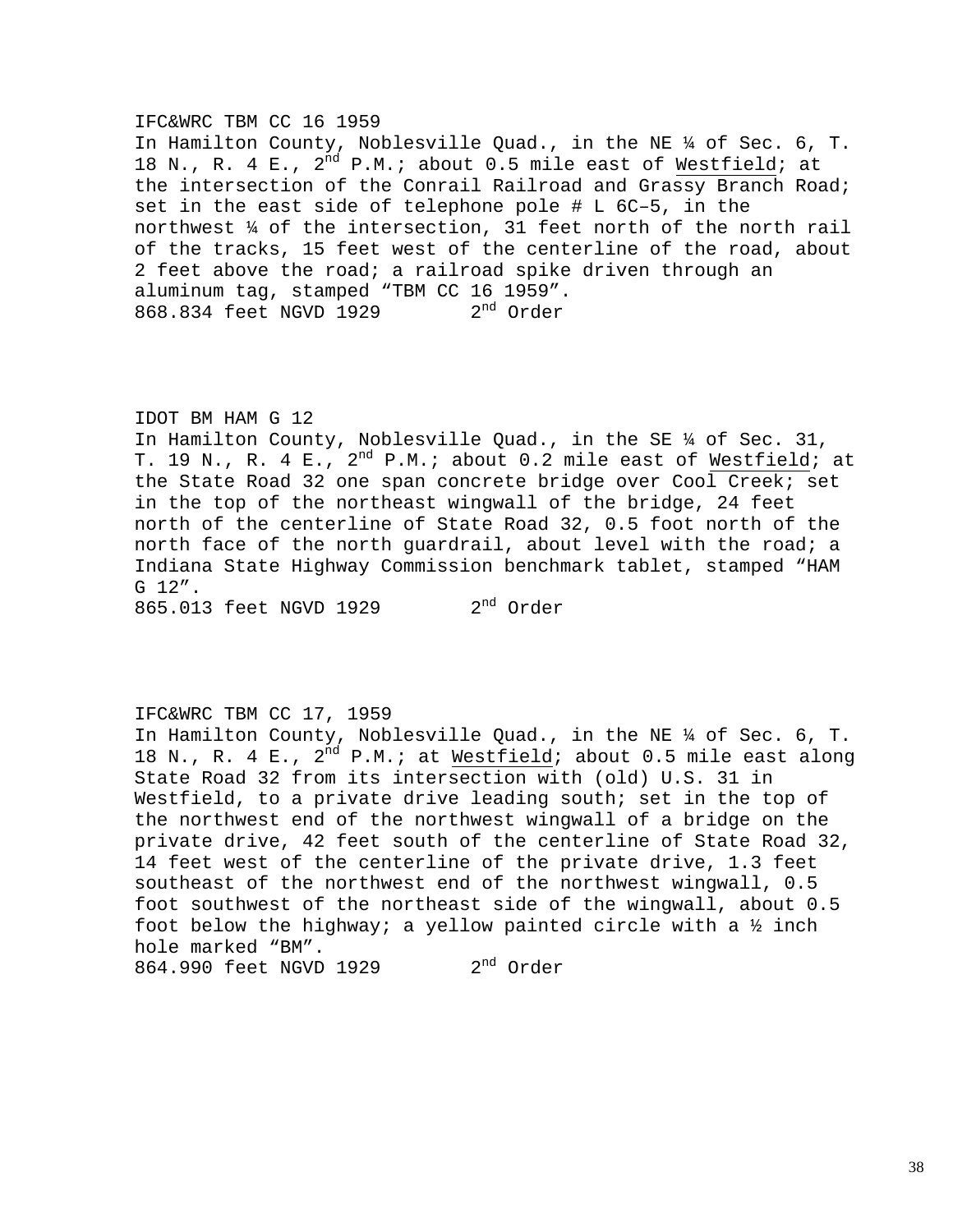### IFC&WRC TBM CC 18, 1959

In Hamilton County, Noblesville Quad., in the NE ¼ of Sec. 6, T. 18 N., R. 4 E.,  $2^{nd}$  P.M.; at Westfield; about 0.4 mile east along State Road 32 from its intersection with (old) U.S. 31 in Westfield, to a private drive leading south (ORCHARD HILL); set in the top of the north end of the west concrete guardrail of a bridge on the private drive, 44 feet south of the centerline of State Road 32, 6 feet west of the centerline of the private drive, 0.8 foot south of the north end of the west guardrail, about 1.5 feet above the bridge floor; the top of a screw plug. 867.058 feet NGVD 1929 2<sup>nd</sup> Order

### IFC&WRC TBM CC 19, 1959

In Hamilton County, Noblesville Quad., in the NW ¼ of Sec. 6, T. 18 N., R. 4 E.,  $2^{nd}$  P.M.; at Westfield; about 0.3 mile east along State Road 32 from its intersection with (old) U.S. 31 in Westfield, to a private drive leading south (Harry G. Barker residence); set in the top of the northeast corner of the bridge floor of the private drive bridge, 90 feet south of the centerline of State Road 32, 7.2 feet east of the centerline of the private drive, 0.45 foot north of the north end of the east guardrail, 0.45 foot west of the east face of the bridge floor; a chiseled square.

# 866.269 feet NGVD 1929 2<sup>nd</sup> Order

## IFC&WRC TBM CC 20, 1959

In Hamilton County, Noblesville Quad., in the NW ¼ of Sec. 6, T. 18 N., R. 4 E.,  $2^{nd}$  P.M.; at Westfield; about 0.25 mile east along State Road 32 from its intersection with (old) U.S. 31 in Westfield, to a "T"–road leading south across a wooden bridge, in the southwest  $\frac{1}{4}$  of the intersection; set on top of a R/W marker, 56 feet south of the centerline of State Road 32, 21 feet west of the centerline of the "T"–road south, 4.5 feet south of telephone pole N. I. P. Co. # 61–175, 1.3 feet above the ground; a chiseled circle.<br>869.150 feet NGVD 1929  $2<sup>nd</sup>$  Order 869.150 feet NGVD 1929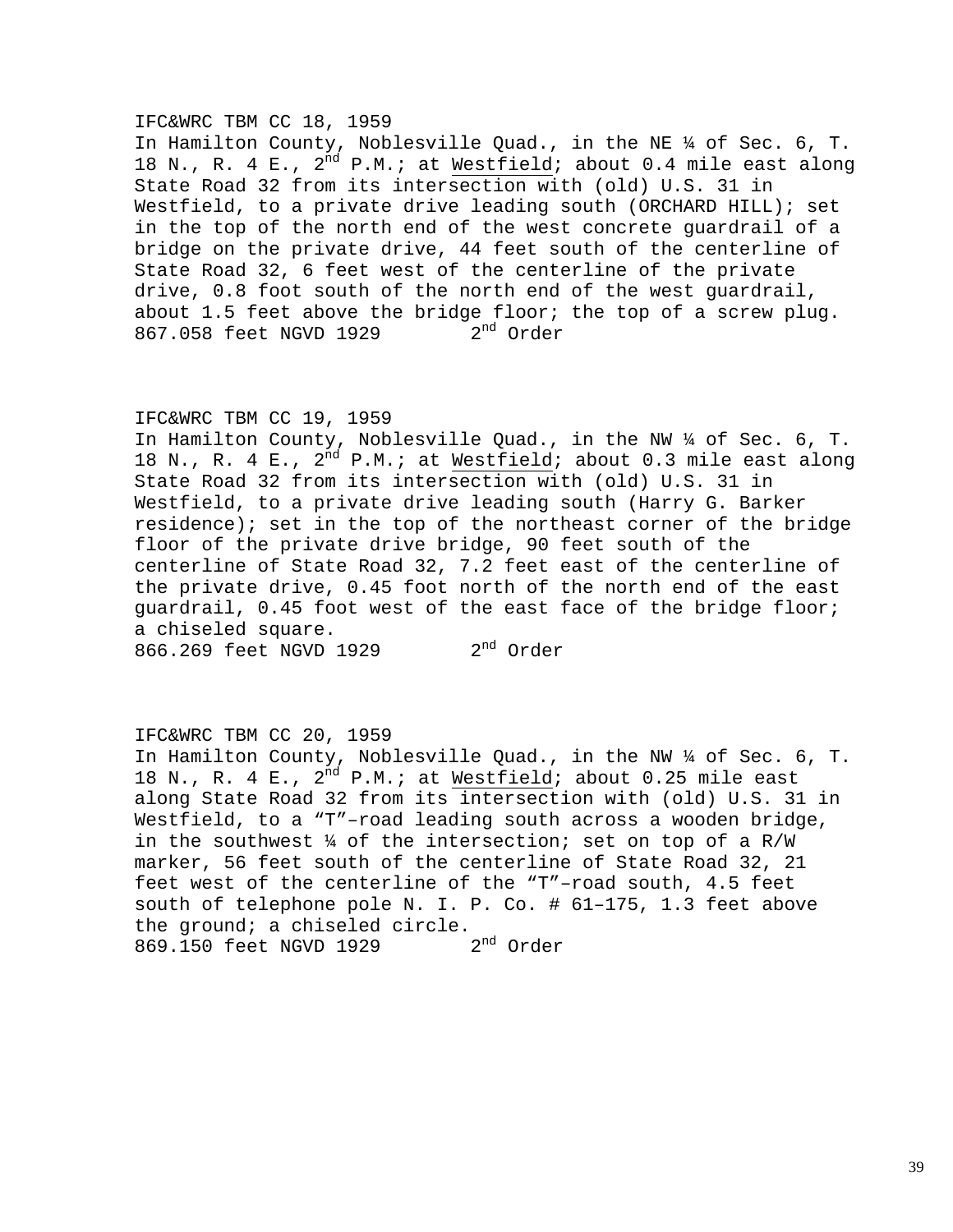### IFC&WRC BM HAM 20, 1959

In Hamilton County, Noblesville Quad., in the NW ¼ of Sec. 6, T. 18 N., R. 4 E.,  $2^{nd}$  P.M.; at Westfield; about 0.15 mile east along State Road 32 from its intersection with (old) U.S. 31 in Westfield, to a north–south crossroad, thence 0.1 mile south along the road to a concrete bridge over Grassy Branch; set in the top of the west concrete guardrail, 11.5 feet west of the centerline of the road, 10 feet north of the south end of the west concrete guardrail of the bridge, 0.7 foot east of the west face of the west guardrail, about 2.5 feet above the road; a Indiana Flood Control and Water Resources Commission benchmark tablet, stamped "HAM 20 1959" 874.814 feet NGVD 1929 2<sup>nd</sup> Order

## IFC&WRC BM HAM 21, 1959 RESET 1961

In Hamilton County, Westfield Quad., in the NW ¼ of Sec. 6, T. 18 N., R. 4 E.,  $2^{\overline{nd}}$  P.M.; at Westfield; at the (old) U.S. 31, 3 span concrete bridge over Grassy Branch (Evan Kendall Drain); set in the top of the north end of the east sidewalk, 25 feet east of the centerline of (OLD) U.S. 31, 1.1 feet south of the north end of the bridge, 0.9 foot above the road; a Indiana Flood Control and Water Resources Commission benchmark tablet, stamped "HAM 21 1959 RESET 1961".<br>877.032 feet NGVD 1929 2<sup>nd</sup> Order 877.032 feet NGVD 1929

## IFC&WRC TBM CC 21, 1959

In Hamilton County, Westfield Quad., in the NE ¼ of Sec. 1, T. 18 N., R. 3 E.,  $2^{nd}$  P.M.; at Westfield; at the Park Avenue bridge over Grassy Branch, 0.05 mile west of the junction of (OLD) U. S. 31 and Park Avenue; set in the top of the north concrete guardrail of a culvert (Armco pipe type), 17 feet north of the centerline of Park Avenue, 2 feet west of the east end of the guardrail, 0.8 foot above the road; a chiseled triangle.<br>878.160 feet NGVD 1929 2<sup>nd</sup> Order 878.160 feet NGVD 1929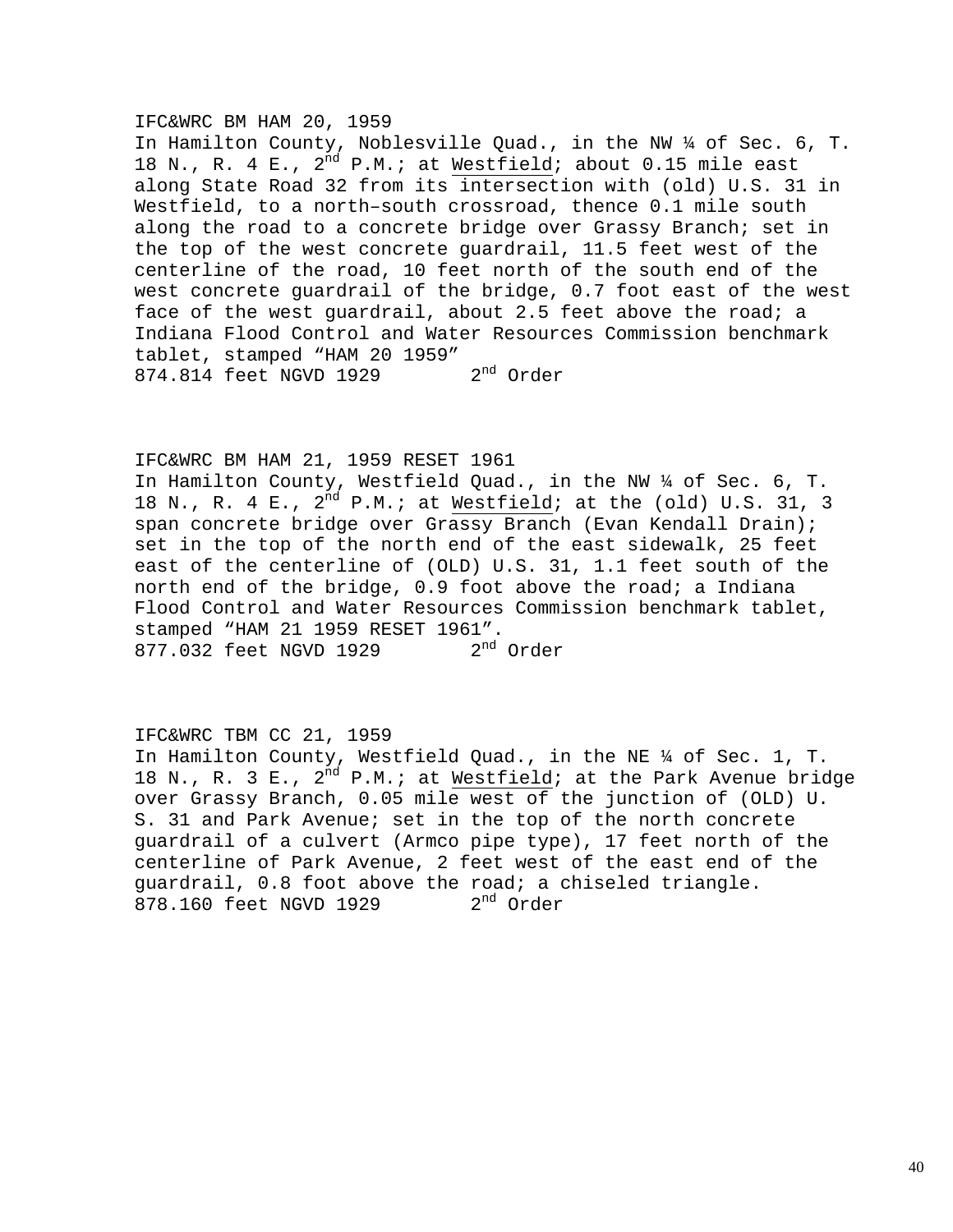### USC&GS BM U 42, 1934

In Hamilton County, Westfield Quad., in the NE ¼ of Sec. 1, T. 18 N., R. 3 E.,  $2^{nd}$  P.M.; at Westfield; between the crossings of the New U.S. 31 and the CSX Railroad and the Conrail Railroad; set in the top of a concrete post, 102 feet west of the centerline of the south bound lanes of U.S. 31, 17 feet north of the north rail of the Conrail Railroad, 8 rails east of the CSX Railroad crossing, 5 rails east of the station, projecting 3 inches above the ground; a U.S. Coast and Geodetic Survey benchmark tablet, stamped "U 42 1934". 896.491 feet NGVD 1929 2<sup>nd</sup> Order

## USC&GS BM H 32, 1934

In Hamilton County, Westfield Quad., in the NE ¼ of Sec. 1, T. 18 N., R. 3 E.,  $2^{nd}$  P.M.; at Westfield; between the crossings of the New U.S. 31 and the CSX Railroad and the Conrail Railroad, in the southeast ¼ of the intersection of the railroads; set in top of a concrete post, 14 yards south of the south end of the station, 36 feet east of the east rail of the CSX Railroad tracks, 18 feet south of the south rail of the Conrail tracks, projecting 7 inches above the ground; a U.S. Coast and Geodetic Survey benchmark tablet, stamped "H 32 1934". 898.046 feet NGVD 1929 2<sup>nd</sup> Order

## USC&GS BM G 32, 1934

In Hamilton County, Westfield Quad., in the NE ¼ of Sec. 1, T. 18 N., R. 3 E.,  $2^{nd}$  P.M.; at Westfield; between the crossings of the New U.S. 31 and the CSX Railroad and the Conrail Railroad, in the southwest ¼ of the intersection of the railroads; set in the top of an abandoned signal guide base, 14 yards southwest of the southwest corner of the station, 4 yards north of the northeast corner of the switch tower, 3 yards west of the west rail of the CSX Railroad tracks, 2 yards south of the south rail of the Conrail tracks, about 1 foot lower than the rails; a U.S. Coast and Geodetic Survey benchmark tablet, stamped "G 32 1934". 898.765 feet NGVD 1929 2<sup>nd</sup> Order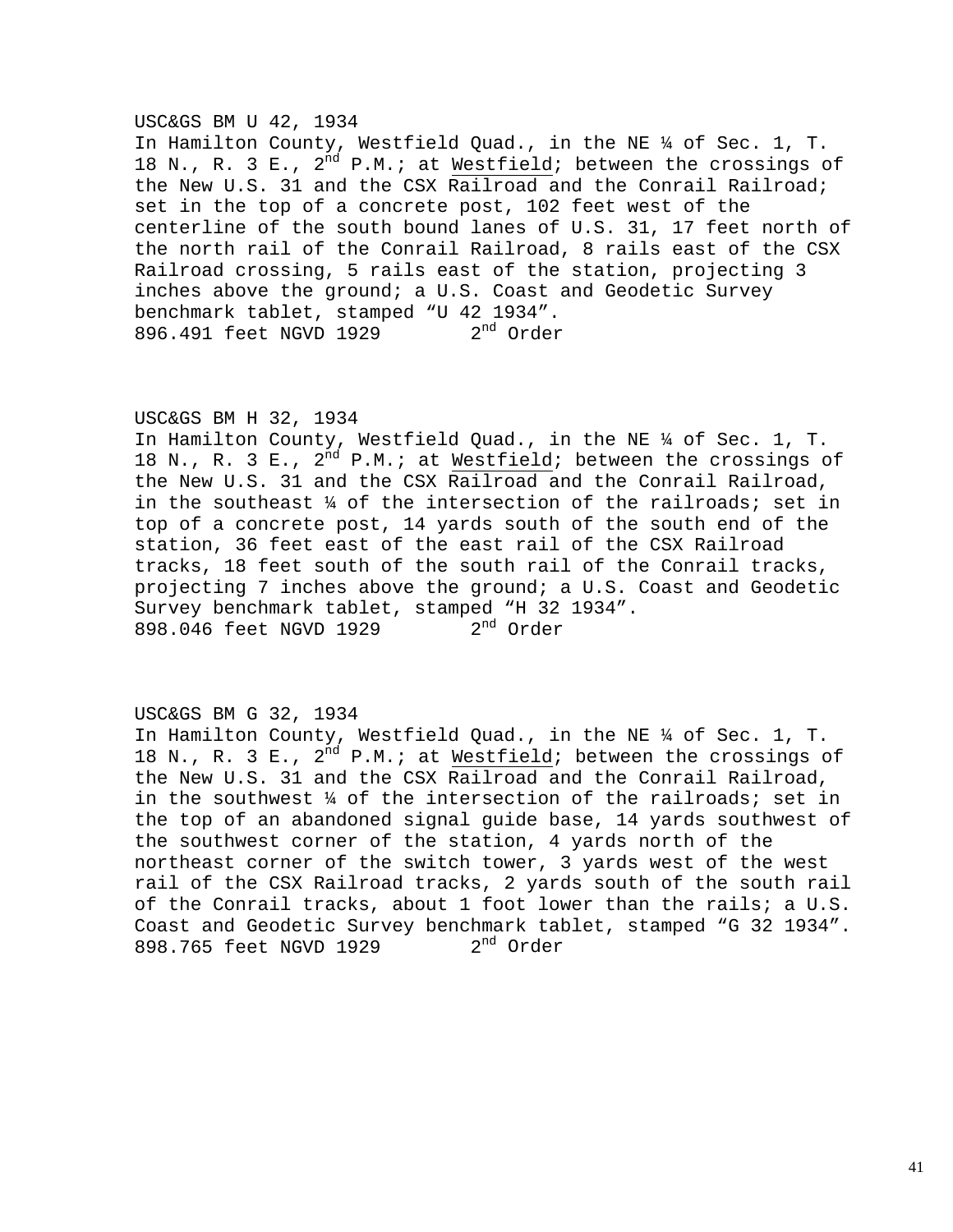USC&GS BM F 237, 1947 DESTROYED In Hamilton County, Fishers Quad., in the SW ¼ of Sec. 11, T. 17 N., R. 4 E.,  $2^{nd}$  P.M.; about 1.0 mile north of Castleton; at the "T"-road intersection of East 96<sup>th</sup> Street and Willow View Road; set in the top of a concrete post, 22 feet east of the centerline of Willow View Road (gravel), 18.5 feet north of the centerline of East  $96<sup>th</sup>$  Street, 2.2 feet northwest of a fence corner post, 1.5 feet west of a fence line, 0.4 foot above the ground; a U.S. Coast and Geodetic Survey benchmark tablet, stamped "F 237 1947". 798.155 feet NGVD 1929 2<sup>nd</sup> Order

USC&GS BM E 237, 1947 DESTROYED In Marion County, Fishers Quad., in the NW ¼ of Sec. 15, T. 17 N., R. 4 E.,  $2^{nd}$  P.M.; about 1.0 mile northwest of Castleton; at the intersection of East  $96<sup>th</sup>$  Street and Allisonville Road; set in the top of a concrete post, 65 feet south of the centerline of East 96<sup>th</sup> Street, 44.5 feet southeast of the centerline of Allisonville Road, 13 feet southwest of a fence corner post, 2.5 feet below the level of Allisonville Road, 1.5 feet northwest of a fence line, 0.5 foot above the ground; a U.S. Coast and Geodetic Survey benchmark tablet, stamped "E 237 1947". 767.774 feet NGVD 1929 2<sup>nd</sup> Order

## IFC&WRC BM MAR 90

DESTROYED

In Marion County, Fishers Quad., in the NE ¼ of Sec. 16, T. 17 N., R. 4 E.,  $2^{nd}$  P.M.; about 1.2 mile northwest of Castleton; 0.35 mile west along East 96<sup>th</sup> Street from its intersection with Allisonville Road; set in the top of a concrete handrail, 9 feet south of the centerline of the road, 2.3 feet above the ground, 0.7 foot north of the south face of the south handrail; a Indiana Flood Control and Water Resources Commission benchmark tablet, stamped "MAR 90". 736.882 feet NGVD 1929 2<sup>nd</sup> Order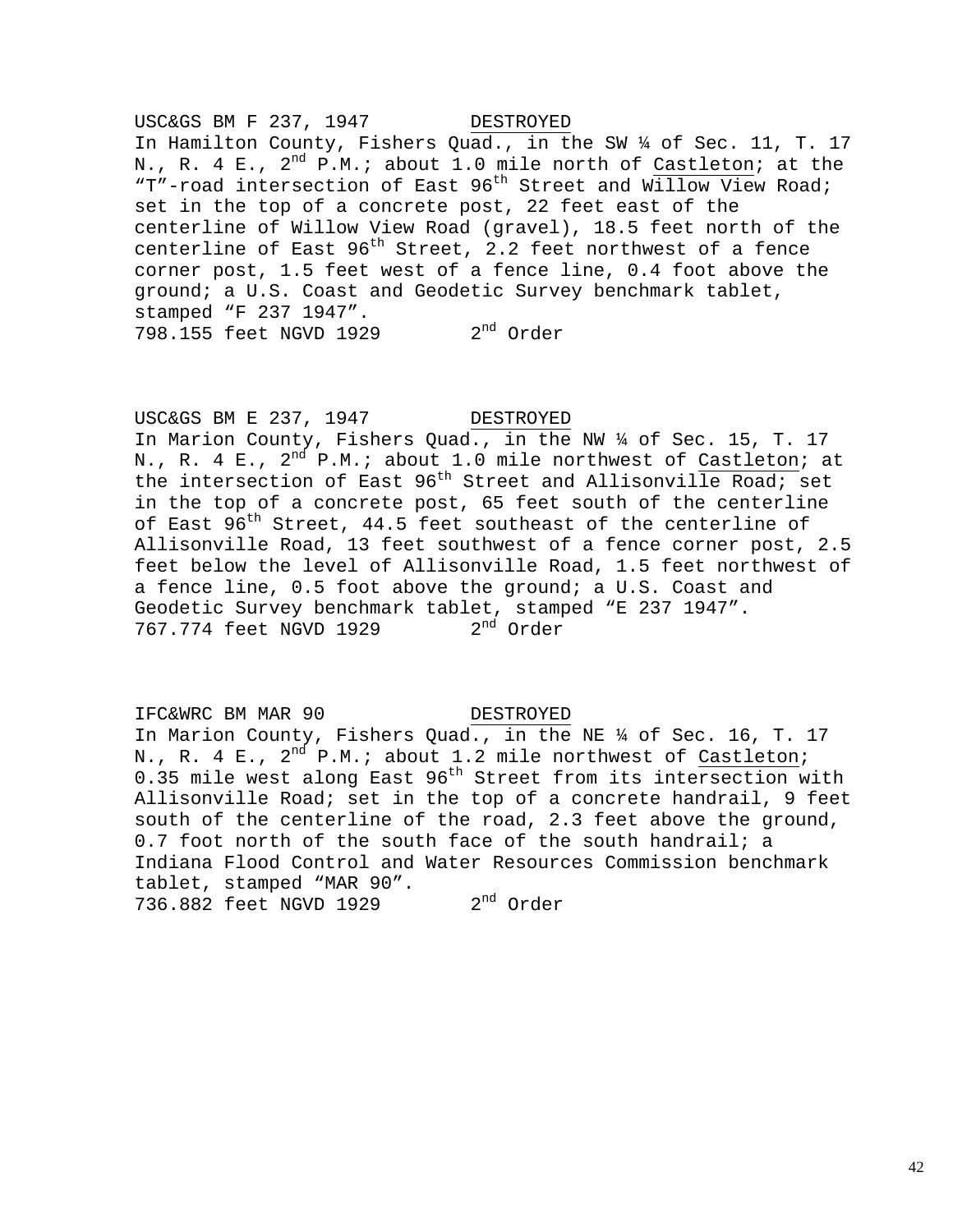IFC&WRC FC BM 23 In Marion County, Fishers Quad., in the NE ¼ of Sec. 16, T. 17 N., R. 4 E.,  $2^{nd}$  P.M.; about 1.2 miles northwest of Castleton; 0.35 mile west along East 96<sup>th</sup> Street from its intersection with Allisonville Road; set in the top of the southwest corner of the south concrete handrail, 9.9 feet south of the centerline of the road, 2.7 feet above the road; a yellow painted arrow and FC BM 23.

736.889 feet NGVD 1929 2<sup>nd</sup> Order

IFC&WRC TBM WHR 214, 1964 DESTROYED In Hamilton County, Fishers Quad., in the SW ¼ of Sec. 10, T. 17 N., R. 4 E.,  $2^{nd}$  P.M.; about 1.2 mile north of Castleton; at the Eller Road 15 foot concrete bridge over John Heath Ditch; set in the top of the east headwall of the bridge, 12 feet north northeast of the south-southwest end of the wingwall, 10.5 feet east of the centerline of the road, 2.8 feet north of the south break between the wingwall and the guardrail, 1.2 feet above the road; a chiseled triangle; 767.523 feet NGVD 1929 2nd Order

IFC&WRC BM HAM 22 1964 DESTROYED In Hamilton County, Fishers Quad., in the SE ¼ of Sec. 3, T. 17 N., R. 4 E., 2<sup>nd</sup> P.M.; about 2.0 mile north of Castleton; at the Eller Road 24 foot concrete bridge over Cheeney Creek; set in the top of the northeast wingwall of the bridge, 126 feet north of the centerline of East  $106^{th}$  Street, 11.5 feet east of the centerline of Eller Road, 0.5 foot northwest of the southeast face of the wingwall, about level with the road; a Indiana Flood Control and Water Resources Commission benchmark tablet, stamped "HAM 22 1964". 745.569 feet NGVD 1929 2<sup>nd</sup> Order

## DESTROYED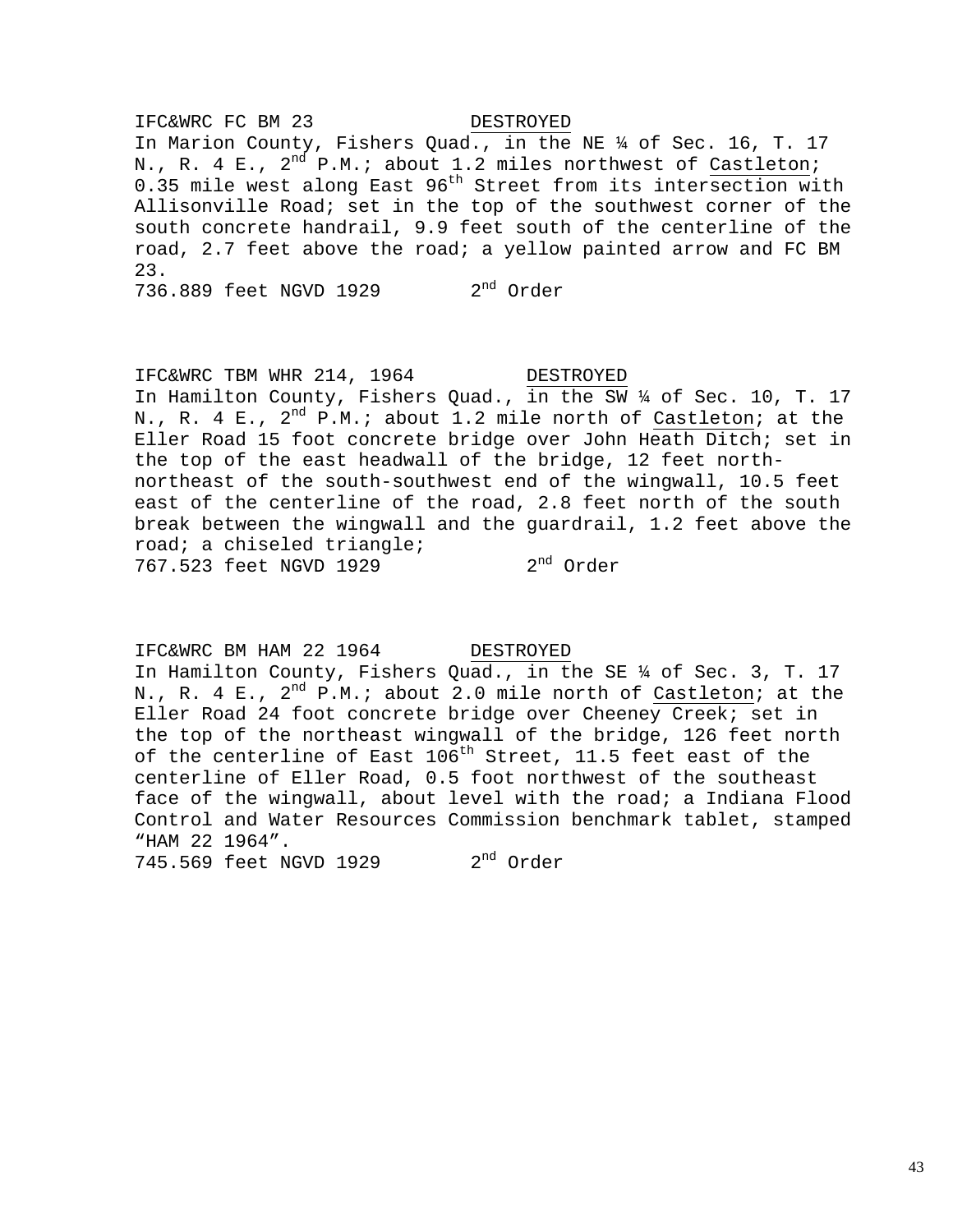IFC&WRC TBM WHR 215, 1964 DESTROYED In Hamilton County, Fishers Quad., in the SE ¼ of Sec. 3, T. 17 N., R. 4 E., 2<sup>nd</sup> P.M.; about 2.0 mile north of Castleton; at the Eller Road 24 foot concrete bridge over Cheeney Creek; set in the south side of a 25-inch Sycamore tree, 80 feet north of the north end of the bridge, 42.5 feet east of the centerline of Eller Road, 21 feet east of a fence line, 1.2 feet above the ground; a railroad spike driven through an aluminum tag, stamped "TBM WHR 215 1964". 741.670 feet NGVD 1929 2<sup>nd</sup> Order

USGS BM 94 RHP 740, 1951 DESTROYED In Hamilton County, Fishers Quad., in the NW ¼ of Section 3, T. 17 N., R. 4 E.,  $2^{\overline{nd}}$  P.M.; about 2.5 miles west of Fishers; at the "T"-road intersection of Eller Road and East 116<sup>th</sup> Street; set in the top of the headwall of a 12-inch pipe culvert, 159 feet north of 116<sup>th</sup> Street, 20 feet west of Eller Road, 2.2 feet east of the west end of the headwall, 0.8 foot above the road; a U.S. Geological Survey bench mark tablet, stamped "94 RHP 740".<br>739.702 feet NGVD 1929  $2<sup>nd</sup>$  Order 739.702 feet NGVD 1929

## IFC&WRC BM HAM 23 1964

In Hamilton County, Fishers Quad., in the NW ¼ of Section 3, T. 17 N., R. 4 E.,  $2^{nd}$  P.M.; about 2.5 miles west of Fishers; at the East  $116^{th}$  Street 6 span concrete arch bridge over West Fork White River; set in the top of the southwest concrete sidewalk, 38.5 feet northwest of the southeast end of the bridge, 0.8 foot above the level of the road, 0.5 foot northeast of the northeast face of the southeast concrete guardrail base; a Indiana Flood Control and Water Resources Commission benchmark tablet, stamped "HAM 23 1964".

754.650 feet NGVD 1929 2<sup>nd</sup> Order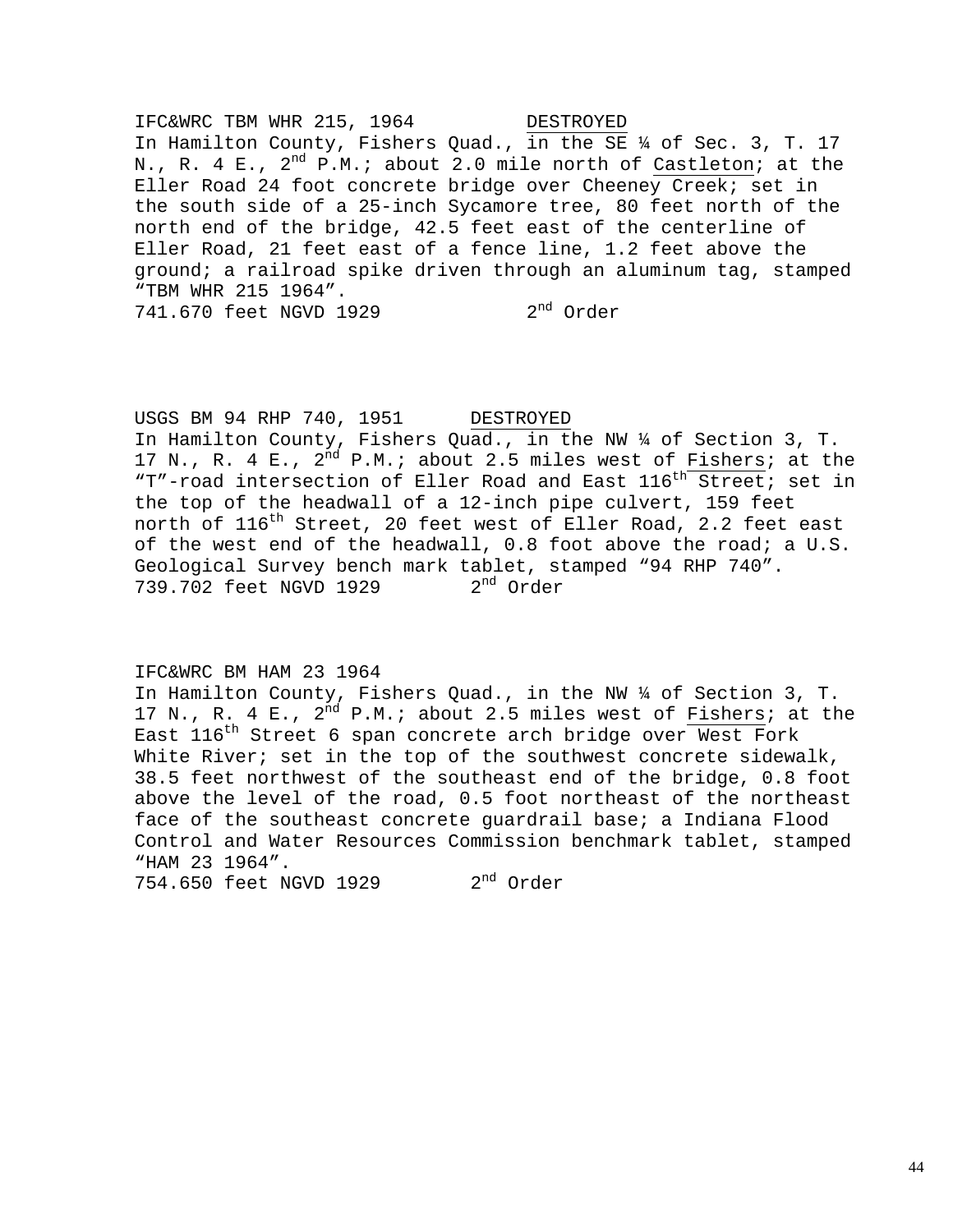### IFC&WRC TBM WHR 216, 1964

In Hamilton County, Fishers Quad., in the NW ¼ of Section 3, T. 17 N., R. 4 E.,  $2^{\overline{nd}}$  P.M.; about 2.7 miles west of Fishers; at the East 116th Street 6 span concrete arch bridge over West Fork White River and a northeast–southwest "Y"–road (River Avenue) at the west end of the bridge; set in the southeast side of a 25 inch Ash tree, 375 feet northeast of the centerline of  $116^{\text{th}}$ Street, 49 feet northwest of the "Y"–road (River Avenue), 35 feet south of the centerline of an east–west paved road, about 0.8 foot above the ground; a railroad spike driven through an aluminum tag, stamped "TBM WHR 216 1964".<br>742.073 feet NGVD 1929  $2<sup>nd</sup>$  Order 742.073 feet NGVD 1929

### IFC&WRC TBM WHR 217, 1964

In Hamilton County, Fishers Quad., in the NE ¼ of Section 34, T. 18 N., R. 4 E.,  $2^{nd}$  P.M.; about 2.3 miles west-northwest of Fishers; 3.2 miles west along East  $116^{th}$  Street from its junction with State Road 37 to a 6 span concrete arch bridge over West Fork White River and a northeast–southwest "Y"–road (River Avenue) at the west end of the bridge, thence 0.85 mile northeast and east along the road to a 84 inch pipe culvert under the road; set in the top of the west end of the south headwall of the culvert, 11.5 feet south of the centerline of the road, 2.3 feet east of the west end of the headwall, 0.6 foot north of the south face of the headwall, about level with the centerline of the road; a chiseled triangle.<br>742.562 feet NGVD 1929  $2<sup>nd</sup>$  Order 742.562 feet NGVD 1929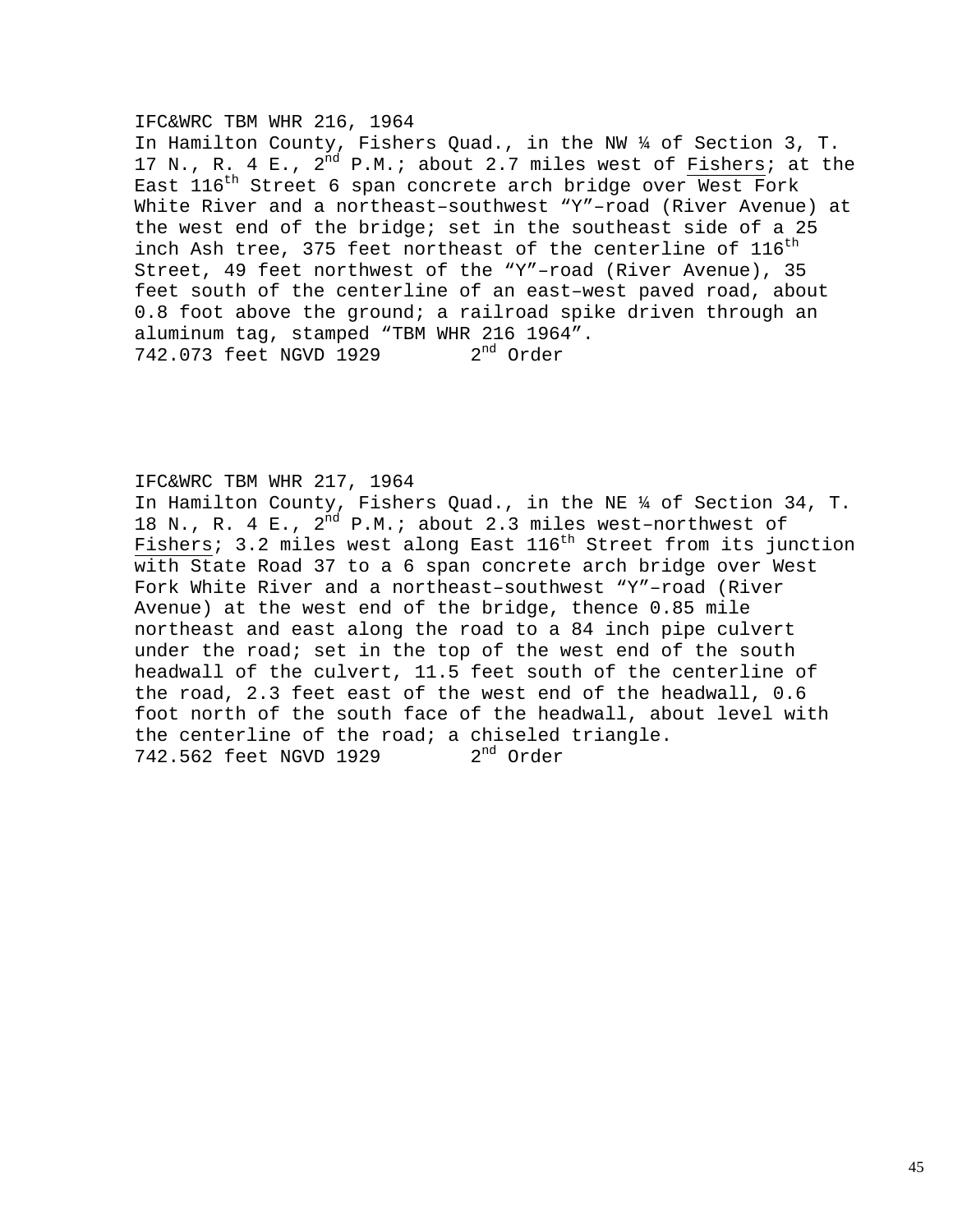### IFC&WRC BM HAM 24, 1964

In Hamilton County, Fishers Quad., in the East ½ of Section 34, T. 18 N., R. 4 E.,  $2^{nd}$  P.M.; about 2.0 miles west-northwest of Fishers; 3.2 miles west along East  $116<sup>th</sup>$  Street from its junction with State Road 37 to a 6 span concrete arch bridge over West Fork White River and a northeast–southwest "Y"–road (River Avenue) at the west end of the bridge, thence 1.05 mile generally northeast to where the road makes a right angle turn to the north and a 24 inch pipe culvert under the road; set in the top of the center of the north headwall of the culvert, 49.5 feet west of the extended centerline of the north–south portion of the road, 11.5 feet north of the centerline of road leading west, 2.6 feet east of the west end of the north headwall, 0.7 foot above the level of the road; a Indiana Flood Control and Water Resources Commission benchmark tablet, stamped "HAM 24 1964". 741.509 feet NGVD 1929 2<sup>nd</sup> Order

IFC&WRC TBM WHR 218, 1964

In Hamilton County, Fishers Quad., in the SE ¼ of Section 27, T. 18 N., R. 4 E.,  $2^{nd}$  P.M.; about 2.4 miles northwest of Fishers; at the River Avenue 25 foot concrete bridge over Vestal Ditch; set in the top of the south end of the west headwall of the bridge, 8.8 feet west of the centerline of River Avenue, 2.4 feet north of the south end of the headwall, about 1.8 feet above the level of the road; a chiseled triangle. 751.613 feet NGVD 1929 2<sup>nd</sup> Order

USGS BM 95 RHP In Hamilton County, Fishers Quad., in the East ½ of Section 27, T. 18 N., R. 4 E.,  $2^{nd}$  P.M.; about 3.7 miles east of Carmel; at the intersection of East 131<sup>st</sup> Street and River Avenue; set in the top of a concrete post, 54 feet west of the extended centerline of River Avenue, 18.5 feet north of the centerline of East  $131^{st}$  Street, 2.1 feet southeast of a fence corner post, 0.8 foot above the ground; a U.S. Geological Survey benchmark tablet, stamped "95 RHP 752 1951".<br>751.462 feet NGVD 1929 2<sup>nd</sup> Order 751.462 feet NGVD 1929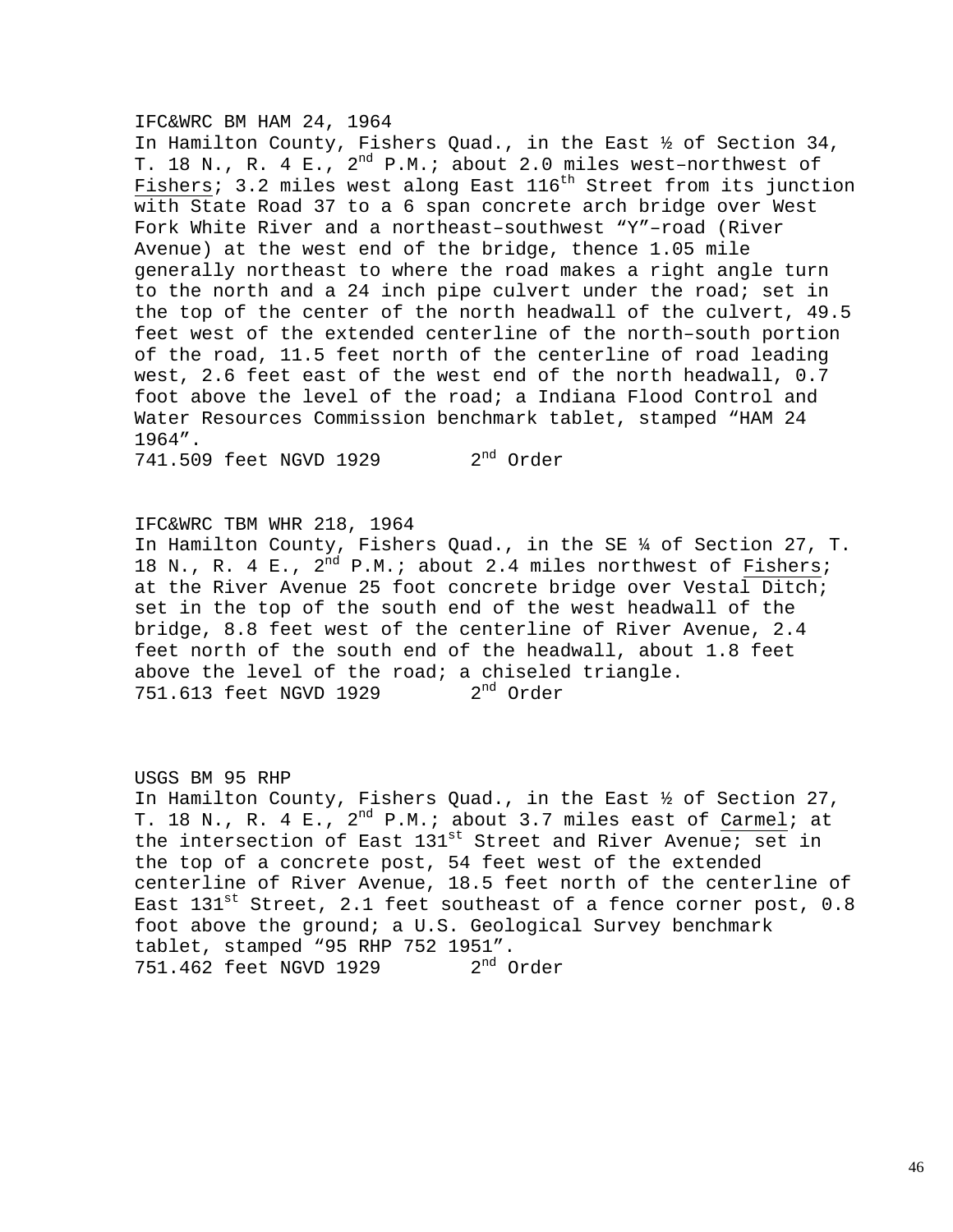### IFC&WRC TBM WHR 219, 1964

In Hamilton County, Fishers Quad., in the SW ¼ of Section 23, T. 18 N., R. 4 E.,  $2^{nd}$  P.M.; about 3.9 miles east of Carmel; about 0.55 mile north along River Avenue from its intersection with East  $131^{st}$  Street to a 20 foot bridge over a small creek; set in the top of the south end of the west wheel guard of the bridge, 12.9 feet west of the centerline of River Avenue, 2.3 feet north of the south end of the wheel guard, 0.5 foot east of the west face of the wheel guard, about level with the road; a chiseled triangle. 752.456 feet NGVD 1929 2nd Order

## IFC&WRC BM HAM 25, 1964

In Hamilton County, Fishers Quad., in the South ½ of Section 23, T. 18 N., R. 4 E.,  $2^{nd}$  P.M.; about 4.5 miles east of Carmel; about 0.95 mile north and northeast along River Avenue from its junction with East 131<sup>st</sup> Street to a 20 foot bridge over a small creek; set in the top of the north end of the east wheel guard of the bridge, 14 feet east of the centerline of River Avenue, 2.7 feet south of the north end of the wheel guard, 0.6 foot above the road; a Indiana Flood Control and Water Resources Commission benchmark tablet, stamped "HAM 25 1964".<br>749.708 feet NGVD 1929  $2<sup>nd</sup>$  Order 749.708 feet NGVD 1929

## IFC&WRC TBM WHR 220, 1964

In Hamilton County, Noblesville Quad., in the SE ¼ of Section 14, T. 18 N., R. 4 E., 2<sup>nd</sup> P.M.; about 2.2 miles south-southwest of Noblesville; at the intersection of River Avenue and East 146<sup>th</sup> Street, in the northeast  $\frac{1}{4}$  of the intersection; set in the southwest side of a 12 inch Pine tree, 52.5 feet east of the centerline of River Avenue, 26.8 feet north of centerline of East  $146^{th}$  Street, 3.7 feet south of a fence line, about 1 foot above the ground; a railroad spike driven through an aluminum tag, stamped "TBM WHR 220 1964".<br>764.290 feet NGVD 1929 2<sup>nd</sup> Order 764.290 feet NGVD 1929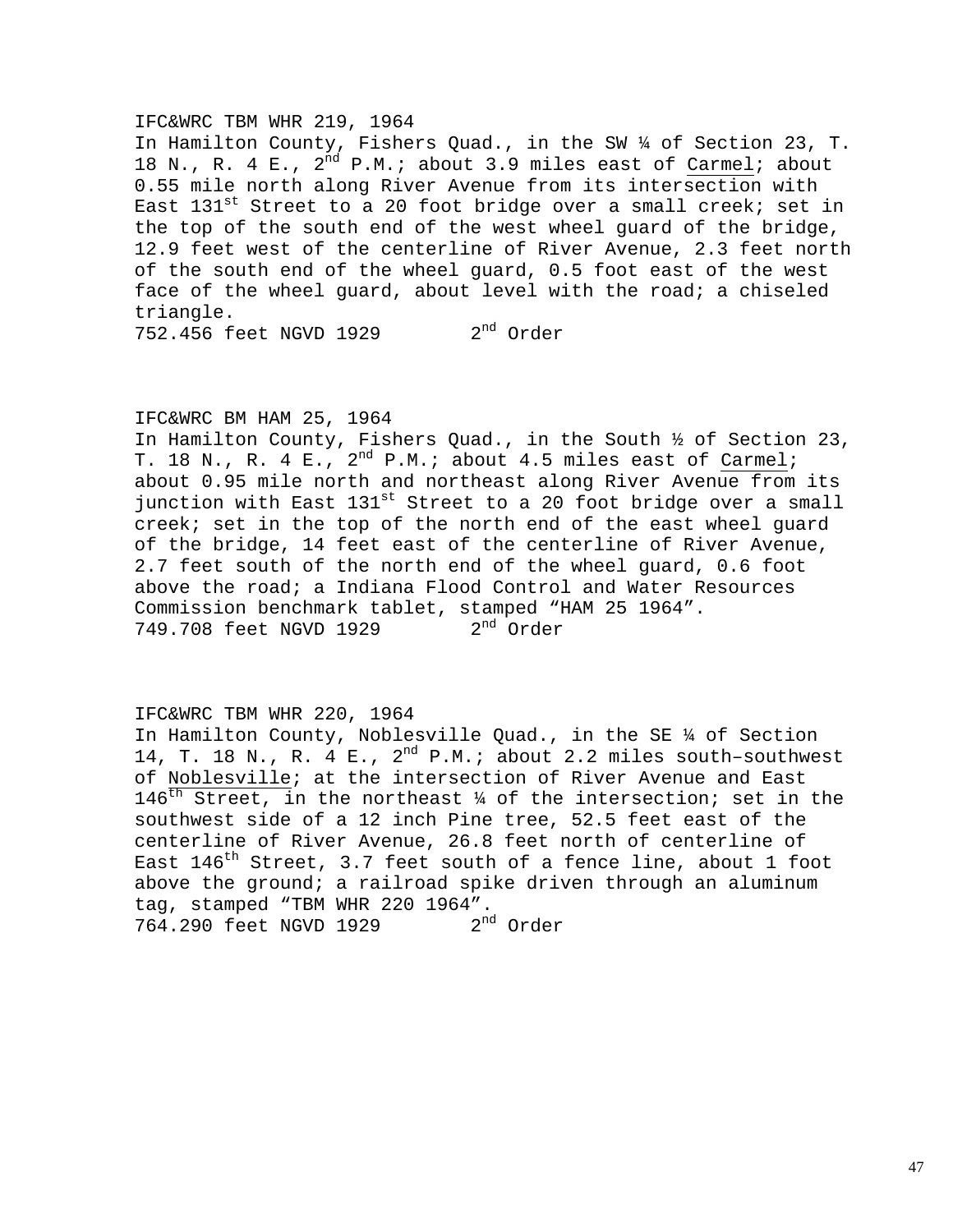## IFC&WRC TBM WHR 221, 1964

In Hamilton County, Noblesville Quad., in the North ½ of Section 24, T. 18 N., R. 4 E., 2<sup>nd</sup> P.M.; about 2.2 miles south of Noblesville; at the East  $146<sup>th</sup>$  Street 5-span concrete bridge over the West Fork White River; set in the northwest side of a 42 inch White Oak tree, 40.5 feet south of the centerline of East 146<sup>th</sup> Street, 39 feet east of the centerline of a levee, 31 feet southwest of the southwest corner of the bridge, about 1.3 feet above the ground; a railroad spike driven through an aluminum tag, stamped "TBM WHR 221 1964".<br>750.606 feet NGVD 1929 2<sup>nd</sup> Order 750.606 feet NGVD 1929

## IFC&WRC BM HAM 26, 1964

In Hamilton County, Noblesville Quad., in the South ½ of Section 13, T. 18 N., R. 4 E., 2nd P.M.; about 2.2 miles south of Noblesville; at the East 146th Street 5–span concrete bridge over the West Fork White River; set in the top of the east end of the north concrete guardrail, 11.5 feet north of the centerline of East  $146^{\text{th}}$  Street, 2.8 feet west of the east end of the bridge, 2.5 feet above the level of the road; a Indiana Flood Control and Water Resources Commission benchmark tablet, stamped "HAM 26 1964".

755.172 feet NGVD 1929 2<sup>nd</sup> Order

## USC&GS BM HANCOCK 1920

In Hamilton County, Noblesville Quad., in the SW ¼ of Section 18, T. 18 N., R. 5 E., 2nd P.M.; about 2.1 miles south of Noblesville; at the intersection of East  $146<sup>th</sup>$  Street and the Norfolk and Western Railroad, in the northwest ¼ of the intersection; set in the top of a concrete post, 26 feet north of the centerline of East 146<sup>th</sup> Street, 19 feet west of the west rail of the railroad tracks, 18.5 east of a right of way fence line, 0.5 foot above the ground; a U.S. Coast and Geodetic Survey triangulation tablet, stamped "HANCOCK 1920".<br>812.935 feet NGVD 1929  $2<sup>nd</sup>$  Order 812.935 feet NGVD 1929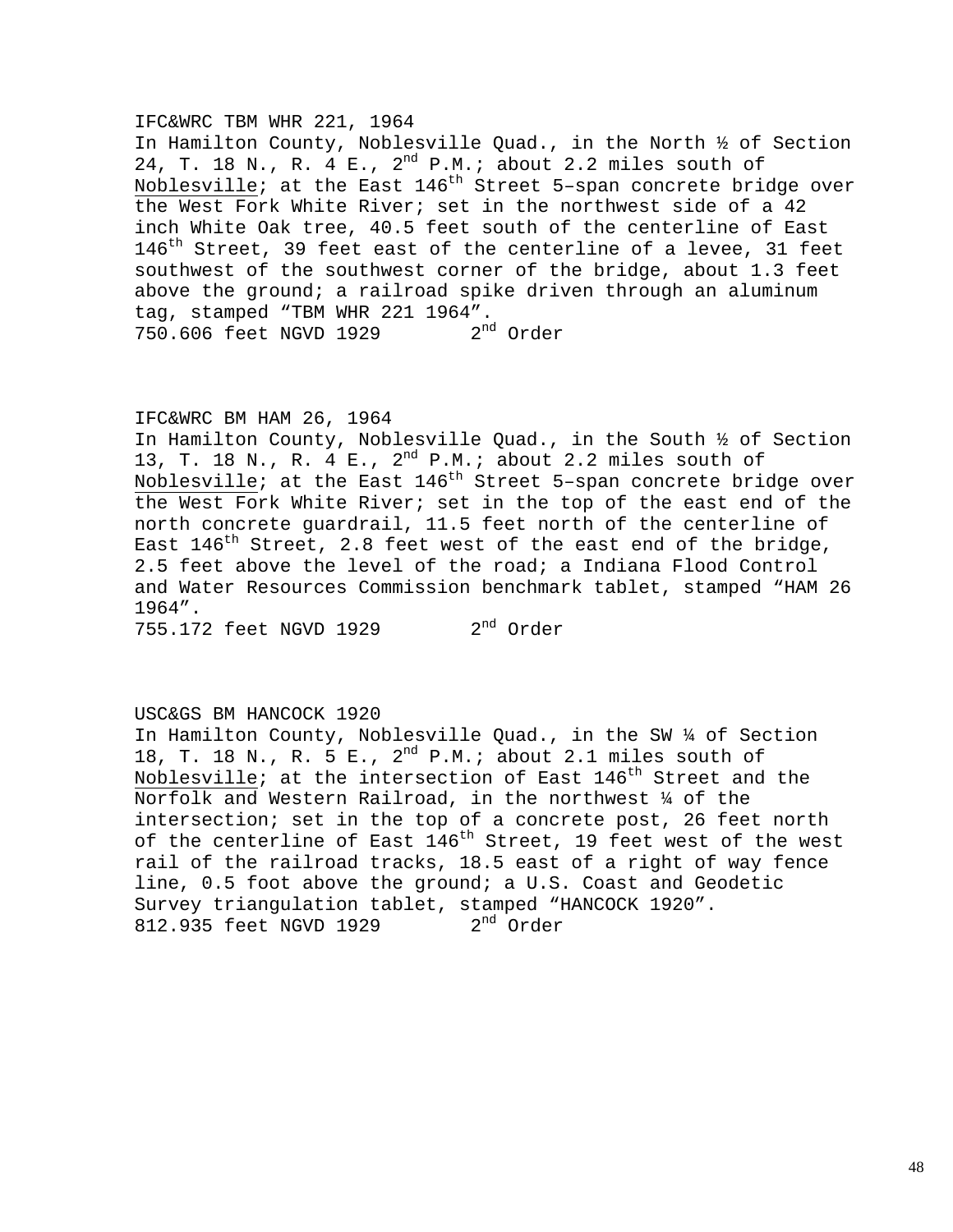## IFC&WRC TBM WHR 222, 1964

In Hamilton County, Noblesville Quad., in the SW ¼ of Section 18, T. 18 N., R. 5 E.,  $2^{nd}$  P.M.; about 1.6 miles south of Noblesville; at the Norfolk and Western Railroad 55 foot railroad trestle over Overdorff Branch; set in the north side of the most eastward piling of the south retaining wall, 7.5 feet east of the east rail of the tracks, 4.2 feet below the level of the tracks, 1.1 feet above the ground; a railroad spike driven through an aluminum tag, stamped "TBM WHR 222 1964".<br>793.892 feet NGVD 1929  $2^{nd}$  Order 793.892 feet NGVD 1929

### USC&GSGS BM HARRISON 1920

In Hamilton County, Noblesville Quad., in the SW ¼ of Section 7, T. 18 N., R. 5 E.,  $2^{nd}$  P.M.; about 1.1 miles south of Noblesville; 0.4 miles south south–east along the Norfolk and Western Railroad from its intersection with South 10<sup>th</sup> Street (old State Road 37 A) to the south end of a curve in the railroad tracks, 160 feet south–southeast along the tracks from a "T"–intersection of an east–west fence line, 23.5 feet east of the east rail of the tracks, 12 feet south of a telegraph pole, 3 feet west of a fence line, about 3 feet above the level of the railroad tracks; a U.S. Coast and Geodetic Survey triangulation tablet, stamped "HARRISON 1920".<br>787.668 feet NGVD 1929 2<sup>nd</sup> Order 787.668 feet NGVD 1929

### IFC&WRC BM HAM 27, 1964

In Hamilton County, Noblesville Quad., in the SW ¼ of Section 7, T. 18 N., R. 5 E.,  $2^{nd}$  P.M.; about 0.7 mile south of Noblesville; at the Norfolk and Western Railroad overpass bridge for South  $10^{th}$  Street (old State Road 37 A); set in the top of the north end of the west concrete wingwall of the overpass, 41 feet north of the northwest corner of the steel plate girder, 16 feet west of the centerline of the highway, 1.7 feet south of the north end of the west concrete wingwall, 4.6 feet above the level of the highway; a Indiana Flood Control and Water Resources Commission benchmark tablet, stamped "HAM 27 1964".<br>755.351 feet NGVD 1929  $2<sup>nd</sup>$  Order 755.351 feet NGVD 1929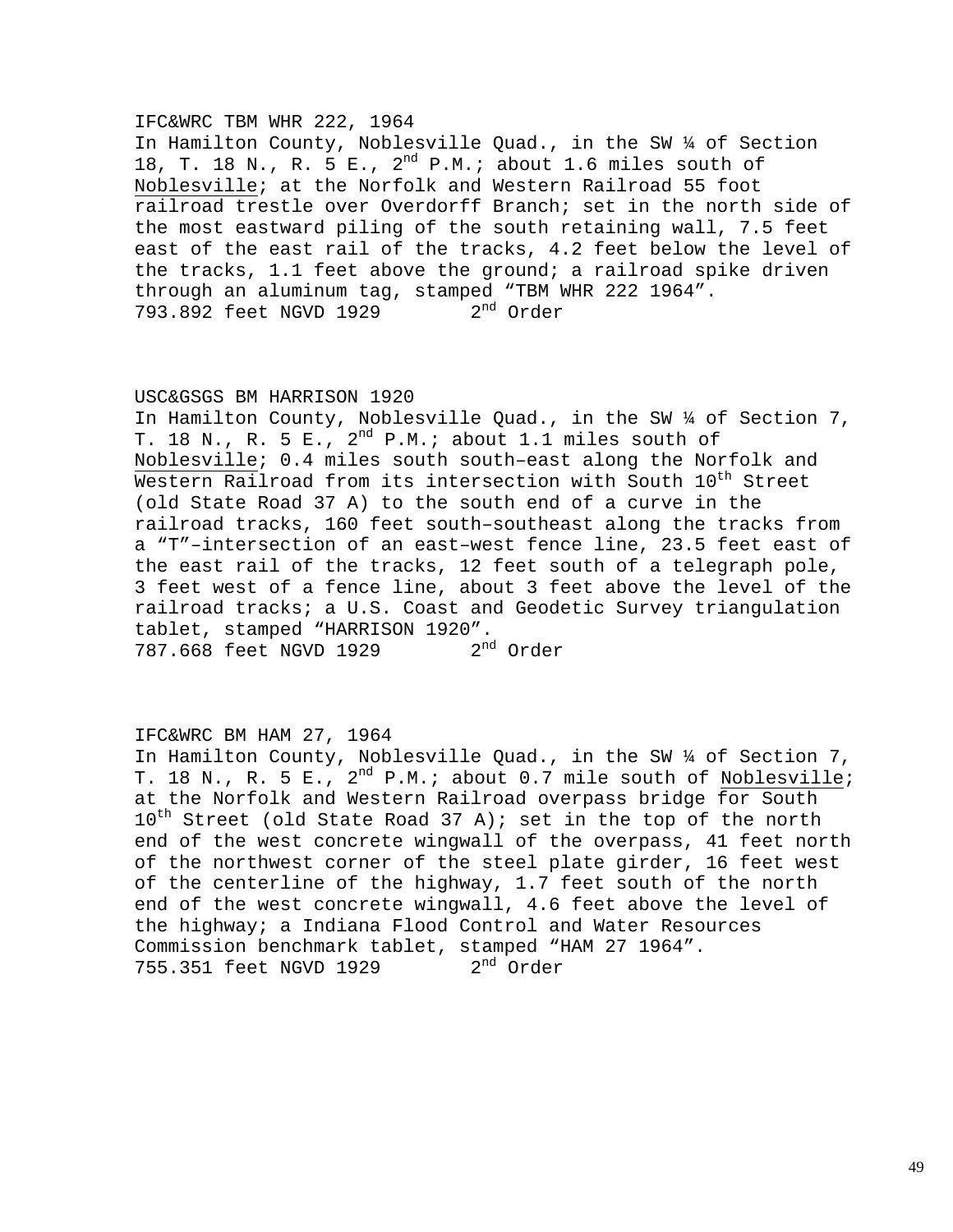### IFC&WRC TBM WHR 223, 1964

In Hamilton County, Noblesville Quad., in the West ½ of Section 7, T. 18 N., R. 5 E.,  $2^{nd}$  P.M.; about 0.6 mile south of Noblesville; at the Norfolk and Western Railroad 80 foot railroad trestle over Stony Creek; set in the top of the second stone step from the top of the northwest wingwall, 9 feet southwest of the southwest rail of the tracks, 4 feet below the level of the tracks, 0.9 foot northeast of the southwest face of the wingwall, 0.8 foot northwest of the southeast face of the wingwall; a chiseled triangle.  $2<sup>nd</sup>$  Order 762.035 feet NGVD 1929

## USC&GS BM R 237, 1947

In Hamilton County, Noblesville Quad., in the SW ¼ of Section 6, T. 18 N., R. 5 E.,  $2^{nd}$  P.M.; at Noblesville; at the intersection of South  $10^{th}$  Street (old State Road 37 A) and State Road 238; set vertically in the southeast corner of the 3<sup>rd</sup> Ward Grammar School, 139 feet west from the centerline of South 10<sup>th</sup> Street (old State Road 37 A), 1.3 feet north of the southeast corner of the school building, about 1.3 feet above the ground; a U.S. Coast and Geodetic Survey benchmark tablet, stamped "R 237 1947".

773.135 feet NGVD 1929 2<sup>nd</sup> Order

### USC&GS BM Q 42, 1934

In Hamilton County, Noblesville Quad., in the NW ¼ of Section 6, T. 18 N., R. 5 E.,  $2^{nd}$  P.M.; at Noblesville; at the intersection of the Conrail Railroad and the Norfolk and Western Railroad; set in the top of a concrete post, 72 feet east of the centerline of  $8<sup>th</sup>$  Street, 34 feet west of the southwest leg of a water tower, 11.7 feet north of the north rail of the Conrail Railroad tracks, about 0,2 foot above the ground; a U.S. Coast and Geodetic Survey benchmark tablet, stamped "Q 42 1934" 774.496 feet NGVD 1929 2<sup>nd</sup> Order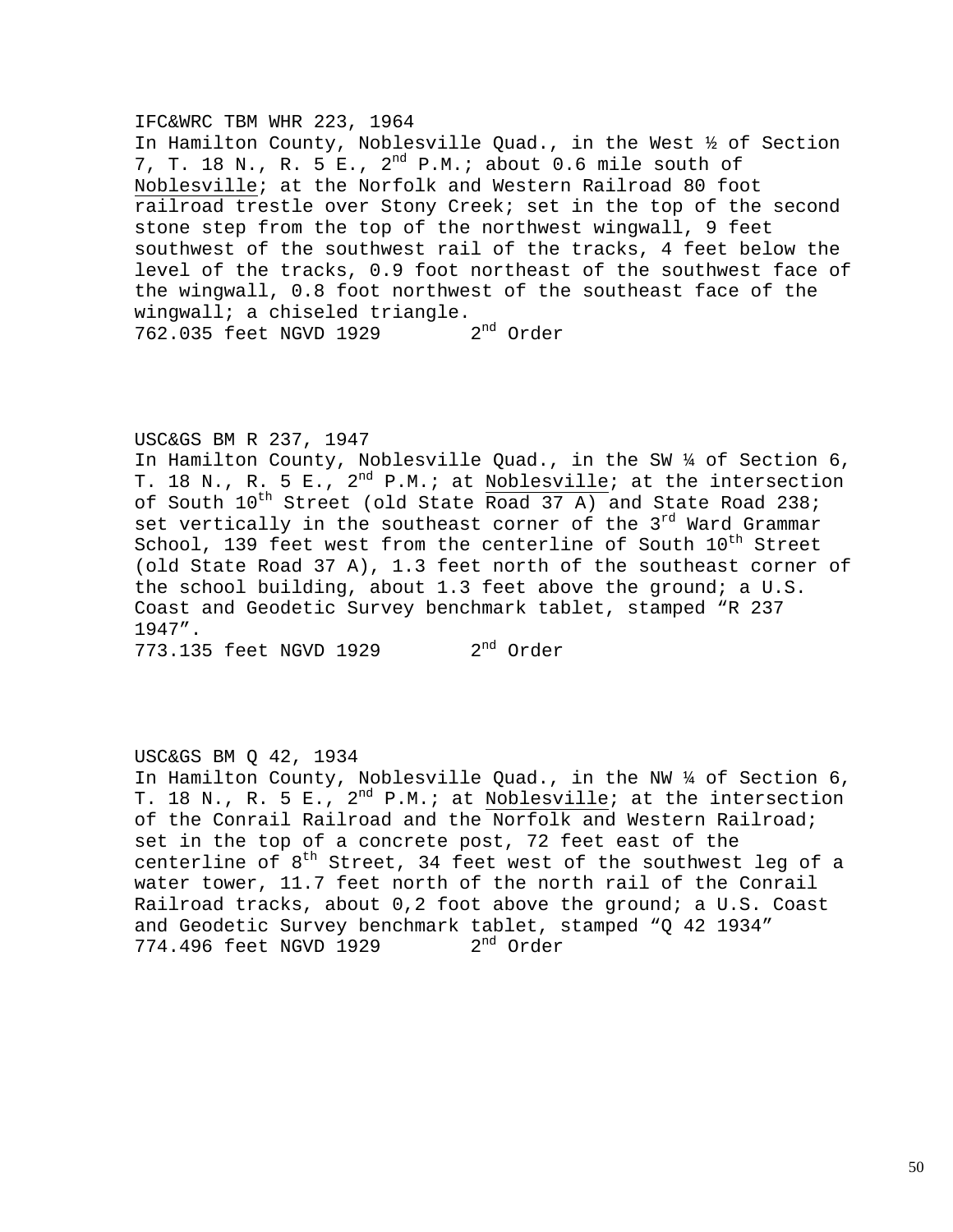## IFC&WRC TBM WHR 224, 1964

In Hamilton County, Noblesville Quad., in the North ½ of Section 1, T. 18 N., R. 4 E.,  $2^{nd}$  P.M.; about 0.7 miles west of Noblesville; at the Conrail Railroad 2 span steel truss bridge over the West Fork White River; set in the top of the south end of the east bridge seat, 6 feet below the level of the tracks, 4.9 feet north of the south face of the bridge seat, 1.9 feet west of the east face of the bridge seat; a chiseled triangle. 761.871 feet NGVD 1929 2<sup>nd</sup> Order

## IFC&WRC TBM WHR 225, 1964

In Hamilton County, Noblesville Quad., in the SW ¼ of Section 1, T. 18 N., R. 4 E.,  $2^{nd}$  P.M.; about 0.3 mile southwest of Noblesville; 1.1 miles south and west along River Avenue from its intersection with State Road 32 to a power line crossing at a turn in the road south; set in the east side of a power pole, 40 feet northwest of the centerline at the turn in the road, 30 feet east of the extended centerline of north–south portion of the road, 25 feet north of the extended centerline of the eastwest portion of the road, 8 feet north of a fence line, about 1 foot above the ground; a railroad spike driven through an aluminum tag, stamped "TBM WHR 225 1964".  $774.284$  feet NGVD 1929  $2^{nd}$  Order

## IFC&WRC BM HAM 29, 1964

In Hamilton County, Noblesville Quad., in the SE ¼ of Section 2, T. 18 N., R. 4 E.,  $2^{nd}$  P.M.; about 0.5 miles southwest of Noblesville; at the River Avenue 1 span steel truss bridge over Cicero Creek; set in the top of the northwest stone bridge seat, 12.5 feet west of the centerline of the road, 3.3 feet northwest of the north end of the steel truss bridge, 1.4 feet southeast of the northwest face of the bridge seat, 1 foot below the level of the road; a Indiana Flood Control and Water Resources Commission benchmark tablet, stamped "HAM 29 1964".<br>757.687 feet NGVD 1929  $2<sup>nd</sup>$  Order 757.687 feet NGVD 1929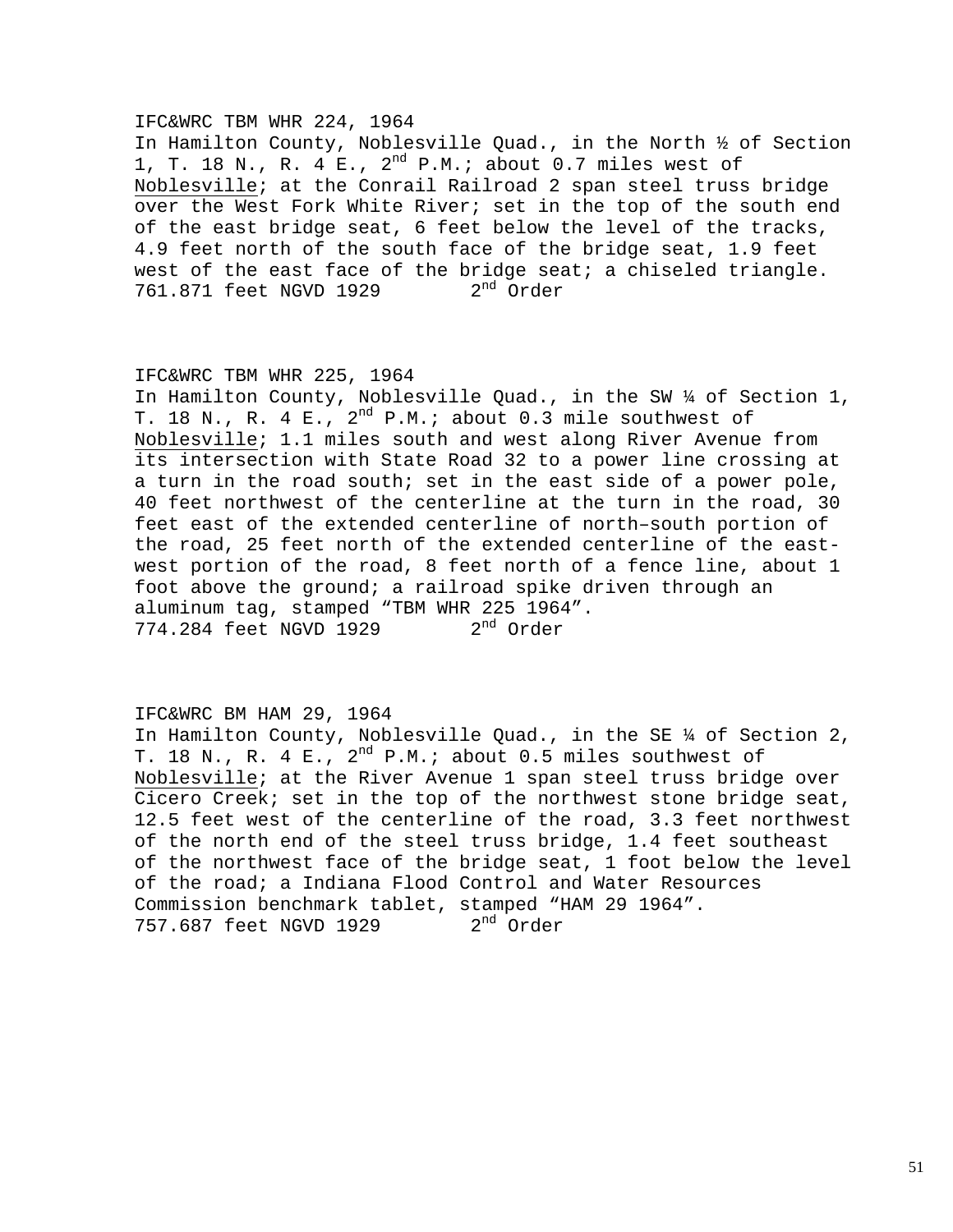### IFC&WRC TBM WHR 226, 1964

In Hamilton County, Noblesville Quad., in the NW ¼ of Section 1, T. 18 N., R. 4 E., 2<sup>nd</sup> P.M.; about 0.5 mile west of Noblesville; at the intersection of the Conrail Railroad and River Avenue; set in the east side of a 42 inch Hackberry tree, 52 feet north of the north rail of the tracks, 13 feet west of the centerline of the road, 2.4 feet above the level of the road; a railroad spike driven through an aluminum tag stamped, "TBM WHR 226 1964". 780.752 feet NGVD 1929 2<sup>nd</sup> Order

### IFC&WRC BM HAM 28, 1964

In Hamilton County, Noblesville Quad., in the NW ¼ of Section 1, T. 18 N., R. 4 E.,  $2^{nd}$  P.M.; about 0.5 mile west of Noblesville; at the intersection of the Conrail Railroad and River Avenue; set in the south end of the headwall of a 2 foot box culvert under the road, 377 feet north of the north rail of railroad tracks, 11.5 feet west of the centerline of the road, 1.1 feet north of the south end of the headwall, about level with the road; a Indiana Flood Control and Water Resources Commission benchmark tablet, stamped "HAM 28 1964".<br>784.284 feet NGVD 1929 2<sup>nd</sup> Order 784.284 feet NGVD 1929

IFC&WRC BM HAM 30, 1964 DESTROYED In Hamilton County, Noblesville Quad., in the SE 14 of Section 35, T. 19 N., R. 4 E.,  $2^{nd}$  P.M.; about 0.5 mile west of Noblesville; at the State Road 32 3 span steel truss bridge over Cicero Creek; set in the top of the northwest end of the northeast bridge seat, 23.3 feet southwest of the northeast end of the wingwall, 12.6 feet northwest of the centerline of the road, 3.9 feet below the road; a Indiana Flood Control and Water Resources Commission benchmark tablet, stamped "HAM 30 1964".<br>762.691 feet NGVD 1929 2<sup>nd</sup> Order 762.691 feet NGVD 1929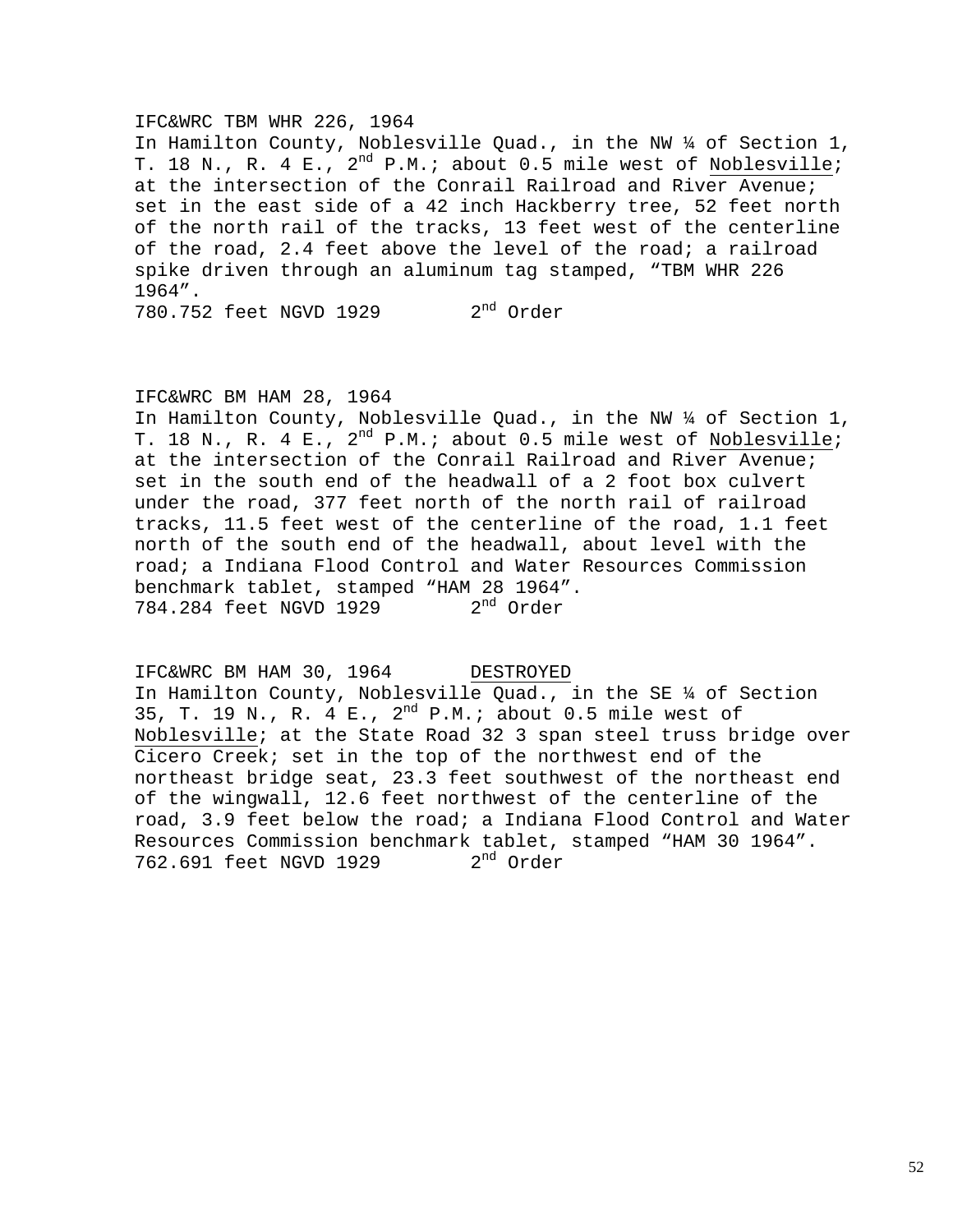### IFC&WRC TBM WHR 227, 1964

In Hamilton County, Noblesville Quad., in the SW ¼ of Section 36, T. 19 N., R. 4 E.,  $2^{nd}$  P.M.; about 0.5 mile west of Noblesville; 1.0 mile west along State Road 32 from its  $\overline{\text{intersection}}$  with  $10^{\text{th}}$  Street (old State Road 37 A) to a gravel driveway leading north; set in the top of the south end of the west headwall of a 12 inch pipe culvert under the driveway, 47 feet north of the centerline of the highway, 10.5 feet east of the centerline of the driveway, 4 feet below the level of the highway, 0.4 foot east of the west face of the headwall; a chiseled triangle. 761.258 feet NGVD 1929 2<sup>nd</sup> Order

USC&GS BM G 212, 1946 DESTROYED In Hamilton County, Noblesville Quad., in the SE ¼ of Section 36, T. 19 N., R. 4 E.,  $2^{nd}$  P.M.; at Noblesville; at the Logan Street bridge over West Fork White River; set in the top of the north end of the southwest concrete wingwall railing of the bridge, 71 feet east of the centerline of State Road 19, 12 feet north of the northeast corner of the gage house, 2.4 feet above the road, 1.3 feet south of the north end of the railing, 1.0 foot east of the west face of the railing; a U.S. Coast and Geodetic Survey benchmark tablet, stamped "G 212 1946". 770.012 feet NGVD 1929 2<sup>nd</sup> Order

IFC&WRC BM HAM 31, 1964 DESTROYED In Hamilton County, Noblesville Quad., in the SE ¼ of Section 36, T. 19 N., R. 4 E.,  $2^{nd}$  P.M.; at Noblesville; at the State Road 32 bridge over West Fork White River; set in the top of the southeast concrete guardrail of the bridge, 19 feet southeast of the centerline of the road, 2.9 feet northwest of the southeast end of the guardrail, 0.7 foot northeast of the southwest face of the guardrail; a Indiana Flood Control and Water Resources Commission benchmark tablet, stamped "HAM 31 1964". 770.742 feet NGVD 1929 2<sup>nd</sup> Order

### 53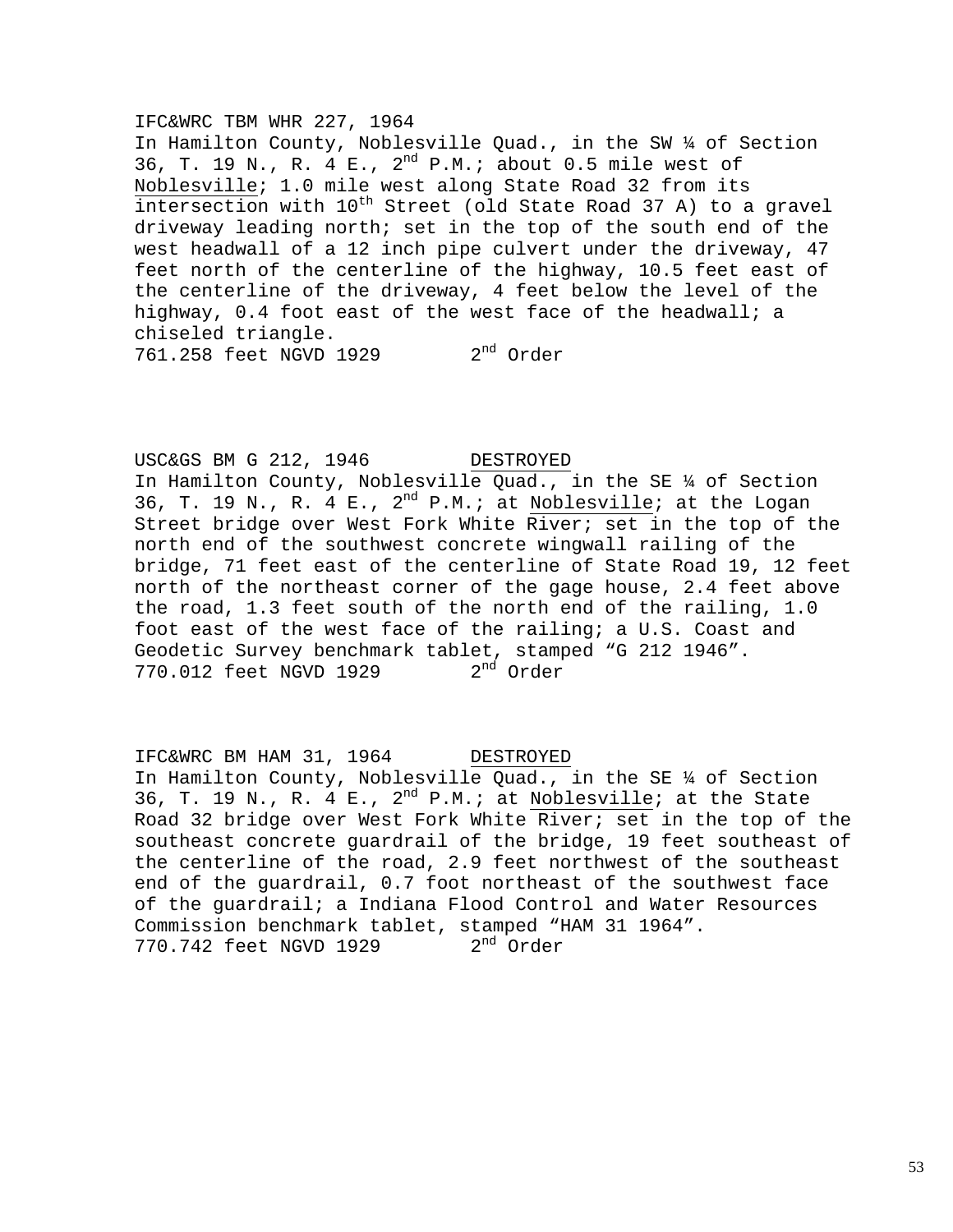USC&GS BM R 42, 1946 DESTROYED In Hamilton County, Noblesville Quad., in the SW ¼ of Section 31, T. 19 N., R. 5 E.,  $2^{nd}$  P.M.; at Noblesville; at the northwest corner of the Hamilton County Courthouse; set in the top of a concrete post, 50.5 feet south of the centerline of Logan Street, 48.0 feet east of the centerline of  $8<sup>th</sup>$  Street, 0.3 foot above the ground; a U.S. Coast and Geodetic Survey benchmark tablet, stamped "R 42 1946".<br>771.895 feet NGVD 1929 2<sup>nd</sup> Order 771.895 feet NGVD 1929

## IFC&WRC BM HAM 32, 1964

In Hamilton County, Noblesville Quad., in the SE ¼ of Section 36, T. 19 N., R. 4 E.,  $2^{nd}$  P.M.; at Noblesville; at the Norfolk and Western Railroad bridge over the West Fork White River; set in the top of the northwest end of the northwest concrete toe wall of the wingwall of the bridge, 20.5 feet southwest of the southwest rail of the tracks, 11.2 feet below the level of the tracks, 4.7 feet east of the west end of the wingwall; a Indiana Flood Control and Water Resources Commission benchmark tablet, stamped "HAM 32 1964". 759.701 feet NGVD 1929 2nd Order

## USC&GS BM F 212 RESET 1953

In Hamilton County, Noblesville Quad., in the NE ¼ of Section 36, T. 19 N., R. 4 E.,  $2^{nd}$  P.M.; at Noblesville, 0.85 mile north along State Road 19 from its junction with State Road 32, to a "T"–road west into Forest Park; set in the top of a concrete post, 62 feet north of the centerline of the Park entrance road, 39 feet west of the centerline of the highway, about 0.4 foot above the ground; a U.S. Coast and Geodetic Survey benchmark tablet, stamped "F 212 RESET 1953". 762.159 feet NGVD 1929 2<sup>nd</sup> Order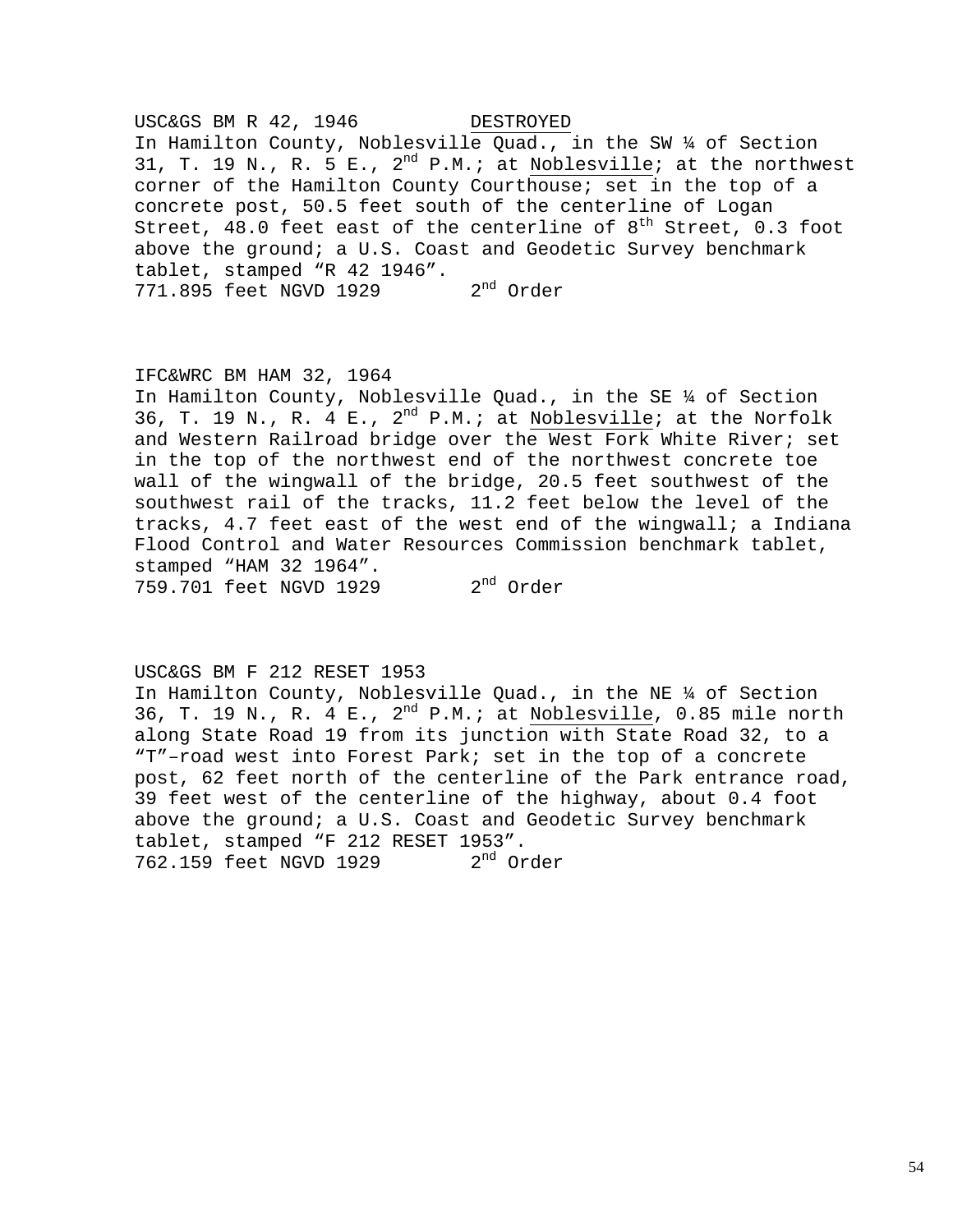## IFC&WRC TBM WHR 228, 1964

In Hamilton County, Noblesville Quad., in the East ½ of Section 25, T. 19 N., R. 4 E.,  $2^{nd}$  P.M.; about 0.5 mile north of Noblesville; 1.4 miles north along State Road 19 from its junction with State Road 32, to where the highway turns northeast near two houses on the west side of the highway; set in the west side of a 20 inch Oak tree, 110 feet east and across the road from the east face of the northern most house, 37 feet east of the centerline of the road, 20.5 feet north of a power pole, about 1 foot above the ground; a railroad spike driven through an aluminum tag, stamped "TBM WHR 228 1964".<br>799.219 feet NGVD 1929 2<sup>nd</sup> Order 799.219 feet NGVD 1929

## USC&GS BM E 212 RESET 1953

In Hamilton County, Noblesville Quad., in the NW ¼ of Section 30, T. 19 N., R. 4 E.,  $2^{nd}$  P.M.; about 1.3 miles north of Noblesville; at the "T"-road intersection of State Road 19 and East  $196<sup>th</sup>$  Street; set in the top of a concrete post, 45 feet south of a telephone pole, 37.6 feet east of the centerline of State Road 19, about 0.4 foot west of a fence line, in line with the extended centerline of East  $196<sup>th</sup>$  Street, about 0.4 foot above the ground; a U.S. Coast and Geodetic Survey benchmark tablet, stamped "E 212 RESET 1953". 796.627 feet NGVD 1929 2<sup>nd</sup> Order Note: Revised NGS Elevation.

## IFC&WRC TBM WHR 229, 1964

In Hamilton County, Noblesville Quad., in the SW ¼ of Section 19, T. 19 N., R. 5 E.,  $2^{nd}$  P.M.; about 1.7 miles north of Noblesville; 0.4 mile1 north along State Road 19 from its  $\overline{Junction$  with East 196<sup>th</sup> Street to a gravel drive east; set in the top of the center of the north headwall of a 12 inch pipe culvert under the drive, 26 feet east of the centerline of the highway, 12 feet north of the centerline of the gravel drive, 14.5 feet west of a fence corner post, 0.2 foot south of the north face of the headwall, about 0.2 foot below the gravel drive; a chiseled triangle. 798.512 feet NGVD 1929 2<sup>nd</sup> Order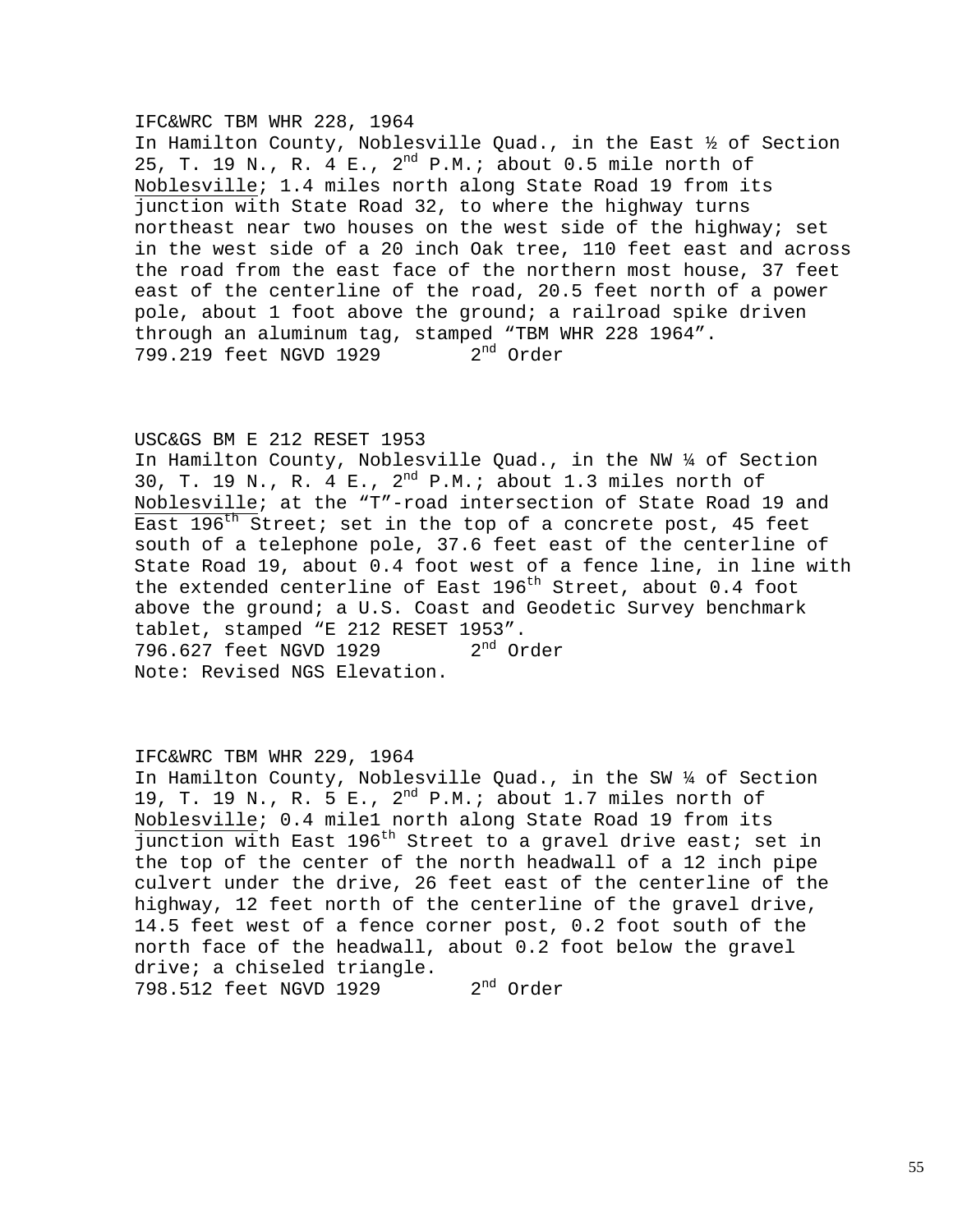## IFC&WRC TBM WHR 230, 1964

In Hamilton County, Noblesville Quad., near the center of Section 19, T. 19 N., R. 5 E.,  $2^{nd}$  P.M.; about 1.5 miles north of Noblesville; 0.45 mile south along Edith Avenue from its intersection with East 206<sup>th</sup> Street to a farm lane east; set in the west side of a 30 inch Shag Bark Hickory tree, 130 feet east of the centerline of the road, 12 feet south of the extended centerline of the farm lane, 1.5 feet south of a fence line, about 1.1 feet above the ground; a railroad spike driven through an aluminum tag, stamped "TBM WHR 230 1964". 797.298 feet NGVD 1929 2<sup>nd</sup> Order

## IFC&WRC BM HAM 33, 1964

In Hamilton County, Noblesville Quad., in the SE ¼ of Section 19, T. 19 N., R. 5 E., 2<sup>nd</sup> P.M.; about 1.0 mile north of Noblesville; at the Potter covered bridge over the West Fork White River; set in the top of the west end of the north bridge seat, 66 feet south of the centerline of a T–road west (Edith Avenue), 13 feet west of the centerline of the bridge, 3.6 feet north of the south face of the bridge seat, 0.8 foot east of the west face of the bridge seat, 1.7 feet below the level of the road; a Indiana Flood Control and Water Resources Commission benchmark tablet, stamped "HAM 33 1964". 767.643 feet NGVD 1929 2<sup>nd</sup> Order

## IFC&WRC TBM WHR 231, 1964

In Hamilton County, Noblesville Quad., in the SE ¼ of Section 19, T. 19 N., R. 5 E., 2nd P.M.; About 1.1 miles north of Noblesville; 2.0 miles generally north and east along North  $10^{\rm th}$ Street (old State Road 37 A) from its junction with State Road 32, to a "T"-road north, thence 0.2 mile north along the road and across the West Fork White River to a 45 foot concrete bridge over a small creek; set in the top of the southwest end of the southeast concrete guardrail of the bridge, 9.5 feet southeast of the centerline of the road, 6.6 feet northeast of the broken southwest end of the guardrail, 1.5 feet above the level of the road, 0.7 foot northwest of the southeast face of the guardrail; a chiseled triangle. 764.973 feet NGVD 1929 2<sup>nd</sup> Order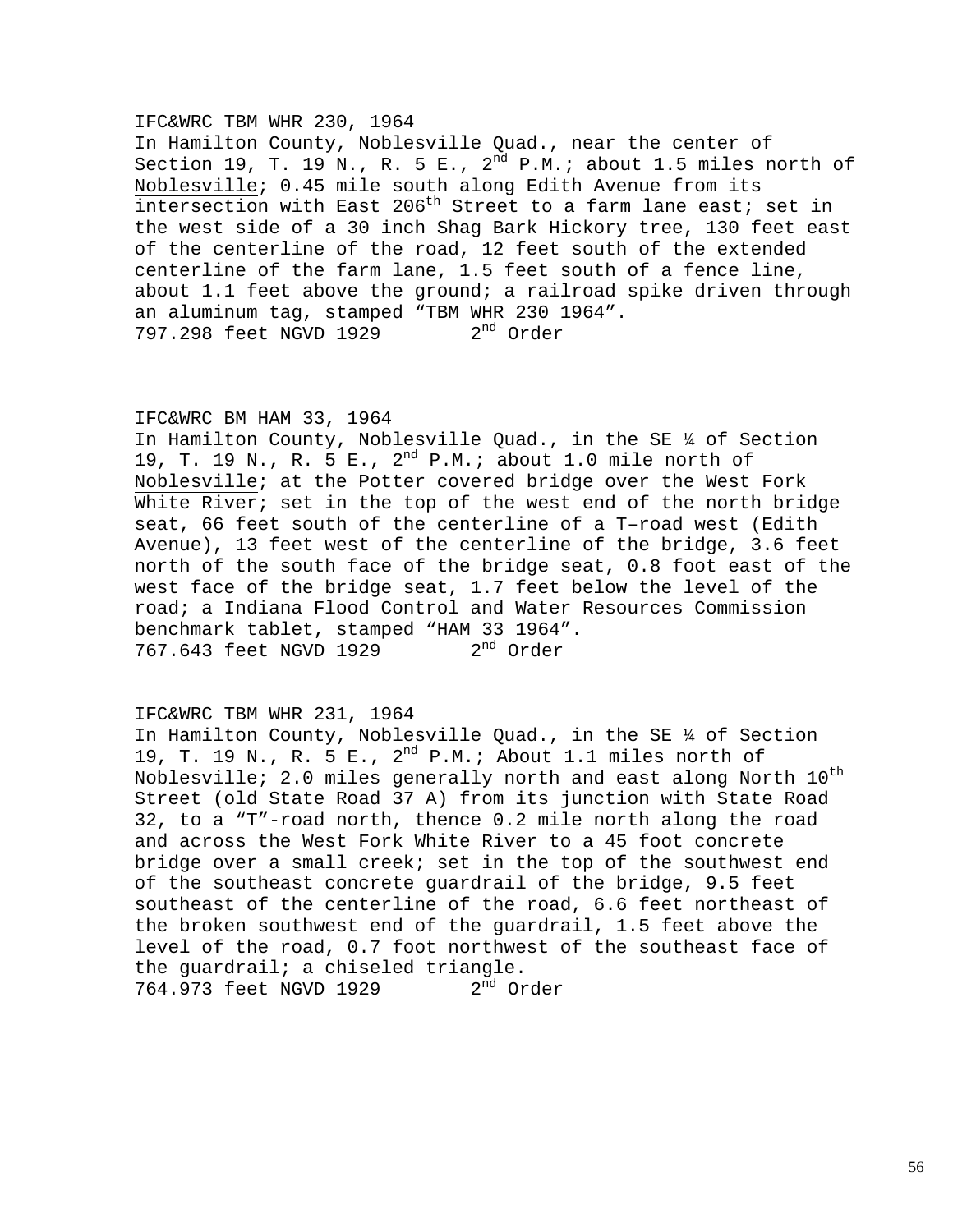### IFC&WRC TBM WHR 232, 1964

In Hamilton County, Riverwood Quad., in the West ½ of Section 20, T. 19 N., R. 5 E.,  $2^{nd}$  P.M.; about 1.5 miles southwest of Riverwood; 0.2 miles west-southwest along Riverwood Avenue from its intersection with Overdorf Road to a 4 foot box culvert under the road; set in the top of the southwest end of the southeast concrete headwall of the culvert, 12.5 feet southeast of the centerline of the road, 1 foot northeast of the southwest end of the headwall, 0.8 foot above the road; a chiseled triangle. 783.268 feet NGVD 1929 2<sup>nd</sup> Order

IFC&WRC BM HAM 34, 1964

In Hamilton County, Riverwood Quad., near the center of Section 20, T. 19 N., R. 5 E.,  $2^{nd}$  P.M.; About 1.4 miles southwest of Riverwood; at the "T"–road intersection of Riverwood Avenue and Overdorf Road; set in the top of the north end of the west concrete headwall of a 4-foot box culvert under Overdorf Road, 24 feet north of the centerline of Riverwood Avenue, 12.5 feet west of the centerline of Overdorf Road, 1.8 feet south of the north end of the headwall, 1.3 feet above the level of the road. 0.6 foot east of the west face of the headwall; a Indiana Flood Control and Water Resources Commission benchmark tablet, stamped "HAM 34 1964".

780.979 feet NGVD 1929 2<sup>nd</sup> Order

## IFC&WRC TBM WHR 233, 1964

In Hamilton County, Riverwood Quad., in the NW ¼ of Section 21, T. 19 N., R. 5 E.,  $2^{nd}$  P.M.; about 0.8 miles southwest of Riverwood; 0.6 mile northeast along Riverwood Avenue from its junction with Overdorf Road to a farm house on the north side of the road and a drive leading north; set in the west side of a 25-inch Maple tree, 70 feet east of the east corner of the farm house, 19 feet northwest of the centerline of the road, 15 feet northeast of the centerline of the drive, 0.5 foot above the road; a railroad spike driven through an aluminum tag, stamped "TBM WHR 233 1964". 780.176 feet NGVD 1929 2<sup>nd</sup> Order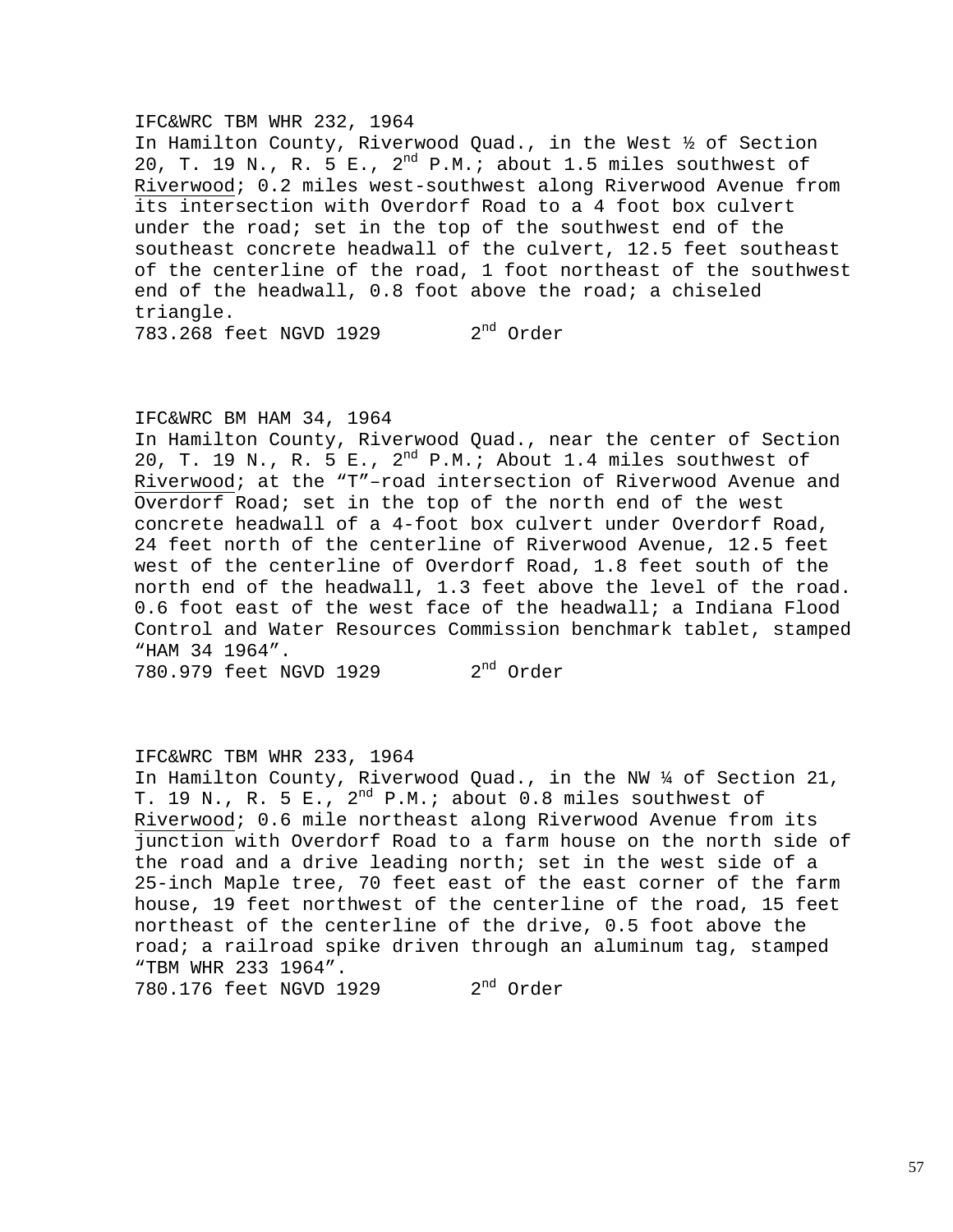### DNR TBM WHR 234 1964

In Hamilton County, Riverwood Quad., in the West ½ of Section 16, T. 19 N., R. 5 E.,  $2^{nd}$  P.M.; at Clare; at the East  $211^{th}$ Street 3-span steel truss bridge over West Fork White River; set in the top of the east end of the south headwall of a 24-inch pipe culvert, 100 feet west of the west end of the bridge, 47 feet east of the centerline of the north–south road, 26.5 feet south of the centerline of East 211<sup>th</sup> Street, 1 foot northwest of the southeast end of the headwall, 0.4 foot northeast of the southwest face of the headwall, about level with the road; a chiseled triangle. 770.125 feet NGVD 1929 2<sup>nd</sup> Order

IFC&WRC BM HAM 35, 1964 (DESTROYED) In Hamilton County, Riverwood Quad., in the West ½ of Section 16, T. 19 N., R. 5 E.,  $2^{nd}$  P.M.; at Clare; at the East  $211^{th}$ Street 3-span steel truss bridge over West Fork White River; set in the top of the east most bridge pier, 101 feet west of the east end of the bridge, 12.5 feet south of the centerline of the bridge, 2.4 feet north of the south end of the pier, 3.6 feet below the bridge floor; a Indiana Flood Control and Water Resources Commission benchmark tablet, stamped "HAM 35 1964". 767.920 feet NGVD 1929 2<sup>nd</sup> Order

## IFC&WRC TBM WHR 235, 1964

In Hamilton County, Riverwood Quad., in the SW ¼ of Section 9, T. 19 N., R. 5 E.,  $2^{nd}$  P.M.; about 0.1 mile north of Riverwood; 0.75 mile east along East  $221^{st}$  Street from its junction with Overdorf Road to a turn south, thence 0.25 mile south to a red brick house on the east side of the road; set in the west side of a 26-inch Sycamore tree, 330 feet north of the north side of the house, 16.5 feet east of the centerline of the road, 1 foot above the ground; a railroad spike driven through an aluminum tag, stamped "TBM WHR 235 1964".<br>785.324 feet NGVD 1929 2<sup>nd</sup> Order 785.324 feet NGVD 1929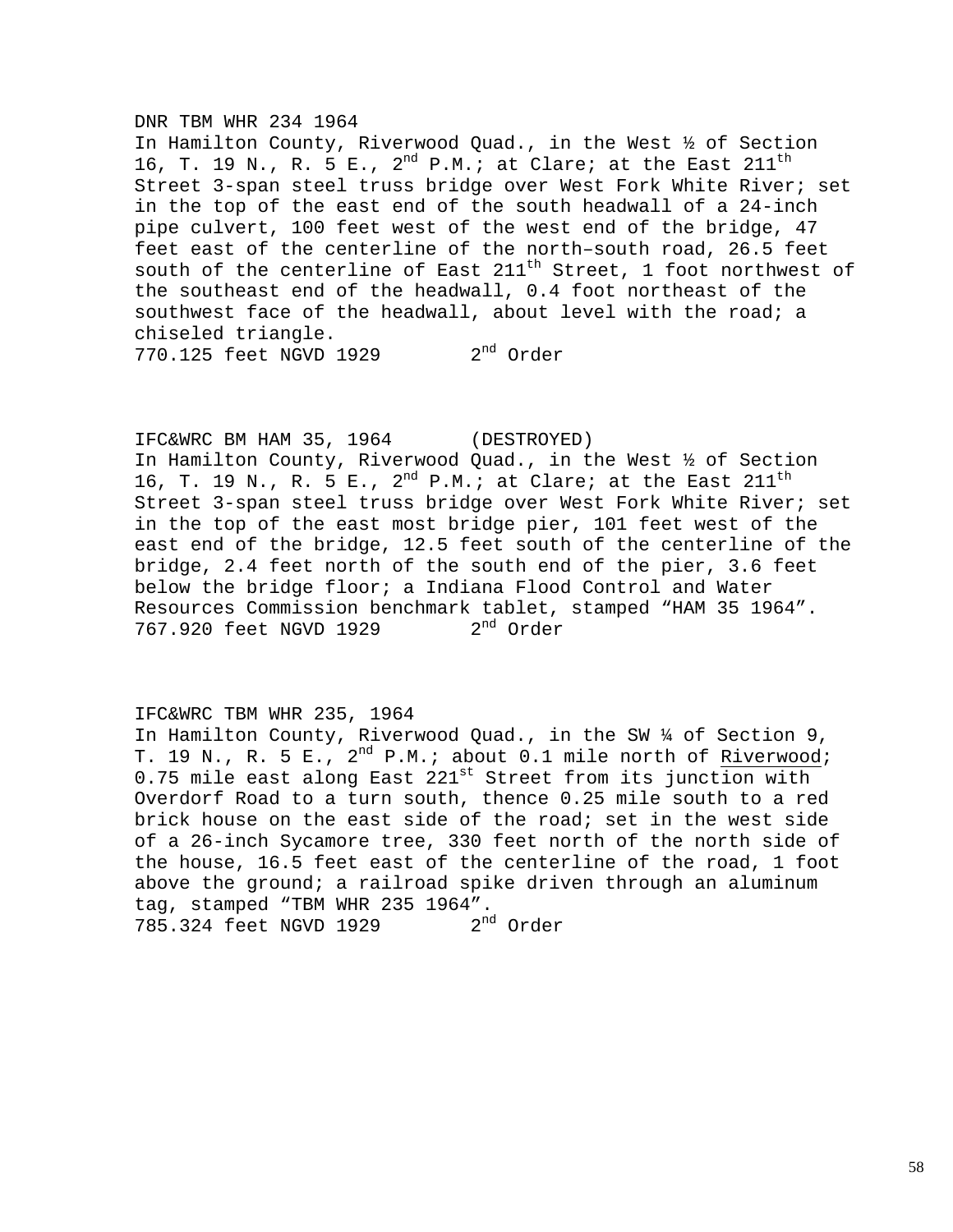## IFC&WRC BM HAM 36, 1964

In Hamilton County, Riverwood Quad., in the West ½ of Section 9, T. 19 N., R. 5 E., 2<sup>nd</sup> P.M.; about 0.25 mile north of Riverwood; 0.75 mile east along East  $221^{st}$  Street from its junction with Overdorf Road to a turn south, thence 0.1 mile south to a 12 inch pipe culvert under the road; set in the top of the north end of the east headwall, 25.5 feet south of the centerline of a driveway, 12 feet east of the centerline of the road, 1.7 feet south of the north end of the headwall, 0.6 foot west of the east face of the headwall, 0.3 foot below the level of the road; a Indiana Flood Control and Water Resources Commission benchmark tablet, stamped "HAM 36 1964".<br>793.739 feet NGVD 1929 2<sup>nd</sup> Order 793.739 feet NGVD 1929

IFC&WRC TBM WHR 236, 1964 (DESTROYED) In Hamilton County, Riverwood Quad., in the SE ¼ of Section 8, T. 19 N., R. 5 E.,  $2^{nd}$  P.M.; about 0.8 mile northwest of Riverwood; at the intersection of East 221st Street and Overdorf Road; set in the top of a 3-foot box culvert under East  $221^{\rm st}$ Street, 390 feet east of the intersection, 12.0 feet south of the centerline of East  $221^{st}$  Street, 0.6 foot west of the east face of the culvert, 0.4 foot north of the south end of the culvert, 0.2 foot below the road; a chiseled triangle. 788.351 feet NGVD 1929 2<sup>nd</sup> Order

## IFC&WRC BM HAM 37, 1964

In Hamilton County, Riverwood Quad., in the North ½ of Section 8, T. 19 N., R. 5 E.,  $2^{nd}$  P.M.; about 1.0 mile northwest of Riverwood; at the Overdorf Road 31 foot concrete arch bridge over a small stream; set in top of the north end of the east concrete guardrail, 8.5 feet east of the centerline of the road, 2 feet south of the north end of east guardrail, 3 feet above the level of the road; a Indiana Flood Control and Water Resources Commission benchmark tablet, stamped "HAM 37 1964". 799.168 feet NGVD 1929 2<sup>nd</sup> Order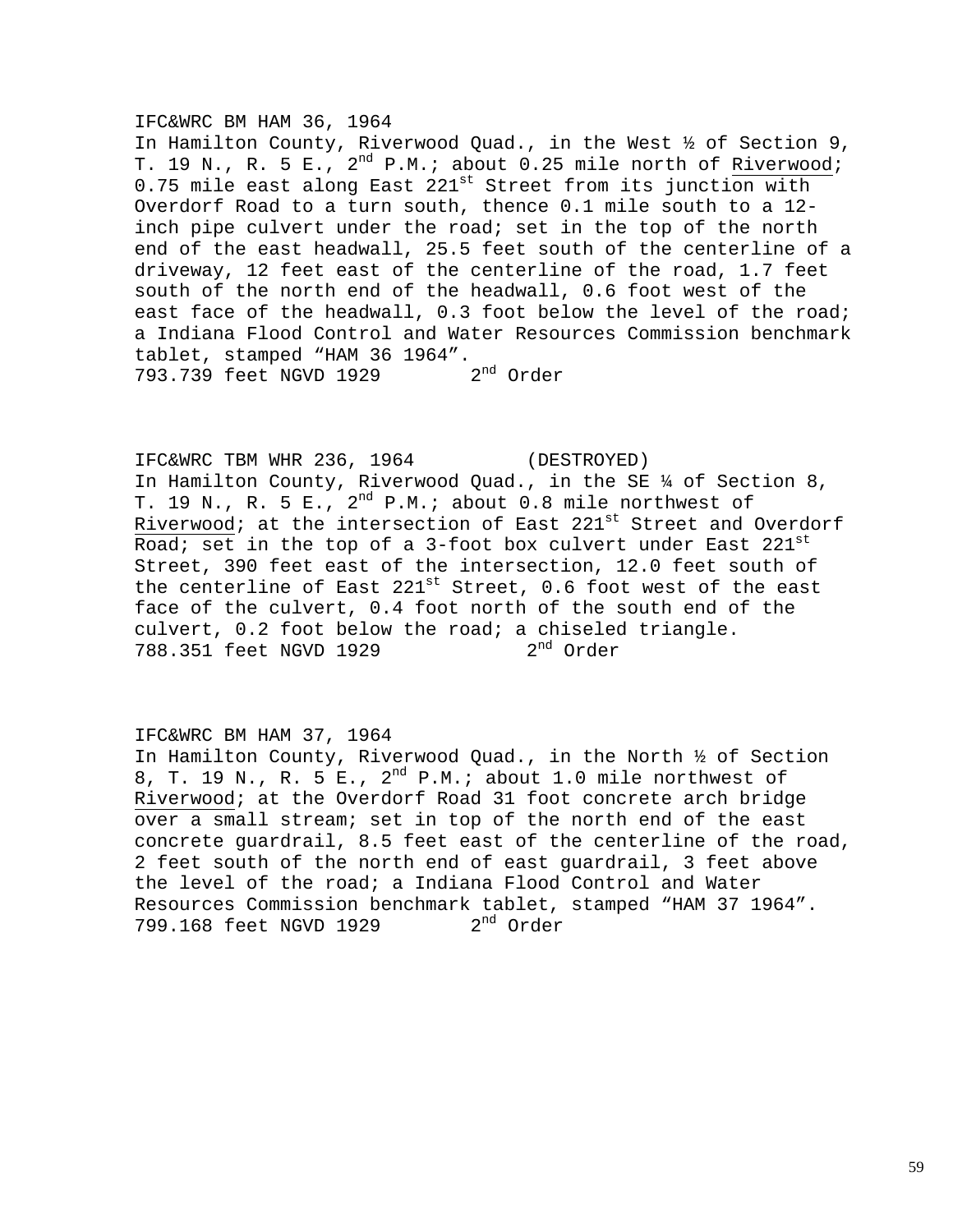### IFC&WRC TBM WHR 237, 1964

In Hamilton County, Omega Quad., in the North ½ of Section 5, T. 19 N., R. 5 E., 2<sup>nd</sup> P.M.; about 3.4 miles southwest of Walnut Grove; 0.2 mile south along Overdorf Road from its intersection with East  $234<sup>th</sup>$  Street to a farm drive west; set in the west side of a power pole, 95 feet south of the extended centerline of the farm drive, 13.5 feet east of the centerline of the road, 1.2 feet above the level of the road, on a north–south fence line; a railroad spike driven through an aluminum tag, stamped "TBM WHR 237 1964". 816.842 feet NGVD 1929 2<sup>nd</sup> Order

USC&GS BM P 205, 1946

In Hamilton County, Omega Quad., in the East ½ of Section 5, T. 19 N., R. 5 E.,  $2^{nd}$  P.M.; about 2.9 miles southwest of Walnut Grove; at the "T"-road intersection of East  $234<sup>th</sup>$  Street and Fall Road (gravel), in the northwest  $\frac{1}{4}$  of the intersection; set in the top of a concrete post, 57 feet north of the centerline of  $234<sup>th</sup>$  Street, 16 feet west of the centerline of Fall Road, 1 foot east of a fence line, 0.2 foot above the level of the ground; a U.S. Coast and Geodetic Survey benchmark tablet, stamped "P 205 1946".

813.227 feet NGVD 1929 2<sup>nd</sup> Order

USC&GS BM R 209, 1946 (DESTROYED) In Hamilton County, Omega Quad., in the NE ¼ of Section 4, T. 19 N., R. 5 E.,  $2^{nd}$  P.M.; about 2.5 miles southwest of Walnut Grove; at the Strawtown Avenue 2 span steel truss bridge over West Fork White River; set in the top of the northeast end of the center pier of the bridge, 151 feet southeast of the northwest end of the bridge, 10.0 feet northeast of the centerline of the bridge, 1.0 foot below the bridge floor; a U.S. Coast and Geodetic Survey benchmark tablet, stamped "P 205 1946". 782.725 feet NGVD 1929 2<sup>nd</sup> Order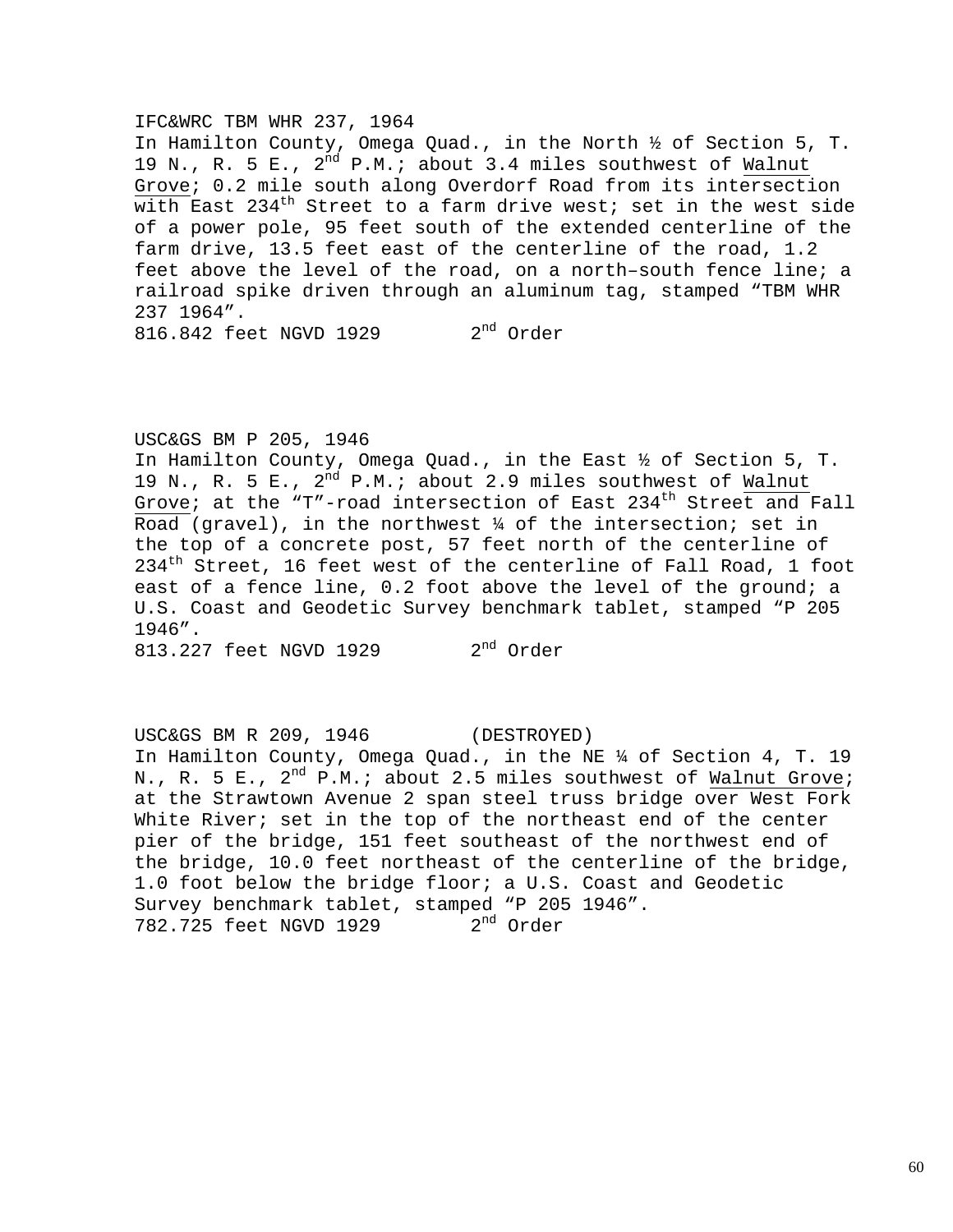### IFC&WRC TBM WHR 238, 1964

In Hamilton County, Riverwood Quad., in the West ½ of Section 3, T. 19 N., R. 5 E.,  $2^{nd}$  P.M.; about 0.3 mile west of Strawtown; 0.6 mile generally west along Strawtown Avenue from its junction with State Road 37 in Strawtown to a 3-foot box culvert under the road; set in top of the west end of the north headwall of the culvert, 10 feet north of the centerline of Strawtown Avenue, 0.7 foot east of the west end of the headwall, 0.5 foot south of the north face of the headwall, about level with the road; a chiseled triangle. 777.007 feet NGVD 1929 2<sup>nd</sup> Order

## USC&GS BM Q 209, 1946

In Hamilton County, Riverwood Quad., in the SE ¼ of Section 3, T. 19 N., R. 5 E.,  $2^{nd}$  P.M.; at Strawtown; at the State Road 37, 3 span steel truss bridge over West Fork White River; set in the top of the south end of the west concrete wingwall guardrail, 16 feet west of the centerline of State Road 37, 3.5 feet above the level of the highway, 1.0 foot northeast of the southwest end of the wingwall guardrail; a U.S. Coast and Geodetic Survey benchmark tablet, stamped "Q 209 1946". 794.506 feet NGVD 1929 2nd Order

### IFC&WRC TBM WHR 239, 1964

In Hamilton County, Riverwood Quad., in the SW ¼ of Section 2, T. 19 N., R. 5 E.,  $2^{nd}$  P.M.; about 0.5 mile southeast of Strawtown; 0.5 mile east–southeast along Strawtown Avenue from its junction with State Road 37 in Strawtown to a slight turn in the road to the east; set in the north side of power pole #62539, 770 feet southeast and across the road from a farmhouse, 21 feet south of the centerline of Strawtown Avenue, 2 feet north of a fence line, 0.6 foot above the ground; a railroad spike driven through an aluminum tag, stamped "TBM WHR 239 1964". 811.161 feet NGVD 1929 2<sup>nd</sup> Order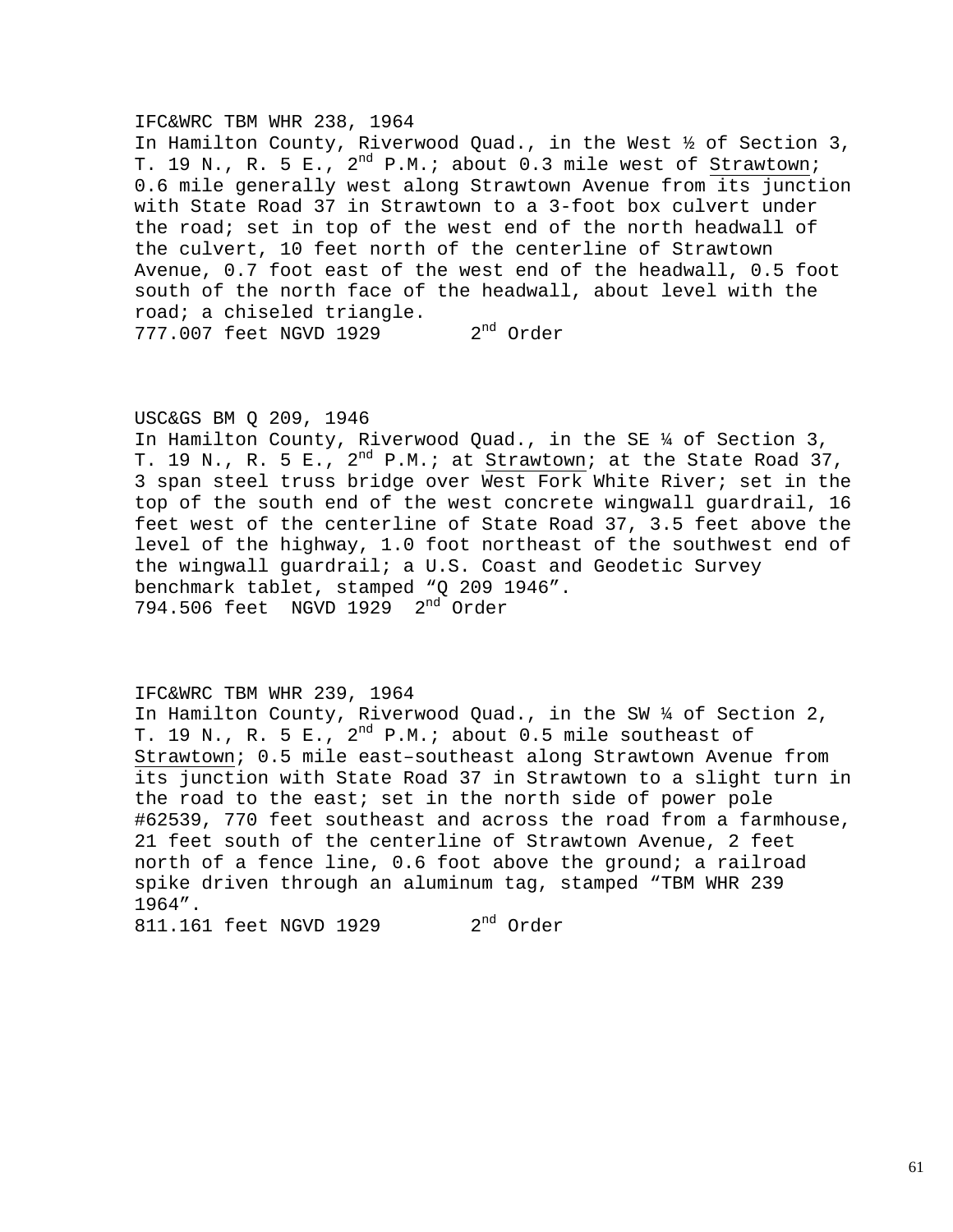### USC&GS BM P 209, 1946

In Hamilton County, Riverwood Quad., in the SE ¼ of Section 2, T. 19 N., R. 5 E.,  $2^{nd}$  P.M.; about 0.9 mile east of Strawtown; 1 mile east along Strawtown Avenue from its junction with State Road 37 to a red barn on the north side of the road; set in the top of a concrete post, 281 feet east and across the road from the southeast corner of the barn, 19 feet south of the centerline of Strawtown Avenue, 14 feet east of a 10 inch concrete fence corner post, 1 foot north of a fence line, 0.2 foot above the level of the ground; a U.S. Coast and Geodetic Survey benchmark tablet, stamped "P 209 1946".<br>811.019 feet NGVD 1929 2<sup>nd</sup> Order 811.019 feet NGVD 1929

## IFC&WRC TBM WHR 240, 1964

In Hamilton County, Omega Quad., in the W ½ section 1, T.19 N., R.5 E.,  $2^{nd}$  P.M.; about 2.7 miles south-southeast of Walnut Grove; 1.4 miles east along Strawtown Avenue from its junction with State Road 37 in Strawtown to a barn on the south side of the road; set in the southwest side of a power pole, 350 feet northeast of the northeast corner of the barn, 16.5 feet southeast of the centerline of Strawtown Avenue, 1 foot northwest of a fence line, 0.8 foot above the ground; a railroad spike driven through an aluminum tag, stamped "TBM WHR 240 1964".

 $815.046$  feet NGVD 1929  $2<sup>nd</sup>$  Order

### USC&GS BM N 209, 1946

In Hamilton County, Omega Quad., in the NE ¼ of Section 1, T. 19 N., R. 5 E.,  $2^{nd}$  P.M.; about 2.7 miles south-southeast of Walnut Grove; 2 miles generally east along Strawtown Avenue from its junction with State Road 37 in Strawtown to a farmhouse on the north side of the road and a farm drive heading north; set in the top of a concrete post, 121 feet southwest of and across the road from the southwest corner of the farm house, 26 feet west of the extended centerline of the farm drive to the house, 20 feet south of the centerline of Strawtown Avenue, 4.5 feet east of a power pole, 1.2 foot north of a fence line, 0.4 foot above the level of the ground; a U.S. Coast and Geodetic Survey benchmark tablet, stamped "N 209 1946". 804.818 feet NGVD 1929 2<sup>nd</sup> Order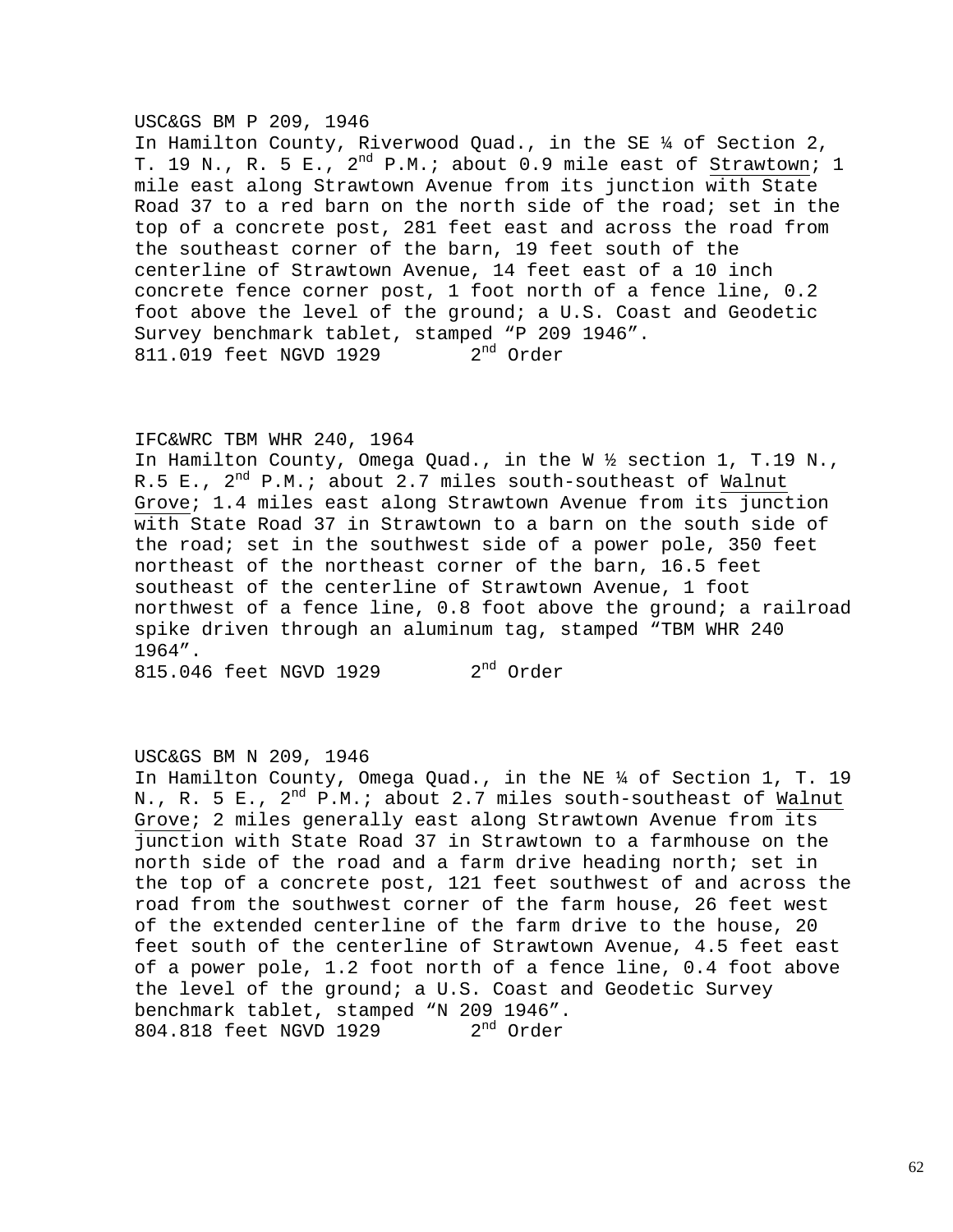### IFC&WRC TBM WHR 241, 1964

In Hamilton County, Riverwood Quad., in the SW ¼ of Section 6, T. 19 N., R. 6 E.,  $2^{nd}$  P.M.; about 2.2 miles east of Strawtown; at the "T"-road intersection of Strawtown Avenue and Prairie Baptist Road; set in the south side of a 12 inch Beech tree, 90 feet east of the centerline of Prairie Baptist Road, 27 feet south of the centerline of Strawtown Avenue, 14 feet southwest of a mailbox, 0.9 foot above the ground; a railroad spike driven through an aluminum tag, stamped "TBM WHR 241 1964".<br>811.304 feet NGVD 1929 2<sup>nd</sup> Order 811.304 feet NGVD 1929

## USC&GS BM M 209, 1946

In Hamilton County, Omega Quad., near the center of Section 6, T. 19 N., R. 6 E.,  $2^{nd}$  P.M.; about 3.4 miles southeast of Walnut Grove; at the Strawtown Avenue 48 foot steel truss bridge over Dyers Creek; set in the top of the southwest end of the southwest concrete wingwall railing, 15 feet northwest of the centerline of Strawtown Avenue, 2.5 feet above the level of the road, 0.9 foot northeast of the southwest end of the railing; a U.S. Coast and Geodetic Survey benchmark tablet, stamped "M 209 1946".

799.831 feet NGVD 1929 2<sup>nd</sup> Order

## USC&GS BM L 209, 1946

In Hamilton County, Omega Quad., in the SW ¼ of Section 32, T. 20 N., R. 6 E.,  $2^{nd}$  P.M.; about 3.4 miles southeast of Walnut Grove; at the "T"-road intersection of Strawtown Avenue and McClintock Road; set in top of a concrete post, 300 feet northeast of the centerline of McClintock Road, 22 feet northwest of the centerline of Strawtown Avenue, 8.5 feet southwest of a 24 inch concrete fence corner post, 2 feet south of a fence line, about 0.1 foot above the ground; a U.S. Coast and Geodetic Survey benchmark tablet, stamped "L 209 1946".<br>806.652 feet NGVD 1929 2<sup>nd</sup> Order 806.652 feet NGVD 1929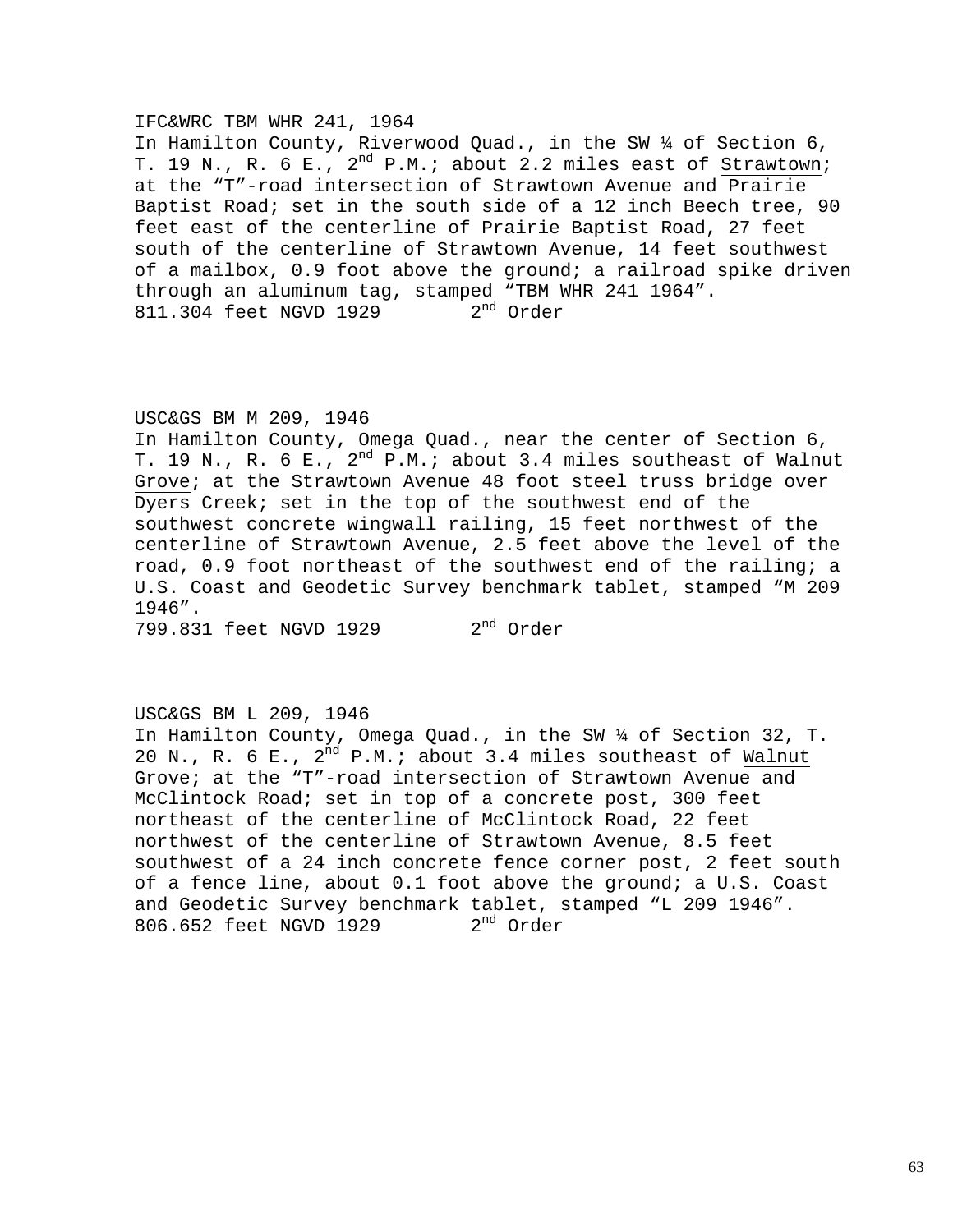### IFC&WRC TBM WHR 241–A 1964

In Hamilton County, Frankton Quad., in the SE ¼ of Section 32, T. 20 N., R. 6 E., 2<sup>nd</sup> P.M.; about 0.4 mile southwest of Perkinsville; 0.2 mile west along Strawtown Avenue from its intersection with State Road 13 to a 15 foot bridge over a small stream; set in the top of the west end of the north guardrail of the bridge, 11 feet north of the centerline of Strawtown Avenue, 4 feet east of the west end of guardrail, 2.5 feet above the level of the road, 0.7 foot south of the north face of the guardrail; a chiseled triangle.<br>806.842 feet NGVD 1929 2<sup>nd</sup> Order 806.842 feet NGVD 1929

USC&GSGS BM N 194, 1946 (DESTROYED) In Madison County, Frankton Quad., in the West ½ of Section 32, T. 20 N., R. 6 E., 2<sup>nd</sup> P.M.; at Perkinsville; at the State Road 13 concrete arch bridge over West Fork White River; set in the top of the north end of the east concrete guardrail, 10 feet east of the centerline of the road, 1.6 feet above the road, 1.2 feet south of the north end of the guardrail, 1.2 feet west of the east face of the guardrail; a U.S. Coast and Geodetic Survey benchmark tablet, stamped "P 194 1946".<br>807.948 feet NGVD 1929 2<sup>nd</sup> Order 807.948 feet NGVD 1929

## IFC&WRC TBM WHR 242, 1964

In Hamilton County, Frankton Quad., in the SE ¼ of Section 29, T. 20 N., R. 6 E.,  $2^{nd}$  P.M.; about 0.6 mile north of Perkinsville; 0.6 mile north along State Road 13 from the bridge over the West Fork White River in Perkinsville to a 24 inch pipe culvert under State Road 13; set in the east side of a power pole, 70 feet north of the pipe culvert, 28 feet west of the centerline of State Road 13, 0.8 foot east of a fence line, 1.2 feet above the ground; a railroad spike driven through an aluminum tag, stamped "TBM WHR 242 1964". 800.969 feet NGVD 1929 2<sup>nd</sup> Order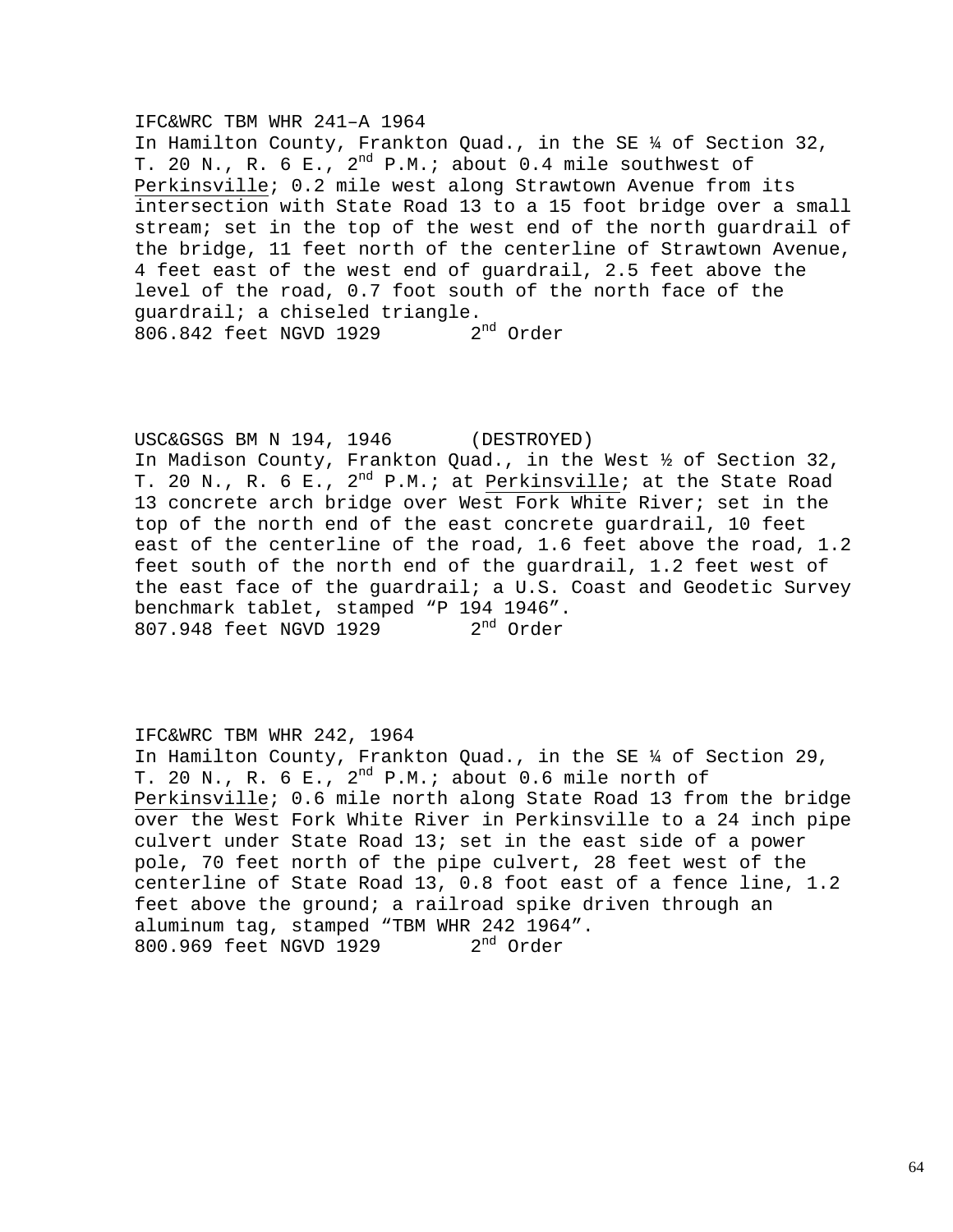## USC&GS BM P 194, 1946

In Hamilton County, Frankton Quad., in the East ½ of Section 29, T. 20 N., R. 6 E.,  $2^{nd}$  P.M.; about 0.9 mile north of Perkinsville, at the "T"-road intersection of State Road 13 and 251<sup>st</sup> Street; in the northwest  $\frac{1}{4}$  of the intersection; set in the top of a concrete post, 103 feet north of the northwest corner of the State Road 13 steel truss bridge over Pipe Creek, 31 feet west of the centerline of State Road 13, 24 feet north of  $251^{\rm st}$ Street, 1.5 feet east of a fence line, about 0.3 foot above the ground; a U.S. Coast and Geodetic Survey benchmark tablet, stamped "P 194 1946". 802.502 feet NGVD 1929 2<sup>nd</sup> Order Note :(DNR revised the USC&GS elevation).

USC&GS BM Q 194, 1946 In Hamilton County, Frankton Quad., in the SE ¼ of Section 20, T. 20 N., R. 6 E.,  $2^{nd}$  P.M.; about 1.4 miles north of Perkinsville; at the intersection of State Road 13, State Road 37, 400 North Road, and East 256<sup>th</sup> Street, in the northwest  $\frac{1}{4}$  of the intersection; set in the top of a concrete post, 50 feet west of the centerline of State Road 13/37, 22 feet north of the centerline of  $256<sup>th</sup>$  Street, about 0.4 foot above the ground; a U.S. Coast and Geodetic Survey benchmark tablet, stamped "Q 194 1946".

830.195 feet NGVD 1929 2<sup>nd</sup> Order Note :(Found Disturbed 4/12/99).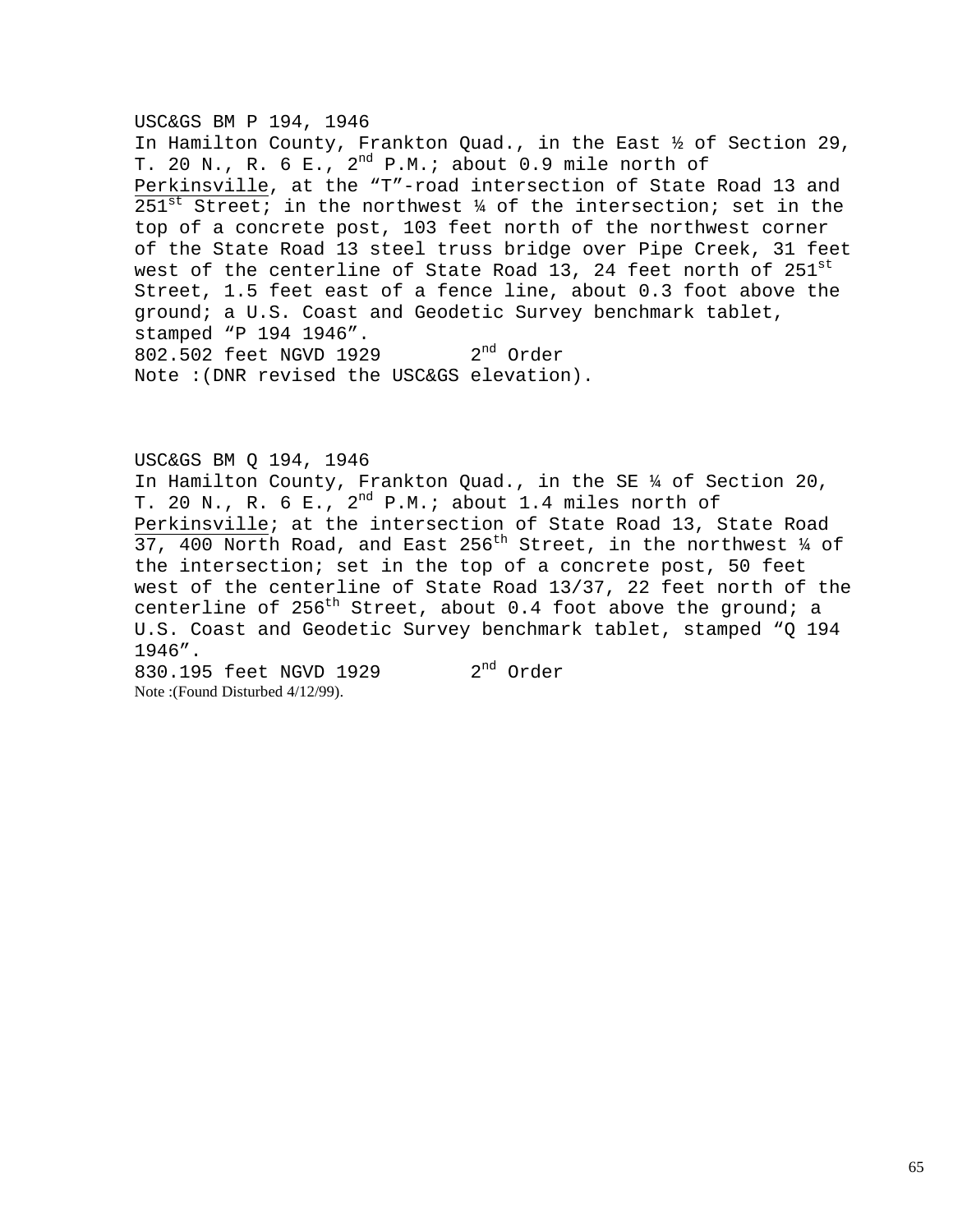PRIMARY SURVEY CONTROL DATA

----------------------------------------------------------------------------------------PROJECT DATA STATION COLLECT DATA STATION CODE AND LEAD STATION CODE AND LEAD STATION OF STATION COLLECTED AND Project Name: Little Eagle Branch County: Hamilton Civil Twp: Clay Section 30 Township 18 N. Range 3 E.,  $2<sup>nd</sup>$  P.M. USGS 7.5' Quad: Carmel Agency Established by: DNR/Water Cases and Date: April 1989 Agency Recovered by:  $\Box$ ----------------------------------------------------------------------------------------ELEVATION DATA (N.G.V.D. 1929): Second Order Class II (DNR) Elevation: 915.619 Feet 279.0814 Meters ELEVATION DATA (N.A.V.D. 1988): Second Order Class II (DNR) Elevation: 915.248 Feet 278.9682 Meters ----------------------------------------------------------------------------------------POSITION DATA (N.A.D. 1927): Geodetic Position:  $\acute{Q}$  = 39° 58' 37.69144" λ = 86° 13' 44.10474" INDIANA STATE PLANE COORDINATES IN U.S. SURVEY FEET (one meter = 39.37 inches exactly) State Plane Coordinates: Ind. East Zone, Easting: 342,426.123 Northing: 902,639.123 POSITION DATA (N.A.D. 1983/86): Geodetic Position:  $\acute{Q}$  = 39° 58' 37.83205" λ= 86° 13' 44.07524" INDIANA STATE PLANE COORDINATES IN U.S. SURVEY FEET (one meter = 39.37 inches exactly) State Plane Coordinates: Ind. East Zone, Easting: 170,515.979 Northing: 1,722,879.831 INDIANA STATE PLANE COORDINATES IN METERS State Plane Coordinates: Ind. East Zone, Easting: 51,973.374 Northing: 525,134.823 - - - - - - - - - - - - - - - - - - - - - - - - - - - - - - - - - - - - - - - - - - -AZIMUTH DATA: Mark Name | Geodetic Azimuth | Grid Azimuth | Grid Distance (feet) LEE 2 AZI | ° ' " | ° ' " |  $\begin{bmatrix} 0 & 0 & 1 & 0 \\ 0 & 0 & 1 & 0 \\ 0 & 0 & 0 & 1 \end{bmatrix}$ ----------------------------------------------------------------------------------------DESCRIPTION OF MONUMENT, ROUTE TO STATION, AND REFERENCE MARKS ----------------------------------------------------------------------------------------

The station is located about 1.5 miles northeast of Eagle Village; 0.37 mile west along West 131<sup>st</sup> Street from its intersection with Shelborn Road, 0.66 mile east of the Boone-Hamilton County Line; set in the top of a concrete post, 0.2 foot above the ground; a Department of Natural Resources brass control station tablet, stamped "LEE 2 1989".

LEE 2: 55.1 feet northwest of utility pole # 4063 IBT 39.4 feet west of the centerline of a field entrance road, north 12.1 feet north of the centerline of West 131st Street 1.4 feet south of a witness post

Note: BM has a slight lean to the west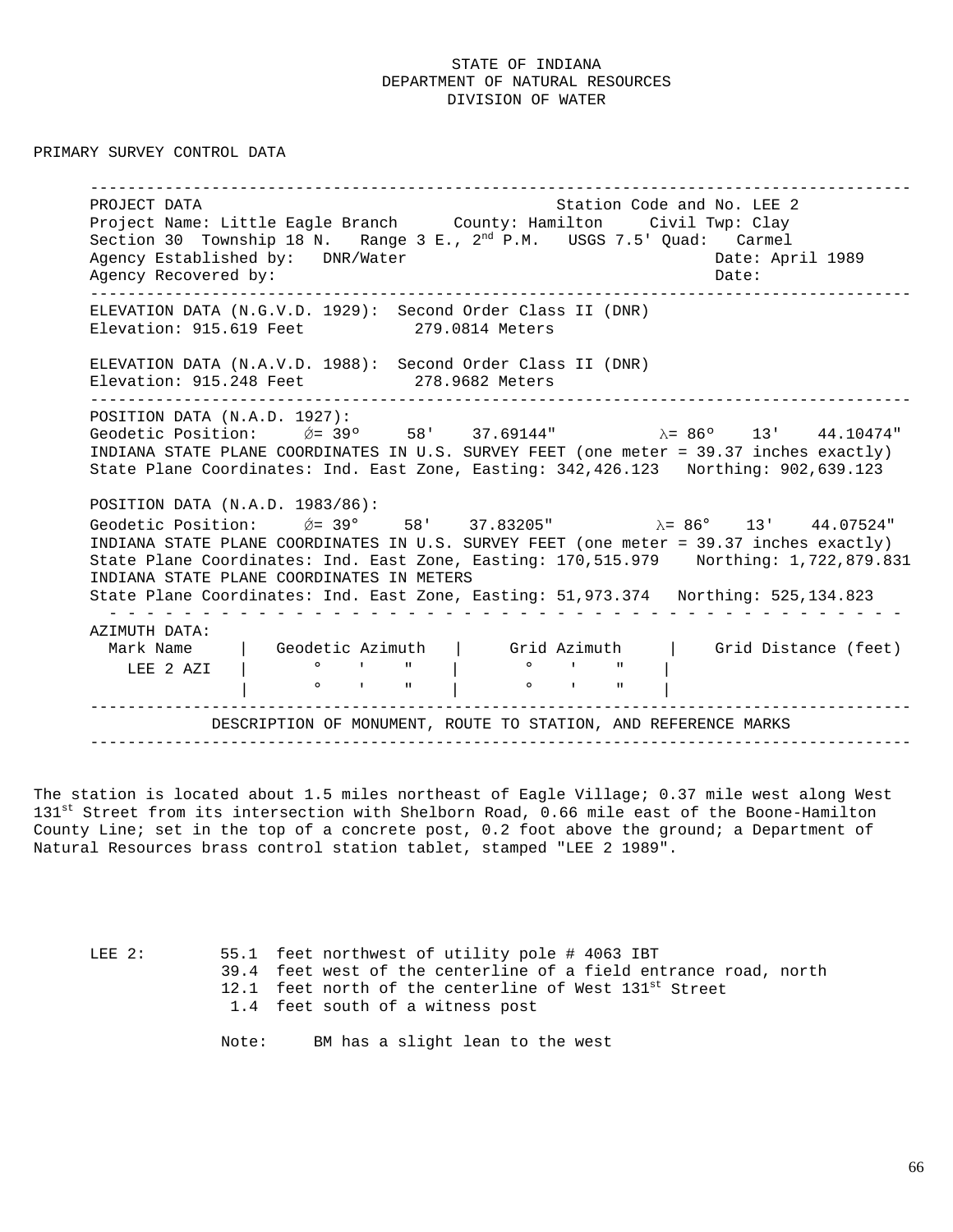PRIMARY SURVEY CONTROL DATA

----------------------------------------------------------------------------------------PROJECT DATA STATION COLLECT DATA STATION COLLECT DATA STATION COLLECT DATA STATION OF STATION COLLECT DATA ST Project Name: Little Eagle Branch County: Hamilton Civil Twp: Clay Section 29 Township 18 N. Range  $3$  E.,  $2^{nd}$  P.M. USGS 7.5' Quad: Carmel Agency Established by: DNR/Water Cases and Date: April 1989 Agency Recovered by:  $\Box$ ----------------------------------------------------------------------------------------ELEVATION DATA (N.G.V.D. 1929): Second Order Class II (DNR) Elevation: 917.887 Feet 279.7725 Meters ELEVATION DATA (N.A.V.D. 1988): Second Order Class II (DNR) Elevation: 917.518 Feet 279.6600 Meters ----------------------------------------------------------------------------------------POSITION DATA (N.A.D. 1927): Geodetic Position: *ΰ*= 39° 58' 37.56433" λ= 86° 13' 17.49163" INDIANA STATE PLANE COORDINATES IN U.S. SURVEY FEET (one meter = 39.37 inches exactly) State Plane Coordinates: Ind. East Zone, Easting: 344,497.850 Northing: 902,497.850 POSITION DATA (N.A.D. 1983/86): Geodetic Position:  $\acute{Q} = 39^{\circ}$  58' 37.70465" l= 86° 13' 17.46119" INDIANA STATE PLANE COORDINATES IN U.S. SURVEY FEET (one meter = 39.37 inches exactly) State Plane Coordinates: Ind. East Zone, Easting: 172,587.723 Northing: 1,722,853.963 INDIANA STATE PLANE COORDINATES IN METERS State Plane Coordinates: Ind. East Zone, Easting: 52,604.843 Northing: 525,126.938 - - - - - - - - - - - - - - - - - - - - - - - - - - - - - - - - - - - - - - - - - - -AZIMUTH DATA: | Geodetic Azimuth | Grid Azimuth | Grid Distance (feet) LEE 2 | ° ' " | ° ' " | | ° ' " | ° ' " | | ° ' " | ° ' " | ----------------------------------------------------------------------------------------DESCRIPTION OF MONUMENT, ROUTE TO STATION, AND REFERENCE MARKS ----------------------------------------------------------------------------------------

The station is located approximately 2.5 miles northeast of Zionsville; at the intersection of Shelborne Road and West  $131^{st}$  Street, in the southeast  $\frac{1}{4}$  of the intersection; set in the top of a concrete post, level with the road; a Department of Natural Resources brass control station tablet, stamped "LEE 2 AZI 1989".

LEE 2 AZI: 40.7 feet east of a utility pole 38.5 feet south of a road sign post 26.1 feet east of the centerline of Shelborne Road 20.3 feet south of the centerline of West  $131<sup>st</sup>$  Street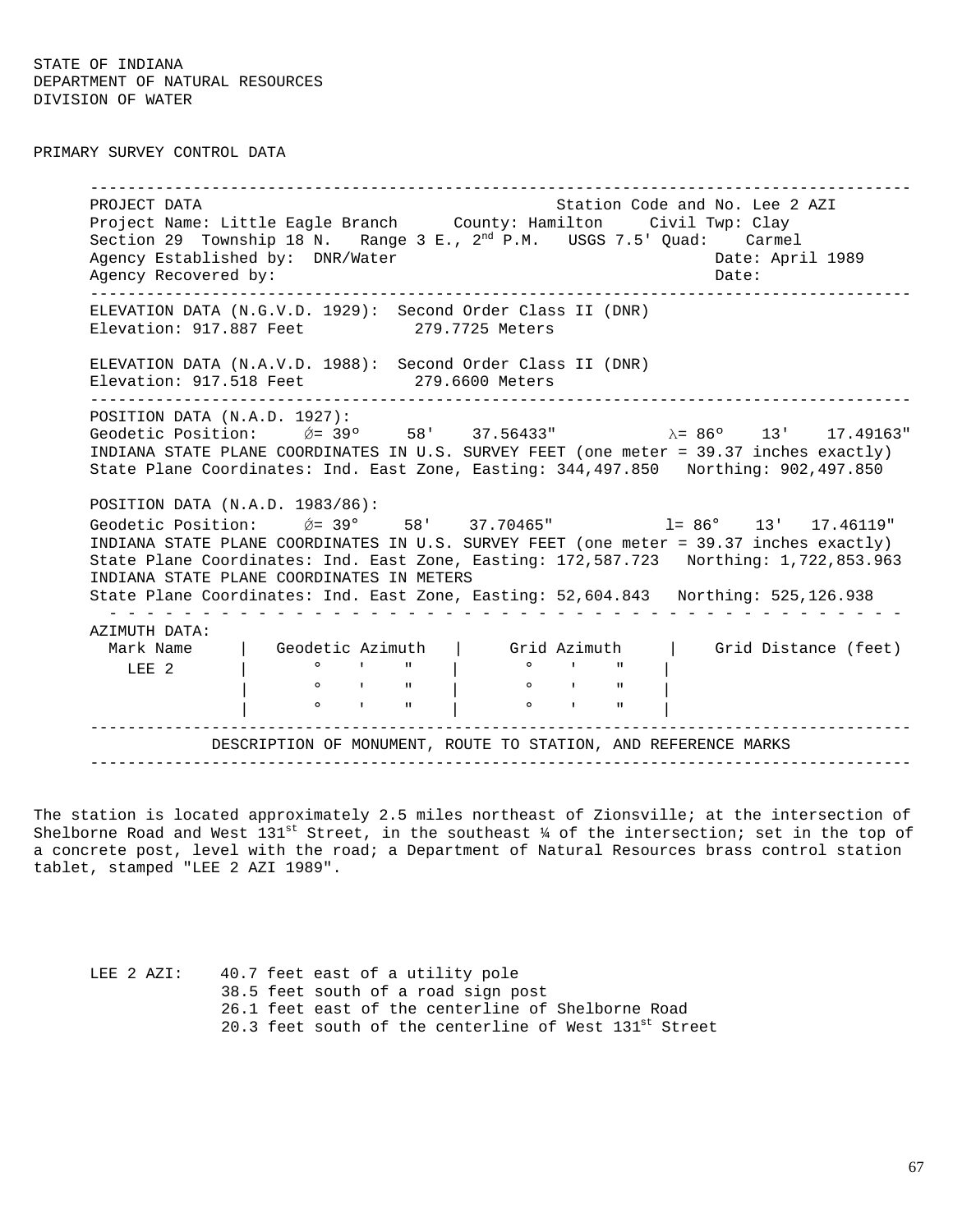PRIMARY SURVEY CONTROL DATA

----------------------------------------------------------------------------------------PROJECT DATA STATION COLLECT DATA STATION COLLECT DATA STATION COLLECT DATA STATION STATION COLLECT ASSESSMENT Project Name: Little Eagle Branch County: Hamilton Civil Twp: Clay Section 20 Township 18 N. Range 3 E.,  $2<sup>nd</sup>$  P.M. USGS 7.5' Quad: Carmel Agency Established by: DNR/Water Cases and Date: July 1992 Agency Recovered by: Date: ----------------------------------------------------------------------------------------ELEVATION DATA (N.G.V.D. 1929): Second Order Class II (DNR) Elevation: 910.898 Feet 277.6421 Meters ELEVATION DATA (N.A.V.D. 1988): Second Order Class II (DNR) Elevation: 910.531 Feet 277.5304 Meters ----------------------------------------------------------------------------------------POSITION DATA (N.A.D. 1927): Geodetic Position:  $\emptyset$ = 39° 59' 42.65175" λ= 86° 13' 18.02259" INDIANA STATE PLANE COORDINATES IN U.S. SURVEY FEET (one meter = 39.37 inches exactly) State Plane Coordinates: Ind. East Zone, Easting: 344,497.512 Northing: 909,199.479 POSITION DATA (N.A.D. 1983/86): Geodetic Position:  $\acute{\theta} = 39^{\circ}$  59' 42.79066"  $\lambda = 86^{\circ}$  13' 17.99312" INDIANA STATE PLANE COORDINATES IN U.S. SURVEY FEET (one meter = 39.37 inches exactly) State Plane Coordinates: Ind. East Zone, Easting: 172,587.310 Northing: 1,729,440.132 INDIANA STATE PLANE COORDINATES IN METERS State Plane Coordinates: Ind. East Zone, Easting: 52,604.717 Northing: 527,134.407 - - - - - - - - - - - - - - - - - - - - - - - - - - - - - - - - - - - - - - - - - - -AZIMUTH DATA: Mark Name | Geodetic Azimuth | Grid Azimuth | Grid Distance (feet) LEE 4 AZI | ° ' " | ° ' " | | ° ' " | ° ' " |  $\circ$   $\qquad$   $\qquad$   $\qquad$   $\qquad$   $\qquad$   $\qquad$   $\qquad$   $\qquad$   $\qquad$   $\qquad$   $\qquad$   $\qquad$   $\qquad$   $\qquad$   $\qquad$   $\qquad$   $\qquad$   $\qquad$   $\qquad$   $\qquad$   $\qquad$   $\qquad$   $\qquad$   $\qquad$   $\qquad$   $\qquad$   $\qquad$   $\qquad$   $\qquad$   $\qquad$   $\qquad$   $\qquad$   $\qquad$   $\qquad$   $\qquad$   $\qquad$  ----------------------------------------------------------------------------------------DESCRIPTION OF MONUMENT, ROUTE TO STATION, AND REFERENCE MARKS ----------------------------------------------------------------------------------------

The station is located about 2.65 miles northeast of Eagle Village; about 1500 feet south of the intersection of West  $146^{th}$  Street, along Shelborne Road; set in the top of a concrete post, surrounded by an approximate 2 foot square concrete slab, about flush with the ground; a Department of Natural Resources brass control station tablet, stamped "LEE 4 Reset".

|                                                    | LEE 4 Reset: 30.8 feet south of a utility pole PSC of I. 201-064        |  |  |  |  |  |  |  |  |  |
|----------------------------------------------------|-------------------------------------------------------------------------|--|--|--|--|--|--|--|--|--|
|                                                    | 24.0 feet south of the extended centerline of a private road west       |  |  |  |  |  |  |  |  |  |
|                                                    | 20.4 feet north of the north most red & white 4" metal vertical pipe of |  |  |  |  |  |  |  |  |  |
| a petroleum pipeline                               |                                                                         |  |  |  |  |  |  |  |  |  |
| 15.3 feet east of the centerline of Shelborne Road |                                                                         |  |  |  |  |  |  |  |  |  |
|                                                    | 10.4 feet southwest of the northwest corner of a fence post             |  |  |  |  |  |  |  |  |  |
|                                                    | 3.0 feet west of a fence                                                |  |  |  |  |  |  |  |  |  |
|                                                    | 2.5 feet west of a orange DNR witness post                              |  |  |  |  |  |  |  |  |  |
|                                                    |                                                                         |  |  |  |  |  |  |  |  |  |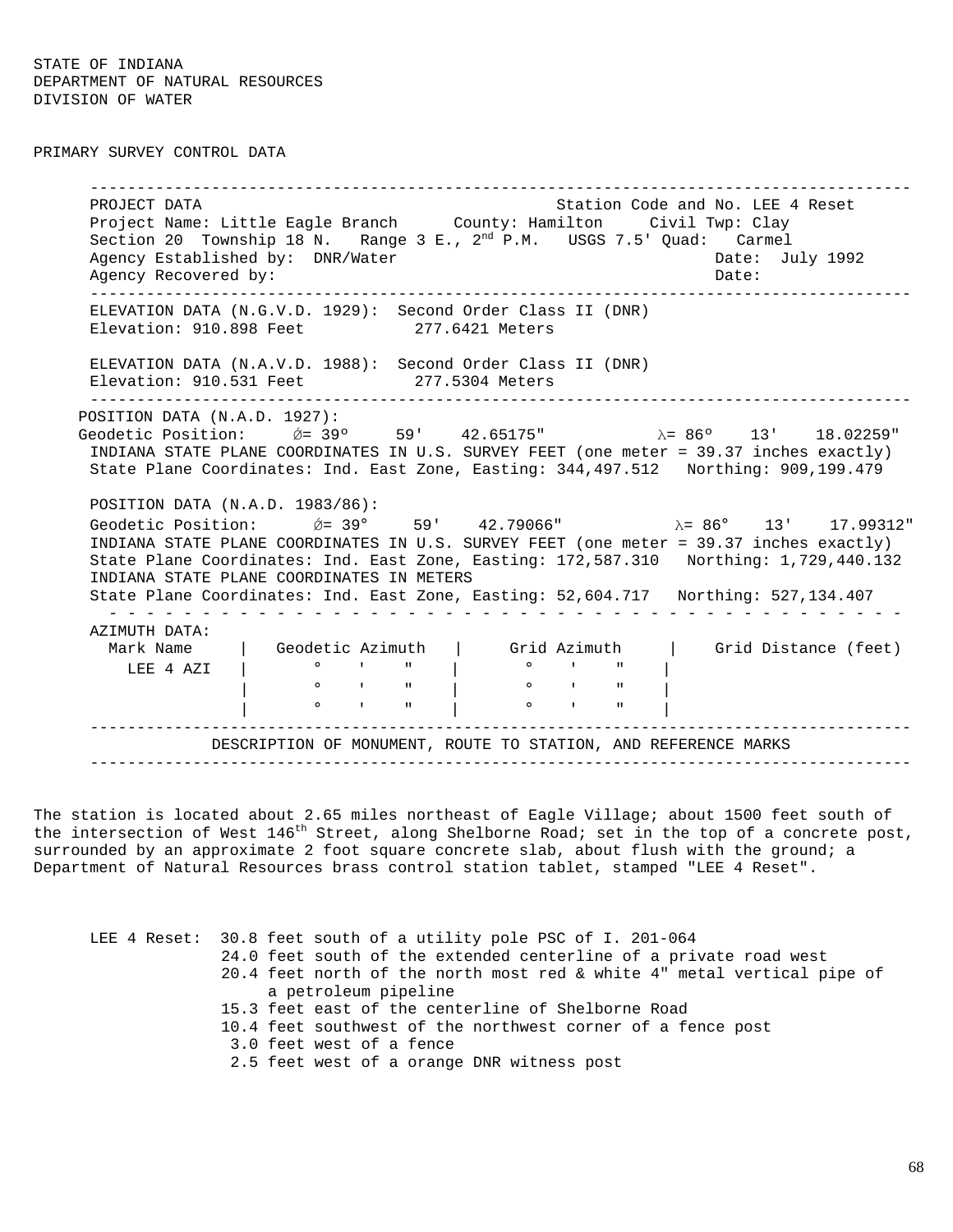PRIMARY SURVEY CONTROL DATA

----------------------------------------------------------------------------------------PROJECT DATA STATION COLLECT DATA STATION COLLECT DATA STATION COLLECT DATA STATION OF STATION COLLECT AND A LEG Project Name: Little Eagle Branch County: Hamilton Civil Twp: Clay Section 19 Township 18 N. Range 3 E.,  $2<sup>nd</sup>$  P.M. USGS 7.5' Quad: Carmel Agency Established by: DNR/Water Cases and Date: April 1989 Agency Recovered by: Date: ----------------------------------------------------------------------------------------ELEVATION DATA (N.G.V.D. 1929): Second Order Class II (DNR) Elevation: 912.262 Feet 278.0582 Meters ELEVATION DATA (N.A.V.D. 1988): Second Order Class II (DNR) Elevation: 911.927 Feet 277.9560 Meters ----------------------------------------------------------------------------------------POSITION DATA (N.A.D. 1927): Geodetic Position:  $\acute{\theta} = 39^{\circ}$  59' 13.57613"  $\lambda = 86^{\circ}$  13' 18.20473" INDIANA STATE PLANE COORDINATES IN U.S. SURVEY FEET (one meter = 39.37 inches exactly) State Plane Coordinates: Ind. East Zone, Easting: 344,465.019 Northing: 906,257.518 POSITION DATA (N.A.D. 1983/86): Geodetic Position:  $\acute{\phi} = 39^{\circ}$  59' 13.71568"  $\lambda = 86^{\circ}$  13' 18.17484" INDIANA STATE PLANE COORDINATES IN U.S. SURVEY FEET (one meter = 39.37 inches exactly) State Plane Coordinates: Ind. East Zone, Easting: 172,554.850 Northing: 1,726,498.183 INDIANA STATE PLANE COORDINATES IN METERS State Plane Coordinates: Ind. East Zone, Easting: 52,594.823 Northing: 526,237.699 - - - - - - - - - - - - - - - - - - - - - - - - - - - - - - - - - - - - - - - - - - -AZIMUTH DATA: Mark Name | Geodetic Azimuth | Grid Azimuth | Grid Distance (feet) LEE 4 | ° ' " | ° ' " | | ° ' " | ° ' " | | ° ' " | ° ' " | ----------------------------------------------------------------------------------------DESCRIPTION OF MONUMENT, ROUTE TO STATION, AND REFERENCE MARKS ----------------------------------------------------------------------------------------

The station is located approximately 3.0 miles northeast of Zionsville; 1800 feet south of the intersection of West  $141^{st}$  Street and Shelborne Road, on the west side of Shelborne Road, in the southeast ¼ of the intersection of Shelborne Road and a private drive to the west; set in the top of a concrete post, 0.1 foot below the ground; a Department of Natural Resources brass control station tablet, stamped "LEE 4 AZI 1989".

|  | LEE 4 AZI: |  |  |                                             |  |  |  |  |  |                                                    | 45.4 feet south of the centerline of the private drive west |  |  |
|--|------------|--|--|---------------------------------------------|--|--|--|--|--|----------------------------------------------------|-------------------------------------------------------------|--|--|
|  |            |  |  | 22.1 feet southeast of a fence corner post  |  |  |  |  |  |                                                    |                                                             |  |  |
|  |            |  |  |                                             |  |  |  |  |  | 15.6 feet west of the centerline of Shelborne Road |                                                             |  |  |
|  |            |  |  | 9.9 feet west of an orange DNR witness post |  |  |  |  |  |                                                    |                                                             |  |  |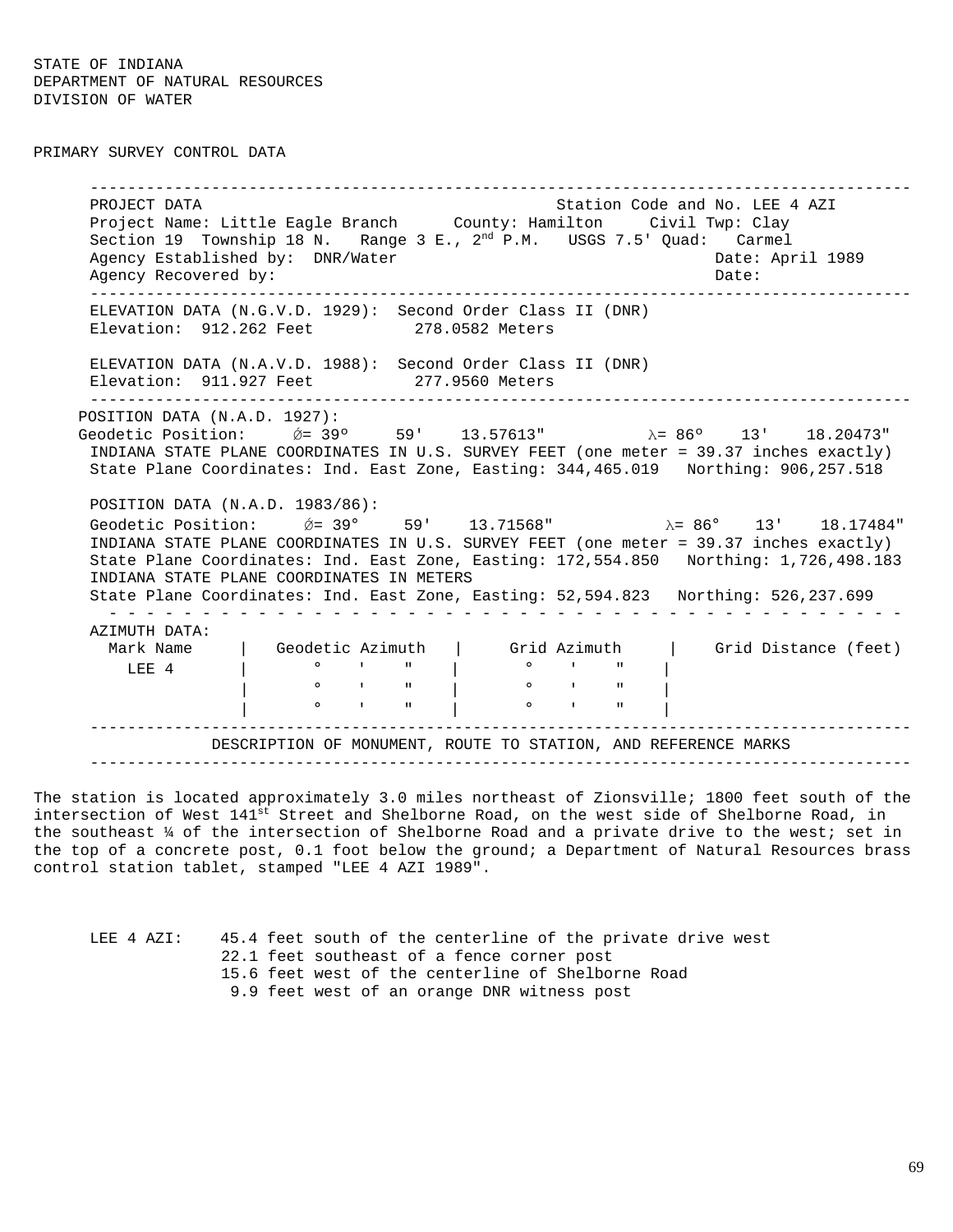PRIMARY SURVEY CONTROL DATA

----------------------------------------------------------------------------------------PROJECT DATA STATION COLLECT DATA STATION COLLECT DATA STATION COLLECT DATA STATION OF  $\overline{\phantom{a}}$ Project Name: Little Eagle Branch County: Hamilton Civil Twp: Washington Section 18 Township 18 N. Range 3 E.,  $2^{nd}$  P.M. USGS 7.5' Quad: Westfield Agency Established by: DNR/Water Case Communication of the Date: 1989 Agency Recovered by: Date: ----------------------------------------------------------------------------------------ELEVATION DATA (N.G.V.D. 1929): Second Order Class II (DNR) Elevation: 895.194 Feet 272.8558 Meters ELEVATION DATA (N.A.V.D. 1988): Second Order Class II (DNR) Elevation: 894.830 Feet 272.7447 Meters ----------------------------------------------------------------------------------------POSITION DATA (N.A.D. 1927): Geodetic Position:  $\acute{\theta}$  = 40° 00' 47.52848" λ = 86° 13' 59.12143" INDIANA STATE PLANE COORDINATES IN U.S. SURVEY FEET (one meter = 39.37 inches exactly) State Plane Coordinates: Ind. East Zone, Easting: 341,340.565 Northing: 915,784.239 POSITION DATA (N.A.D. 1983/86): Geodetic Position:  $\acute{Q} = 40^{\circ}$  00'  $44.66713^{\circ}$   $\lambda = 86^{\circ}$  13' 59.09417" INDIANA STATE PLANE COORDINATES IN U.S. SURVEY FEET (one meter = 39.37 inches exactly) State Plane Coordinates: Ind. East Zone, Easting: 169,430.277 Northing: 1,736,024.983 INDIANA STATE PLANE COORDINATES IN METERS State Plane Coordinates: Ind. East Zone, Easting: 51,642.452 Northing: 529,141.473 - - - - - - - - - - - - - - - - - - - - - - - - - - - - - - - - - - - - - - - - - - -AZIMUTH DATA: Mark Name | Geodetic Azimuth | Grid Azimuth | Grid Distance (feet) LEE 5 AZI  $\begin{vmatrix} 0 & 0 & 0 & 0 \\ 0 & 0 & 0 & 0 \\ 0 & 0 & 0 & 0 \end{vmatrix}$ | ° ' " | ° ' " | | ° ' " | ° ' " | ----------------------------------------------------------------------------------------DESCRIPTION OF MONUMENT, ROUTE TO STATION, AND REFERENCE MARKS ----------------------------------------------------------------------------------------

The station is located about 2.0 miles south of Jolietville; about 0.4 mile east along West 156<sup>th</sup> Street from its intersection with the Boone-Hamilton County Line Road, about 0.1 mile west of the Joliet Road and West  $156^{th}$  Street intersection; set in the top of a concrete post, 0.2 foot below the ground; a Department of Natural Resources brass control station tablet, stamped "LEE 5 1989".

LEE 5: 135.0 feet west of the west end of the box culvert 132.0 feet east of a utility pole # Boone Co. BC 5-155 110.0 feet west of a utility pole # Boone Co. BC 5-156 17.0 feet south of the centerline of West 156<sup>th</sup> Street 4.3 feet north of a fence line 4.2 feet north of a orange D.N.R. witness post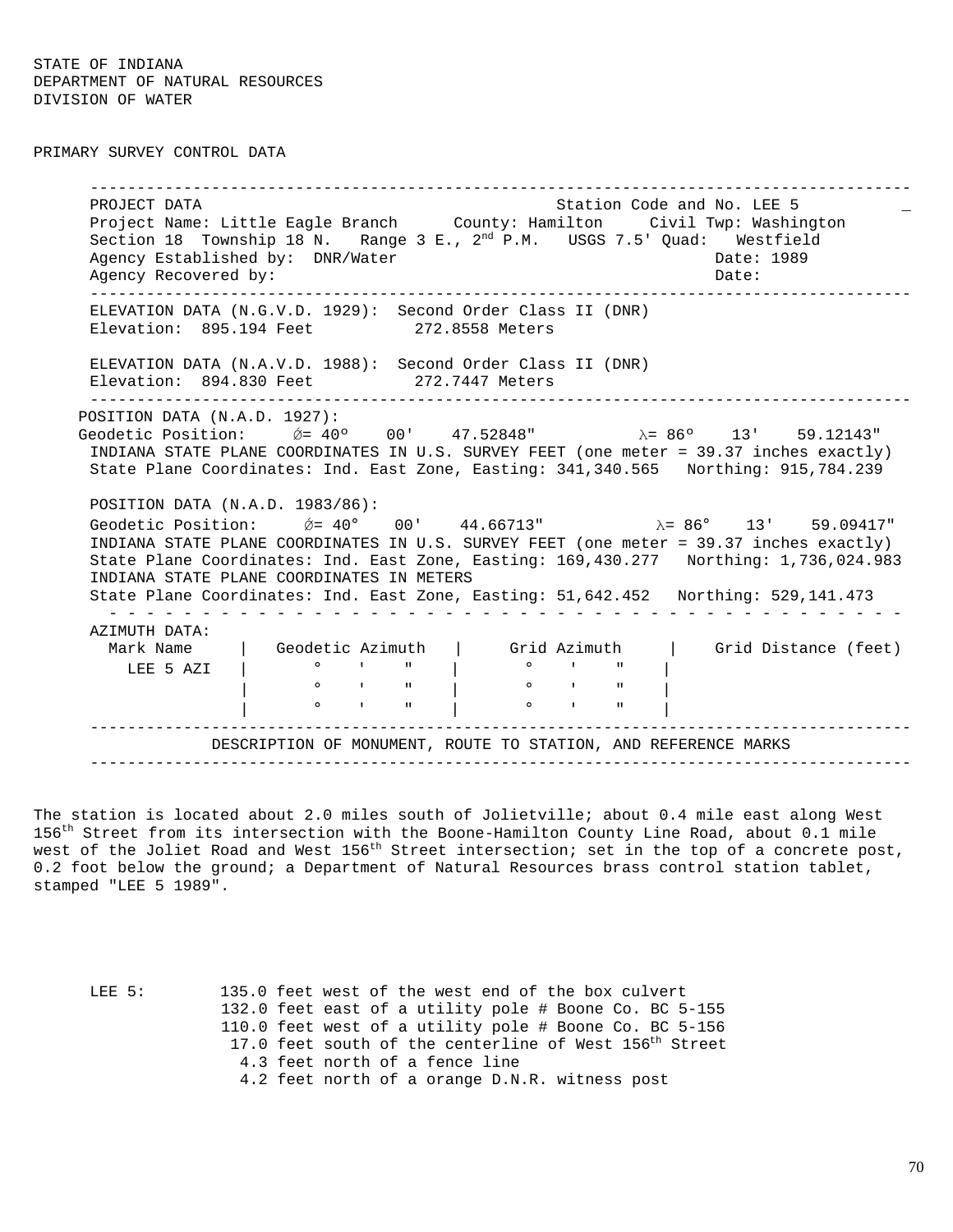PRIMARY SURVEY CONTROL DATA

----------------------------------------------------------------------------------------PROJECT DATA Station Code and No. LEE 5 AZI Project Name: Little Eagle Branch County: Hamilton Civil Twp: Washington Section 7 Township 18 N. Range 3 E.,  $2^{nd}$  P.M. USGS 7.5' Quad: Westfield Agency Established by: DNR/Water Case Communication of the Date: May 1989 Agency Recovered by:  $\Box$  Date:  $\Box$  Date:  $\Box$ ----------------------------------------------------------------------------------------ELEVATION DATA (N.G.V.D. 1929): Second Order Class II (DNR) Elevation: 906.968 Feet 276.4443 Meters ELEVATION DATA (N.A.V.D. 1988): Second Order Class II (DNR) Elevation: 906.604 Feet 276.3334 Meters ----------------------------------------------------------------------------------------POSITION DATA (N.A.D. 1927): Geodetic Position: *ΰ*= 40° 00' 47.87363" λ= 86° 14' 17.77301" INDIANA STATE PLANE COORDINATES IN U.S. SURVEY FEET (one meter = 39.37 inches exactly) State Plane Coordinates: Ind. East Zone, Easting: 339,889.544 Northing: 915,828.432 POSITION DATA (N.A.D. 1983/86): Geodetic Position:  $\acute{\theta}$  = 40° 00' 48.01249"  $\lambda$  = 86° 14' 17.74643" INDIANA STATE PLANE COORDINATES IN U.S. SURVEY FEET (one meter = 39.37 inches exactly) State Plane Coordinates: Ind. East Zone, Easting: 167,979.242 Northing: 1,736,069.196 INDIANA STATE PLANE COORDINATES IN METERS State Plane Coordinates: Ind. East Zone, Easting: 51,200.175 Northing: 529,154.949 - - - - - - - - - - - - - - - - - - - - - - - - - - - - - - - - - - - - - - - - - - -AZIMUTH DATA: Mark Name | Geodetic Azimuth | Grid Azimuth | Grid Distance (feet) LEE 5 | ° ' " | ° ' " |  $\begin{array}{ccccccc} 0 & & 1 & & 1 & & 0 & & 1 \\ & & & & & & & & \\ 0 & & 1 & & 1 & & 0 & & 1 \\ & & & & & & & & & \\ \end{array}$  $\mathbf{r}$   $\mathbf{r}$   $\mathbf{r}$   $\mathbf{r}$   $\mathbf{r}$   $\mathbf{r}$   $\mathbf{r}$   $\mathbf{r}$   $\mathbf{r}$   $\mathbf{r}$   $\mathbf{r}$   $\mathbf{r}$   $\mathbf{r}$   $\mathbf{r}$ ----------------------------------------------------------------------------------------DESCRIPTION OF MONUMENT, ROUTE TO STATION, AND REFERENCE MARKS ----------------------------------------------------------------------------------------

The station is located about 2.0 miles south of Jolietville; 0.2 mile east along 200 South Road from its intersection with the Boone-Hamilton County Line Road; set in the top of a concrete post, 0.1 foot below the ground; a Department of Natural Resources brass control station tablet, stamped "LEE 5 AZI 1989".

LEE 5 AZI: 270.0 feet west of a private driveway north 214.5 feet northeast of Utility Pole #BC5-149 60.6 feet northwest of Utility Pole #BC5-150 37.0 feet north of an east-west fence line 18.0 feet north of the centerline of 200 South Road 2.5 feet southwest of a orange D.N.R. witness post

71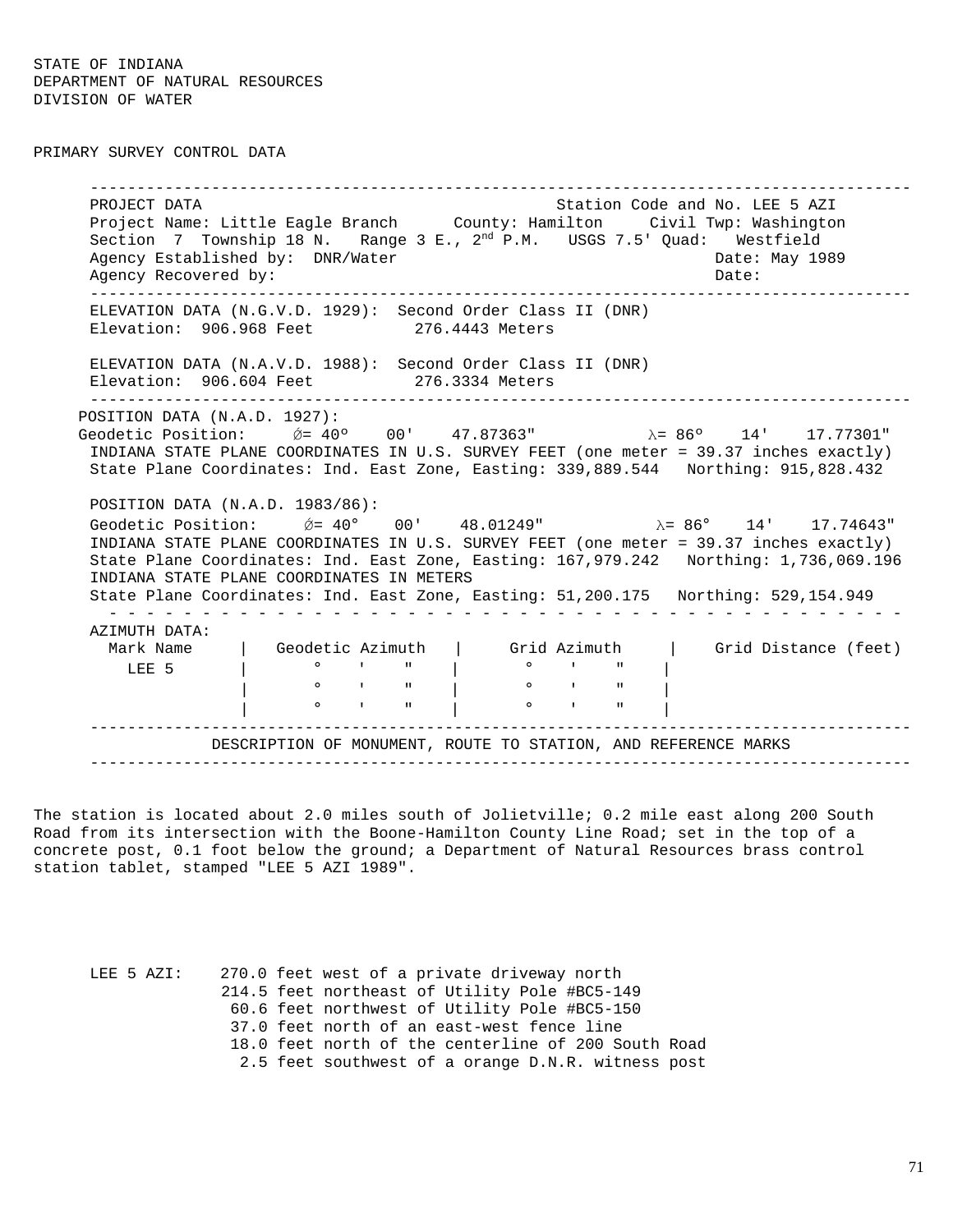PRIMARY SURVEY CONTROL DATA

----------------------------------------------------------------------------------------PROJECT DATA Station Code and No. LEE 6 Project Name: Little Eagle Branch County: Hamilton Civil Twp: Washington Section 17, Township 18 N., Range 3 E.,  $2^{nd}$  P.M. USGS 7.5' Quad: Westfield Agency Established by: DNR/Water Cases and Date: April 1989 Agency Recovered by:  $\Box$  Date:  $\Box$  Date:  $\Box$ ----------------------------------------------------------------------------------------ELEVATION DATA (N.G.V.D. 1929): Second Order Class II (DNR) Elevation: 903.435 Feet 275.3674 Meters ELEVATION DATA (N.A.V.D. 1988): Second Order Class II (DNR) Elevation: 903.077 Feet 275.2583 Meters ----------------------------------------------------------------------------------------POSITION DATA (N.A.D. 1927): Geodetic Position:  $\acute{Q}$  = 40° 00' 21.89388"  $\lambda$  = 86° 13' 12.15231" INDIANA STATE PLANE COORDINATES IN U.S. SURVEY FEET (one meter = 39.37 inches exactly) State Plane Coordinates: Ind. East Zone, Easting: 344,979.040 Northing: 913,167.403 POSITION DATA (N.A.D. 1983/86): Geodetic Position:  $\acute{\theta}$ = 40° 00' 22.03219" λ= 86° 13' 12.12309" INDIANA STATE PLANE COORDINATES IN U.S. SURVEY FEET (one meter = 39.37 inches exactly) State Plane Coordinates: Ind. East Zone, Easting: 173,068.806 Northing: 1,733,408.066 INDIANA STATE PLANE COORDINATES IN METERS State Plane Coordinates: Ind. East Zone, Easting: 52,751.478 Northing: 528,343.835 - - - - - - - - - - - - - - - - - - - - - - - - - - - - - - - - - - - - - - - - - - -AZIMUTH DATA: | Geodetic Azimuth | Grid Azimuth | Grid Distance (feet) LEE 6 AZI  $\begin{array}{cccc} \cdot & \cdot & \cdot & \cdot \\ \cdot & \circ & \cdot & \cdot & \cdot \\ \end{array}$ | <sup>0</sup> ' " | <sup>0</sup> ' " | | ° ' " | ° ' " | DESCRIPTION OF MONUMENT, ROUTE TO STATION, AND REFERENCE MARKS ----------------------------------------------------------------------------------------

The station is located about 2.93 miles southwest of Eagletown; about 500 feet east of the intersection of Shelborne Road and West  $151^{st}$  Street; set in the top of a concrete post, level with the ground; a Department of Natural Resources brass control station tablet, stamped "LEE 6 1989".

LEE 6: 162.0 feet west of the centerline of a private drive north 43.2 southwest of a seedling tree 12.0 feet north of the centerline of West 151<sup>st</sup> Street

- 2.7 feet southeast of a TV cable box
- 2.0 feet south of utility pole #BC 5 P 8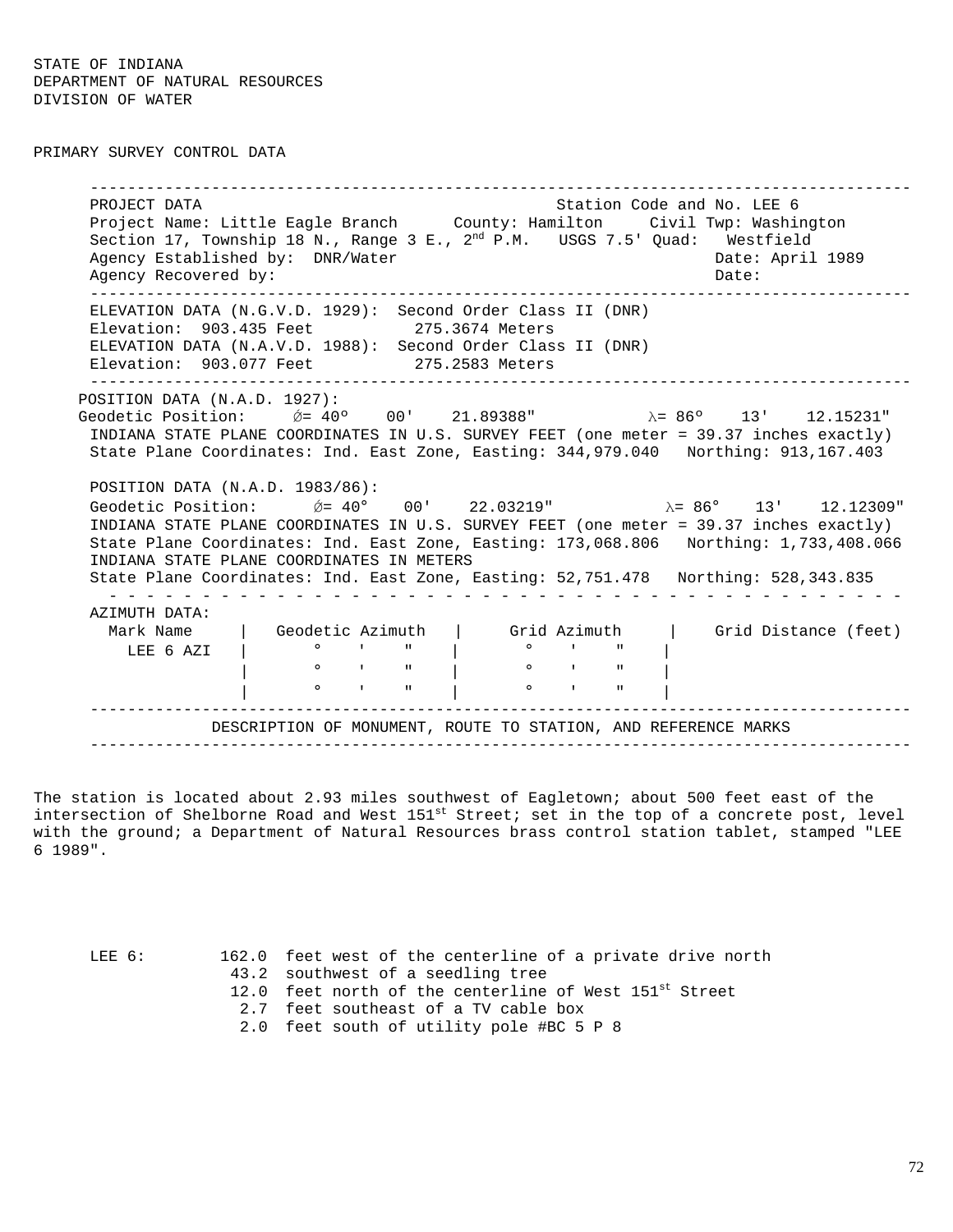PRIMARY SURVEY CONTROL DATA

----------------------------------------------------------------------------------------PROJECT DATA Station Code and No. LEE 6 AZI Project Name: Little Eagle Branch County: Hamilton Civil Twp: Washington Section 17, Township 18 N., Range 3 E.,  $2^{nd}$  P.M. USGS 7.5' Quad: Westfield Agency Established by: DNR/Water Cases and Date: April 1989 Agency Recovered by:  $\Box$  Date:  $\Box$  Date:  $\Box$ ----------------------------------------------------------------------------------------ELEVATION DATA (N.G.V.D. 1929): Second Order Class II (DNR) Elevation: 915.729 Feet 279.1147 Meters ELEVATION DATA (N.A.V.D. 1988): Second Order Class II (DNR) Elevation: 915.373 Feet 279.0061 Meters ----------------------------------------------------------------------------------------POSITION DATA (N.A.D. 1927): Geodetic Position:  $\acute{Q}$  = 40° 00' 21.95779" λ= 86° 12' 39.01107" INDIANA STATE PLANE COORDINATES IN U.S. SURVEY FEET (one meter = 39.37 inches exactly) State Plane Coordinates: Ind. East Zone, Easting: 347,558.006 Northing: 913,157.989 POSITION DATA (N.A.D. 1983/86): Geodetic Position:  $\acute{Q}$  = 40° 00' 22.09571" λ = 86° 12' 38.98065" INDIANA STATE PLANE COORDINATES IN U.S. SURVEY FEET (one meter = 39.37 inches exactly) State Plane Coordinates: Ind. East Zone, Easting: 175,647.796 Northing: 1,733,398.614 INDIANA STATE PLANE COORDINATES IN METERS State Plane Coordinates: Ind. East Zone, Easting: 53,537.555 Northing: 528,340.954 - - - - - - - - - - - - - - - - - - - - - - - - - - - - - - - - - - - - - - - - - - -AZIMUTH DATA: Mark Name | Geodetic Azimuth | Grid Azimuth | Grid Distance (feet) LEE 6 | ° ' " | ° ' " | | ° ' " | ° ' " | | ° ' " | ° ' " | ----------------------------------------------------------------------------------------DESCRIPTION OF MONUMENT, ROUTE TO STATION, AND REFERENCE MARKS ----------------------------------------------------------------------------------------

The station is located about 2.65 miles southwest of Eagletown; about 0.4 mile west along West  $151$ <sup>st</sup> Street from its intersection with Towne Road; set in the top of a concrete post, 0.1 foot below the ground; a Department of Natural Resources brass control station tablet, stamped "LEE 6 AZI 1989".

| LEE 6 AZI | 290.0 feet of a concrete culvert                                   |
|-----------|--------------------------------------------------------------------|
|           | 21.0 feet west of a lone 44" oak tree                              |
|           | 19.0 feet south of the centerline of West 151 <sup>st</sup> Street |
|           | 1.3 feet north of an orange DNR witness post                       |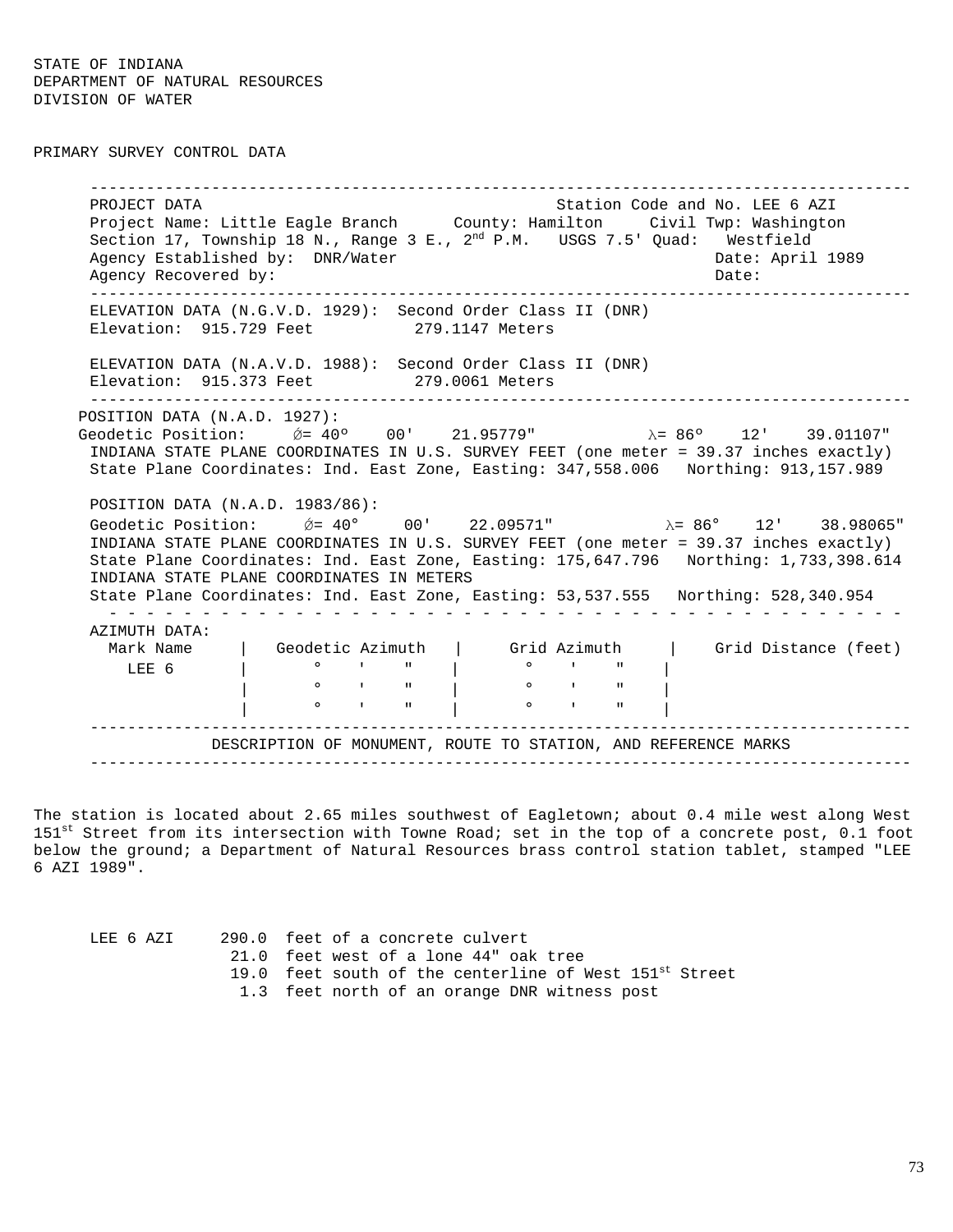PRIMARY SURVEY CONTROL DATA

----------------------------------------------------------------------------------------PROJECT DATA Station Code and No. LEE 7 Project Name: Little Eagle Branch County: Hamilton Civil Twp: Washington Section 17, Township 18 N., Range 3 E.,  $2^{nd}$  P.M. USGS 7.5' Quad: Westfield Agency Established by: DNR/Water Cases and Date: April 1989 Agency Recovered by: Date: ----------------------------------------------------------------------------------------ELEVATION DATA (N.G.V.D. 1929): Second Order Class II (DNR) Elevation: 917.510 Feet 279.6577 Meters ELEVATION DATA (N.A.V.D. 1988): Second Order Class II (DNR) Elevation: 917.156 Feet 279.5496 Meters ----------------------------------------------------------------------------------------POSITION DATA (N.A.D. 1927): Geodetic Position:  $\acute{Q}$  = 40° 00' 22.23205" λ= 86° 12' 10.66019" INDIANA STATE PLANE COORDINATES IN U.S. SURVEY FEET (one meter = 39.37 inches exactly) State Plane Coordinates: Ind. East Zone, Easting: 349,764.330 Northing: 913,172.367 POSITION DATA (N.A.D. 1983/86): Geodetic Position:  $\acute{Q} = 40^{\circ}$  00' 22.36965"  $\lambda = 86^{\circ}$  12' 10.62874" INDIANA STATE PLANE COORDINATES IN U.S. SURVEY FEET (one meter = 39.37 inches exactly) State Plane Coordinates: Ind. East Zone, Easting: 177,854.141 Northing: 1,733,412.960 INDIANA STATE PLANE COORDINATES IN METERS State Plane Coordinates: Ind. East Zone, Easting: 54,210.050 Northing: 528,345.327 - - - - - - - - - - - - - - - - - - - - - - - - - - - - - - - - - - - - - - - - - - -AZIMUTH DATA: | Geodetic Azimuth | Grid Azimuth | Grid Distance (feet) LEE 7 AZI | ° ' " | ° ' " | | ° ' " | ° ' " | | ° ' " | ° ' " | ----------------------------------------------------------------------------------------DESCRIPTION OF MONUMENT, ROUTE TO STATION, AND REFERENCE MARKS ----------------------------------------------------------------------------------------

The station is located about 2.5 miles southwest of Eagletown; at the intersection of Towne Road and West 151<sup>st</sup> Street, in the southwest  $\frac{1}{4}$  of the intersection; set in the top of a concrete post, level with the ground; a Department of Natural Resources brass control station tablet, stamped "LEE 7, 1989".

LEE 7: 68.7 feet south of a utility pole 40.5 feet east-southeast of a stop sign 24.5 feet south of the centerline of West 151st Street 16.0 feet southwest of a stop sign post 13.6 feet west of the centerline of Towne Road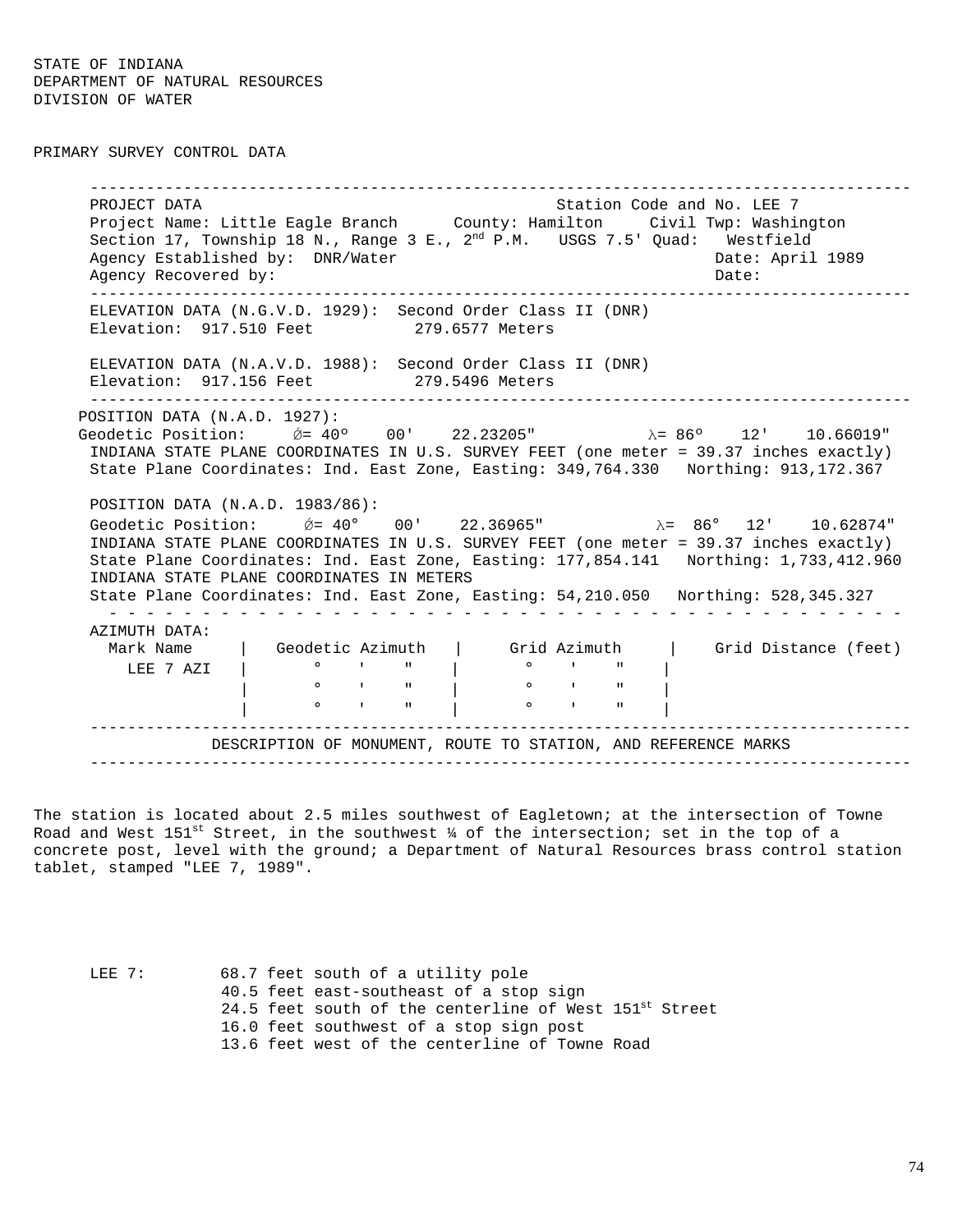PRIMARY SURVEY CONTROL DATA

----------------------------------------------------------------------------------------PROJECT DATA Station Code and No. LEE 7 AZI Project Name: Little Eagle Branch County: Hamilton Civil Twp: Washington Section 17, Township 18 N., Range 3 E.,  $2^{nd}$  P.M. USGS 7.5' Quad: Westfield Agency Established by: DNR/Water Cases and Date: April 1989 Agency Recovered by:  $\Box$  Date:  $\Box$  Date:  $\Box$ ----------------------------------------------------------------------------------------ELEVATION DATA (N.G.V.D. 1929): Second Order Class II (DNR) Elevation: 924.092 Feet 281.6638 Meters ELEVATION DATA (N.A.V.D. 1988): Second Order Class II (DNR) Elevation: 923.738 Feet 281.5560 Meters ----------------------------------------------------------------------------------------POSITION DATA (N.A.D. 1927): Geodetic Position:  $\acute{Q}$  = 40° 00' 36.44971" λ = 86° 12' 10.77311" INDIANA STATE PLANE COORDINATES IN U.S. SURVEY FEET (one meter = 39.37 inches exactly) State Plane Coordinates: Ind. East Zone, Easting: 349,764.201 Northing: 914,611.053 POSITION DATA (N.A.D. 1983/86): Geodetic Position:  $f = 40^{\circ}$  00' 36.58723"  $\lambda = 86^{\circ}$  12' 10.74180 " INDIANA STATE PLANE COORDINATES IN U.S. SURVEY FEET (one meter = 39.37 inches exactly) State Plane Coordinates: Ind. East Zone, Easting: 177,854.001 Northing: 1,734,851.663 INDIANA STATE PLANE COORDINATES IN METERS State Plane Coordinates: Ind. East Zone, Easting: 54,210.008 Northing: 528,783.845 - - - - - - - - - - - - - - - - - - - - - - - - - - - - - - - - - - - - - - - - - - -AZIMUTH DATA: Mark Name | Geodetic Azimuth | Grid Azimuth | Grid Distance (feet) LEE 7 | ° ' " | ° ' " | | ° ' " | ° ' " | | ° ' " | ° ' " | ----------------------------------------------------------------------------------------DESCRIPTION OF MONUMENT, ROUTE TO STATION, AND REFERENCE MARKS ----------------------------------------------------------------------------------------

The station is located about 2.27 miles southwest of Eagletown; 0.22 miles south along Towne Road from its intersection with West 156th Street, 0.22 mile north along Towne Road from its intersection with West  $151^{st}$  Street; set in the top of a concrete post, 0.1 foot below the ground; a Department of Natural Resources brass control station tablet, stamped "LEE 7 AZI 1989".

|  | LEE 7 AZI: |  | 104.0 feet north of the north side of the north silo |
|--|------------|--|------------------------------------------------------|
|  |            |  | 33.9 feet west of a north-south fence line           |
|  |            |  | 20.2 feet west of the centerline of Towne Road       |
|  |            |  | 8.3 feet northwest of a utility pole                 |
|  |            |  | 2.0 feet above the road                              |
|  |            |  | 1.3 feet east of an orange DNR witness post          |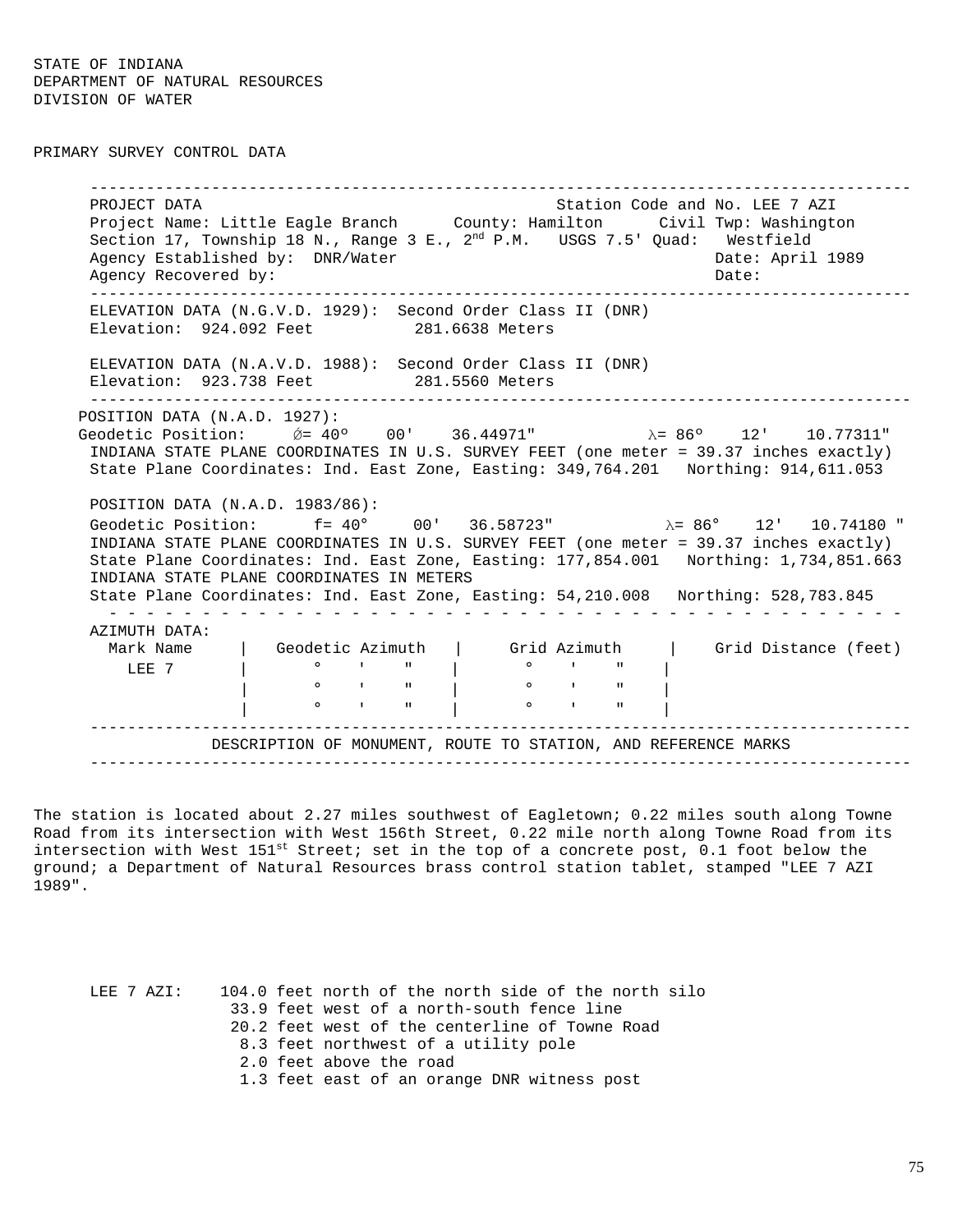PRIMARY SURVEY CONTROL DATA

----------------------------------------------------------------------------------------PROJECT DATA Station Code and No. LEE 8 Project Name: Little Eagle Branch County: Hamilton Civil Twp: Washington Section 6, Township 18 N., Range 3 E.,  $2^{nd}$  P.M. USGS 7.5' Quad: Westfield Agency Established by: DNR/Water Case Communication of the Date: May 1989 Agency Recovered by:  $\Box$  Date:  $\Box$  Date:  $\Box$ ----------------------------------------------------------------------------------------ELEVATION DATA (N.G.V.D. 1929): Second Order Class II (DNR) Elevation: 922.999 Feet 281.3305 Meters ELEVATION DATA (N.A.V.D. 1988): Second Order Class II (DNR) Elevation: 922.637 Feet 281.2205 Meters ----------------------------------------------------------------------------------------POSITION DATA (N.A.D. 1927): Geodetic Position:  $\acute{Q}$  = 40° 02' 16.52680" λ= 86° 14' 28.70721" INDIANA STATE PLANE COORDINATES IN U.S. SURVEY FEET (one meter = 39.37 inches exactly) State Plane Coordinates: Ind. East Zone, Easting: 339,096.638 Northing: 924,804.431 POSITION DATA (N.A.D. 1983/86): Geodetic Position:  $\acute{\theta} = 40^{\circ}$  02' 16.66502"  $\lambda = 86^{\circ}$  14' 28.68192" INDIANA STATE PLANE COORDINATES IN U.S. SURVEY FEET (one meter = 39.37 inches exactly) State Plane Coordinates: Ind. East Zone, Easting: 167,186.259 Northing : 1,745,045.290 INDIANA STATE PLANE COORDINATES IN METERS State Plane Coordinates: Ind. East Zone, Easting: 50,958.474 Northing: 531,890.868 - - - - - - - - - - - - - - - - - - - - - - - - - - - - - - - - - - - - - - - - - - -AZIMUTH DATA: Mark Name | Geodetic Azimuth | Grid Azimuth | Grid Distance (feet) LEE 8 AZI | ° ' " | ° ' " |  $\begin{array}{cccc|c} 0 & 1 & 1 & | & 0 & | \ \hline 0 & 1 & 1 & | & 0 & | \ \end{array}$ | ° ' " | ° ' " | ----------------------------------------------------------------------------------------DESCRIPTION OF MONUMENT, ROUTE TO STATION, AND REFERENCE MARKS ----------------------------------------------------------------------------------------

The station is located about 0.5 mile southwest of Jolietville; about 0.2 mile south along County Road 1200 East (Boone-Hamilton County Line Road) from its intersection with State Road 32; set in the top of a concrete post, 0.1 foot below the ground; a Department of Natural Resources brass control station tablet, stamped "LEE 8 1989".

| LEE 8: | 222.0 feet north of private drive leading to farmhouse                    |
|--------|---------------------------------------------------------------------------|
|        | 38.0 feet northeast of a utility pole BC5/M 28                            |
|        | 30.0 feet north of a fence corner post                                    |
|        | 12.5 feet east of the centerline of County Road 1200 East (Boone-Hamilton |
|        | County Line Road)                                                         |
|        | 1.3 feet west of a north-south fence line                                 |
|        | 1.1 feet west of a orange D.N.R. witness post                             |

76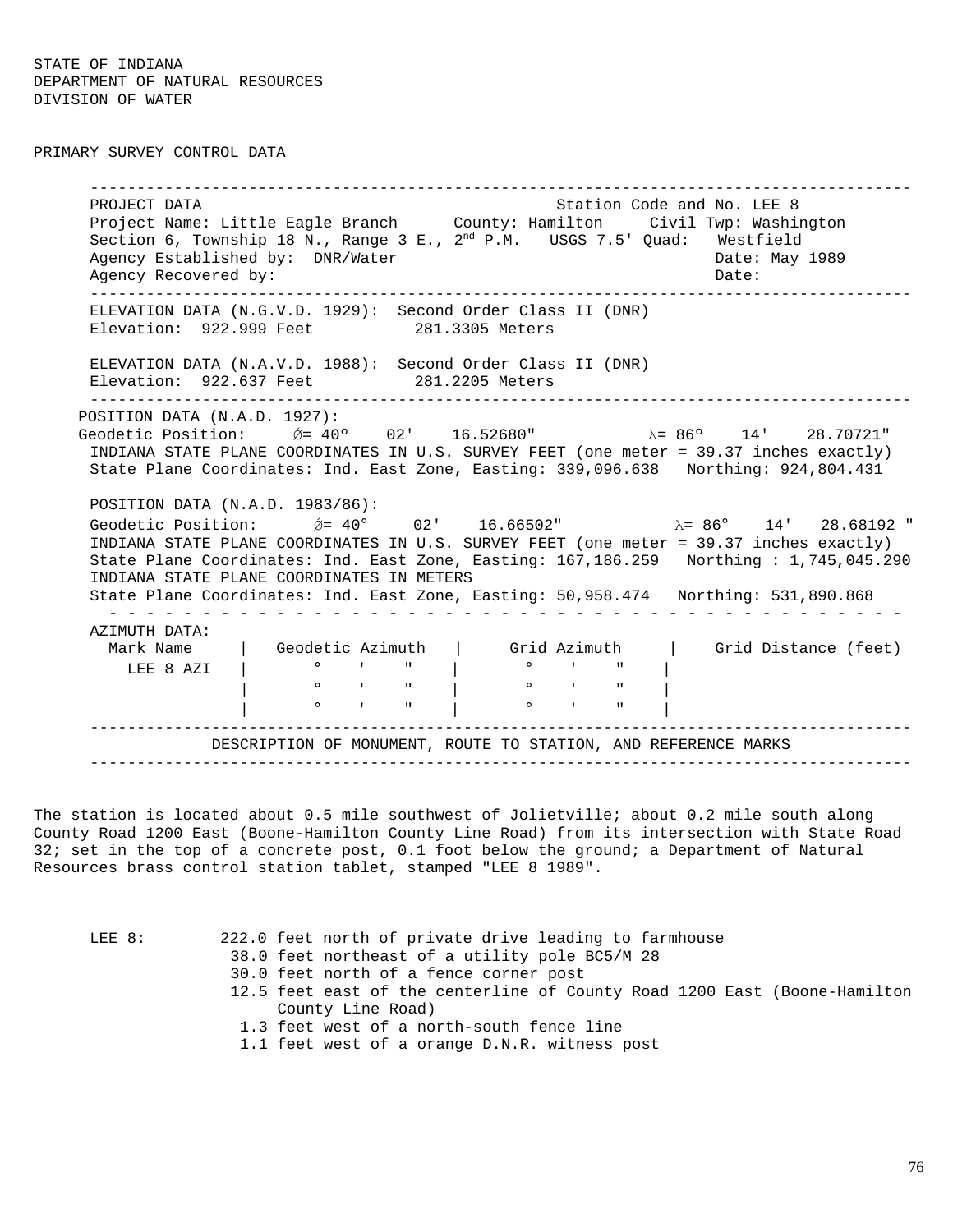PRIMARY SURVEY CONTROL DATA

----------------------------------------------------------------------------------------PROJECT DATA Station Code and No. LEE 8 AZI Project Name: Little Eagle Branch County: Hamilton Civil Twp: Washington Section 7, Township 18 N., Range 3 E., 2<sup>nd</sup> P.M. USGS 7.5' Quad: Westfield Agency Established by: DNR/Water Case Communication of the Date: May 1989 Agency Recovered by: Date: ----------------------------------------------------------------------------------------ELEVATION DATA (N.G.V.D. 1929): Second Order Class II (DNR) Elevation: 914.426 Feet 278.7177 Meters ELEVATION DATA (N.A.V.D. 1988): Second Order Class II (DNR) Elevation: 914.063 Feet 278.6071 Meters ----------------------------------------------------------------------------------------POSITION DATA (N.A.D. 1927): Geodetic Position:  $\acute{Q}$  = 40° 01' 22.15608" λ= 86° 14' 27.79647" INDIANA STATE PLANE COORDINATES IN U.S. SURVEY FEET (one meter = 39.37 inches exactly) State Plane Coordinates: Ind. East Zone, Easting: 339,132.000 Northing: 919,302.372 POSITION DATA (N.A.D. 1983/86): Geodetic Position:  $\acute{\theta} = 40^{\circ}$  01' 22.29476"  $\lambda = 86^{\circ}$  14' 27.77059" INDIANA STATE PLANE COORDINATES IN U.S. SURVEY FEET (one meter = 39.37 inches exactly) State Plane Coordinates: Ind. E Zone, Easting: 167,221.664 Northing: 1,739,543.180 INDIANA STATE PLANE COORDINATES IN METERS State Plane Coordinates: Ind. East Zone, Easting: 50,969.265 Northing: 530,213.822 - - - - - - - - - - - - - - - - - - - - - - - - - - - - - - - - - - - - - - - - - - -AZIMUTH DATA: | Geodetic Azimuth | Grid Azimuth | Grid Distance (feet) LEE 8 | ° ' " | ° ' " | | ° ' " | ° ' " | | ° ' " | ° ' " | ----------------------------------------------------------------------------------------DESCRIPTION OF MONUMENT, ROUTE TO STATION, AND REFERENCE MARKS ----------------------------------------------------------------------------------------

Located about 1.75 miles southwest of Jolietville; about 0.7 miles north along the Boone- Hamilton County Line Road (1200 East Road) from the intersection of County Roads 200 South and 1200 East (Boone-Hamilton County Line Road); set in the top of a concrete post, 0.15 foot below ground level; a Department of Natural Resources brass control station tablet, stamped "LEE 8 AZI 1989."

LEE 8 AZI: 284.5 southeast of a utility pole 61.5 northeast of a utility pole 12.0 feet east of the centerline of County Road 100 East 1.5 feet west of a north-south fence line 1.5 feet west of a orange D.N.R. witness post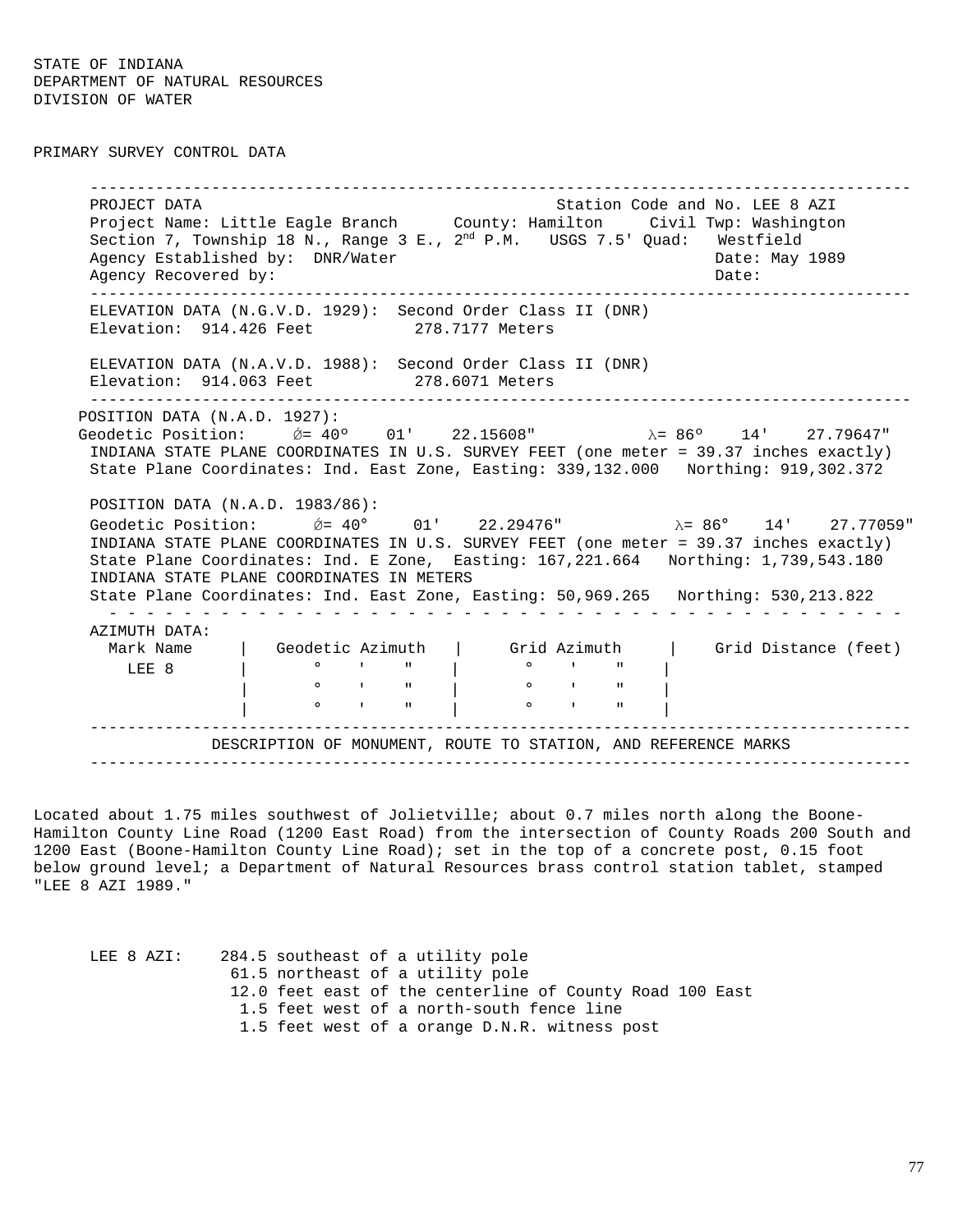PRIMARY SURVEY CONTROL DATA

----------------------------------------------------------------------------------------PROJECT DATA Station Code and No. LEE 9 Project Name: Little Eagle Branch County: Hamilton Civil Twp: Washington Section 8, Township 18 N., Range 3 E., 2<sup>nd</sup> P.M. USGS 7.5' Quad: Westfield Agency Established by: DNR/Water Case Communication of the Date: 1989 Agency Recovered by:  $\Box$  Date:  $\Box$  Date:  $\Box$ ----------------------------------------------------------------------------------------ELEVATION DATA (N.G.V.D. 1929): Second Order Class II (DNR) Elevation: 911.067 Feet 277.6938 Meters ELEVATION DATA (N.A.V.D. 1988): Second Order Class II (DNR) Elevation: 910.710 Feet 277.5850 Meters ----------------------------------------------------------------------------------------POSITION DATA (N.A.D. 1927): Geodetic Position:  $\acute{\theta}$  = 40° 01' 39.57578" λ = 86° 13' 16.99682" INDIANA STATE PLANE COORDINATES IN U.S. SURVEY FEET (one meter = 39.37 inches exactly) State Plane Coordinates: Ind. East Zone, Easting: 344,650.995 Northing: 921,030.109 POSITION DATA (N.A.D. 1983/86): Geodetic Position:  $\acute{\theta} = 40^{\circ}$  01' 39.71358"  $\lambda = 86^{\circ}$  13' 16.96851" INDIANA STATE PLANE COORDINATES IN U.S. SURVEY FEET (one meter = 39.37 inches exactly) State Plane Coordinates: Ind. East Zone, Easting: 172,740.699 Northing: 1,741,270.862 INDIANA STATE PLANE COORDINATES IN METERS State Plane Coordinates: Ind. East Zone, Easting: 52,651.471 Northing: 530,740.420 - - - - - - - - - - - - - - - - - - - - - - - - - - - - - - - - - - - - - - - - - - -AZIMUTH DATA: Mark Name | Geodetic Azimuth | Grid Azimuth | Grid Distance (feet) LEE 9 AZI | ° ' " | ° ' " | | ° ' " | ° ' " | | ° ' " | ° ' " | ----------------------------------------------------------------------------------------DESCRIPTION OF MONUMENT, ROUTE TO STATION, AND REFERENCE MARKS ----------------------------------------------------------------------------------------

The station is located about 1.0 mile south-southeast of Jolietville; 1.0 mile east along West 166th Street from its intersection with the Boone-Hamilton County Line Road; set in the top of a concrete post, 0.2 foot below the ground; a Department of Natural Resources brass control station tablet, stamped "LEE 9 1989".

LEE 9: 200.0 feet west of the centerline of a farm entrance road to the south 103.0 feet west of a utility pole (no number) 19.0 feet south of the centerline of West 166<sup>th</sup> Street 9.7 feet north of an east-west fence 5.2 feet east of a fence corner post 4.8 feet east of a orange D.N.R. witness post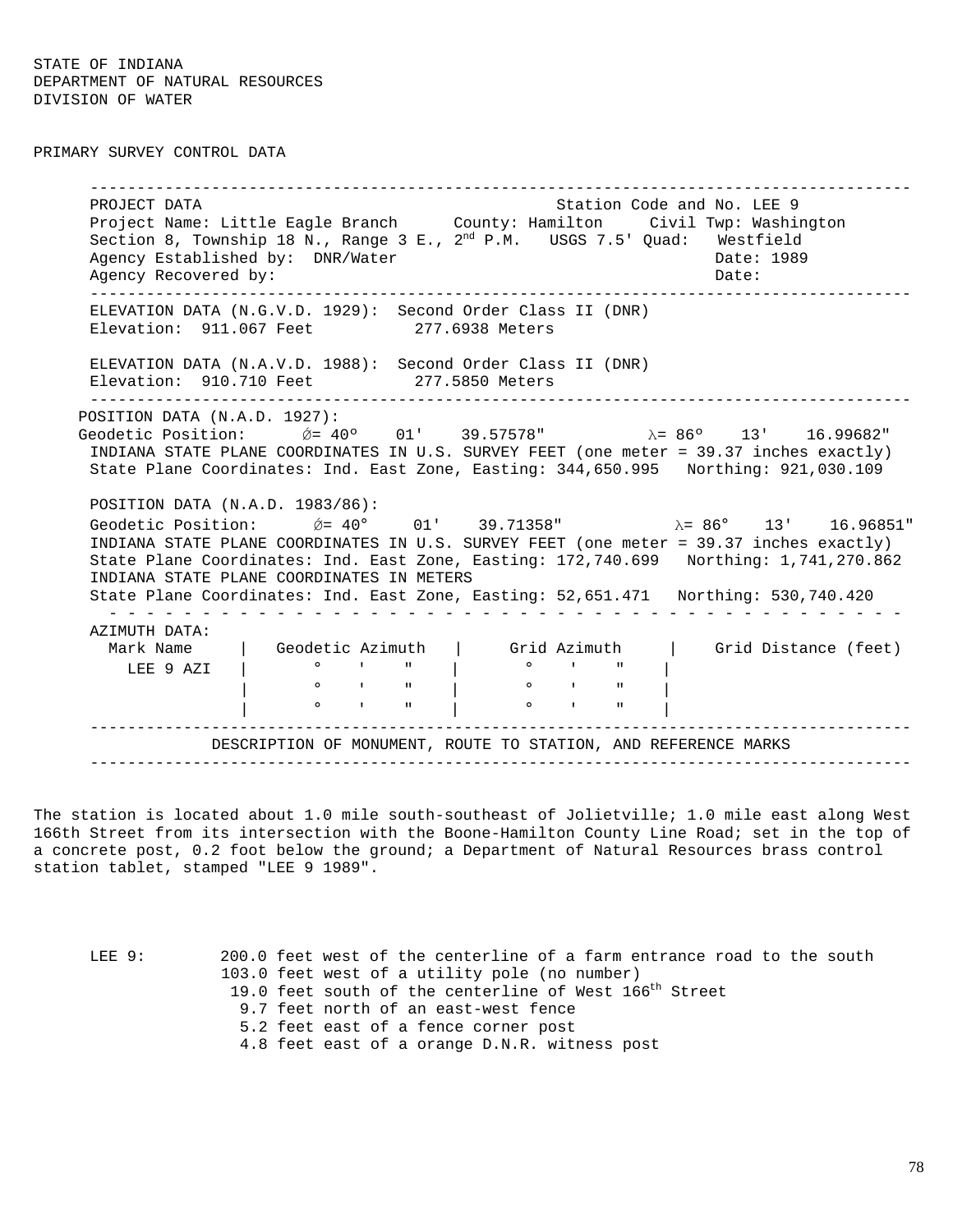PRIMARY SURVEY CONTROL DATA

----------------------------------------------------------------------------------------PROJECT DATA STATION COLLECT DATA STATION COMPANY STATION CODE AND LEASE 9 AZI Reset Project Name: Little Eagle Branch County: Hamilton Civil Twp: Washington Section 5, Township 18 N., Range 3 E.,  $2^{nd}$  P.M. USGS 7.5' Quad: Westfield Agency Established by: DNR/Water Case Communication of the Date: 1992 Agency Recovered by:  $\Box$  Date:  $\Box$  Date:  $\Box$ ----------------------------------------------------------------------------------------ELEVATION DATA (N.G.V.D. 1929): Second Order Class II (DNR) Elevation: 883.884 Feet 269.4085 Meters ELEVATION DATA (N.A.V.D. 1988): Second Order Class II (DNR) Elevation: 883.529 Feet 269.3003 Meters ----------------------------------------------------------------------------------------POSITION DATA (N.A.D. 1927): Geodetic Position:  $\acute{Q}$  = 40° 01' 40.33165" λ = 86° 12' 40.19593" INDIANA STATE PLANE COORDINATES IN U.S. SURVEY FEET (one meter = 39.37 inches exactly) State Plane Coordinates: Ind. East Zone, Easting: 347,514.266 Northing: 921,088.931 POSITION DATA (N.A.D. 1983/86): Geodetic Position:  $\acute{\theta} = 40^{\circ}$  01' 40.46908"  $\lambda = 86^{\circ}$  12' 40.16628" INDIANA STATE PLANE COORDINATES IN U.S. SURVEY FEET (one meter = 39.37 inches exactly) State Plane Coordinates: Ind. East Zone, Easting: 175,603.999 Northing: 1,741,329.647 INDIANA STATE PLANE COORDINATES IN METERS State Plane Coordinates: Ind. East Zone, Easting: 53,524.206 Northing: 530,758.338 - - - - - - - - - - - - - - - - - - - - - - - - - - - - - - - - - - - - - - - - - - -AZIMUTH DATA: Mark Name | Geodetic Azimuth | Grid Azimuth | Grid Distance (feet) LEE 9 | ° ' " | ° ' " | | ° ' " | ° ' " |  $\bullet$   $\bullet$   $\bullet$   $\bullet$   $\bullet$   $\bullet$   $\bullet$   $\bullet$ ----------------------------------------------------------------------------------------DESCRIPTION OF MONUMENT, ROUTE TO STATION, AND REFERENCE MARKS ----------------------------------------------------------------------------------------

The station is located about 1.0 mile southeast of Jolietville; at the intersection of West 166<sup>th</sup> Street and Little Eagle Creek Avenue; set in the top of a concrete post, 0.2 foot below the ground; a Department of Natural Resources brass control station tablet, stamped "LEE 9 AZI RESET 1992".

LEE 9 AZI RESET: 222.0 feet east of the east end of West 166<sup>th</sup> Street bridge over Little Eagle Creek 35.6 feet west of the centerline of Little Eagle Creek Avenue 19.3 feet north of the centerline of West 166<sup>th</sup> Street 10.5 feet southwest of a road sign post 17.7 feet south of a orange D.N.R. witness post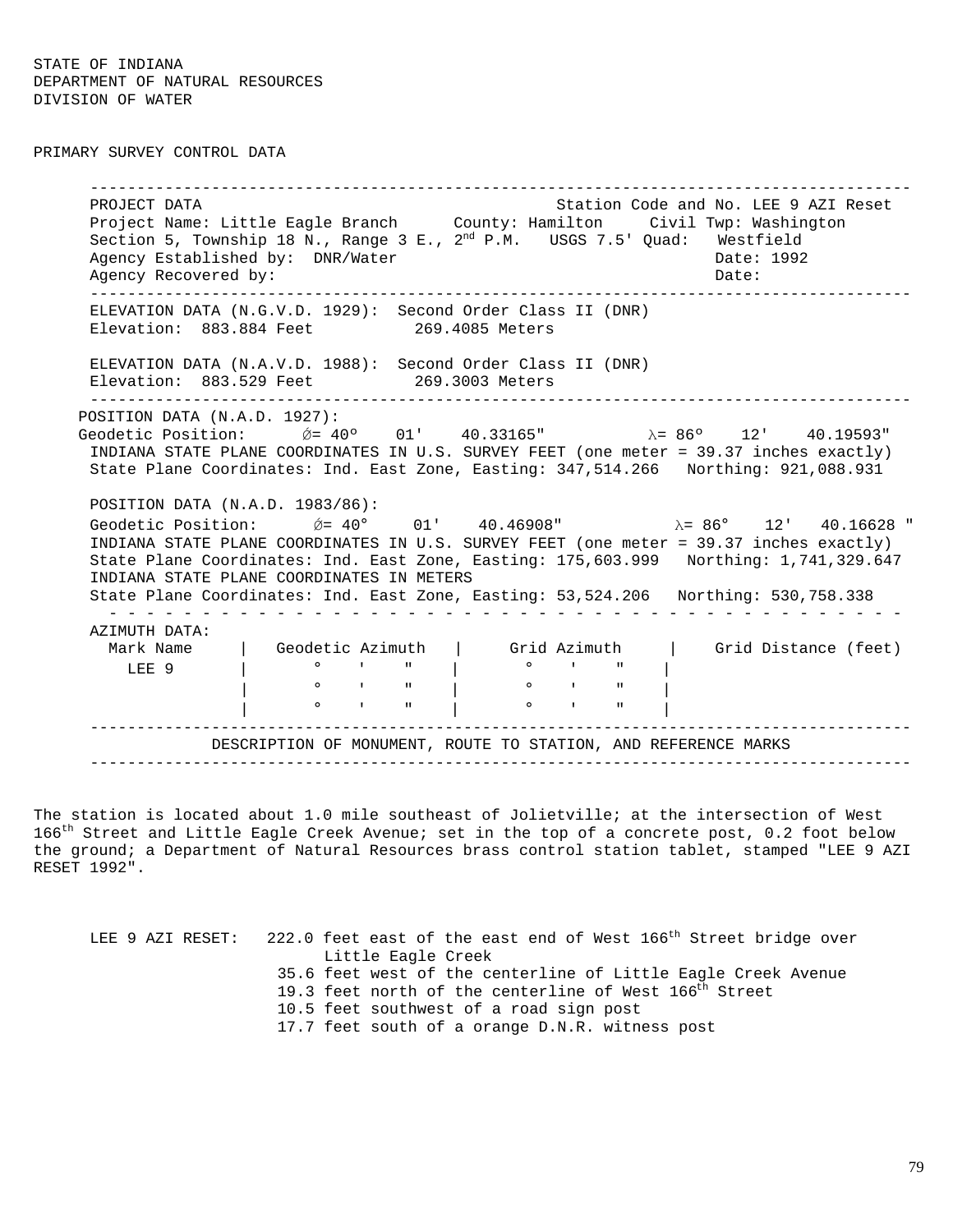PRIMARY SURVEY CONTROL DATA

----------------------------------------------------------------------------------------PROJECT DATA Station Code and No. LEE 10 Project Name: Little Eagle Branch County: Hamilton Civil Twp: Washington Section 4, Township 18 N., Range 3 E., 2<sup>nd</sup> P.M. USGS 7.5' Quad: Westfield Agency Established by: DNR/Water Case Communication of the Date: May 1989 Agency Recovered by:  $\Box$ ----------------------------------------------------------------------------------------ELEVATION DATA (N.G.V.D. 1929): Second Order Class II (DNR) Elevation: 921.296 Feet 280.8114 Meters ELEVATION DATA (N.A.V.D. 1988): Second Order Class II (DNR) Elevation: 920.942 Feet 280.7038 Meters ----------------------------------------------------------------------------------------POSITION DATA (N.A.D. 1927): Geodetic Position:  $\&= 40°$  01' 41.04162" λ= 86° 11' 36.18075" INDIANA STATE PLANE COORDINATES IN U.S. SURVEY FEET (one meter = 39.37 inches exactly) State Plane Coordinates: Ind. East Zone, Easting: 352,494.526 Northing: 921,130.828 POSITION DATA (N.A.D. 1983/86): Geodetic Position:  $\acute{\theta} = 40^{\circ}$  01' 41.17839"  $\lambda = 86^{\circ}$  11' 36.14874 " INDIANA STATE PLANE COORDINATES IN U.S. SURVEY FEET (one meter = 39.37 inches exactly) State Plane Coordinates: Ind. East Zone, Easting: 180,584.307 Northing: 1,741,371.480 INDIANA STATE PLANE COORDINATES IN METERS State Plane Coordinates: Ind. East Zone, Easting: 55,042.207 Northing: 530,771.089 - - - - - - - - - - - - - - - - - - - - - - - - - - - - - - - - - - - - - - - - - - -AZIMUTH DATA: Mark Name | Geodetic Azimuth | Grid Azimuth | Grid Distance (feet) LEE 10 AZI | ° ' " | ° ' " | | ° ' " | ° ' " | | ° ' " | ° ' " | ----------------------------------------------------------------------------------------DESCRIPTION OF MONUMENT, ROUTE TO STATION, AND REFERENCE MARKS ----------------------------------------------------------------------------------------

The station is located about 1.0 miles south of Eagletown; at the intersection of Eagletown Road and West 166th Street set in the top of a concrete post, 0.1 foot below the ground level; a Department of Natural Resources brass control station tablet, stamped "LEE 10, 1989".

LEE 10: 31.0 feet west of the centerline of Eagletown Road 28.8 feet northeast of utility pole with guy wire 27.0 feet north of the centerline of West 166<sup>th</sup> Street 25.0 feet southeast of a mobile home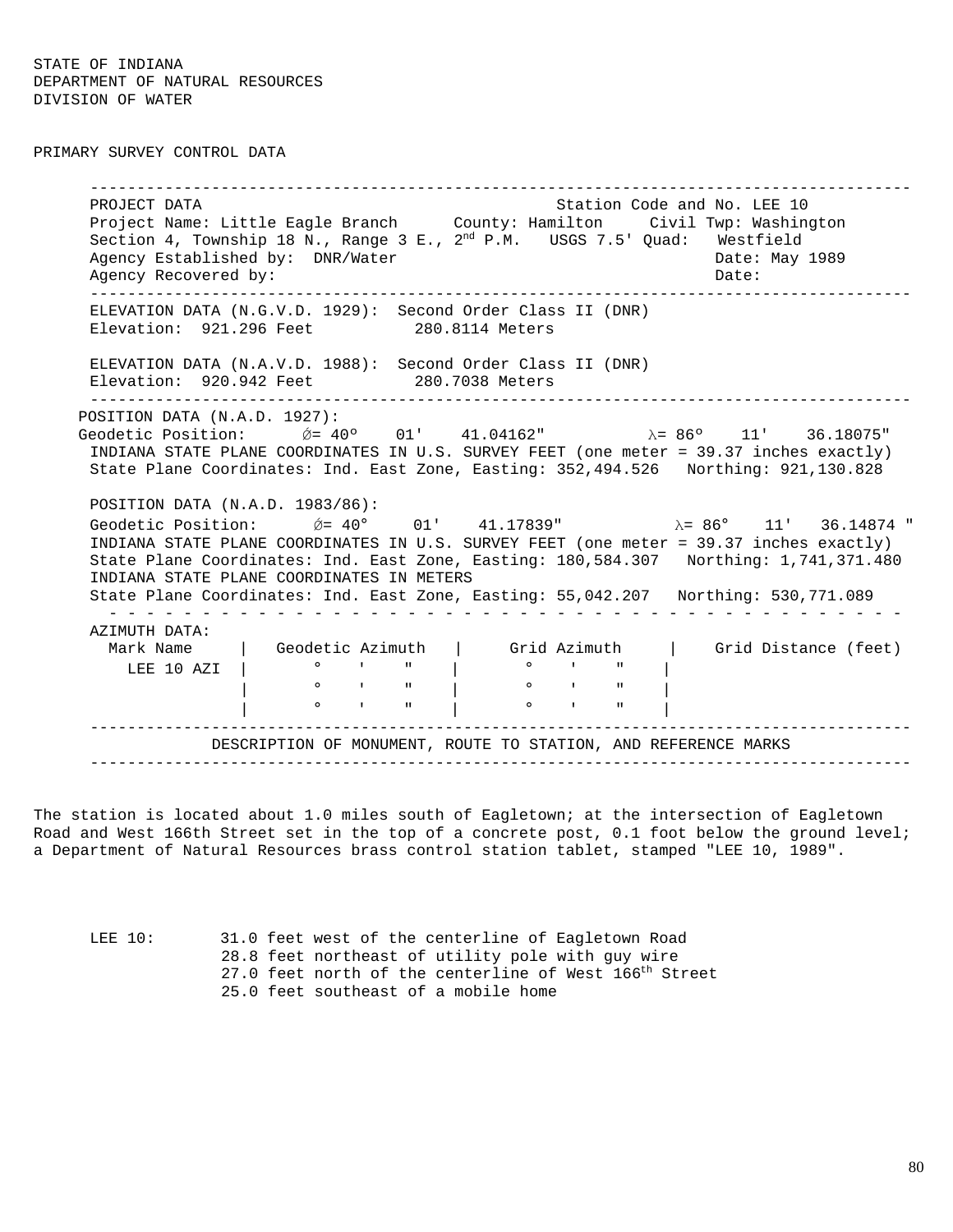PRIMARY SURVEY CONTROL DATA

----------------------------------------------------------------------------------------PROJECT DATA STATION COLLECT DATA STATION COLLECT DATA STATION COLLECT DATA STATION OF STATION COLLECT OF A ST Project Name: Little Eagle Branch County: Hamilton Civil Twp: Washington Section 4, Township 18 N., Range 3 E.,  $2^{nd}$  P.M. USGS 7.5' Quad: Westfield Agency Established by: DNR/Water Case Communication of the Date: May 1989 Agency Recovered by:  $\Box$ ----------------------------------------------------------------------------------------ELEVATION DATA (N.G.V.D. 1929): Second Order Class II (DNR) Elevation: 899.888 Feet 274.2865 Meters ELEVATION DATA (N.A.V.D. 1988): Second Order Class II (DNR) Elevation: 899.539 Feet 274.1801 Meters ----------------------------------------------------------------------------------------POSITION DATA (N.A.D. 1927): Geodetic Position:  $\acute{Q}$  = 40° 02' 21.29404" λ = 86° 11' 35.80249" INDIANA STATE PLANE COORDINATES IN U.S. SURVEY FEET (one meter = 39.37 inches exactly) State Plane Coordinates: Ind. East Zone, Easting: 352,548.032 Northing: 925,203.667 POSITION DATA (N.A.D. 1983/86): Geodetic Position:  $\acute{\theta} = 40^{\circ}$  02' 21.43060"  $\lambda = 86^{\circ}$  11' 35.77082" INDIANA STATE PLANE COORDINATES IN U.S. SURVEY FEET (one meter = 39.37 inches exactly) State Plane Coordinates: Ind. East Zone, Easting: 180,637.786 Northing: 1,745,444.369 INDIANA STATE PLANE COORDINATES IN METERS State Plane Coordinates: Ind. East Zone, Easting: 55,058.507 Northing: 532,012.508 - - - - - - - - - - - - - - - - - - - - - - - - - - - - - - - - - - - - - - - - - - -AZIMUTH DATA: | Geodetic Azimuth | Grid Azimuth | Grid Distance (feet) LEE 10 | ° ' " | º ' " | | <sup>0</sup> ' " | 0 ' " | | º ' " | º ' " | ----------------------------------------------------------------------------------------DESCRIPTION OF MONUMENT, ROUTE TO STATION, AND REFERENCE MARKS ----------------------------------------------------------------------------------------

The station is located about 0.2 mile south of Eagletown; about 0.2 mile south along Eagletown Road from its intersection with State Road 32; set in the top of a concrete post, 0.25 foot below ground level; a Department of Natural Resources brass control station tablet, stamped "LEE 10 AZI, 1989".

LEE 10 AZI: 41.0 feet east of the east end of a mobile home 40.0 feet northeast of a utility pole 12.0 feet east of the centerline of Eagletown Road 3.8 feet west of a telephone company junction box 5.0 feet west of a orange D.N.R. witness post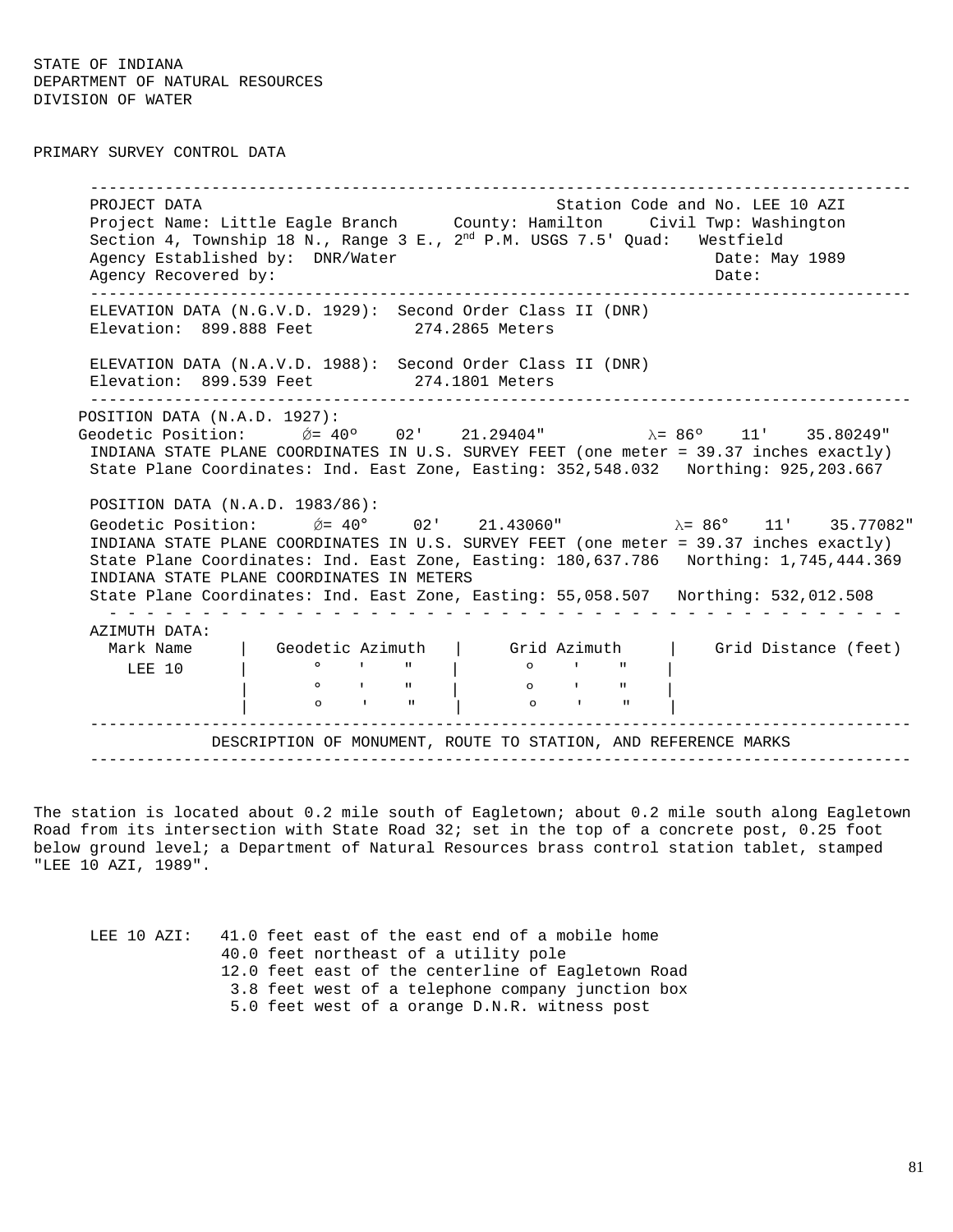PRIMARY SURVEY CONTROL DATA

----------------------------------------------------------------------------------------PROJECT DATA Station Code and No. LEE 11 Project Name: Little Eagle Branch County: Hamilton Civil Twp: Washington Section 32, Township 19 N., Range 3 E.,  $2^{nd}$  P.M. USGS 7.5' Quad: Westfield Agency Established by: DNR/Water Case Communication of the Date: 1989 Agency Recovered by:  $\Box$  Date:  $\Box$  Date:  $\Box$ ----------------------------------------------------------------------------------------ELEVATION DATA (N.G.V.D. 1929): Second Order Class II (DNR) Elevation: 931.729 Feet 283.9916 Meters ELEVATION DATA (N.A.V.D. 1988): Second Order Class II (DNR) Elevation: 931.391 Feet 283.8885 Meters ----------------------------------------------------------------------------------------POSITION DATA (N.A.D. 1927): Geodetic Position:  $\acute{Q}$  = 40° 03' 23.23798" λ = 86° 12' 12.69116" INDIANA STATE PLANE COORDINATES IN U.S. SURVEY FEET (one meter = 39.37 inches exactly) State Plane Coordinates: Ind. East Zone, Easting: 349,716.675 Northing: 931,488.722 POSITION DATA (N.A.D. 1983/86): Geodetic Position:  $\acute{\theta}$  = 40° 03' 23.37451" λ = 86° 12' 12.66142 " INDIANA STATE PLANE COORDINATES IN U.S. SURVEY FEET (one meter = 39.37 inches exactly) State Plane Coordinates: Ind. East Zone, Easting: 177,806.356 Northing: 1,751,729.531 INDIANA STATE PLANE COORDINATES IN METERS State Plane Coordinates: Ind. East Zone, Easting: 54,195.486 Northing: 533,928.229 - - - - - - - - - - - - - - - - - - - - - - - - - - - - - - - - - - - - - - - - - - -AZIMUTH DATA: Mark Name | Geodetic Azimuth | Grid Azimuth | Grid Distance (feet)<br>LEE 11 AZI | 0 ' " | 0 ' " |  $\begin{bmatrix} 0 & 1 & 1 \\ 0 & 1 & 1 \\ 0 & 0 & 1 \end{bmatrix}$   $\begin{bmatrix} 0 & 1 & 1 \\ 0 & 1 & 1 \\ 0 & 1 & 1 \end{bmatrix}$ | º ' " | º ' " | | º ' " | º ' " | ----------------------------------------------------------------------------------------DESCRIPTION OF MONUMENT, ROUTE TO STATION, AND REFERENCE MARKS ----------------------------------------------------------------------------------------

The station is located about 1.0 mile northwest of Eagletown; 0.5 mile east along West  $186^{\rm th}$ Street from its intersection with Centennial Road; set in the top of a concrete post, 0.1 foot below the ground; a Department of Natural Resources brass control station tablet, stamped "LEE 11 1989."

| $LEE$ 11: | 55.0 feet east of the centerline of a driveway to 2406 West 186 <sup>th</sup> Street |
|-----------|--------------------------------------------------------------------------------------|
|           | to the north                                                                         |
|           | 38.0 feet west of a fence corner post                                                |
|           | 11.0 feet south of the centerline of West 186th Street                               |
|           | 4.4 feet north of a fence line                                                       |
|           | 2.9 feet north of a utility pole (no number)                                         |
|           | 2.0 feet north of a orange D.N.R. witness post                                       |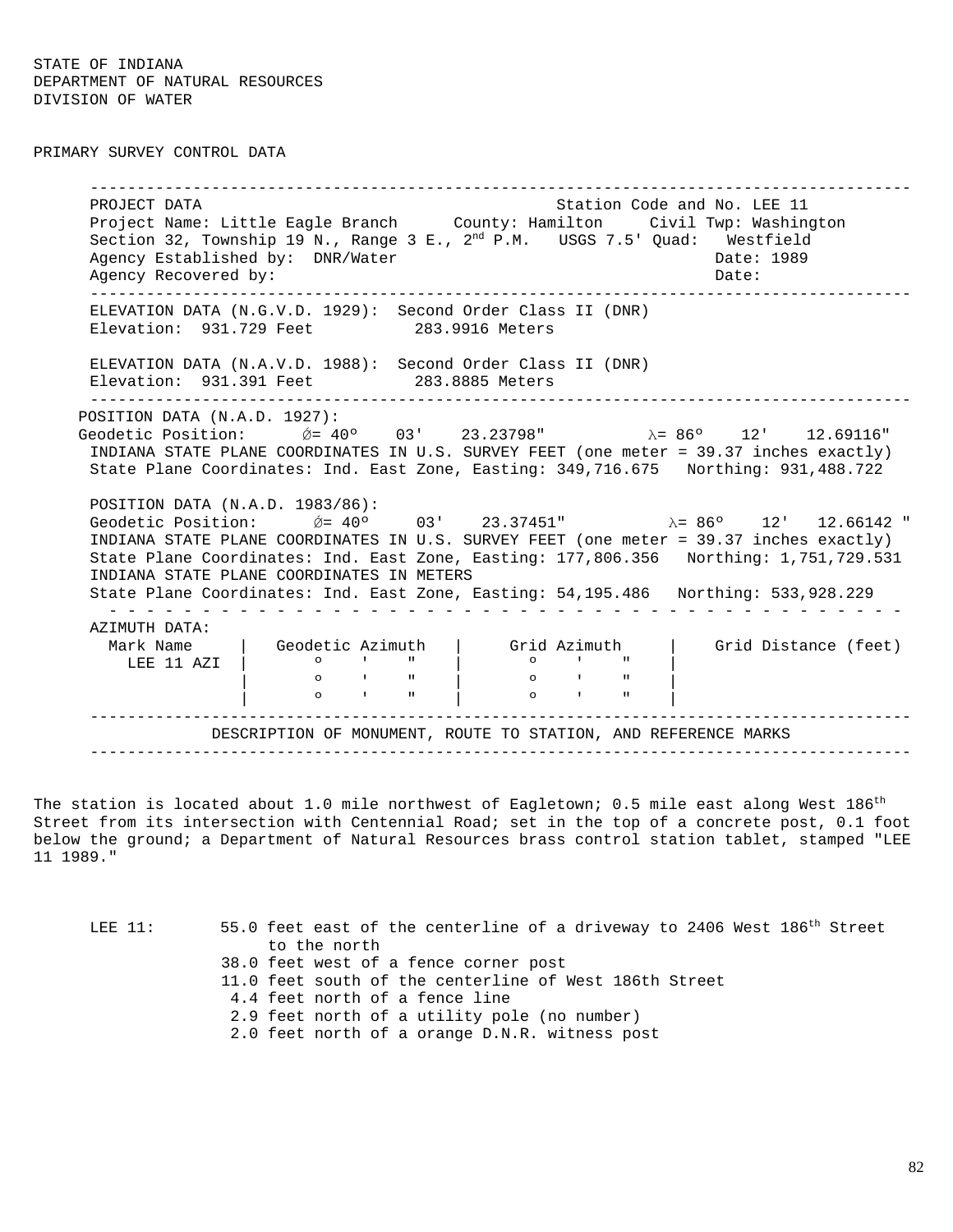PRIMARY SURVEY CONTROL DATA

----------------------------------------------------------------------------------------PROJECT DATA STATION COLLECT DATA STATION COLLECT DATA STATION COLLECT DATA STATION OF STATION COLLECT AND A ST Project Name: Little Eagle Branch County: Hamilton Civil Twp: Washington Section 29, Township 19 N., Range 3 E.,  $2^{nd}$  P.M. USGS 7.5' Quad: Westfield Agency Established by: DNR/Water Case Communication of the Date: 1989 Agency Recovered by:  $\Box$  Date:  $\Box$  Date:  $\Box$ ----------------------------------------------------------------------------------------ELEVATION DATA (N.G.V.D. 1929): Second Order Class II (DNR) Elevation: 925.837 Feet 282.1957 Meters ELEVATION DATA (N.A.V.D. 1988): Second Order Class II (DNR) Elevation: 925.499 Feet 282.0927 Meters ----------------------------------------------------------------------------------------POSITION DATA (N.A.D. 1927): Geodetic Position:  $\acute{\theta} = 40°$  03' 23.16955" λ= 86° 12' 45.82468" INDIANA STATE PLANE COORDINATES IN U.S. SURVEY FEET (one meter = 39.37 inches exactly) State Plane Coordinates: Ind. East Zone, Easting: 347,140.203 Northing: 931,497.467 POSITION DATA (N.A.D. 1983/86): Geodetic Position:  $\acute{\theta}$  = 40° 03' 23.30636" λ= 86° 12' 45.79619" INDIANA STATE PLANE COORDINATES IN U.S. SURVEY FEET (one meter = 39.37 inches exactly) State Plane Coordinates: Ind. East Zone, Easting: 175,229.857 Northing: 1,751,738.304 INDIANA STATE PLANE COORDINATES IN METERS State Plane Coordinates: Ind. East Zone, Easting: 53,410.167 Northing: 533,930.903 - - - - - - - - - - - - - - - - - - - - - - - - - - - - - - - - - - - - - - - - - - -AZIMUTH DATA: Mark Name | Geodetic Azimuth | Grid Azimuth | Grid Distance (feet)<br>LEE 11 | 0 ' " | 0 ' " | LEE 11 | º ' " | º ' " | | º ' " | º ' " | | º ' " | º ' " | ----------------------------------------------------------------------------------------DESCRIPTION OF MONUMENT, ROUTE TO STATION, AND REFERENCE MARKS ----------------------------------------------------------------------------------------

The station is located about 1.0 mile northeast of Jolietville; at the intersection of West  $186^{\text{th}}$  Street, and Centennial Road, in the northeast quarter of the intersection; set in the top of a concrete post, 0.2 foot below the ground, a Department of Natural Resources brass control station tablet, stamped "LEE 11 AZI 1989".

LEE 11 AZI: 20.0 feet east of the centerline of Centennial Road 13.0 feet north of the centerline of West 186<sup>th</sup> Street 5.5 feet southeast of a wooden fence post 2.0 feet southeast of a orange D.N.R. witness post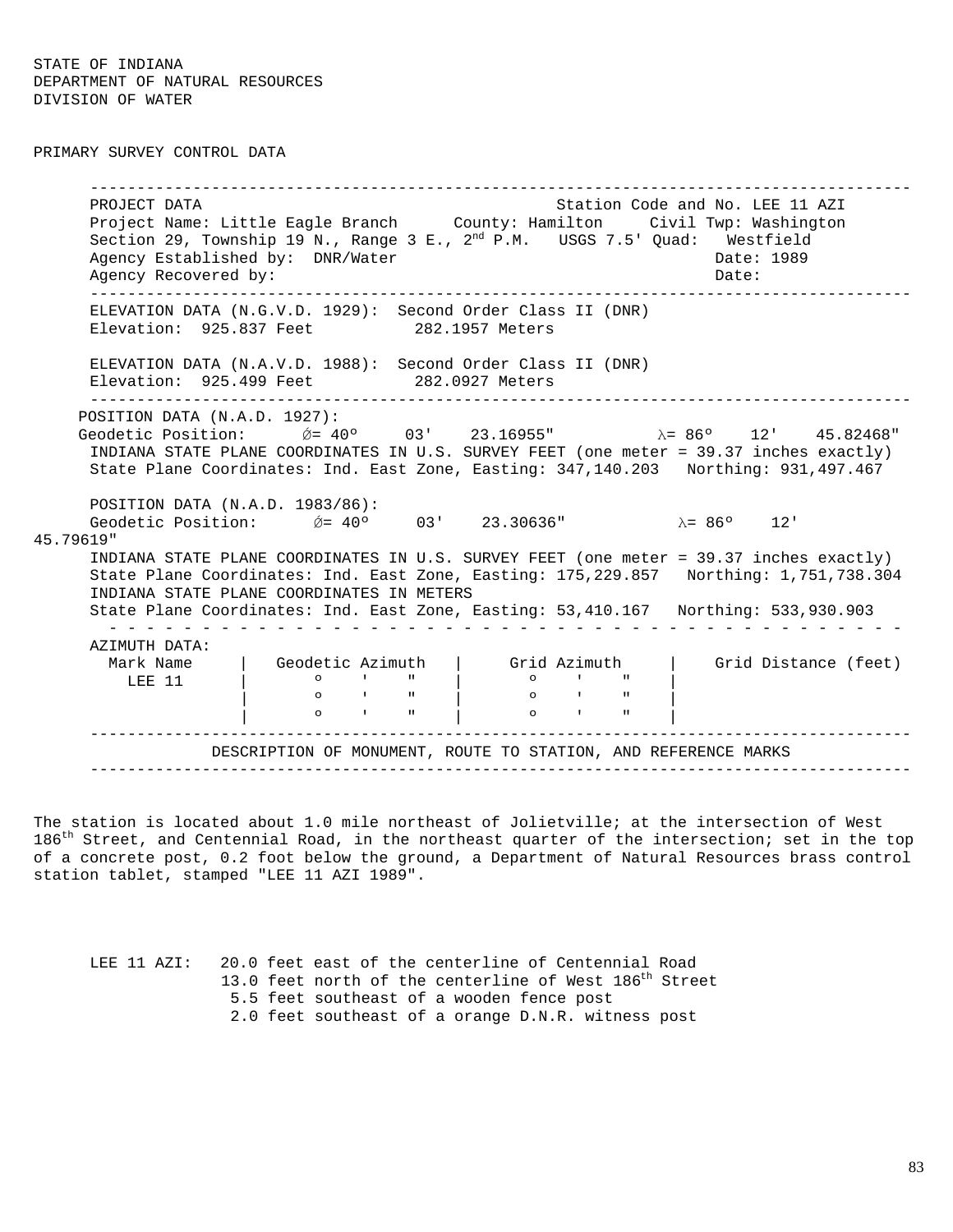PRIMARY SURVEY CONTROL DATA

----------------------------------------------------------------------------------------PROJECT DATA Station Code and No. LEE 12 Project Name: Little Eagle Branch County: Hamilton Civil Twp: Washington Section 27, Township 19 N., Range 3 E.,  $2^{nd}$  P.M.  $\;$  USGS 7.5' Quad:  $\;$  Westfield Agency Established by: DNR/Water Case Communication of the Date: 1989 Agency Recovered by:  $\Box$  Date:  $\Box$  Date:  $\Box$ ----------------------------------------------------------------------------------------ELEVATION DATA (N.G.V.D. 1929): Second Order Class II (DNR) Elevation: 910.595 Feet 277.5498 Meters ELEVATION DATA (N.A.V.D. 1988): Second Order Class II (DNR) Elevation: 910.254 Feet 277.4461 Meters ----------------------------------------------------------------------------------------POSITION DATA (N.A.D. 1927): Geodetic Position:  $\acute{\theta} = 40°$  03' 24.87072" λ= 86° 10' 47.19701" INDIANA STATE PLANE COORDINATES IN U.S. SURVEY FEET (one meter = 39.37 inches exactly) State Plane Coordinates: Ind. East Zone, Easting: 356,365.563 Northing: 931,614.732 POSITION DATA (N.A.D. 1983/86): Geodetic Position:  $\acute{\theta}$  = 40° 03' 25.00653" λ= 86° 10' 47.16406" INDIANA STATE PLANE COORDINATES IN U.S. SURVEY FEET (one meter = 39.37 inches exactly) State Plane Coordinates: Ind. East Zone, Easting: 184,455.314 Northing: 1,751,855.472 INDIANA STATE PLANE COORDINATES IN METERS State Plane Coordinates: Ind. East Zone, Easting: 56,222.092 Northing: 533,966.616 - - - - - - - - - - - - - - - - - - - - - - - - - - - - - - - - - - - - - - - - - - -AZIMUTH DATA:<br>Mark Name | ark Name | Geodetic Azimuth | Grid Azimuth | Grid Distance (feet)<br>LEE 12 AZI | 0 ' " | 0 ' " | LEE 12 AZI | º ' " | º ' " | | º ' " | º ' " | | º ' " | º ' " | ----------------------------------------------------------------------------------------DESCRIPTION OF MONUMENT, ROUTE TO STATION, AND REFERENCE MARKS ----------------------------------------------------------------------------------------

The station is located about 1.0 mile northeast of Eagletown; 1.0 mile north of State Road 32, at the intersection of West  $186<sup>th</sup>$  Street, and Casey Road; in the northwest quarter of the intersection; set in top of a concrete post, 0.1 foot below the ground; a Department of Natural Resources brass control station tablet, stamped "LEE 12 1989".

LEE 12: 94.0 feet southeast of the southeast corner of a barn (painted white) 41.0 feet north of the centerline of West  $186<sup>th</sup>$  Street 23.0 feet north of a utility pole (no number) 16.9 feet south-southwest of a "STOP" sign post 13.0 feet west of the centerline of Casey Road 2.7 feet west of a orange D.N.R. witness post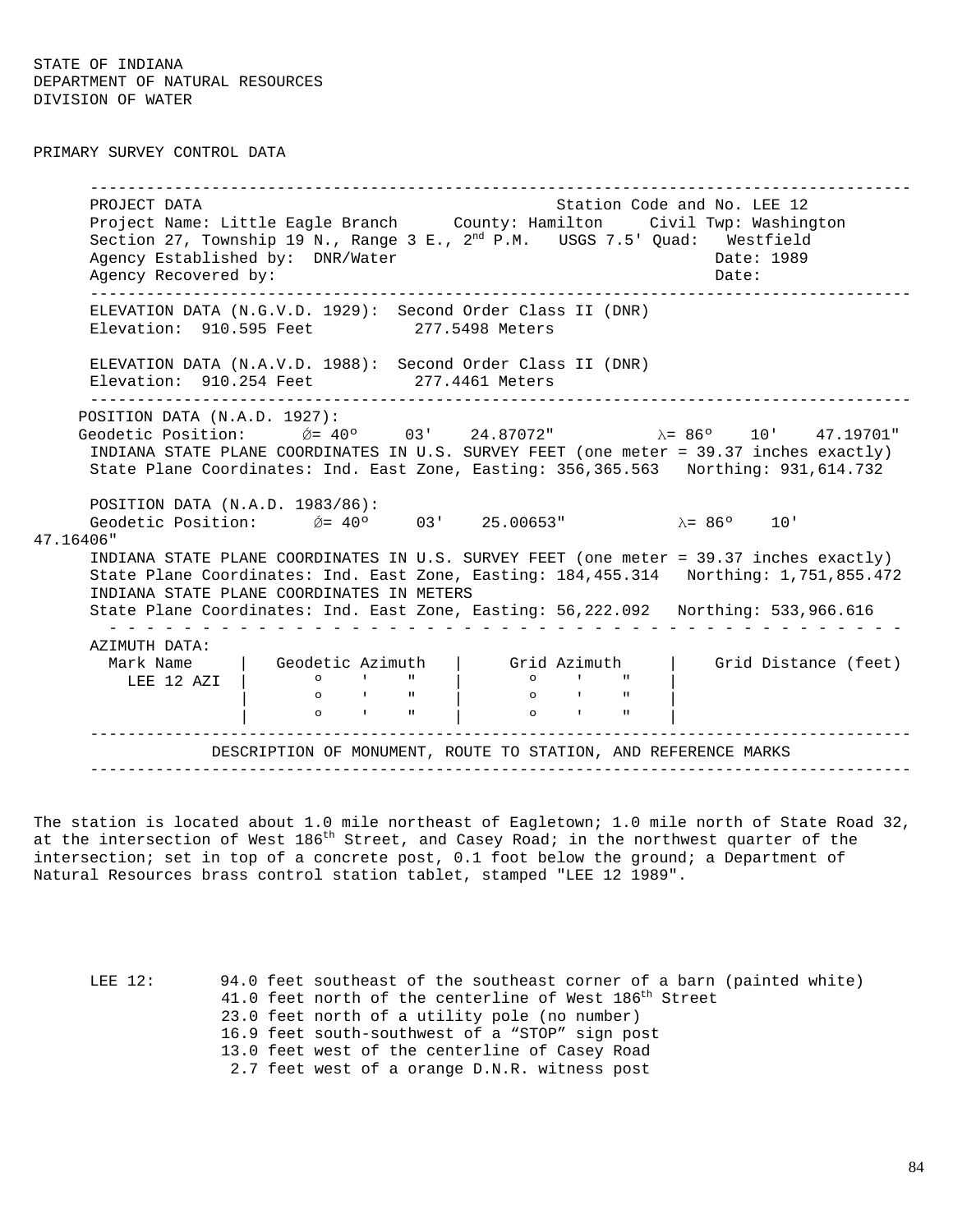PRIMARY SURVEY CONTROL DATA

----------------------------------------------------------------------------------------PROJECT DATA STATION COLLECT DATA STATION COLLECT DATA STATION COLLECT DATA STATION OF STATION COLLECT AND A ST Project Name: Little Eagle Branch County: Hamilton Civil Twp: Washington Section 34, Township 19 N., Range 3 E.,,  $2^{nd}$  P.M. USGS 7.5' Quad: Westfield Agency Established by: DNR/Water Case Communication of the Date: 1989 Agency Recovered by:  $\Box$  Date:  $\Box$  Date:  $\Box$ ----------------------------------------------------------------------------------------ELEVATION DATA (N.G.V.D. 1929): Second Order Class II (DNR) Elevation: 916.078 Feet 279.2213 Meters ELEVATION DATA (N.A.V.D. 1988): Second Order Class II (DNR) Elevation: 915.738 Feet 279.1174 Meters ----------------------------------------------------------------------------------------POSITION DATA (N.A.D. 1927): Geodetic Position:  $\acute{\theta} = 40°$  02' 50.49458" λ= 86° 10' 46.71236" INDIANA STATE PLANE COORDINATES IN U.S. SURVEY FEET (one meter = 39.37 inches exactly) State Plane Coordinates: Ind. East Zone, Easting: 356,383.208 Northing: 928,136.094 POSITION DATA (N.A.D. 1983/86): Geodetic Position:  $\acute{\theta}$  = 40° 02' 50.63054" λ= 86° 10' 46.67911" INDIANA STATE PLANE COORDINATES IN U.S. SURVEY FEET (one meter = 39.37 inches exactly) State Plane Coordinates: Ind. East Zone, Easting: 184,472.982 Northing: 1,748,376.788 INDIANA STATE PLANE COORDINATES IN METERS State Plane Coordinates: Ind. East Zone, Easting: 56,227.477 Northing: 532,906.311 - - - - - - - - - - - - - - - - - - - - - - - - - - - - - - - - - - - - - - - - - - -AZIMUTH DATA: Mark Name | Geodetic Azimuth | Grid Azimuth | Grid Distance (feet)<br>LEE 12 | 0 ' " | 0 ' " | LEE 12 | º ' " | º ' " | | º ' " | º ' " | | º ' " | º ' " | ----------------------------------------------------------------------------------------DESCRIPTION OF MONUMENT, ROUTE TO STATION, AND REFERENCE MARKS ----------------------------------------------------------------------------------------

The station is located about 0.7 mile east-northeast of Eagletown; 0.33 mile north along Casey Road from its intersection with State Road 32; set in the top of a concrete post, level with the ground; a Department of Natural Resources brass control station tablet, stamped "LEE 12 AZI 1989".

LEE 12 AZI: 35.0 feet south of the centerline of a driveway, to the west 33.0 feet south of a mailbox 15.0 feet east of the centerline of Casey Road 12.0 feet north-northwest of utility pole #P.S.C. of I. 195-620 2.5 feet west of a fence line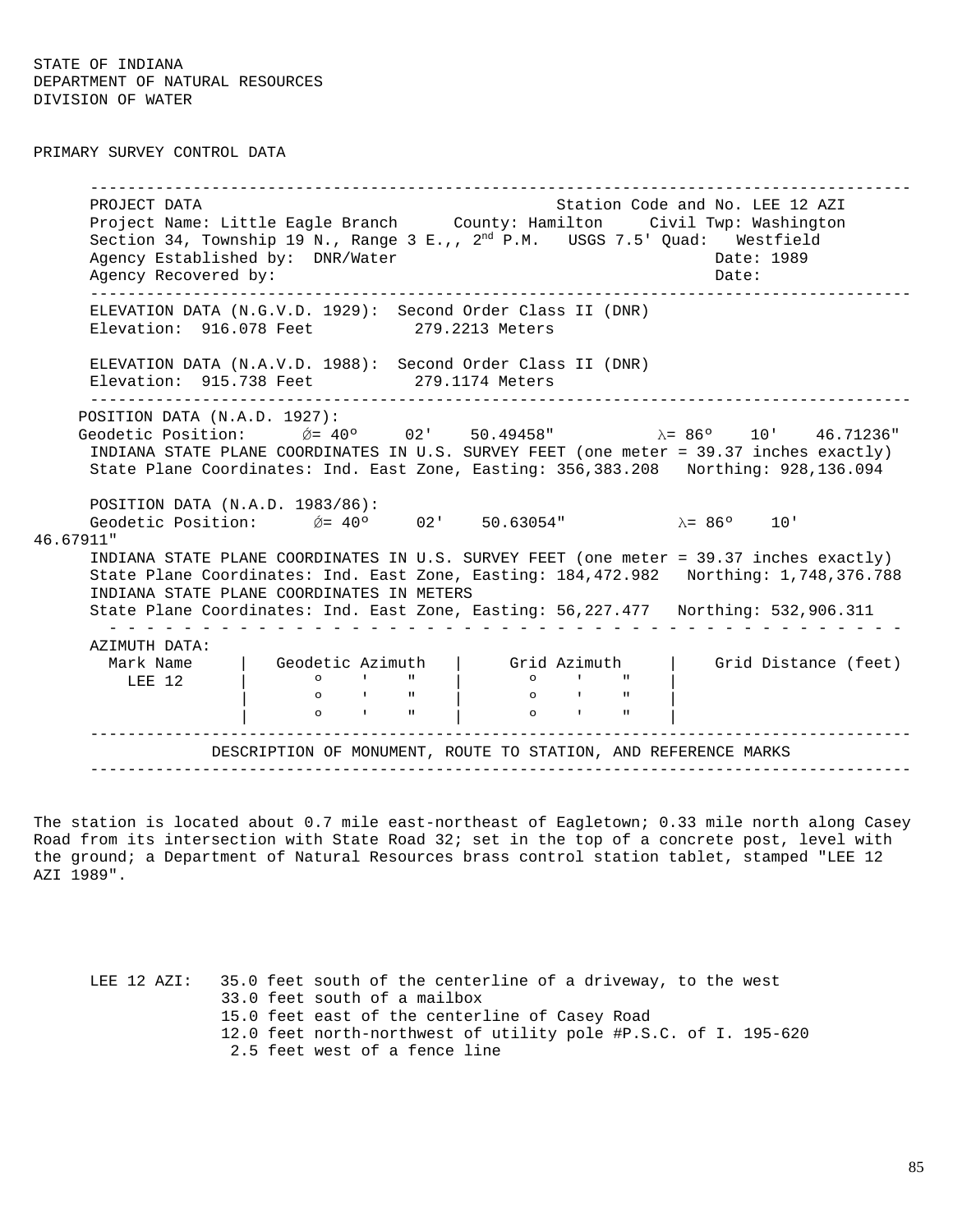PRIMARY SURVEY CONTROL DATA

----------------------------------------------------------------------------------------PROJECT DATA STATION COMPUTER STATION COMPUTER STATION CODE AND A HAM 38 Project Name: Little Eagle Branch County: Hamilton Civil Twp: Clay Section 18, Township 18 N., Range 3 E.,  $2^{nd}$  P.M. USGS 7.5' Quad: Carmel Agency Established by: DNR/Water Cases and Date: March 1989 Agency Recovered by:  $\Box$  Date:  $\Box$  Date:  $\Box$ ----------------------------------------------------------------------------------------ELEVATION DATA (N.G.V.D. 1929): Second Order Class II (DNR) Elevation: 870.124 Feet 265.2142 Meters ELEVATION DATA (N.A.V.D. 1988): Second Order Class II (DNR) Elevation: 869.756 Feet 265.1023 Meters ----------------------------------------------------------------------------------------POSITION DATA (N.A.D. 1927): Geodetic Position:  $\acute{\nabla} = 0$  ' "  $\lambda = 0$  ' INDIANA STATE PLANE COORDINATES IN U.S. SURVEY FEET (one meter = 39.37 inches exactly) State Plane Coordinates: Zone, Easting: Northing: POSITION DATA (N.A.D. 1983/ ): Geodetic Position:  $\acute{\theta} = 0$  ' "  $\lambda = 0$  ' INDIANA STATE PLANE COORDINATES IN U.S. SURVEY FEET (one meter = 39.37 inches exactly) State Plane Coordinates: Zone, Easting: Northing: - - - - - - - - - - - - - - - - - - - - - - - - - - - - - - - - - - - - - - - - - - -AZIMUTH DATA: Mark Name  $\begin{array}{|c|c|c|c|c|c|}\n \hline \text{Mark Name} & \text{Geodetic Azimuth} & \text{Grid Azimuth} & \text{Grid Distance (feet)}\n \hline \end{array}$ | º ' " | º ' " | | **0** ' " | 0 ' " | | º ' " | º ' " | ----------------------------------------------------------------------------------------DESCRIPTION OF MONUMENT, ROUTE TO STATION, AND REFERENCE MARKS ----------------------------------------------------------------------------------------

The station is located approximately 3.0 miles north-northeast of Zionsville; 264.0 feet east of the Boone-Hamilton County Line Road, at the West 146<sup>th</sup> Street bridge over Little Eagle Creek; set in the top of the northwest concrete abutment of the bridge; a Department of Natural Resources brass control station tablet, stamped "HAM 38 1989".

HAM 38: 260.0 feet west of the centerline of Eagle Creek Road (Little Eagle Creek Avenue) 14.9 feet north of the centerline of West 146<sup>th</sup> Street 2.0 feet north of the north guardrail 1.3 feet north of the north and east end of the aluminum guardrail 1.0 foot south of the north face of the concrete abutment 0.5 foot west of the east face of the abutment 0.9 foot above the road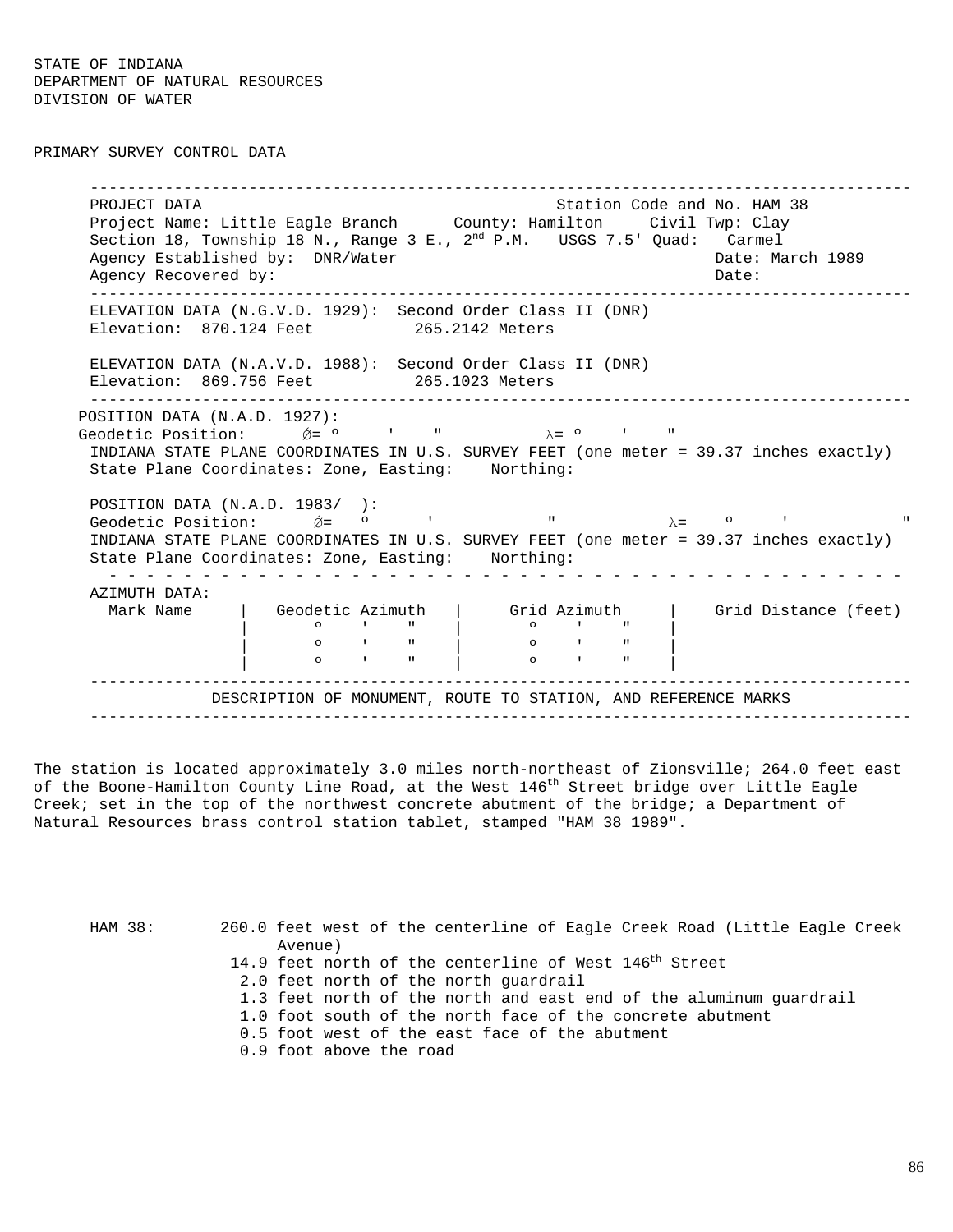PRIMARY SURVEY CONTROL DATA

"

----------------------------------------------------------------------------------------PROJECT DATA Station Code and No. HAM 39 Project Name: Little Eagle Branch County: Hamilton Civil Twp: Washington Section 7, Township 18 N., Range 3 E., 2<sup>nd</sup> P.M. USGS 7.5' Quad: Westfield Agency Established by: DNR/Water Cases and Date: March 1989 Agency Recovered by:  $\Box$  Date:  $\Box$  Date:  $\Box$ ----------------------------------------------------------------------------------------ELEVATION DATA (N.G.V.D. 1929): Second Order Class II (DNR) Elevation: 899.702 Feet 274.2299 Meters ELEVATION DATA (N.A.V.D. 1988): Second Order Class II (DNR) Elevation: 899.342 Feet 274.1199 Meters ----------------------------------------------------------------------------------------POSITION DATA (N.A.D. 1927): Geodetic Position:  $\acute{\nabla}$ =  $\circ$  ' "  $\lambda$ =  $\circ$  ' INDIANA STATE PLANE COORDINATES IN U.S. SURVEY FEET (one meter = 39.37 inches exactly) State Plane Coordinates: Zone, Easting: Northing: POSITION DATA (N.A.D. 1983/ ): Geodetic Position:  $\acute{\nabla}$ =  $\circ$  ' "  $\lambda$ =  $\circ$ INDIANA STATE PLANE COORDINATES IN U.S. SURVEY FEET (one meter = 39.37 inches exactly) State Plane Coordinates: Zone, Easting: Northing: - - - - - - - - - - - - - - - - - - - - - - - - - - - - - - - - - - - - - - - - - - -AZIMUTH DATA: Mark Name | Geodetic Azimuth | Grid Azimuth | Grid Distance (feet) | º ' " | º ' " | | **0** ' " | 0 ' " | | º ' " | º ' " | ----------------------------------------------------------------------------------------DESCRIPTION OF MONUMENT, ROUTE TO STATION, AND REFERENCE MARKS ----------------------------------------------------------------------------------------

The station is located approximately 0.35 mile south of Jolietville; at the Joliet Road Bridge over Woodruff Branch; set in top of the southeast concrete wingwall of the bridge; a Department of Natural Resources brass control station tablet, stamped "HAM 39 1989".

HAM 39: 71.75 feet north of a utility pole 56.35 feet west of a utility pole 33.35 feet east of a utility pole 15.0 feet of the centerline of the road 3.5 feet below the road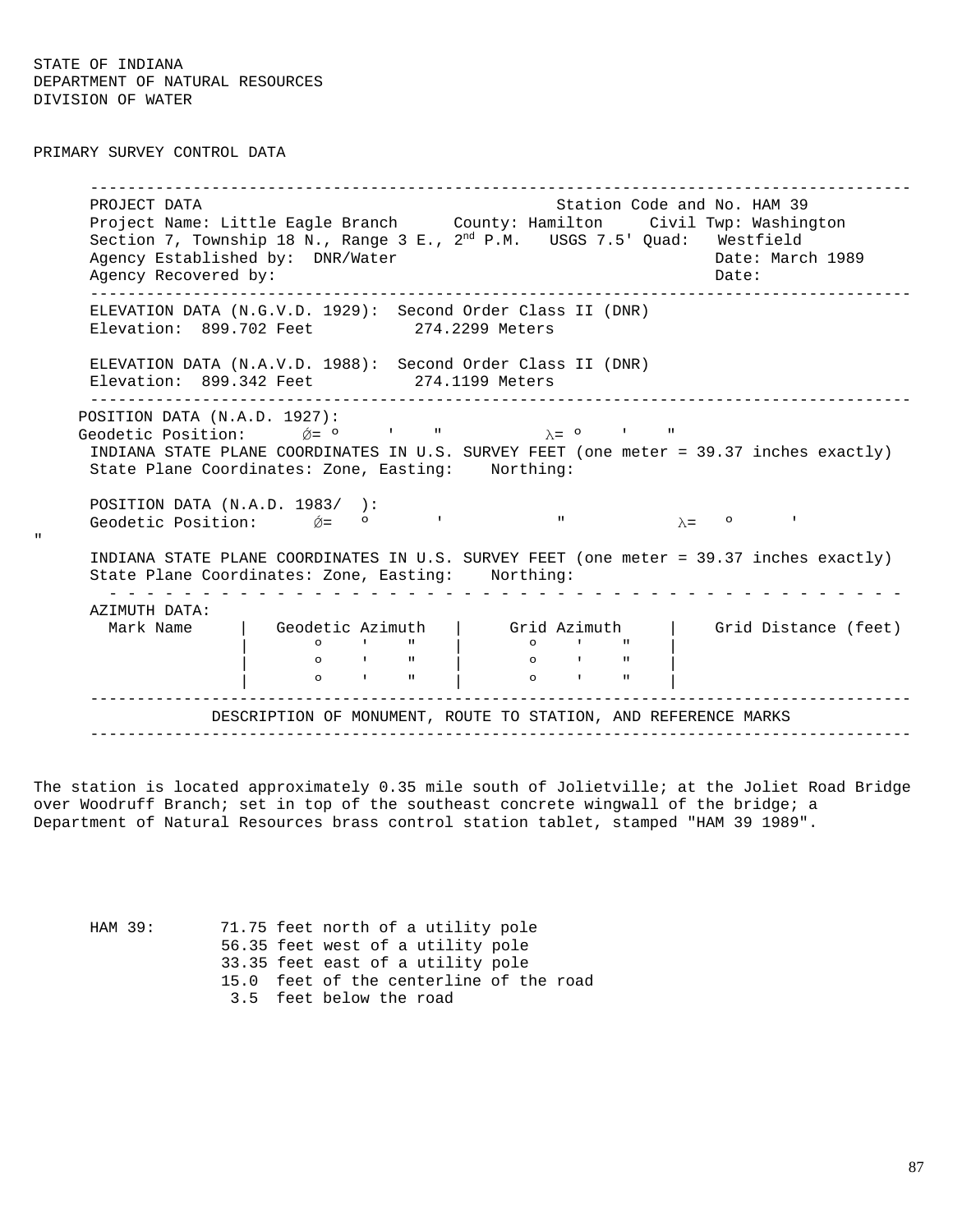PRIMARY SURVEY CONTROL DATA

"

----------------------------------------------------------------------------------------PROJECT DATA STATION COMPUTER STATION COMPANY STATION CODE AND A HAM 40 Project Name: Little Eagle Branch County: Hamilton Civil Twp: Clay Section 20, Township 18 N., Range 3 E.,  $2^{nd}$  P.M. USGS 7.5' Quad: Carmel Agency Established by: DNR/Water Cases and Date: April 1989 Agency Recovered by:  $\Box$  Date:  $\Box$ ----------------------------------------------------------------------------------------ELEVATION DATA (N.G.V.D. 1929): Second Order Class II (DNR) Elevation: 906.436 Feet 276.2823 Meters ELEVATION DATA (N.A.V.D. 1988): Second Order Class II (DNR) Elevation: 906.076 Feet 276.1725 Meters ----------------------------------------------------------------------------------------POSITION DATA (N.A.D. 1927): Geodetic Position:  $\acute{\nabla}$ =  $\circ$  ' "  $\lambda$ =  $\circ$  ' INDIANA STATE PLANE COORDINATES IN U.S. SURVEY FEET (one meter = 39.37 inches exactly) State Plane Coordinates: Zone, Easting: Northing: POSITION DATA (N.A.D. 1983/ ): Geodetic Position:  $\acute{\theta} = 0$  ' "  $\lambda = 0$  ' INDIANA STATE PLANE COORDINATES IN U.S. SURVEY FEET (one meter = 39.37 inches exactly) State Plane Coordinates: Zone, Easting: Northing: - - - - - - - - - - - - - - - - - - - - - - - - - - - - - - - - - - - - - - - - - - -AZIMUTH DATA: Mark Name | Geodetic Azimuth | Grid Azimuth | Grid Distance (feet) | º ' " | º ' " | | **0** ' " | 0 ' " | | º ' " | º ' " | ----------------------------------------------------------------------------------------DESCRIPTION OF MONUMENT, ROUTE TO STATION, AND REFERENCE MARKS ----------------------------------------------------------------------------------------

The station is located about 2.84 miles northeast of Eagle Village; at the intersection of Shelborn Road and West  $146<sup>th</sup>$  Street; at the edge of a ditch; set in the top of a concrete post, level with the ground a Department of Natural Resources brass control station tablet, stamped "HAM 40 1989".

HAM 40: 58.8 feet southeast of a fence corner post 54.5 feet east of a fence corner post, most northern, on the south side of West 146<sup>th</sup> Street 42.0 feet west of a utility pole 31.0 feet east of the centerline of Shelborne Road 20.0 feet south of the centerline of West 146<sup>th</sup> Street 14.0 feet east of a power pole 14.5 feet east of a stop sign post 4.3 feet southwest of the south end of a 12 inch CMP under West 146<sup>th</sup> Street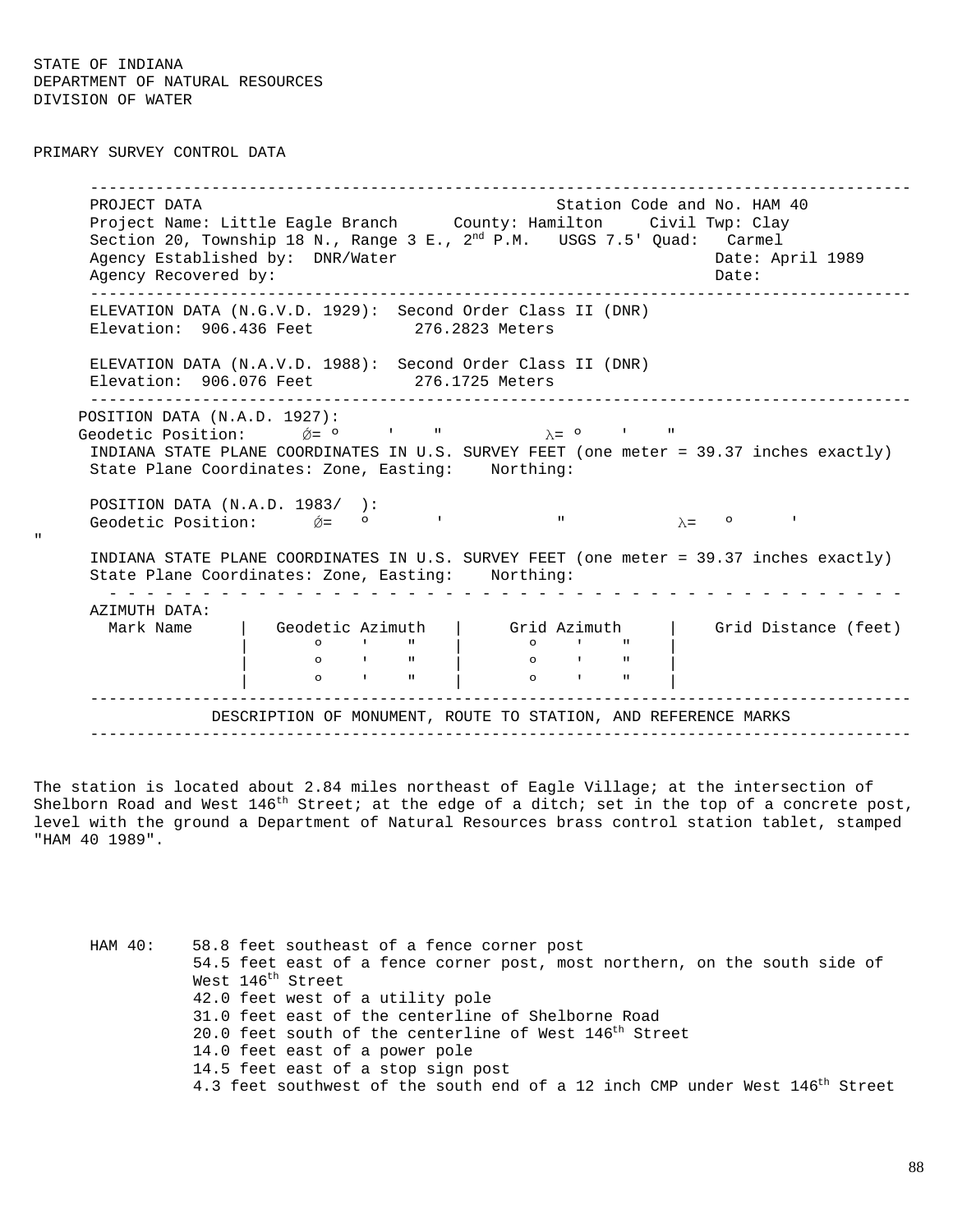PRIMARY SURVEY CONTROL DATA

----------------------------------------------------------------------------------------PROJECT DATA Station Code and No. HAM 41 Project Name: Little Eagle Branch County: Hamilton Civil Twp: Washington Section 9, Township 18 N., Range 3 E., 2<sup>nd</sup> P.M. USGS 7.5' Quad: Westfield Agency Established by: DNR/Water Cases and Date: April 1989 Agency Recovered by:  $\Box$  Date:  $\Box$  Date:  $\Box$ ----------------------------------------------------------------------------------------ELEVATION DATA (N.G.V.D. 1929): Second Order Class II (DNR) Elevation: 917.897 Feet 279.7755 Meters ELEVATION DATA (N.A.V.D. 1988): Second Order Class II (DNR) Elevation: 917.541 Feet 279.6671 Meters ----------------------------------------------------------------------------------------POSITION DATA (N.A.D. 1927): Geodetic Position:  $\&= 40°$  00' 49.09344" λ= 86° 11' 17.77679" INDIANA STATE PLANE COORDINATES IN U.S. SURVEY FEET (one meter = 39.37 inches exactly) State Plane Coordinates: Ind. East Zone, Easting: 353,895.418 Northing: 915,865.949 POSITION DATA (N.A.D. 1983/86): Geodetic Position:  $\acute{\theta}$  = 40° 00' 49.23030" λ = 86° 11' 17.74366" INDIANA STATE PLANE COORDINATES IN U.S. SURVEY FEET (one meter = 39.37 inches exactly) State Plane Coordinates: Ind. East Zone, Easting: 181,985.249 Northing: 1,736,106.515 INDIANA STATE PLANE COORDINATES IN METERS State Plane Coordinates: Ind. East Zone, Easting: 55,469.215 Northing: 529,166.324 - - - - - - - - - - - - - - - - - - - - - - - - - - - - - - - - - - - - - - - - - - -AZIMUTH DATA: Mark Name  $\begin{array}{|c|c|c|c|c|c|}\n\hline\n\end{array}$  Geodetic Azimuth  $\begin{array}{|c|c|c|c|c|}\n\hline\n\end{array}$  Grid Distance (feet) | º ' " | º ' " | | º ' " | º ' " | | º ' " | º ' " | ----------------------------------------------------------------------------------------DESCRIPTION OF MONUMENT, ROUTE TO STATION, AND REFERENCE MARKS ----------------------------------------------------------------------------------------

The station is located about 2.0 miles south of Eagletown; 0.24 mile west along West  $156^{\rm th}$ Street from its intersection with Ditch Road, on the north side of West 156<sup>th</sup> Street; set in the top of a concrete post, 0.1 foot below the ground; a Department of Natural Resources brass control station tablet, stamped "HAM 41 1989".

| HAM 41: | 84.0 feet northeast of utility pole #30                            |
|---------|--------------------------------------------------------------------|
|         | 40.2 feet northeast of a fence line end post                       |
|         | 18.3 feet east of the centerline of a field entrance road, north   |
|         | 13.7 feet north of the centerline of West 156 <sup>th</sup> Street |
|         | 6.4 feet southeast of an end fence post                            |
|         | 3.4 feet south of an orange DNR witness post                       |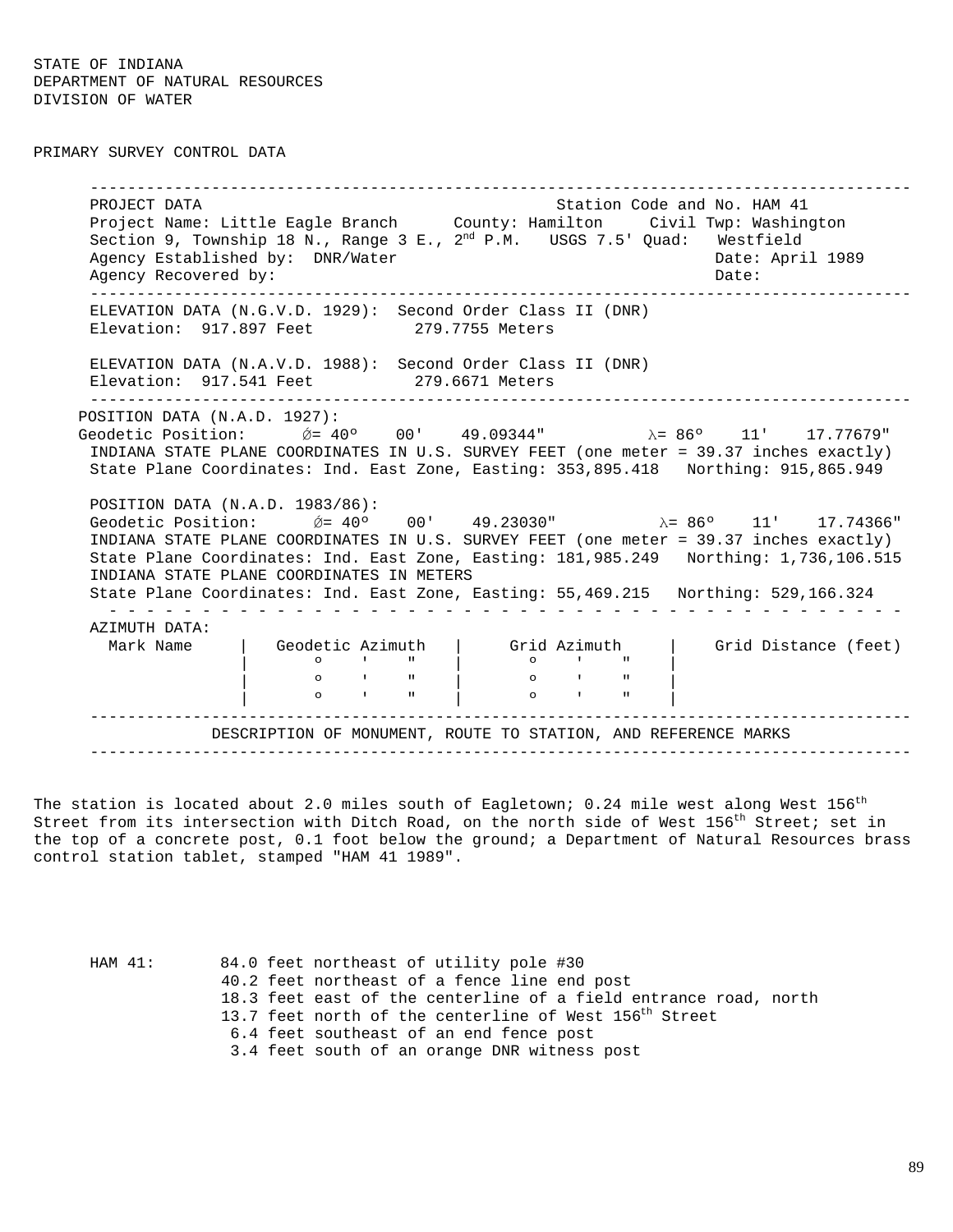PRIMARY SURVEY CONTROL DATA

----------------------------------------------------------------------------------------PROJECT DATA Station Code and No. HAM 42 Project Name: Little Eagle Branch County: Hamilton Civil Twp: Washington Section 9, Township 18 N., Range 3 E.,  $2^{nd}$  P.M. USGS 7.5' Quad: Westfield Agency Established by: DNR/Water Cases and Date: March 1989 Agency Recovered by:  $\Box$  Date:  $\Box$  Date:  $\Box$ ----------------------------------------------------------------------------------------ELEVATION DATA (N.G.V.D. 1929): Second Order Class II (DNR) Elevation: 889.288 Feet 271.0555 Meters ELEVATION DATA (N.A.V.D. 1988): Second Order Class II (DNR) Elevation: 888.929 Feet 270.9461 Meters ----------------------------------------------------------------------------------------POSITION DATA (N.A.D. 1927): Geodetic Position:  $\acute{\nabla}$ =  $\circ$  ' "  $\lambda$ =  $\circ$  ' INDIANA STATE PLANE COORDINATES IN U.S. SURVEY FEET (one meter = 39.37 inches exactly) State Plane Coordinates: Zone, Easting: Northing: POSITION DATA (N.A.D. 1983/ ): Geodetic Position:  $\acute{\n}$   $\acute{\n}$   $\acute{\n}$   $\acute{\n}$   $\acute{\n}$   $\acute{\n}$   $\acute{\n}$   $\acute{\n}$   $\acute{\n}$   $\acute{\n}$   $\acute{\n}$   $\acute{\n}$   $\acute{\n}$   $\acute{\n}$   $\acute{\n}$   $\acute{\n}$   $\acute{\n}$   $\acute{\n}$   $\acute{\n}$   $\acute{\n}$   $\acute{\n}$   $\acute{\n}$   $\acute{\n}$   $\acute{\n}$   $\acute{\n}$   $\$ INDIANA STATE PLANE COORDINATES IN U.S. SURVEY FEET (one meter = 39.37 inches exactly) State Plane Coordinates: Zone, Easting: Northing: - - - - - - - - - - - - - - - - - - - - - - - - - - - - - - - - - - - - - - - - - - -AZIMUTH DATA: Mark Name | Geodetic Azimuth | Grid Azimuth | Grid Distance (feet) | º ' " | º ' " | | **0** ' " | 0 ' " | | **0** ' " | 0 ' " | ----------------------------------------------------------------------------------------DESCRIPTION OF MONUMENT, ROUTE TO STATION, AND REFERENCE MARKS ----------------------------------------------------------------------------------------

The station is located about 1.5 miles south-southwest of Eagletown; about 380.0 feet south of the centerline of West 161st Street, at the Towne Road Bridge over an unnamed tributary of Little Eagle Creek; set in the top near the northeast end of the east concrete guardrail of the bridge; a Department of Natural Resources brass control station tablet, stamped "HAM 42 1989".

| HAM 42: | 51.2 feet southeast of a power pole             |
|---------|-------------------------------------------------|
|         | 22.8 feet south of a power pole                 |
|         | 9.3 feet east of the centerline of Town Road    |
|         | 3.1 feet south of the north end of the headwall |
|         | 2.4 feet above the road                         |
|         |                                                 |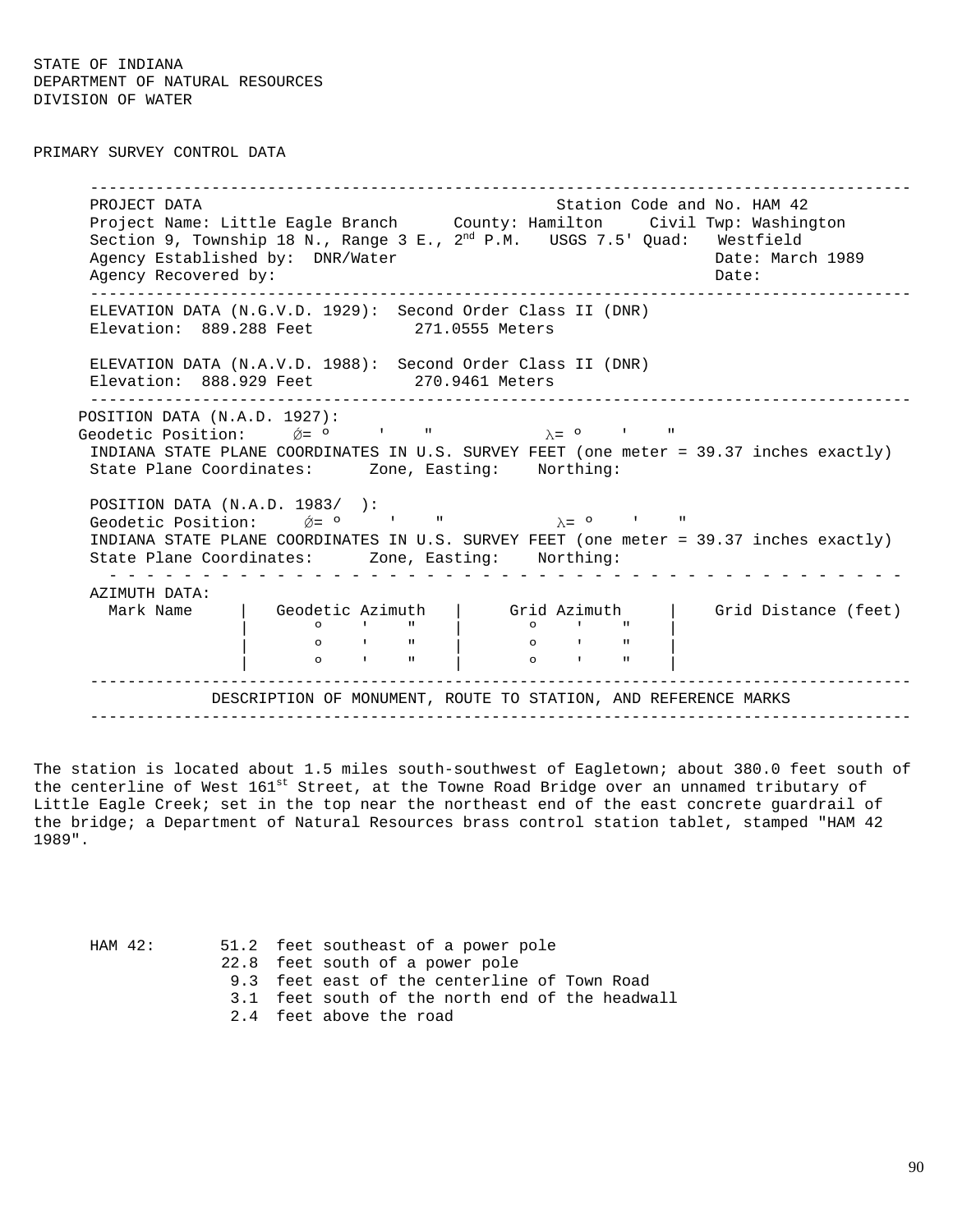PRIMARY SURVEY CONTROL DATA

----------------------------------------------------------------------------------------PROJECT DATA Station Code and No. HAM 43 Project Name: Little Eagle Branch County: Hamilton Civil Twp: Washington Section 8, Township 18 N., Range 3 E.,  $2^{nd}$  P.M. USGS 7.5' Quad: Westfield Agency Established by: DNR/Water Cases and Date: March 1989 Agency Recovered by:  $\Box$  Date:  $\Box$  Date:  $\Box$ ----------------------------------------------------------------------------------------ELEVATION DATA (N.G.V.D. 1929): Second Order Class II (DNR) Elevation: 869.626 Feet 273.2923 Meters ELEVATION DATA (N.A.V.D. 1988): Second Order Class II (DNR) Elevation: 896.270 Feet 273.1837 Meters ----------------------------------------------------------------------------------------POSITION DATA (N.A.D. 1927): Geodetic Position:  $\acute{\mathcal{Q}} = 0$  ' "  $\lambda = 0$  ' INDIANA STATE PLANE COORDINATES IN U.S. SURVEY FEET (one meter = 39.37 inches exactly) State Plane Coordinates: Zone, Easting: Northing: POSITION DATA (N.A.D. 1983/ ): Geodetic Position:  $\acute{e}$  =  $\circ$  ' "  $\lambda$  =  $\circ$  ' INDIANA STATE PLANE COORDINATES IN U.S. SURVEY FEET (one meter = 39.37 inches exactly) State Plane Coordinates: Zone, Easting: Northing: - - - - - - - - - - - - - - - - - - - - - - - - - - - - - - - - - - - - - - - - - - -AZIMUTH DATA: Mark Name  $|$  Geodetic Azimuth  $|$  Grid Azimuth  $|$  Grid Distance (feet) | º ' " | º ' " | | **0** ' " | 0 ' " | | **0** ' " | 0 ' " | ----------------------------------------------------------------------------------------DESCRIPTION OF MONUMENT, ROUTE TO STATION, AND REFERENCE MARKS ----------------------------------------------------------------------------------------

The station is located about 1.0 mile southwest of Eagletown; at the West 166<sup>th</sup> Street Bridge over an unnamed tributary to Little Eagle Creek; set in the top of the southeast concrete wingwall of the bridge; a Department of Natural Resources brass control station tablet, stamped "HAM 43, 1989".

HAM 43: 11.0 feet south of the centerline of West 166<sup>th</sup> Street 3.1 feet northeast of the southwest end of the wingwall 1.0 feet below the road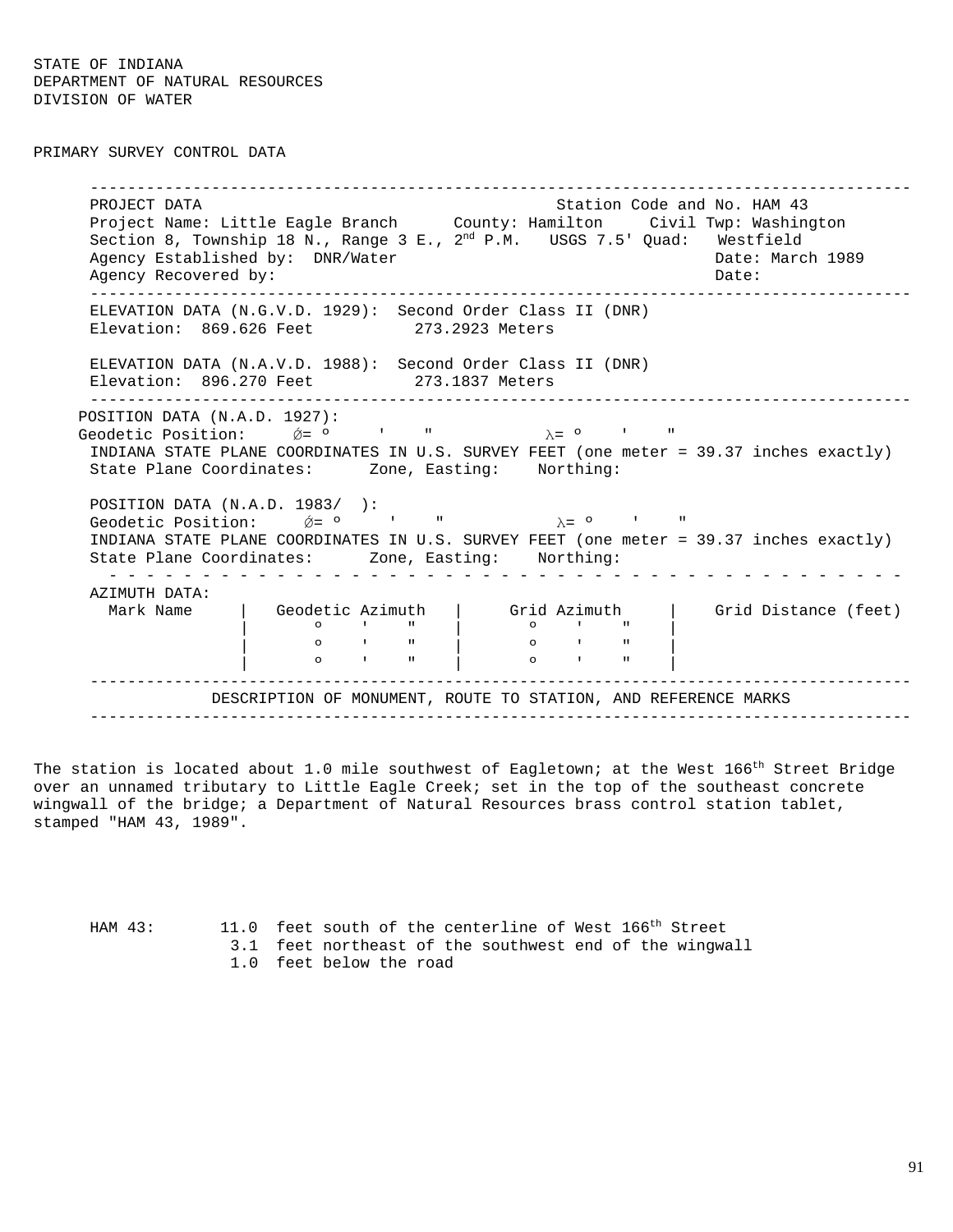PRIMARY SURVEY CONTROL DATA

----------------------------------------------------------------------------------------PROJECT DATA Station Code and No. HAM 44 Project Name: Little Eagle Branch County: Hamilton Civil Twp: Washington Sec. 8 Twp. 18N Ran. 3E ,  $2^{nd}$  P.M. USGS 7.5' Quad: Westfield Agency Established by: DNR/Water Cases and Date: March 1989 Agency Recovered by:  $\Box$  Date:  $\Box$  Date:  $\Box$ ----------------------------------------------------------------------------------------ELEVATION DATA (N.G.V.D. 1929): Second Order Class II (DNR) Elevation: 885.977 Feet 270.0463 Meters ELEVATION DATA (N.A.V.D. 1988): Second Order Class II (DNR) Elevation: 885.621 Feet 269.9377 Meters ----------------------------------------------------------------------------------------POSITION DATA (N.A.D. 1927): Geodetic Position:  $\acute{\theta} = 0$  ' "  $\lambda = 0$  ' " INDIANA STATE PLANE COORDINATES IN U.S. SURVEY FEET (one meter = 39.37 inches exactly) State Plane Coordinates: Zone, Easting: Northing: POSITION DATA (N.A.D. 1983/ ): Geodetic Position:  $\acute{\theta} = 0$  ' "  $\lambda = 0$  ' " INDIANA STATE PLANE COORDINATES IN U.S. SURVEY FEET (one meter = 39.37 inches exactly) State Plane Coordinates: Zone, Easting: Northing: - - - - - - - - - - - - - - - - - - - - - - - - - - - - - - - - - - - - - - - - - - -AZIMUTH DATA: Mark Name | Geodetic Azimuth | Grid Azimuth | Grid Distance (feet) | º ' " | º ' " | | **0** ' " | 0 ' " | | º ' " | º ' " | ----------------------------------------------------------------------------------------DESCRIPTION OF MONUMENT, ROUTE TO STATION, AND REFERENCE MARKS ----------------------------------------------------------------------------------------

Located about 1.2 miles southwest of Eagletown; 1.0 mile south from State Road 32, at the West 166<sup>th</sup> Street Bridge over Little Eagle Creek; set in the top of the southeast concrete wingwall of the bridge, level with the road; a Department of Natural Resources brass control station tablet, stamped "HAM 44 1989".

HAM 44: 240.0 feet west of the intersection of Eagle Creek Avenue 13.5 feet south of the centerline of West 166<sup>th</sup> Street 1.23 feet northwest of the southeast face of the wingwall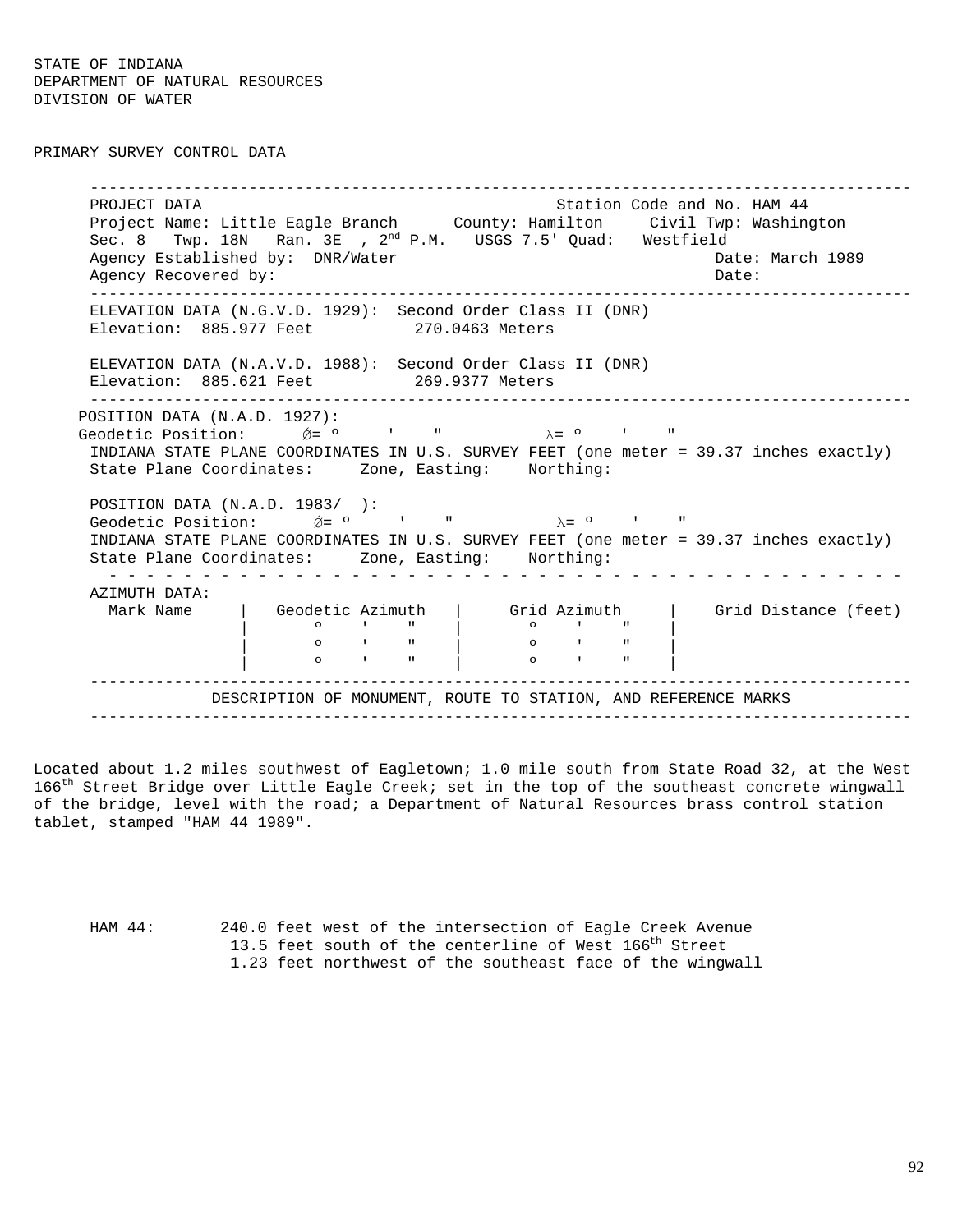PRIMARY SURVEY CONTROL DATA

----------------------------------------------------------------------------------------PROJECT DATA Station Code and No. HAM 45 Project Name: Little Eagle Branch County: Hamilton Civil Twp: Washington Section 7, Township 18 N., Range 3 E.,  $2^{nd}$  P.M. USGS 7.5' Quad: Westfield Agency Established by: DNR/Water Cases and Date: March 1989 Agency Recovered by:  $\Box$  Date:  $\Box$  Date:  $\Box$ ----------------------------------------------------------------------------------------ELEVATION DATA (N.G.V.D. 1929): Second Order Class II (DNR) Elevation: 913.292 Feet 278.3721 Meters ELEVATION DATA (N.A.V.D. 1988): Second Order Class II (DNR) Elevation: 912.935 Feet 278.2631 Meters ----------------------------------------------------------------------------------------POSITION DATA (N.A.D. 1927): Geodetic Position:  $\acute{\nabla}$ =  $\circ$  ' "  $\lambda$ =  $\circ$  ' INDIANA STATE PLANE COORDINATES IN U.S. SURVEY FEET (one meter = 39.37 inches exactly) State Plane Coordinates: Zone, Easting: Northing: POSITION DATA (N.A.D. 1983/ ): Geodetic Position:  $\acute{\theta} = 0$  ' "  $\lambda = 0$  ' INDIANA STATE PLANE COORDINATES IN U.S. SURVEY FEET (one meter = 39.37 inches exactly) State Plane Coordinates: Zone, Easting: Northing: - - - - - - - - - - - - - - - - - - - - - - - - - - - - - - - - - - - - - - - - - - -AZIMUTH DATA: Mark Name | Geodetic Azimuth | Grid Azimuth | Grid Distance (feet) | º ' " | º ' " | | **0** ' " | 0 ' " | | **0** ' " | 0 ' " | ----------------------------------------------------------------------------------------DESCRIPTION OF MONUMENT, ROUTE TO STATION, AND REFERENCE MARKS ----------------------------------------------------------------------------------------

The station is located about 1.0 mile south of Jolietville; 0.1 mile east of Joliet Road at the West  $166^{th}$  Street culvert over a drainage ditch; set in the top near the center of the south headwall of the culvert, 1.3 feet above the road; a Department of Natural Resources brass control station tablet, stamped "HAM 45 1989".

HAM 45: 13.0 feet south of the centerline of the road 3.6 feet north of an east-west fence 2.9 feet west of the east end of the headwall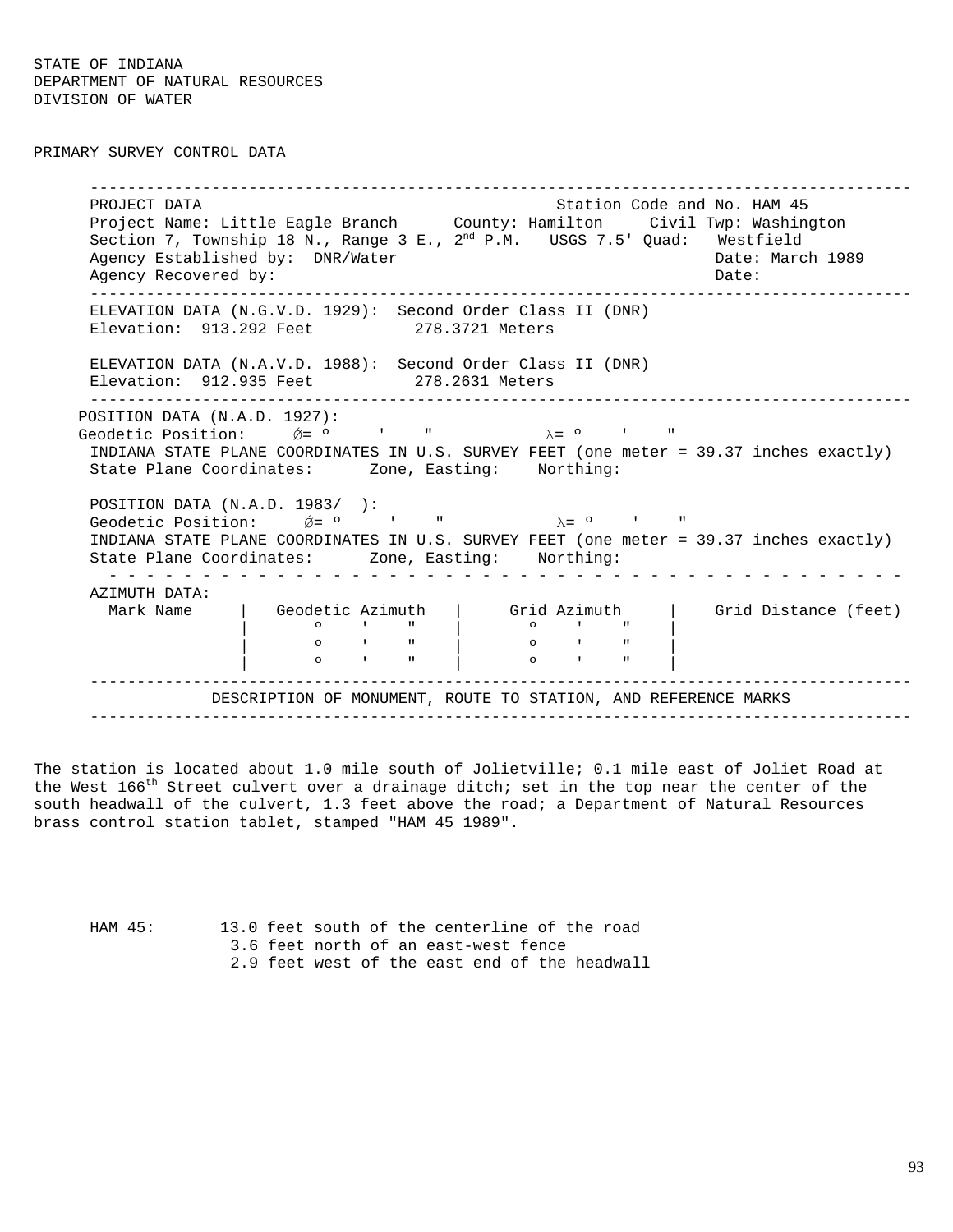PRIMARY SURVEY CONTROL DATA

----------------------------------------------------------------------------------------PROJECT DATA Station Code and No. HAM 46 Project Name: Little Eagle Branch County: Hamilton Civil Twp: Washington Section 6, Township 18 N., Range 3 E.,  $2^{nd}$  P.M. USGS 7.5' Quad: Westfield Agency Established by: DNR/Water Cases and Date: March 1989 Agency Recovered by:  $\Box$  Date:  $\Box$  Date:  $\Box$ ----------------------------------------------------------------------------------------ELEVATION DATA (N.G.V.D. 1929): Second Order Class II (DNR) Elevation: 895.471 Feet 272.9402 Meters ELEVATION DATA (N.A.V.D. 1988): Second Order Class II (DNR) Elevation: 895.112 Feet 272.8306 Meters ----------------------------------------------------------------------------------------POSITION DATA (N.A.D. 1927): Geodetic Position:  $\acute{\nabla}$ =  $\circ$  ' "  $\lambda$ =  $\circ$  ' INDIANA STATE PLANE COORDINATES IN U.S. SURVEY FEET (one meter = 39.37 inches exactly) State Plane Coordinates: Zone, Easting: Northing: POSITION DATA (N.A.D. 1983/ ): Geodetic Position:  $\acute{\n}$   $\acute{\n}$   $\acute{\n}$   $\acute{\n}$   $\acute{\n}$   $\acute{\n}$   $\acute{\n}$   $\acute{\n}$   $\acute{\n}$   $\acute{\n}$   $\acute{\n}$   $\acute{\n}$   $\acute{\n}$   $\acute{\n}$   $\acute{\n}$   $\acute{\n}$   $\acute{\n}$   $\acute{\n}$   $\acute{\n}$   $\acute{\n}$   $\acute{\n}$   $\acute{\n}$   $\acute{\n}$   $\acute{\n}$   $\acute{\n}$   $\$ INDIANA STATE PLANE COORDINATES IN U.S. SURVEY FEET (one meter = 39.37 inches exactly) State Plane Coordinates: Zone, Easting: Northing: - - - - - - - - - - - - - - - - - - - - - - - - - - - - - - - - - - - - - - - - - - -AZIMUTH DATA: Mark Name | Geodetic Azimuth | Grid Azimuth | Grid Distance (feet) | º ' " | º ' " | | **0** ' " | 0 ' " | | **0** ' " | 0 ' " | ----------------------------------------------------------------------------------------DESCRIPTION OF MONUMENT, ROUTE TO STATION, AND REFERENCE MARKS ----------------------------------------------------------------------------------------

The station is located about 1.0 mile south of Jolietville; at the West  $166^{th}$  Street Bridge over Woodruff Branch; 0.05 mile west of Joliet Road; set in the top of the northeast concrete headwall of the bridge, level with the road; a Department of Natural Resources brass control station tablet, stamped "HAM 46 1989".

HAM 46: 67.6 feet northwest of utility pole #BC 5 R 6 12.5 feet north of the centerline of West 166<sup>th</sup> Street 1.9 feet south of the north face of the concrete headwall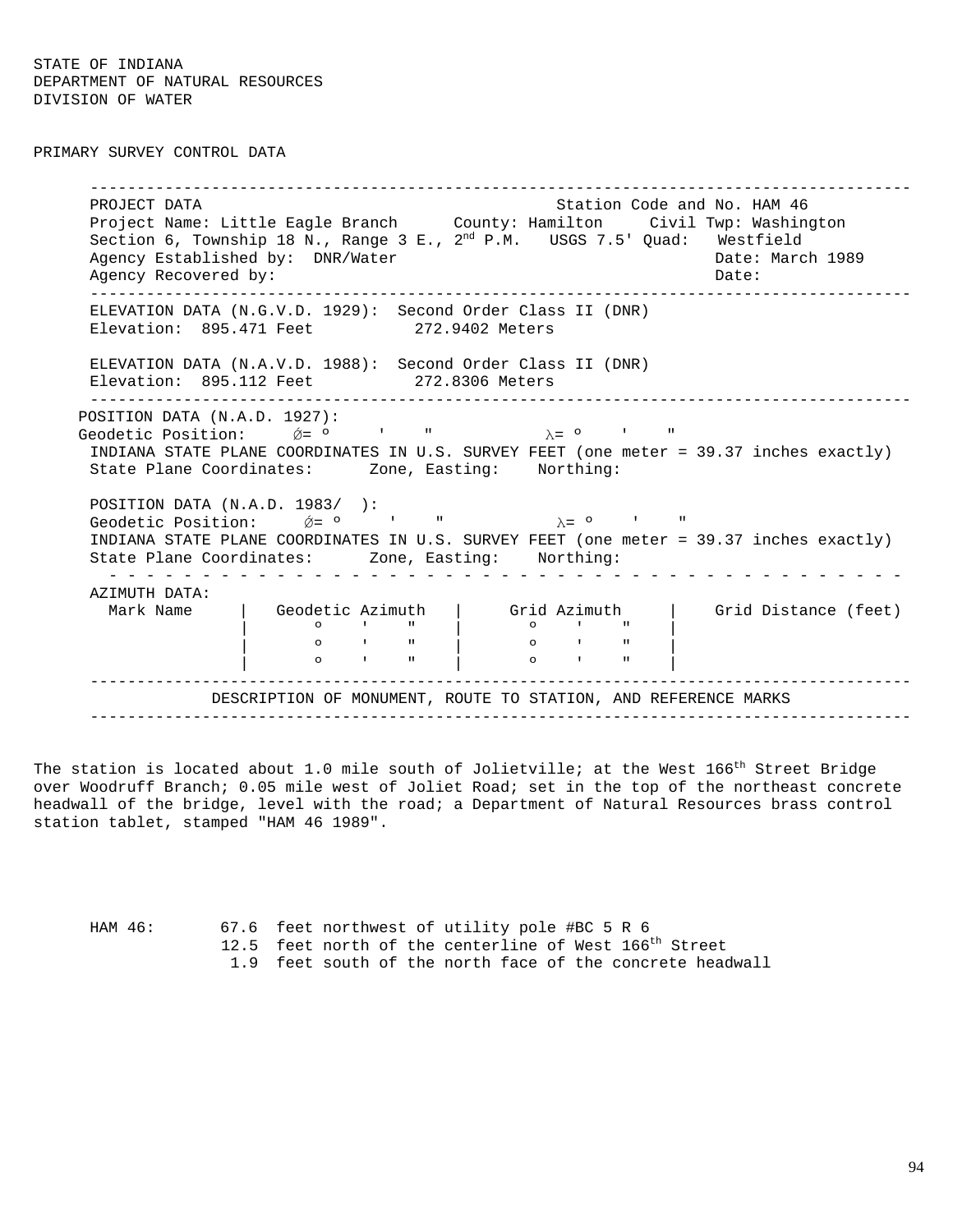PRIMARY SURVEY CONTROL DATA

----------------------------------------------------------------------------------------PROJECT DATA Station Code and No. HAM 47 Project Name: Little Eagle Branch County: Hamilton Civil Twp: Washington Section 7, Township 18 N., Range 3 E.,  $2^{nd}$  P.M. USGS 7.5' Quad: Westfield Agency Established by: DNR/Water Cases and Date: March 1989 Agency Recovered by:  $\Box$  Date:  $\Box$  Date:  $\Box$ ----------------------------------------------------------------------------------------ELEVATION DATA (N.G.V.D. 1929): Second Order Class II (DNR) Elevation: 901.254 Feet 274.7029 Meters ELEVATION DATA (N.A.V.D. 1988): Second Order Class II (DNR) Elevation: 900.891 Feet 274.5920 Meters ----------------------------------------------------------------------------------------POSITION DATA (N.A.D. 1927): Geodetic Position:  $\acute{p}$  =  $\circ$  ' "  $\lambda$  =  $\circ$  ' " INDIANA STATE PLANE COORDINATES IN U.S. SURVEY FEET (one meter = 39.37 inches exactly) State Plane Coordinates: Zone, Easting: Northing: POSITION DATA (N.A.D. 1983/ ): Geodetic Position:  $\acute{\theta} = 0$  ' "  $\lambda = 0$  ' " INDIANA STATE PLANE COORDINATES IN U.S. SURVEY FEET (one meter = 39.37 inches exactly) State Plane Coordinates: Zone, Easting: Northing: - - - - - - - - - - - - - - - - - - - - - - - - - - - - - - - - - - - - - - - - - - -AZIMUTH DATA: Mark Name | Geodetic Azimuth | Grid Azimuth | Grid Distance (feet) | º ' " | º ' " | | **0** ' " | 0 ' " | | **0** ' " | 0 ' " | ----------------------------------------------------------------------------------------DESCRIPTION OF MONUMENT, ROUTE TO STATION, AND REFERENCE MARKS ----------------------------------------------------------------------------------------

The station is located about 2.0 miles south-southwest of Jolietville; at the 200 South Road Bridge over a unnamed tributary of Little Eagle Creek; set in the top near the west end of the north concrete headwall of the bridge, 2.6 feet above the road; a Department of Natural Resources brass control station tablet, stamped "HAM 47 1989".

HAM 47: 200.0 feet east of the centerline of the Boone-Hamilton County Line Road 110.7 feet northwest of utility pole # REMC 4351-BC5-48

- 10.5 feet north of the centerline of 200 South Road
- 1.7 feet east of the west end of the headwall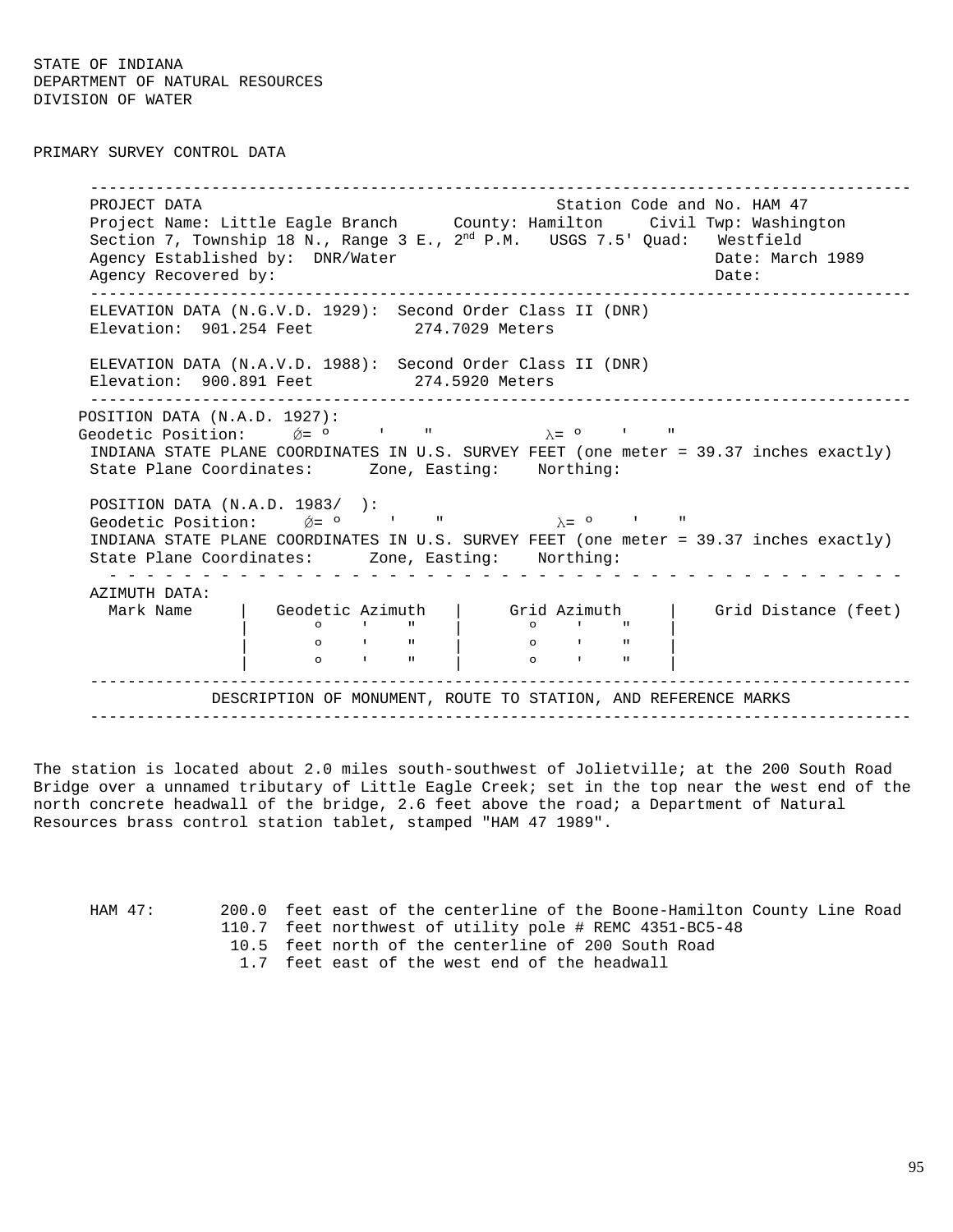PRIMARY SURVEY CONTROL DATA

----------------------------------------------------------------------------------------PROJECT DATA Station Code and No. HAM 48 Project Name: Little Eagle Branch County: Hamilton Civil Twp: Washington Section 27, Township 19 N., Range 3 E.,  $2^{nd}$  P.M. USGS 7.5' Quad: Westfield Agency Established by: DNR/Water Cases and Date: April 1989 Agency Recovered by:  $\Box$  Date:  $\Box$  Date:  $\Box$ ----------------------------------------------------------------------------------------ELEVATION DATA (N.G.V.D. 1929): Second Order Class II (DNR) Elevation: 911.987 Feet 277.9741 Meters ELEVATION DATA (N.A.V.D. 1988): Second Order Class II (DNR) Elevation: 911.647 Feet 277.8705 Meters ----------------------------------------------------------------------------------------POSITION DATA (N.A.D. 1927): Geodetic Position:  $\acute{\nabla}$ =  $\circ$  ' "  $\lambda$ =  $\circ$  ' INDIANA STATE PLANE COORDINATES IN U.S. SURVEY FEET (one meter = 39.37 inches exactly) State Plane Coordinates: Zone, Easting: Northing: POSITION DATA (N.A.D. 1983/ ): Geodetic Position:  $\acute{\theta} = 0$  ' "  $\lambda = 0$  ' " INDIANA STATE PLANE COORDINATES IN U.S. SURVEY FEET (one meter = 39.37 inches exactly) State Plane Coordinates: Zone, Easting: Northing: - - - - - - - - - - - - - - - - - - - - - - - - - - - - - - - - - - - - - - - - - - -AZIMUTH DATA: Mark Name | Geodetic Azimuth | Grid Azimuth | Grid Distance (feet) | º ' " | º ' " | | **0** ' " | 0 ' " | | **0** ' " | 0 ' " | ----------------------------------------------------------------------------------------DESCRIPTION OF MONUMENT, ROUTE TO STATION, AND REFERENCE MARKS ----------------------------------------------------------------------------------------

The station is located about 1.4 miles northeast of Eagletown; 1.4 miles north of State Road 32, 0.4 mile south of West 193rd Street, at the Casey Road culvert over an unnamed tributary of Little Eagle Creek; set in the top at the Southwest end of the concrete headwall of the culvert; a Department of Natural Resources brass control station tablet, stamped "HAM 48 1989".

HAM 48: 137.0 feet south of the bridge over Little Eagle Creek 10.9 feet west of the centerline of Casey Road 1.7 feet above the road 1.4 feet north of the south end of the headwall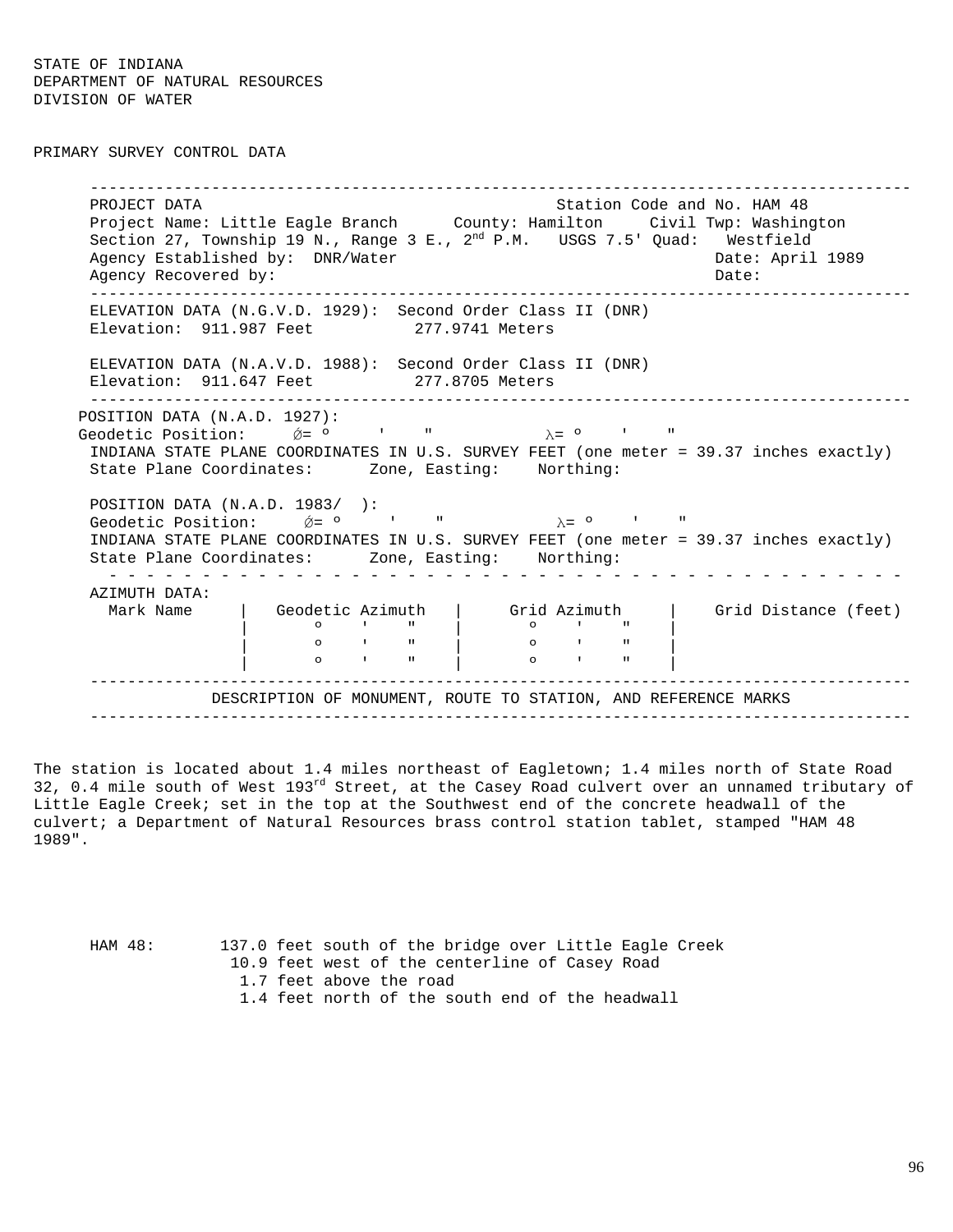PRIMARY SURVEY CONTROL DATA

----------------------------------------------------------------------------------------PROJECT DATA Station Code and No. HAM 50 Project Name: Little Eagle Branch County: Hamilton Civil Twp: Washington Section 5, Township 18 N., Range 3 E., 2<sup>nd</sup> P.M. USGS 7.5' Quad: Westfield Agency Established by: DNR/Water Case Communication of the Date: 1989 Agency Recovered by:  $\Box$  Date:  $\Box$  Date:  $\Box$ ----------------------------------------------------------------------------------------ELEVATION DATA (N.G.V.D. 1929): Second Order Class II (DNR) Elevation: 923.332 Feet 281.4322 Meters ELEVATION DATA (N.A.V.D. 1988): Second Order Class II (DNR) Elevation: 922.992 Feet 281.3286 Meters ----------------------------------------------------------------------------------------POSITION DATA (N.A.D. 1927): Geodetic Position:  $\acute{\theta} = 40^{\circ}$  02' 30.42670" λ= 86° 12' 53.88057" INDIANA STATE PLANE COORDINATES IN U.S. SURVEY FEET (one meter = 39.37 inches exactly) State Plane Coordinates: Ind. East Zone, Easting: 346,480.923 Northing: 926,164.421 POSITION DATA (N.A.D. 1983/86): Geodetic Position:  $\acute{\theta}$  = 40° 02' 30.56393" λ= 86° 12' 53.85188" INDIANA STATE PLANE COORDINATES IN U.S. SURVEY FEET (one meter = 39.37 inches exactly) State Plane Coordinates: Ind. East Zone, Easting: 174,570.608 Northing: 1,746,405.206 INDIANA STATE PLANE COORDINATES IN METERS State Plane Coordinates: Ind. East Zone, Easting: 53,209.228 Northing: 532,305.371 - - - - - - - - - - - - - - - - - - - - - - - - - - - - - - - - - - - - - - - - - - -AZIMUTH DATA: Mark Name  $\begin{array}{|c|c|c|c|c|c|}\n\hline\n\end{array}$  Geodetic Azimuth  $\begin{array}{|c|c|c|c|c|}\n\hline\n\end{array}$  Grid Distance (feet) | º ' " | º ' " | | º ' " | º ' " | | º ' " | º ' " | ----------------------------------------------------------------------------------------DESCRIPTION OF MONUMENT, ROUTE TO STATION, AND REFERENCE MARKS ----------------------------------------------------------------------------------------

The station is located about 0.85 mile east of Jolietville; 0.85 mile east along State Road 32 from its intersection with Joliet Road in Jolietville, to the residence at #3131; set in the top of a concrete post, level with the ground; a Department of Natural Resources brass control station tablet, stamped "HAM 50, 1989".

| HAM 50: | 600.0 feet west of the centerline of Centennial Road               |
|---------|--------------------------------------------------------------------|
|         | 163.0 feet east of the centerline of a driveway at residence #3131 |
|         | 29.0 feet south of the centerline of State Road 32                 |
|         | 22.0 feet east of utility pole #P.S.C. of I 84-750                 |
|         | 20.8 feet north of utility pole #P.S.C. of I. 200-480              |
|         | 4.0 feet west of an end fence post, (north-south fence line)       |
|         | 2.0 feet west of a orange D.N.R. witness post                      |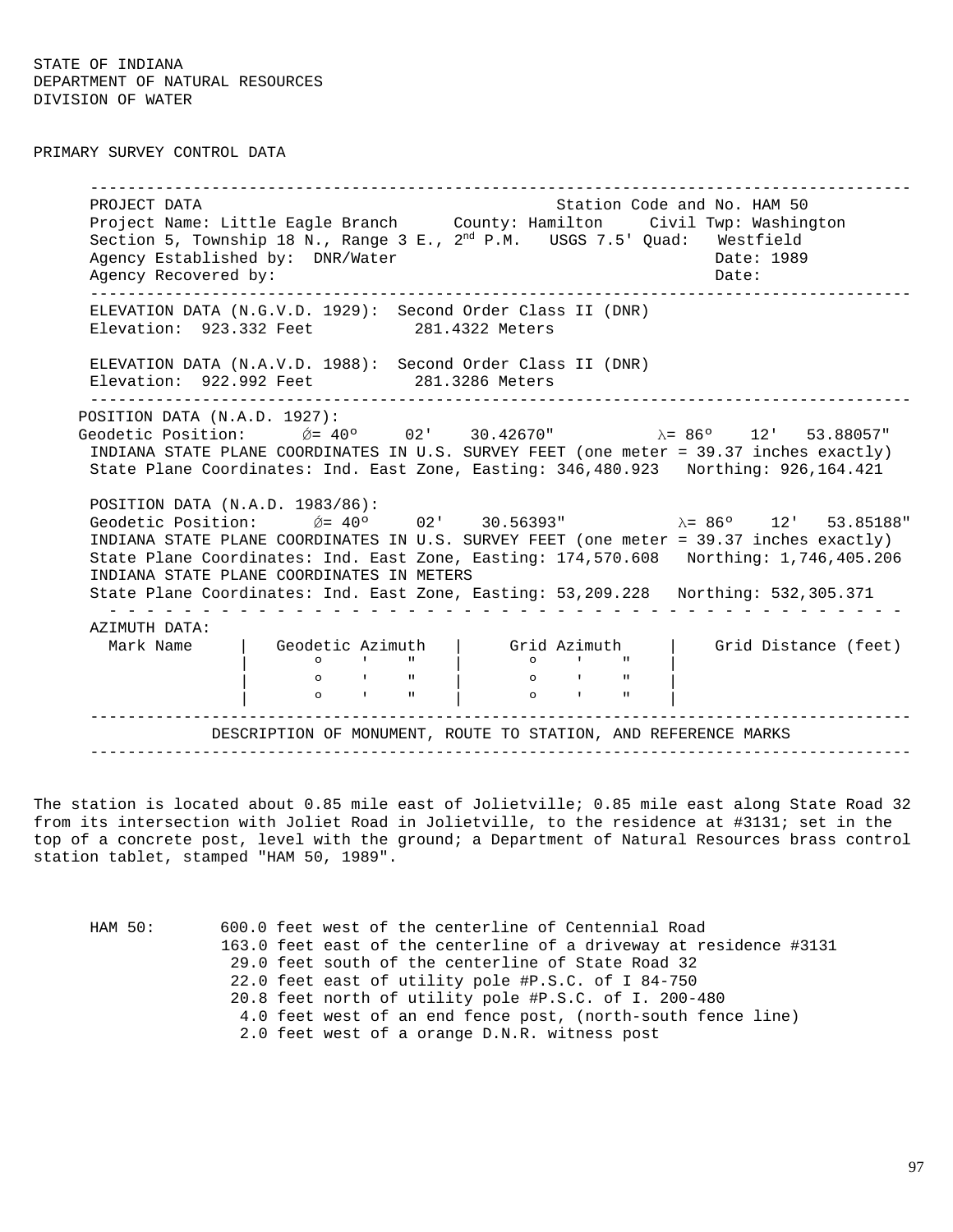PRIMARY SURVEY CONTROL DATA

----------------------------------------------------------------------------------------PROJECT DATA Station Code and No. HAM 51 Project Name: Little Eagle Branch County: Hamilton Civil Twp: Washington Section 28, Township 19 N., Range 3 E.,  $2^{nd}$  P.M. USGS 7.5' Quad: Westfield Agency Established by: DNR/Water Case Communication of the Date: May 1989 Agency Recovered by:  $\Box$  Date:  $\Box$  Date:  $\Box$ ----------------------------------------------------------------------------------------ELEVATION DATA (N.G.V.D. 1929): Second Order Class II (DNR) Elevation: 932.641 Feet 284.2695 Meters ELEVATION DATA (N.A.V.D. 1988): Second Order Class II (DNR) Elevation: 932.301 Feet 284.1660 Meters ----------------------------------------------------------------------------------------POSITION DATA (N.A.D. 1927): Geodetic Position:  $\acute{Q}$  = 40° 04' 03.35585" λ= 86° 11' 11.81741" INDIANA STATE PLANE COORDINATES IN U.S. SURVEY FEET (one meter = 39.37 inches exactly) State Plane Coordinates: Ind. East Zone, Easting: 354,473.865 Northing: 935,520.043 POSITION DATA (N.A.D. 1983/86): Geodetic Position: *ΰ*= 40° 04' 03.49168"  $λ = 86°$  11' 11.78572" INDIANA STATE PLANE COORDINATES IN U.S. SURVEY FEET (one meter = 39.37 inches exactly) State Plane Coordinates: Ind. East Zone, Easting: 182,563.571 Northing: 1,755,760.854 INDIANA STATE PLANE COORDINATES IN METERS State Plane Coordinates: Ind. East Zone, Easting: 55,645.488 Northing: 535,156.979 - - - - - - - - - - - - - - - - - - - - - - - - - - - - - - - - - - - - - - - - - - -AZIMUTH DATA: Mark Name  $\begin{array}{|c|c|c|c|c|c|}\n\hline\n\end{array}$  Geodetic Azimuth  $\begin{array}{|c|c|c|c|c|}\n\hline\n\end{array}$  Grid Distance (feet) | º ' " | º ' " | | º ' " | º ' " | | º ' " | º ' " | ----------------------------------------------------------------------------------------DESCRIPTION OF MONUMENT, ROUTE TO STATION, AND REFERENCE MARKS ----------------------------------------------------------------------------------------

The station is located about 2.3 miles northwest of Westfield; about 0.3 mile east along  $193^{\rm rd}$ Street from the intersection of West 193<sup>rd</sup> Street and Fremont Road; set in the top of a concrete post, 0.3 foot below the ground; a Department of Natural Resources brass control station tablet, stamped "HAM 51, 1989".

HAM 51: 80.5 feet east of a driveway center line to the south 73.0 feet north of the porch of a brown two-story framed house #1521 33.0 feet west of a driveway center line to the south 29.5 feet southeast of and across  $193<sup>rd</sup>$  Street from utility pole #198/789 11.5 feet south of the centerline of West 193rd Street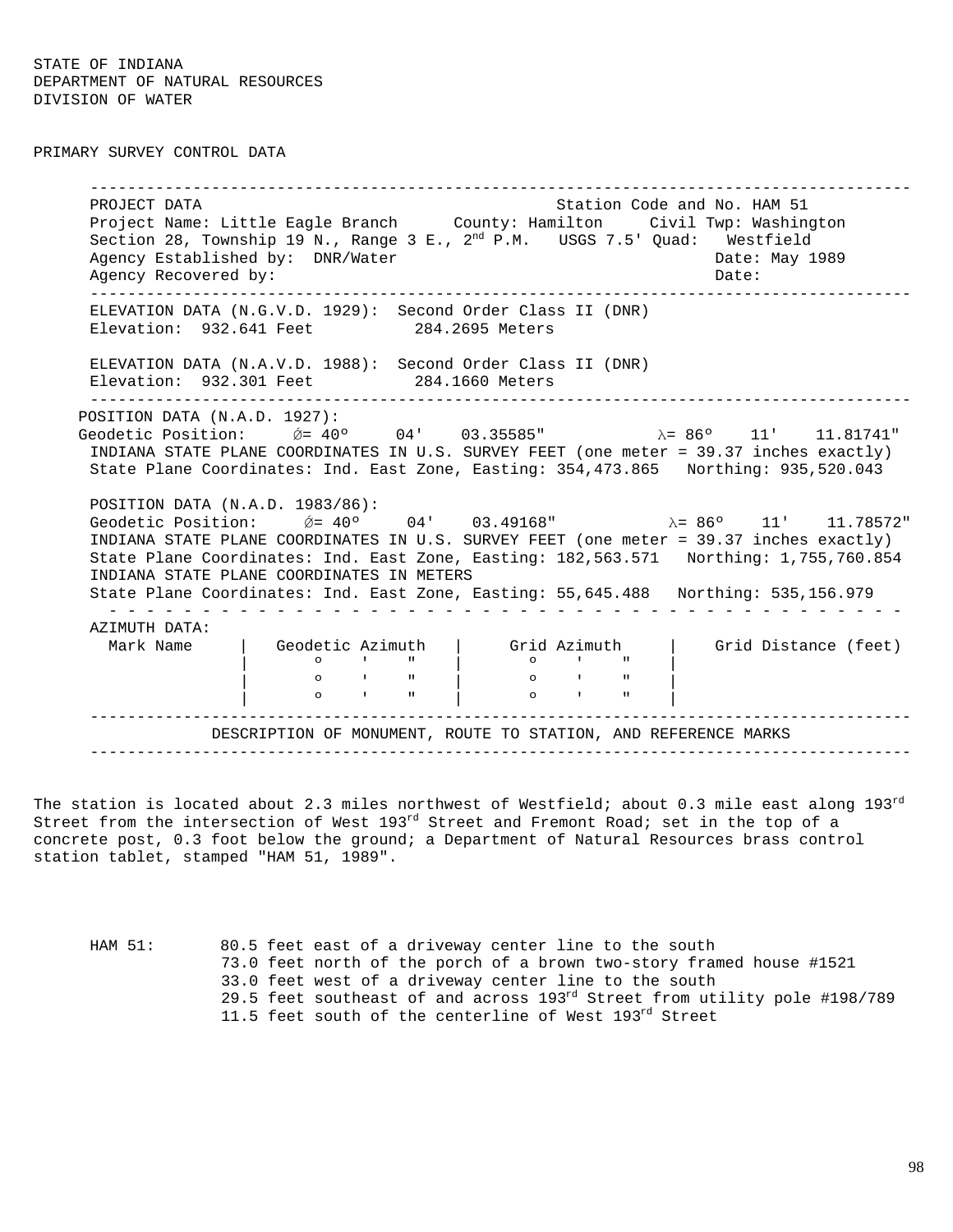PRIMARY SURVEY CONTROL DATA

----------------------------------------------------------------------------------------PROJECT DATA Station Code and No. HAM 52 Project Name: Little Eagle Branch County: Hamilton Civil Twp: Washington Section 28, Township 19 N., Range 3 E.,  $2^{nd}$  P.M. USGS 7.5' Quad: Westfield Agency Established by: DNR/Water Case Communication of the Date: 1989 Agency Recovered by:  $\Box$  Date:  $\Box$  Date:  $\Box$ ----------------------------------------------------------------------------------------ELEVATION DATA (N.G.V.D. 1929): Second Order Class II (DNR) Elevation: 922.354 Feet 281.1340 Meters ELEVATION DATA (N.A.V.D. 1988): Second Order Class II (DNR) Elevation: 922.015 Feet 281.0307 Meters ----------------------------------------------------------------------------------------POSITION DATA (N.A.D. 1927): Geodetic Position:  $\acute{Q}$  = 40° 03' 23.95736" λ= 86° 11' 37.81305" INDIANA STATE PLANE COORDINATES IN U.S. SURVEY FEET (one meter = 39.37 inches exactly) State Plane Coordinates: Ind. East Zone, Easting: 352,429.192 Northing: 931,545.307 POSITION DATA (N.A.D. 1983/86): Geodetic Position: *ΰ*= 40° 03' 24.09360" λ= 86° 11' 37.78200" INDIANA STATE PLANE COORDINATES IN U.S. SURVEY FEET (one meter = 39.37 inches exactly) State Plane Coordinates: Ind. East Zone, Easting: 180,518.902 Northing: 1,751,786.088 INDIANA STATE PLANE COORDINATES IN METERS State Plane Coordinates: Ind. East Zone, Easting: 55,022.271 Northing: 533,945.468 - - - - - - - - - - - - - - - - - - - - - - - - - - - - - - - - - - - - - - - - - - -AZIMUTH DATA: Mark Name  $\begin{array}{|c|c|c|c|c|c|}\n\hline\n\end{array}$  Geodetic Azimuth  $\begin{array}{|c|c|c|c|c|}\n\hline\n\end{array}$  Grid Distance (feet) | CHE CONSIDER A CHANGE CONTROLLED A CHANGE CONTROL CONTROL CONTROL CONTROL CONTROLLED MANAGEMENT CONTROLLED M<br>| O CHANGE CONTROLLED MANAGEMENT CONTROLLED MANAGEMENT CONTROLLED MANAGEMENT CONTROLLED MANAGEMENT CONTROLLED M | º ' " | º ' " | | º ' " | º ' " | ----------------------------------------------------------------------------------------DESCRIPTION OF MONUMENT, ROUTE TO STATION, AND REFERENCE MARKS ----------------------------------------------------------------------------------------

The station is located about 1.0 mile north of Eagletown; at the intersection of West  $186^{\rm th}$ Street and Eagletown Road, in the northeast quarter of the intersection; set in the top of a concrete post, 0.1 foot below the ground; a Department of Natural Resources brass control station tablet, stamped "HAM 52 1989".

HAM 52: 35.5 feet south of a utility pole (no number) 25.5 feet west of a "STOP" sign post 22.0 feet east of the centerline of Eagletown Road 17.0 feet north of the centerline of West 186<sup>th</sup> Street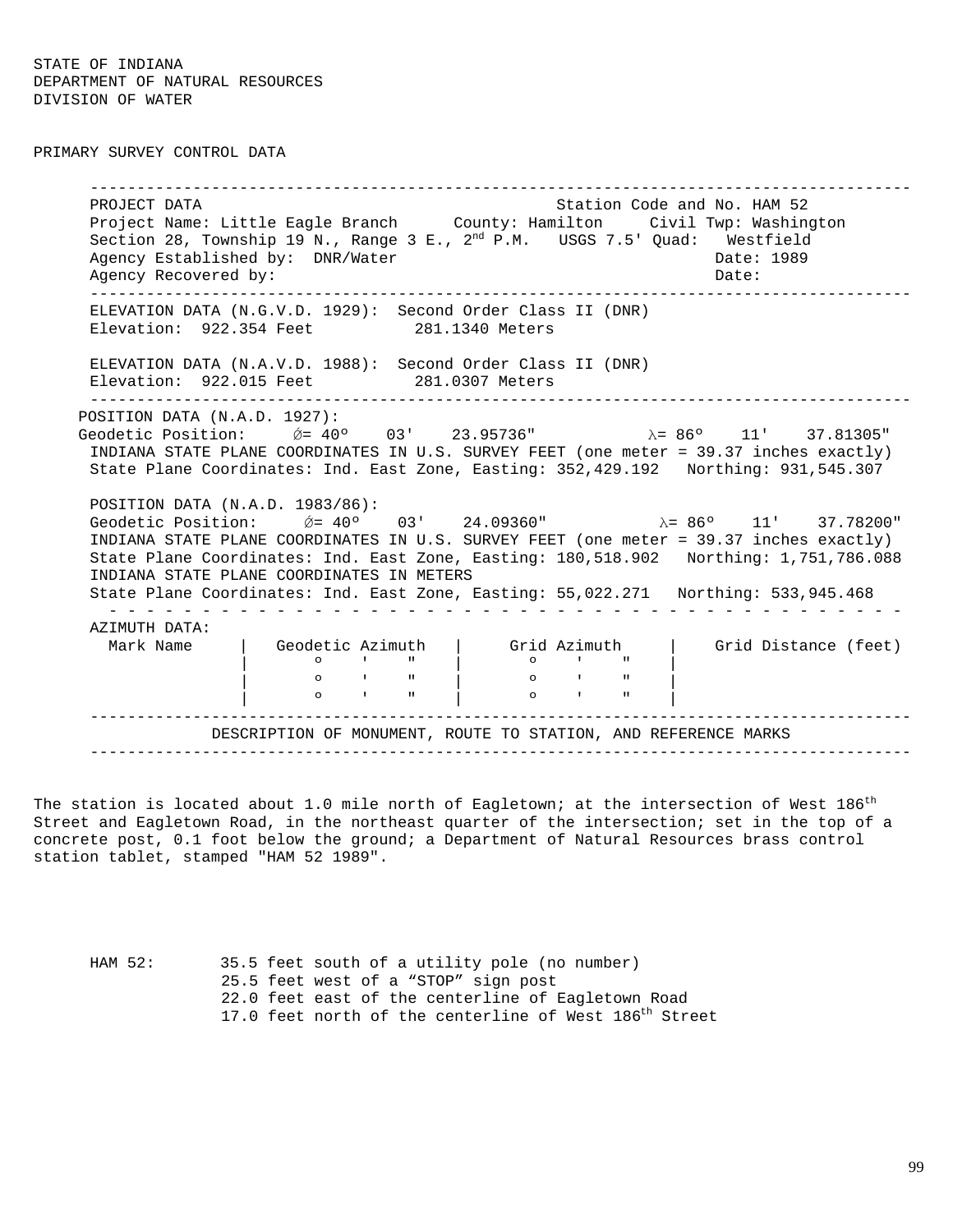PRIMARY SURVEY CONTROL DATA

----------------------------------------------------------------------------------------PROJECT DATA Station Code and No. HAM 53 Project Name: Little Eagle Branch County: Hamilton Civil Twp: Washington Section 4, Township 18 N., Range 3 E., 2<sup>nd</sup> P.M. USGS 7.5' Quad: Westfield Agency Established by: DNR/Water Case Communication of the Date: 1989 Agency Recovered by:  $\Box$  Date:  $\Box$  Date:  $\Box$ ----------------------------------------------------------------------------------------ELEVATION DATA (N.G.V.D. 1929): Second Order Class II (DNR) Elevation: 911.340 Feet 277.7771 Meters ELEVATION DATA (N.A.V.D. 1988): Second Order Class II (DNR) Elevation: 911.001 Feet 277.6735 Meters ----------------------------------------------------------------------------------------POSITION DATA (N.A.D. 1927): Geodetic Position:  $\acute{\nabla}$ =  $\circ$  ' "  $\lambda$ =  $\circ$  ' INDIANA STATE PLANE COORDINATES IN U.S. SURVEY FEET (one meter = 39.37 inches exactly) State Plane Coordinates: Zone, Easting: Northing: POSITION DATA (N.A.D. 1983/ ): Geodetic Position:  $\acute{\theta} = 0$  ' "  $\lambda = 0$  ' " INDIANA STATE PLANE COORDINATES IN U.S. SURVEY FEET (one meter = 39.37 inches exactly) State Plane Coordinates: Zone, Easting: Northing: - - - - - - - - - - - - - - - - - - - - - - - - - - - - - - - - - - - - - - - - - - -AZIMUTH DATA: Mark Name | Geodetic Azimuth | Grid Azimuth | Grid Distance (feet) | º ' " | º ' " | | **0** ' " | 0 ' " | | **0** ' " | 0 ' " | ----------------------------------------------------------------------------------------DESCRIPTION OF MONUMENT, ROUTE TO STATION, AND REFERENCE MARKS ----------------------------------------------------------------------------------------

The station is located 0.25 mile east of Eagletown; 0.25 mile east along State Road 32, from its intersection with Eagletown Road, to the residence of Mr. Wood, Box #1624; set in the top of a concrete post, level with the ground; a Department of Natural Resources brass control station tablet, stamped "HAM 53 1989".

HAM 53: 137.0 feet east of the centerline of a driveway, the most eastern entrance to the Mr. Wood residence, Box #1624. 108.0 feet east southeast of an "Eagletown city limits" sign post. 70.0 feet southeast of utility pole #N.I.P.C.O. 51-487 23.0 feet south of the centerline of State Road 32 1.3 feet north of a fence line 0.6 foot below the highway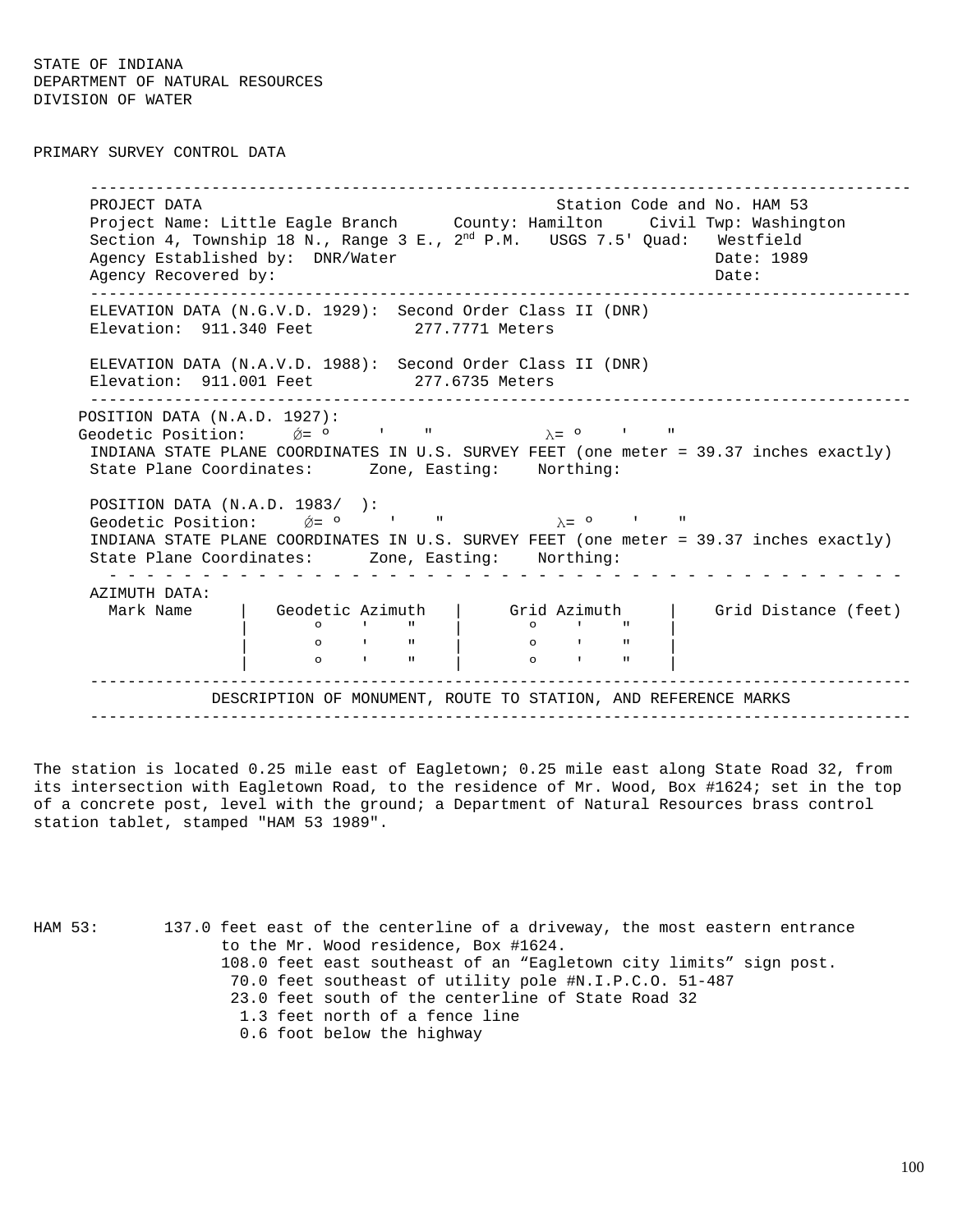PRIMARY SURVEY CONTROL DATA

----------------------------------------------------------------------------------------PROJECT DATA Station Code and No. HAM 54 Project Name: Little Eagle Branch County: Hamilton Civil Twp: Washington Section 33, Township 19 N., Range 3 E.,  $2^{nd}$  P.M. USGS 7.5' Quad: Westfield Agency Established by: DNR/Water Cases and Date: October 6, 1989 Agency Recovered by:  $\Box$  Date:  $\Box$  Date:  $\Box$ ----------------------------------------------------------------------------------------ELEVATION DATA (N.G.V.D. 1929): Second Order Class II (DNR) Elevation: 901.031 Feet 274.6348 Meters ELEVATION DATA (N.A.V.D. 1988): Second Order Class II (DNR) Elevation: 900.688 Feet 274.5304 Meters ----------------------------------------------------------------------------------------POSITION DATA (N.A.D. 1927): Geodetic Position:  $\acute{\nabla}$ =  $\circ$  ' "  $\lambda$ =  $\circ$  ' INDIANA STATE PLANE COORDINATES IN U.S. SURVEY FEET (one meter = 39.37 inches exactly) State Plane Coordinates: Zone, Easting: Northing: POSITION DATA (N.A.D. 1983/ ): Geodetic Position:  $\acute{\theta} = 0$  ' "  $\lambda = 0$  ' INDIANA STATE PLANE COORDINATES IN U.S. SURVEY FEET (one meter = 39.37 inches exactly) State Plane Coordinates: Zone, Easting: Northing: - - - - - - - - - - - - - - - - - - - - - - - - - - - - - - - - - - - - - - - - - - -AZIMUTH DATA: Mark Name | Geodetic Azimuth | Grid Azimuth | Grid Distance (feet) | º ' " | º ' " | | **0** ' " | 0 ' " | | **0** ' " | 0 ' " | ----------------------------------------------------------------------------------------DESCRIPTION OF MONUMENT, ROUTE TO STATION, AND REFERENCE MARKS ----------------------------------------------------------------------------------------

The station is located 0.3 mile north of Eagletown; at the Eagletown Road Bridge over Little Eagle Creek; set in the top of the southeast concrete wingwall of the bridge, level with the road; a Department of Natural Resources brass control station tablet, stamped "HAM 54 1989".

HAM 54; 15.65 feet east of the centerline of the road 1.75 feet southwest of the northeast end of the wingwall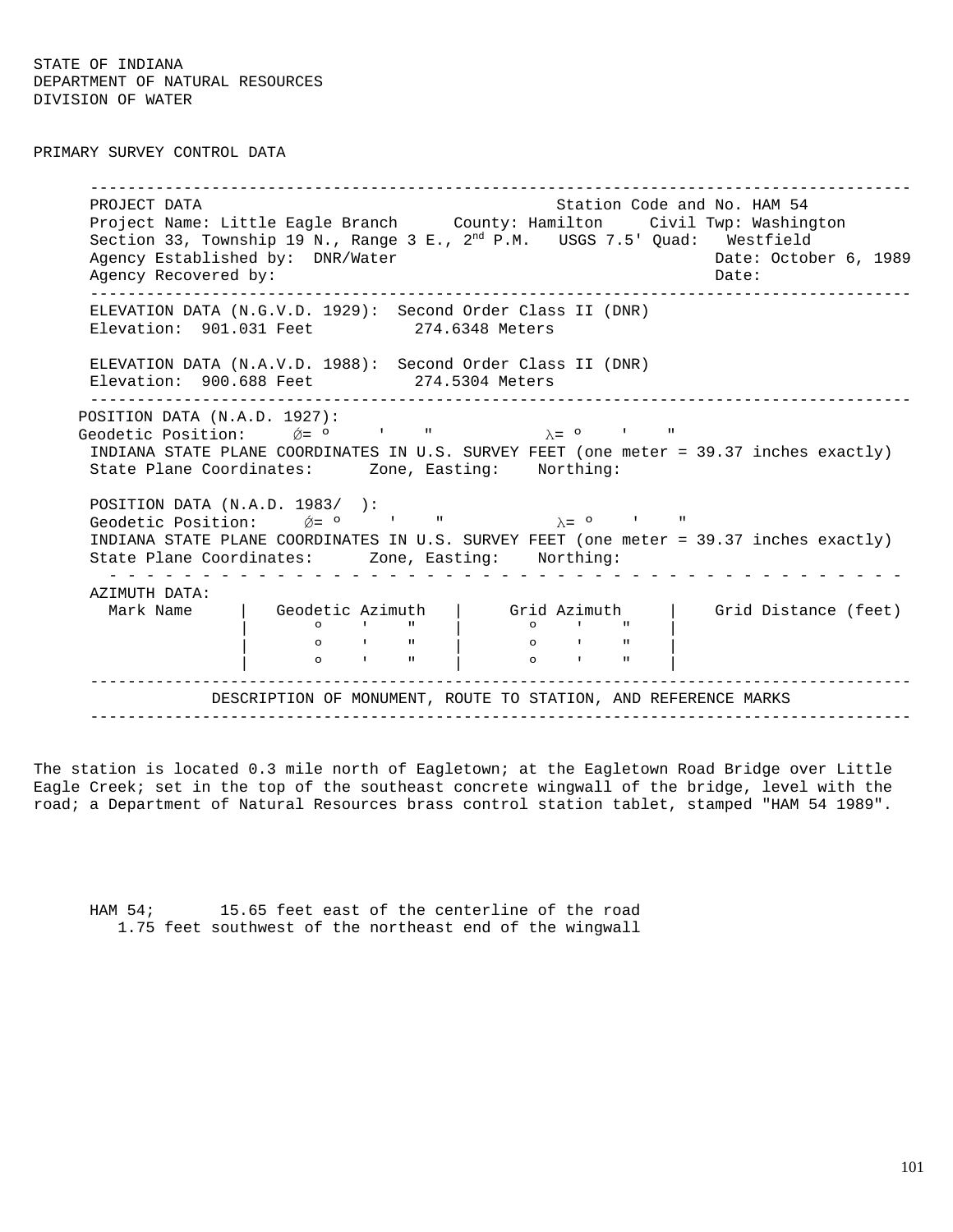PRIMARY SURVEY CONTROL DATA

----------------------------------------------------------------------------------------PROJECT DATA STATION COLLECT DATA STATION COLLECT DATA STATION STATION STATION STATION OF STATIONAL STATION OF STATION STATION STATION OF STATION STATION STATION STATION STATION STATION STATION STATION STATION STATION STAT Project Name: Little Eagle Branch County: Hamilton Civil Twp: Clay Section 6, Township 17 N., Range 3 E.,  $2^{nd}$  P.M.  $USGS$  7.5' Quad:  $Clay$ Agency Established by: USC & GS Date: 1946 Agency Recovered by: DNR/Water Date: March 1989 ----------------------------------------------------------------------------------------ELEVATION DATA (N.G.V.D. 1929): Second Order Class II (DNR) \* New Elevation Elevation: 901.375 Feet 274.7396 Meters ELEVATION DATA (N.A.V.D. 1988): Second Order Class II (DNR) Elevation: 900.994 Feet 274.6235 Meters ----------------------------------------------------------------------------------------POSITION DATA (N.A.D. 1927): Geodetic Position:  $\acute{p}$  =  $\circ$  ' "  $\lambda$  =  $\circ$  ' " INDIANA STATE PLANE COORDINATES IN U.S. SURVEY FEET (one meter = 39.37 inches exactly) State Plane Coordinates: Zone, Easting: Northing: POSITION DATA (N.A.D. 1983/ ): Geodetic Position:  $\acute{\theta} = 0$  ' "  $\lambda = 0$  ' " INDIANA STATE PLANE COORDINATES IN U.S. SURVEY FEET (one meter = 39.37 inches exactly) State Plane Coordinates: Zone, Easting: Northing: - - - - - - - - - - - - - - - - - - - - - - - - - - - - - - - - - - - - - - - - - - -AZIMUTH DATA: Mark Name | Geodetic Azimuth | Grid Azimuth | Grid Distance (feet) | º ' " | º ' " | | **0** ' " | 0 ' " | | º ' " | º ' " | ----------------------------------------------------------------------------------------DESCRIPTION OF MONUMENT, ROUTE TO STATION, AND REFERENCE MARKS ----------------------------------------------------------------------------------------

This station is located approximately 1.2 miles southeast of Zionsville; approximately 0.24 mile northwest of the intersection of U.S. 421 and West 106<sup>th</sup> Street, on the east side of U.S. 421; set in the top of a concrete post, 0.5 foot above the ground; a U.S. Coast and Geodetic Survey benchmark tablet, stamped "S 78 1946".

S 78: 48.4 feet east of the centerline of U.S. 421 44.5 feet northwest of utility pole #838.6370 26.7 feet southeast of a fire hydrant 26.0 feet northwest of a 32" tree 2.5 feet west of a fence line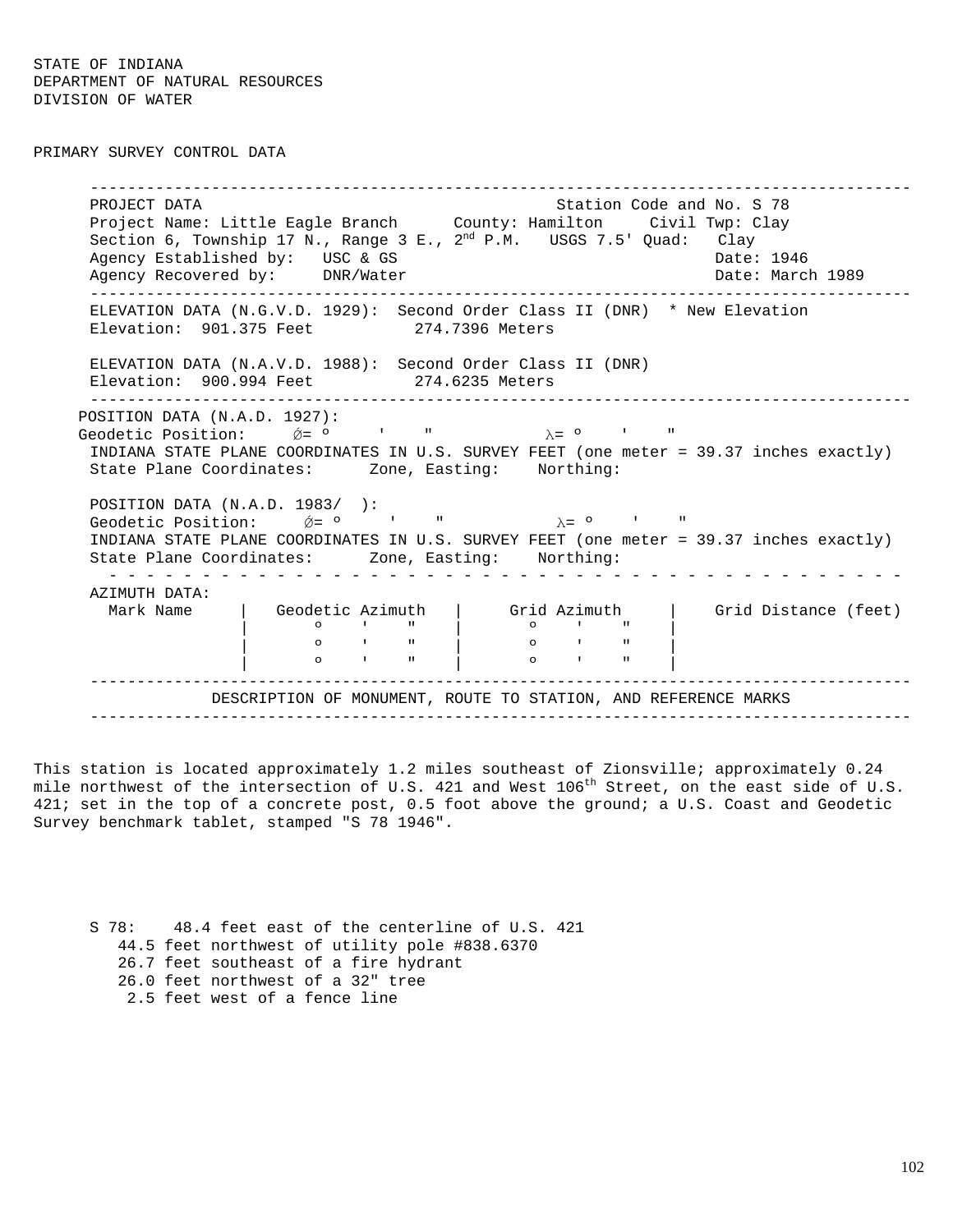PRIMARY SURVEY CONTROL DATA

----------------------------------------------------------------------------------------PROJECT DATA Station Code and No. B 112 Project Name: Little Eagle Branch County: Hamilton Civil Twp: Washington Section 34, Township 19 N., Range 3 E.,  $2^{nd}$  P.M.  $\;$  USGS 7.5' Quad:  $\;$  Westfield Agency Established by: USC & GS Date: 1946 Agency Recovered by: DNR/Water Date: 1989 ----------------------------------------------------------------------------------------ELEVATION DATA (N.G.V.D. 1929): Second Order Class II (DNR) \* New Elevation Elevation: 924.688 Feet 281.8454 Meters ELEVATION DATA (N.A.V.D. 1988): Second Order Class II (DNR) Elevation: 924.347 Feet 281.7414 Meters ----------------------------------------------------------------------------------------POSITION DATA (N.A.D. 1927): Geodetic Position:  $\acute{\nabla}$ =  $\circ$  ' "  $\lambda$ =  $\circ$  ' INDIANA STATE PLANE COORDINATES IN U.S. SURVEY FEET (one meter = 39.37 inches exactly) State Plane Coordinates: Zone, Easting: Northing: POSITION DATA (N.A.D. 1983/ ): Geodetic Position:  $\acute{\theta} = 0$  ' "  $\lambda = 0$  ' " INDIANA STATE PLANE COORDINATES IN U.S. SURVEY FEET (one meter = 39.37 inches exactly) State Plane Coordinates: Zone, Easting: Northing: - - - - - - - - - - - - - - - - - - - - - - - - - - - - - - - - - - - - - - - - - - -AZIMUTH DATA: Mark Name | Geodetic Azimuth | Grid Azimuth | Grid Distance (feet) | º ' " | º ' " | | **0** ' " | 0 ' " | | **0** ' " | 0 ' " | ----------------------------------------------------------------------------------------DESCRIPTION OF MONUMENT, ROUTE TO STATION, AND REFERENCE MARKS ----------------------------------------------------------------------------------------

The station is 1.0 mile east of Eagletown; 1.0 mile east along State Road 32 from its intersection with Eagletown Road in Eagletown; set in the top of a concrete post, 0.1 foot above the ground; a U.S. Coast & Geodetic Survey bench mark tablet, stamped "B 112 1946".

B 112: 163.0 feet east of the centerline of a driveway to a farm house #930 Casey 115.5 feet east of a fence corner (wood fence) 75.5 feet southeast of the southeast corner of a barn (painted white) 44.0 feet east of a CMP culvert under the road 24.0 feet north of the centerline of State Road 32 3.8 feet east of a fence corner (wire fence)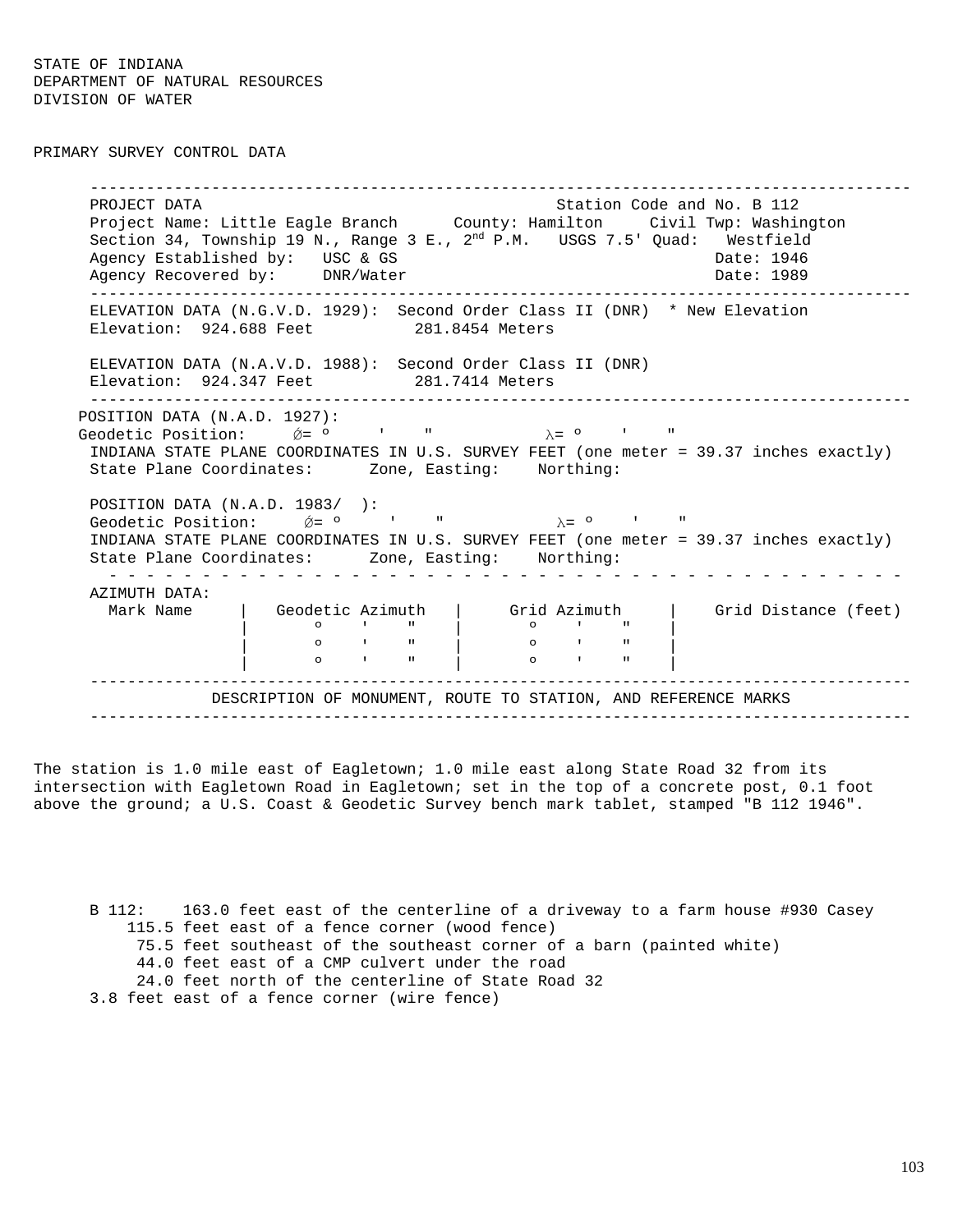PRIMARY SURVEY CONTROL DATA

----------------------------------------------------------------------------------------PROJECT DATA Station Code and No. D 112 Project Name: Little Eagle Branch County: Hamilton Civil Twp: Washington Section 32, Township 19 N., Range 3 E., 2<sup>nd</sup> P.M. USGS 7.5' Quad: Westfield Agency Established by: USC & GS Date: 1946 Agency Recovered by: DNR/Water Date: 1989 ----------------------------------------------------------------------------------------ELEVATION DATA (N.G.V.D. 1929): Second Order Class II (DNR) \* New Elevation Elevation: 919.133 Feet 280.1524 Meters ELEVATION DATA (N.A.V.D. 1988): Second Order Class II (DNR) Elevation: 918.797 Feet 280.0500 Meters ----------------------------------------------------------------------------------------POSITION DATA (N.A.D. 1927): Geodetic Position:  $\acute{\nabla}$ =  $\circ$  ' "  $\lambda$ =  $\circ$  ' INDIANA STATE PLANE COORDINATES IN U.S. SURVEY FEET (one meter = 39.37 inches exactly) State Plane Coordinates: Zone, Easting: Northing: POSITION DATA (N.A.D. 1983/ ): Geodetic Position:  $\acute{\n}$   $\acute{\n}$   $\acute{\n}$   $\acute{\n}$   $\acute{\n}$   $\acute{\n}$   $\acute{\n}$   $\acute{\n}$   $\acute{\n}$   $\acute{\n}$   $\acute{\n}$   $\acute{\n}$   $\acute{\n}$   $\acute{\n}$   $\acute{\n}$   $\acute{\n}$   $\acute{\n}$   $\acute{\n}$   $\acute{\n}$   $\acute{\n}$   $\acute{\n}$   $\acute{\n}$   $\acute{\n}$   $\acute{\n}$   $\acute{\n}$   $\$ INDIANA STATE PLANE COORDINATES IN U.S. SURVEY FEET (one meter = 39.37 inches exactly) State Plane Coordinates: Zone, Easting: Northing: - - - - - - - - - - - - - - - - - - - - - - - - - - - - - - - - - - - - - - - - - - -AZIMUTH DATA: Mark Name | Geodetic Azimuth | Grid Azimuth | Grid Distance (feet) | º ' " | º ' " | | **0** ' " | 0 ' " | | **0** ' " | 0 ' " | ----------------------------------------------------------------------------------------DESCRIPTION OF MONUMENT, ROUTE TO STATION, AND REFERENCE MARKS ----------------------------------------------------------------------------------------

The station is located 1.0 mile east of Jolietville; at the intersection of State Road 32 and Centennial Road, in the northwest quarter of the intersection; set in top of a concrete post, level with the ground; a U.S. Coast & Geodetic Survey bench mark tablet, stamped "D 112 1946".

D 112: 39.0 feet west-southwest of a utility pole (no number) 25.0 feet north of the centerline of State Road 32 17.5 feet west of the centerline of Centennial Road 2.7 feet west-northwest of a road sign post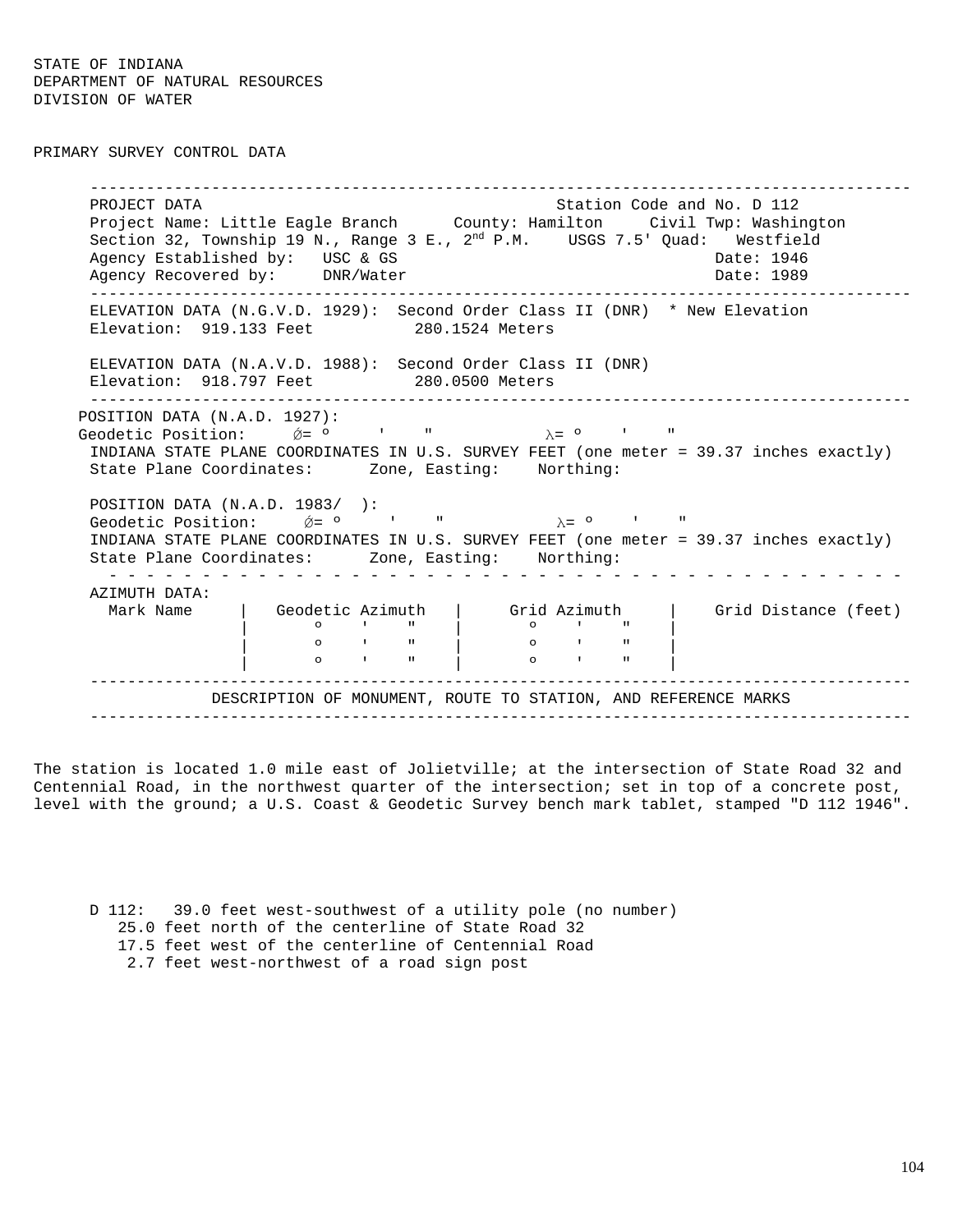PRIMARY SURVEY CONTROL DATA

----------------------------------------------------------------------------------------PROJECT DATA Station Code and No. E 112 Project Name: Little Eagle Branch County: Hamilton Civil Twp: Washington Section 31, Township 19 N., Range 3 E.,  $2^{nd}$  P.M.  $\;$  USGS 7.5' Quad: Westfield Agency Established by: USC & GS Date: 1946 Agency Recovered by: DNR/Water Date: 1989 ----------------------------------------------------------------------------------------ELEVATION DATA (N.G.V.D. 1929): Second Order Class II (USC & GS) Elevation: 923.141 Feet 281.3740 Meters ELEVATION DATA (N.A.V.D. 1988): Second Order Class II (DNR) Elevation: 922.780 Feet 281.2640 Meters ----------------------------------------------------------------------------------------POSITION DATA (N.A.D. 1927): Geodetic Position:  $\acute{\nabla}$ =  $\circ$  ' "  $\lambda$ =  $\circ$  ' INDIANA STATE PLANE COORDINATES IN U.S. SURVEY FEET (one meter = 39.37 inches exactly) State Plane Coordinates: Zone, Easting: Northing: POSITION DATA (N.A.D. 1983/ ): Geodetic Position:  $\acute{\theta} = 0$  ' "  $\lambda = 0$  ' " INDIANA STATE PLANE COORDINATES IN U.S. SURVEY FEET (one meter = 39.37 inches exactly) State Plane Coordinates: Zone, Easting: Northing: - - - - - - - - - - - - - - - - - - - - - - - - - - - - - - - - - - - - - - - - - - -AZIMUTH DATA: Mark Name | Geodetic Azimuth | Grid Azimuth | Grid Distance (feet) | º ' " | º ' " | | **0** ' " | 0 ' " | | **0** ' " | 0 ' " | ----------------------------------------------------------------------------------------DESCRIPTION OF MONUMENT, ROUTE TO STATION, AND REFERENCE MARKS ----------------------------------------------------------------------------------------

The station is located at Jolietville; 0.2 mile east along State Road 32 from its intersection with Joliet Road, at the Baptist Church; set vertically in the south face of the southwest corner of the church; a U.S. Coast & Geodetic Survey bench mark tablet, stamped "E 112 1946".

E 112: 42.0 feet north of the centerline of State Road 32 15.0 feet west of the main entrance to the church 3.3 feet above the ground 1.4 feet east of the southwest corner of the church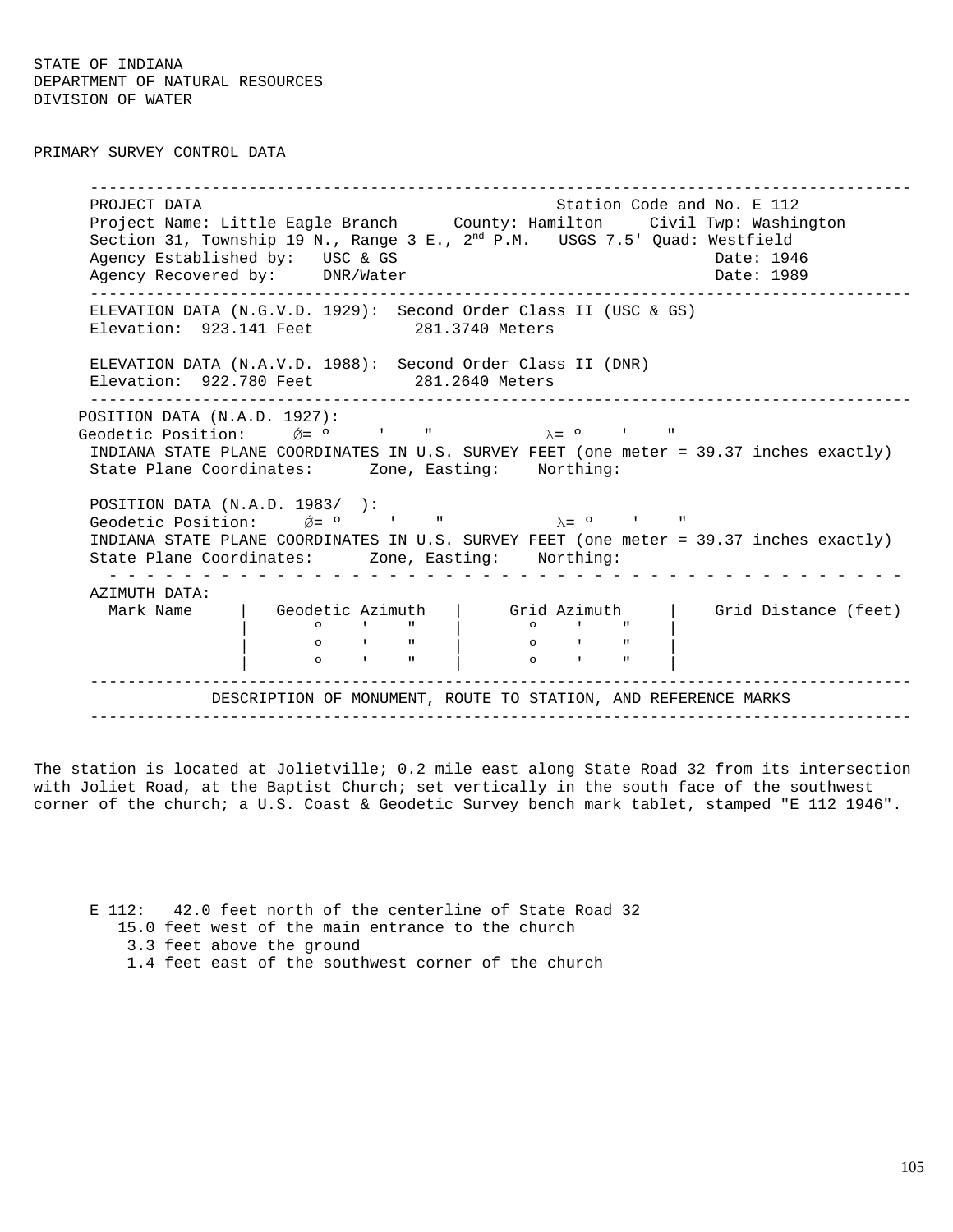## PRIMARY SURVEY CONTROL DATA

----------------------------------------------------------------------------------------PROJECT DATA Station Code and No. TBM LE 1 Project Name: Little Eagle Branch County: Hamilton Civil Twp: Washington Section 7, Township 18 N., Range 3 E., 2<sup>nd</sup> P.M. USGS 7.5' Quad: Westfield Agency Established by: DNR/Water Cases and Date: March 1989 Agency Recovered by:  $\Box$  Date:  $\Box$  Date:  $\Box$ ----------------------------------------------------------------------------------------ELEVATION DATA (N.G.V.D. 1929): Second Order Class II (DNR) Elevation: 892.985 Feet 272.1823 Meters ELEVATION DATA (N.A.V.D. 1988): Second Order Class II (DNR) Elevation: 892.624 Feet 272.0723 Meters ----------------------------------------------------------------------------------------POSITION DATA (N.A.D. 1927): Geodetic Position:  $\acute{\nabla} = 0$  ' "  $\lambda = 0$  ' INDIANA STATE PLANE COORDINATES IN U.S. SURVEY FEET (one meter = 39.37 inches exactly) State Plane Coordinates: Zone, Easting: Northing: POSITION DATA (N.A.D. 1983/ ): Geodetic Position:  $\acute{\nabla} = 0$  ' "  $\lambda = 0$  ' INDIANA STATE PLANE COORDINATES IN U.S. SURVEY FEET (one meter = 39.37 inches exactly) State Plane Coordinates: Zone, Easting: Northing: - - - - - - - - - - - - - - - - - - - - - - - - - - - - - - - - - - - - - - - - - - -AZIMUTH DATA: Mark Name | Geodetic Azimuth | Grid Azimuth | Grid Distance (feet) | º ' " | º ' " | | **0** ' " | 0 ' " | | º ' " | º ' " | ----------------------------------------------------------------------------------------DESCRIPTION OF MONUMENT, ROUTE TO STATION, AND REFERENCE MARKS ----------------------------------------------------------------------------------------

This station is located approximately 1.3 miles south of Jolietville; at the Joliet Road Bridge over Woodruff Branch; set in the top of the southeast concrete bridge seat; a "PK" nail set inside of a drilled circle.

TBM LE 1: 66.4 feet north of a utility pole 12.2 feet northwest of a twin-trunked tree 12.1 feet east of the centerline of the road 11.3 feet northwest of a fence corner post 2.5 feet below the road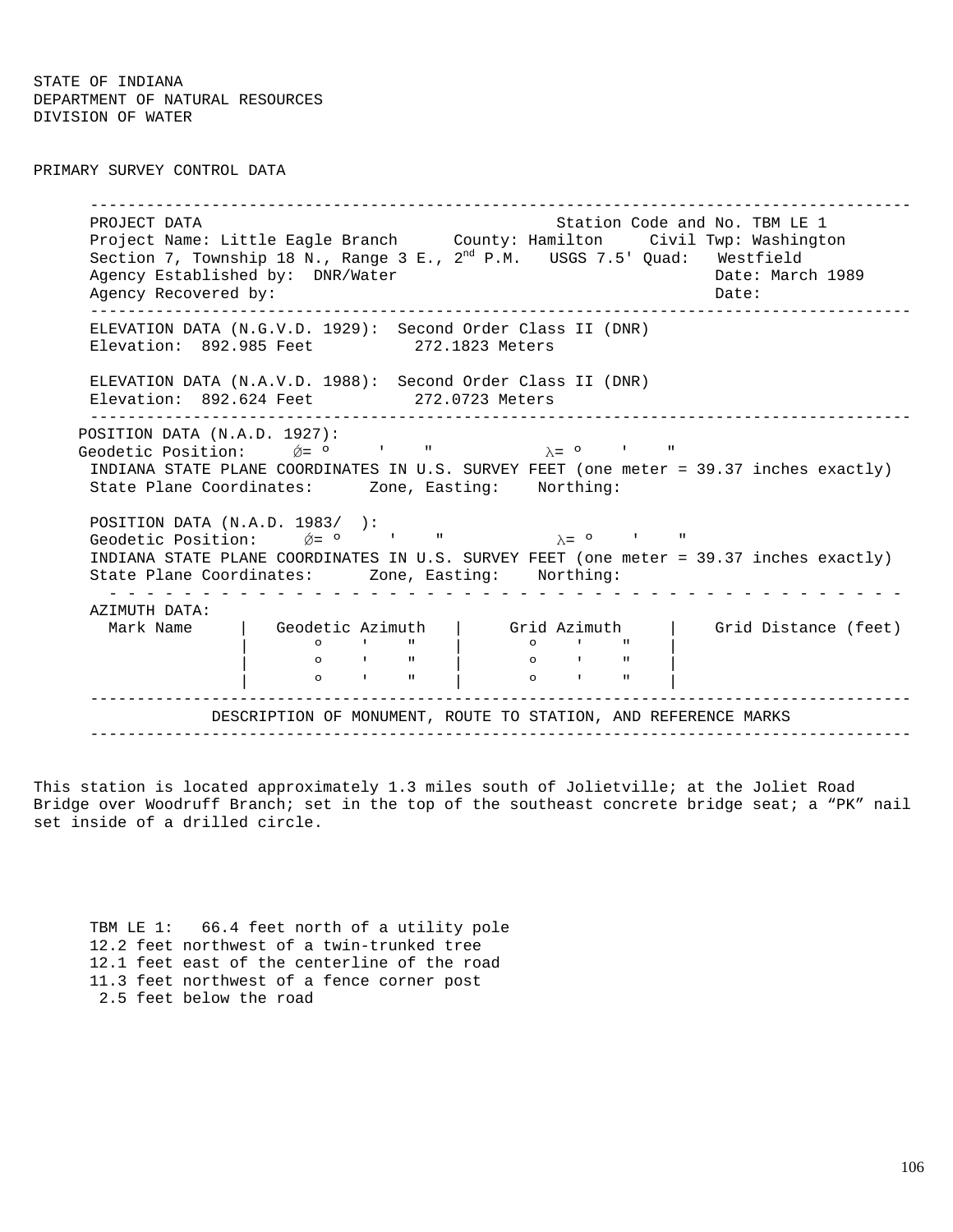PRIMARY SURVEY CONTROL DATA

----------------------------------------------------------------------------------------PROJECT DATA Station Code and No. TBM LE 2 Project Name: Little Eagle Branch County: Hamilton Civil Twp: Washington Section 7, Township 18 N., Range 3 E.,  $2^{nd}$  P.M. USGS 7.5' Quad: Westfield Agency Established by: DNR/Water Cases and Date: March 1989 Agency Recovered by:  $\Box$  Date:  $\Box$  Date:  $\Box$ ----------------------------------------------------------------------------------------ELEVATION DATA (N.G.V.D. 1929): Second Order Class II (DNR) Elevation: 871.230 Feet 265.5513 Meters ELEVATION DATA (N.A.V.D. 1988): Second Order Class II (DNR) Elevation: 870.865 Feet 265.4401 Meters ----------------------------------------------------------------------------------------POSITION DATA (N.A.D. 1927): Geodetic Position:  $\acute{\nabla}$ =  $\circ$  ' "  $\lambda$ =  $\circ$  ' INDIANA STATE PLANE COORDINATES IN U.S. SURVEY FEET (one meter = 39.37 inches exactly) State Plane Coordinates: Zone, Easting: Northing: POSITION DATA (N.A.D. 1983/ ): Geodetic Position:  $\acute{\n}$   $\acute{\n}$   $\acute{\n}$   $\acute{\n}$   $\acute{\n}$   $\acute{\n}$   $\acute{\n}$   $\acute{\n}$   $\acute{\n}$   $\acute{\n}$   $\acute{\n}$   $\acute{\n}$   $\acute{\n}$   $\acute{\n}$   $\acute{\n}$   $\acute{\n}$   $\acute{\n}$   $\acute{\n}$   $\acute{\n}$   $\acute{\n}$   $\acute{\n}$   $\acute{\n}$   $\acute{\n}$   $\acute{\n}$   $\acute{\n}$   $\$ INDIANA STATE PLANE COORDINATES IN U.S. SURVEY FEET (one meter = 39.37 inches exactly) State Plane Coordinates: Zone, Easting: Northing: - - - - - - - - - - - - - - - - - - - - - - - - - - - - - - - - - - - - - - - - - - -AZIMUTH DATA: Mark Name | Geodetic Azimuth | Grid Azimuth | Grid Distance (feet) | º ' " | º ' " | | **0** ' " | 0 ' " | | **0** ' " | 0 ' " | ----------------------------------------------------------------------------------------DESCRIPTION OF MONUMENT, ROUTE TO STATION, AND REFERENCE MARKS ----------------------------------------------------------------------------------------

This station is located approximately 2.0 miles south of Jolietville; at the Little Eagle Creek Church and cemetery, at a concrete box drain catch basin; set in the top of the east concrete wall of the basin; a "PK" nail set inside of a drilled circle.

TBM LE 2: 257 feet northwest of the Buchanan McGehee Mausoleum 175 feet southwest of the southwest corner of the Little Eagle Christian Church 175 feet northeast of the centerline of the road west (East  $156^{\text{th}}$  Street) 17.9 feet east of the centerline of Little Eagle Avenue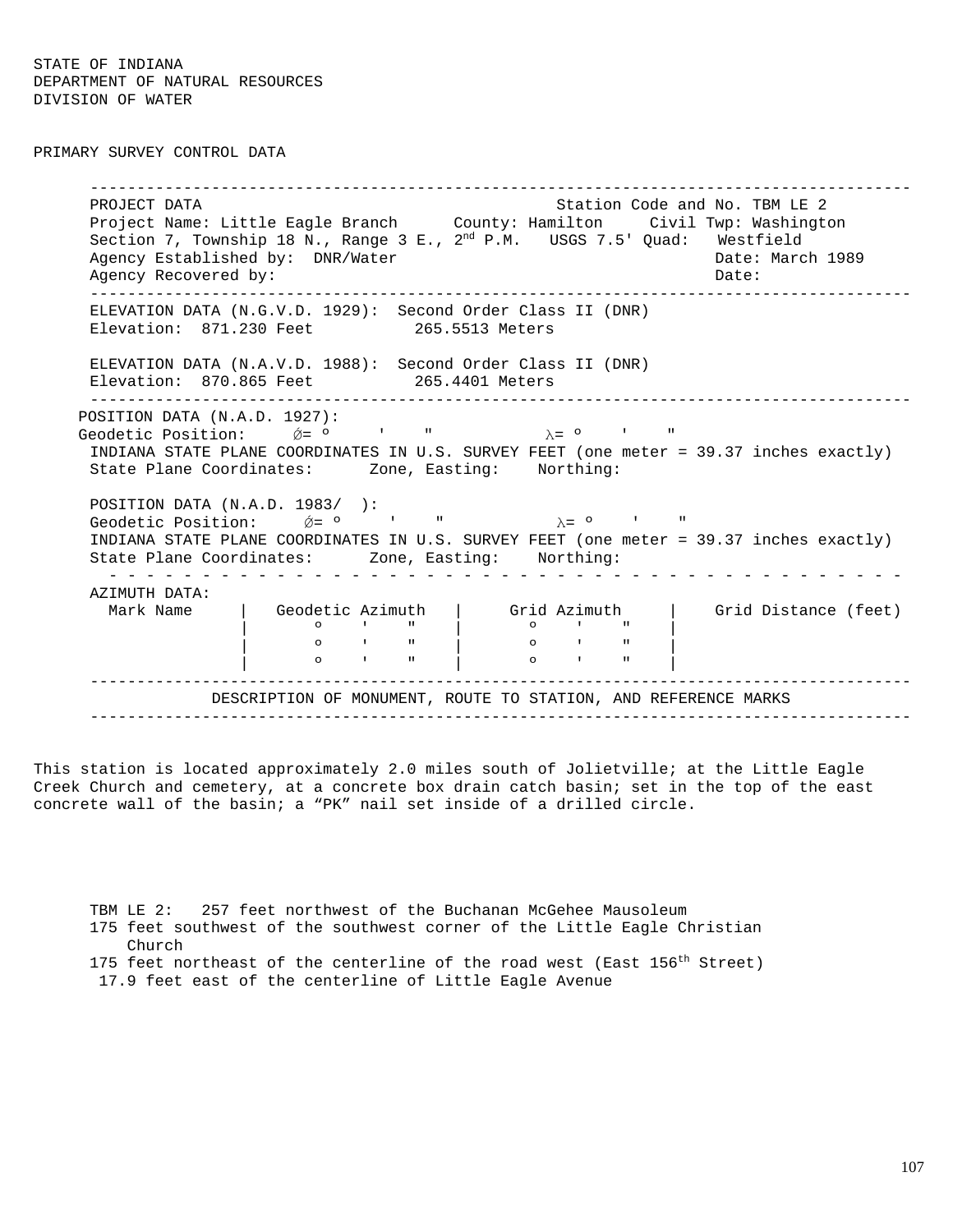PRIMARY SURVEY CONTROL DATA

----------------------------------------------------------------------------------------PROJECT DATA Station Code and No. TBM LE 4 Project Name: Little Eagle Branch County: Hamilton Civil Twp: Washington Section 9, Township 18 N., Range 3 E.,  $2^{nd}$  P.M. USGS 7.5' Quad: Westfield Agency Established by: DNR/Water Cases and Date: March 1989 Agency Recovered by:  $\Box$  Date:  $\Box$  Date:  $\Box$ ----------------------------------------------------------------------------------------ELEVATION DATA (N.G.V.D. 1929): Second Order Class II (DNR) Elevation: 905.446 Feet 275.9804 Meters ELEVATION DATA (N.A.V.D. 1988): Second Order Class II (DNR) Elevation: 905.088 Feet 275.8713 Meters ----------------------------------------------------------------------------------------POSITION DATA (N.A.D. 1927): Geodetic Position:  $\acute{p}$  =  $\circ$  ' "  $\lambda$  =  $\circ$  ' " INDIANA STATE PLANE COORDINATES IN U.S. SURVEY FEET (one meter = 39.37 inches exactly) State Plane Coordinates: Zone, Easting: Northing: POSITION DATA (N.A.D. 1983/ ): Geodetic Position:  $\acute{\theta} = 0$  ' "  $\lambda = 0$  ' " INDIANA STATE PLANE COORDINATES IN U.S. SURVEY FEET (one meter = 39.37 inches exactly) State Plane Coordinates: Zone, Easting: Northing: - - - - - - - - - - - - - - - - - - - - - - - - - - - - - - - - - - - - - - - - - - -AZIMUTH DATA: Mark Name | Geodetic Azimuth | Grid Azimuth | Grid Distance (feet) | º ' " | º ' " | | **0** ' " | 0 ' " | | **0** ' " | 0 ' " | ----------------------------------------------------------------------------------------DESCRIPTION OF MONUMENT, ROUTE TO STATION, AND REFERENCE MARKS ----------------------------------------------------------------------------------------

The station is located about 1.5 miles south of Eagletown; 0.4 mile west of Ditch Road, at the West 161<sup>st</sup> Street culvert over an unnamed tributary to Little Eagle Creek; set in the top, near the center, of the south concrete headwall of the culvert; a "PK" nail set inside of a drilled circle.

TBM LE  $4: 10.9$  feet south of the centerline of West  $161<sup>st</sup>$  Street 4.0 feet east of the west end of the headwall 0.7 foot above the road 0.55 foot north of the south face of the headwall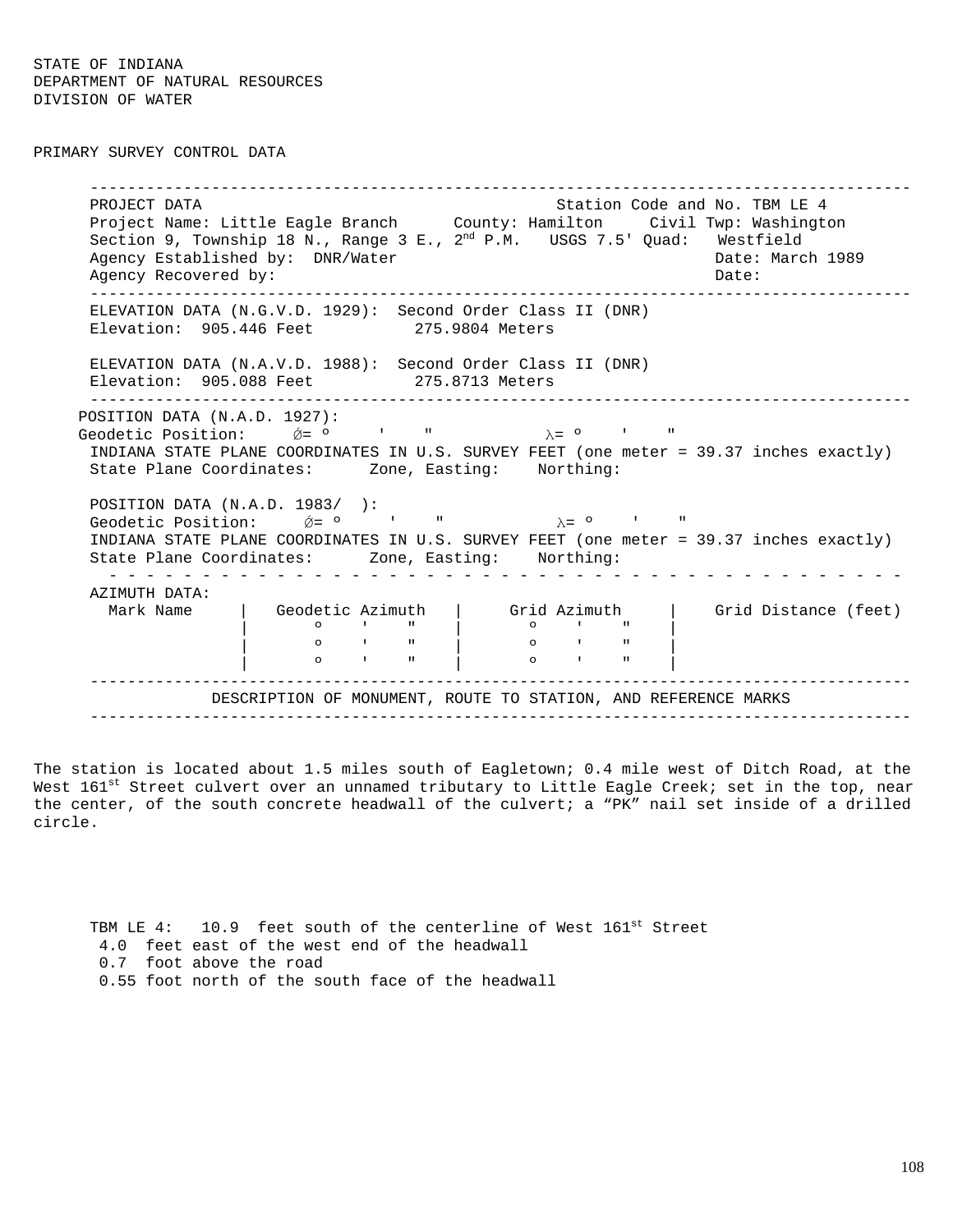STATE OF INDIANA DEPARTMENT OF NATURAL RESOURCES DIVISION OF WATER

PRIMARY SURVEY CONTROL DATA

----------------------------------------------------------------------------------------PROJECT DATA Station Code and No. HAM G 61 Project Name: Little Eagle Branch County: Hamilton Civil Twp: Washington Section 33, Township 19 N., Range 3 E.,  $2^{nd}$  P.M. USGS 7.5' Quad: Westfield Agency Established by: ISHC Date: Date: Date: Agency Recovered by: DNR/Water Date: 1989 ----------------------------------------------------------------------------------------ELEVATION DATA (N.G.V.D. 1929): Second Order Class II (DNR) Elevation: 901.021 Feet 274.6319 Meters ELEVATION DATA (N.A.V.D. 1988): Second Order Class II (DNR) Elevation: 900.685 Feet 274.5294 Meters ----------------------------------------------------------------------------------------POSITION DATA (N.A.D. 1927): Geodetic Position:  $\acute{\nabla}$  =  $\circ$  ' "  $\lambda$  =  $\circ$  ' INDIANA STATE PLANE COORDINATES IN U.S. SURVEY FEET (one meter = 39.37 inches exactly) State Plane Coordinates: Zone, Easting: Northing: POSITION DATA (N.A.D. 1983/ ): Geodetic Position:  $\acute{\theta} = 0$  ' "  $\lambda = 0$  ' " INDIANA STATE PLANE COORDINATES IN U.S. SURVEY FEET (one meter = 39.37 inches exactly) State Plane Coordinates: Zone, Easting: Northing: - - - - - - - - - - - - - - - - - - - - - - - - - - - - - - - - - - - - - - - - - - -AZIMUTH DATA: Mark Name | Geodetic Azimuth | Grid Azimuth | Grid Distance (feet) | º ' " | º ' " | | **0** ' " | 0 ' " | | **0** ' " | 0 ' " | ----------------------------------------------------------------------------------------DESCRIPTION OF MONUMENT, ROUTE TO STATION, AND REFERENCE MARKS ----------------------------------------------------------------------------------------

The station is located at Eagletown; at the State Road 32 Bridge over Little Eagle Creek; set in the top of the northwest concrete headwall of the bridge, level with the road; an Indiana State Highway Commission bench mark tablet, stamped "HAM G 61."

HAM G 61: 24.0 feet north of the centerline of State Road 32 1.7 feet east of the west end of the headwall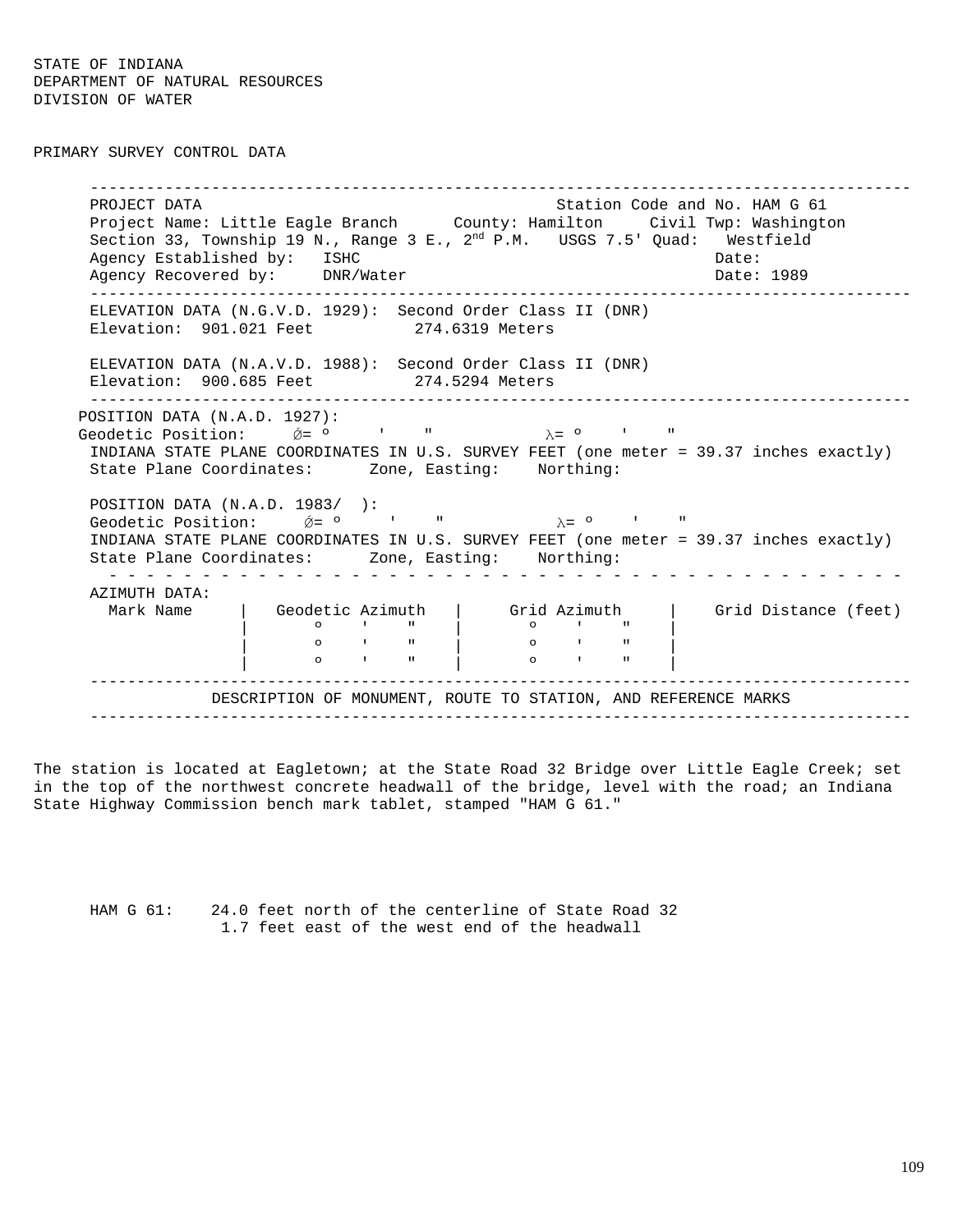#### IDNR TBM STRAW 10 2003

In Hamilton County, Omega Quad, set in the NE ¼ section 4, T. 19 N., R. 5 E., 2<sup>nd</sup> P. M. Set on the West side of Strawtown. Set on top of the northeast concrete bridge abutment of the Strawtown Ave. bridge over the White River. 18 feet north of the centerline of the bridge, 4.7 feet east of the expansion joint, 3.7 feet west of the east end of the northeast bridge abutment, 0.5 feet south of the north face of abutment, about level with the road. A chiseled triangle. 786.345 Feet NGVD 1929 3rd Order

### IDNR TBM 91603-1

In Hamilton County, Noblesville Quad, set in the NE ¼ section 1, T. 18 N., R. 4 E.,  $2^{nd}$  P. M. Set in Noblesville, Indiana. Set on the east side of the sewage treatment plant property. Set in the SE  $\frac{1}{4}$  of the intersection of  $2^{nd}$  Street and Walnut Street. Set in the west side of power pole # 054 088. 21 feet south of the centerline of Walnut Street, 23 feet east of the centerline of 2<sup>nd</sup> Street, 57.0 feet west of the center of a fire hydrant, 2.7 feet north of the street sign post for " $2^{nd}$  Street and Walnut Street", about 1.8 feet above the ground. A railroad spike through an aluminum tag stamped "IDNR TBM 91603-1" 760.368 Feet NGVD 1929 3rd Order

## IDNR TBM 182004-1

In Hamilton County, Noblesville Quad, set in the SW ¼ section 1, T. 18 N., R. 4 E.,  $2^{nd}$  P. M. About 0.95 mile southerly along River Ave. from its intersection with S. R. 32 in Noblesville, Indiana. Set in the NE ¼ of the right angle turn in River Avenue to the west and a field lane east leading to the White River. Set on the west side of power pole # 074/191 with a transformer. ± 225 feet north of the extended centerline of east-west section of River Avenue. 25.5 feet north of the centerline north most gravel drive, 18 feet east of the centerline of River Ave., 3 feet northerly of a utility pole, about 0.5 foot above the ground. A railroad spike through an aluminum tag stamped "IDNR TBM 182004-1" 778.751 feet NGVD 1929 3<sup>rd</sup> Order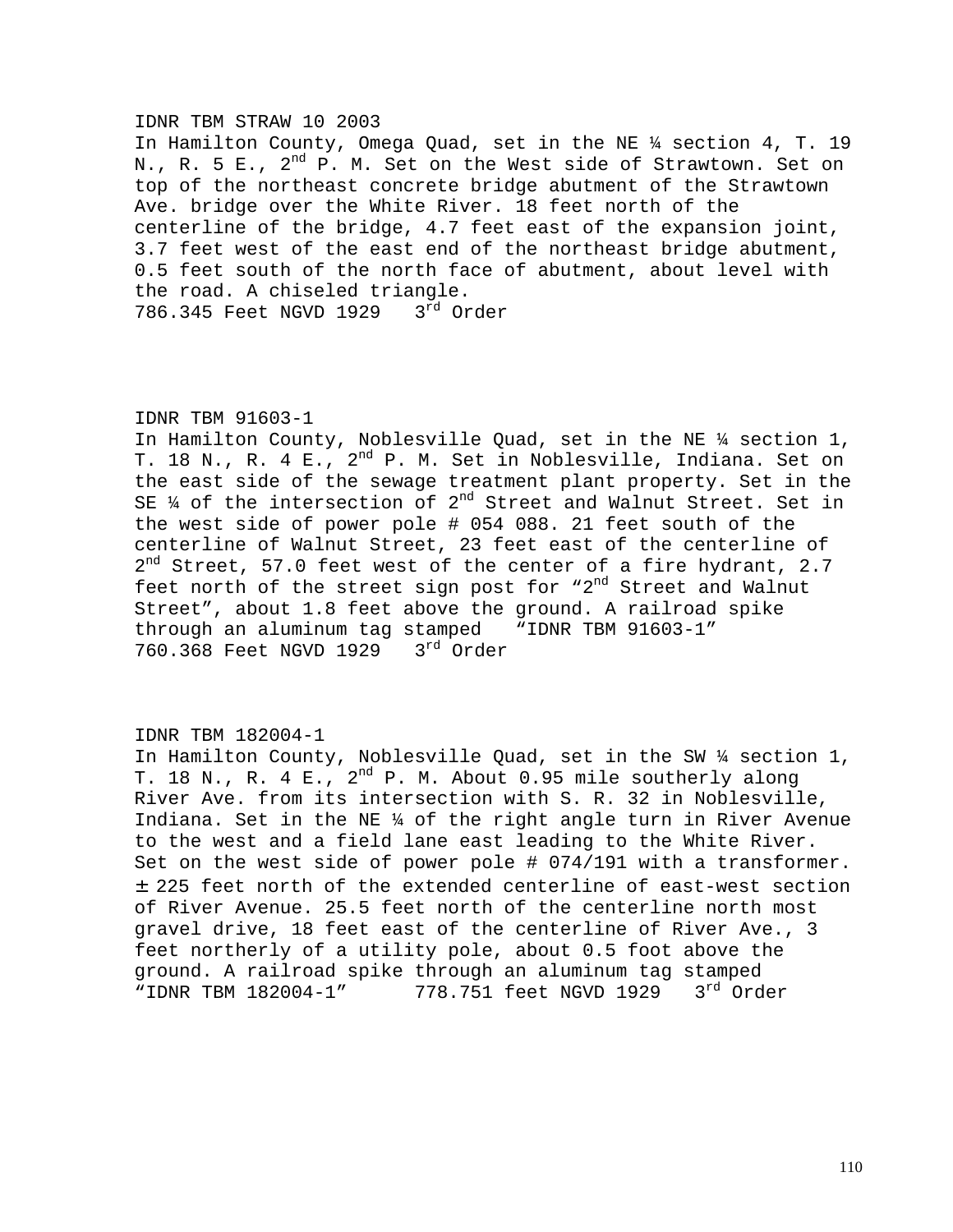### IDNR TBM 91703-1

In Hamilton County, Noblesville Quad, set in the NW ¼ section 7, T. 18 N., R. 5 E.,  $2^{nd}$  P. M. Set on the south side Noblesville, Indiana. About 2 miles south along  $10^{th}$  street from the intersection of  $10^{th}$  street and S. R. 32 in Noblesville. Set on top of the northwest concrete wingwall abutment of the  $10^{\text{th}}$ Street (Allisonville Road, Old S. R. 37) bridge over Stony Creek. 0.8 feet west of the west face of the bridge, 0.65 feet southwest of the northeast face of the wingwall, 0.4 feet south of the north face of the wingwall, about level with the road. A chiseled triangle. 755.42 Feet NGVD 1929 3rd Order

## Hamilton County Geodetic Control

In Hamilton County, Fishers Quad, set in the SE ¼ section 9, T. 17 N., R. 4 E.,  $2^{\overline{nd}}$  P. M. Set on the North side of Indianapolis. Set on the northwest concrete bridge abutment of the  $96<sup>th</sup>$  street (County Line Road) bridge over the White River. 9.9 feet east of the west face of the north concrete guardrail of bridge, 0.75 feet north of the north face of the north guardrail, 0.5 feet south of the north face of the concrete abutment, 0.5 feet east of the west face of the abutment, about level with  $116^{th}$  Street. Set on top of the concrete bridge abutment. A Brass plug stamped "HAMILTON COUNTY GEODETIC CONTROL" 745.66 Feet NGVD 1929 3rd Order

## HAMILTON COUNTY GEODETIC CONTROL

In Hamilton County, Westfield Quad., set in the SE ¼ of section 9, T. 18 N., R. 3 E.,  $2^{nd}$  P. M. To reach the station from the intersection of U. S. 31 and S. R. 32, proceed 2.6 miles west along S. R. 32 to the intersection of Ditch Road; thence 1.5 miles south along Ditch Road to the intersection of  $161^{st}$  Street; thence 0.5 mile west along  $161<sup>st</sup>$  Street to a concrete bridge over an UNT to Little Eagle Creek. Set on top of the northwest concrete bridge abutment.20.7 feet north of the centerline of 161<sup>st</sup> Street, 11.5 feet west of the east end of the northwest concrete abutment, 0.6 foot east of the west end of the northwest abutment, 1.2 feet north of a concrete guardrail. About level with the roadway. A brass tablet stamped "HAMILTON COUNTY GEODETIC CONTROL" 3<sup>rd</sup> order 897.098 feet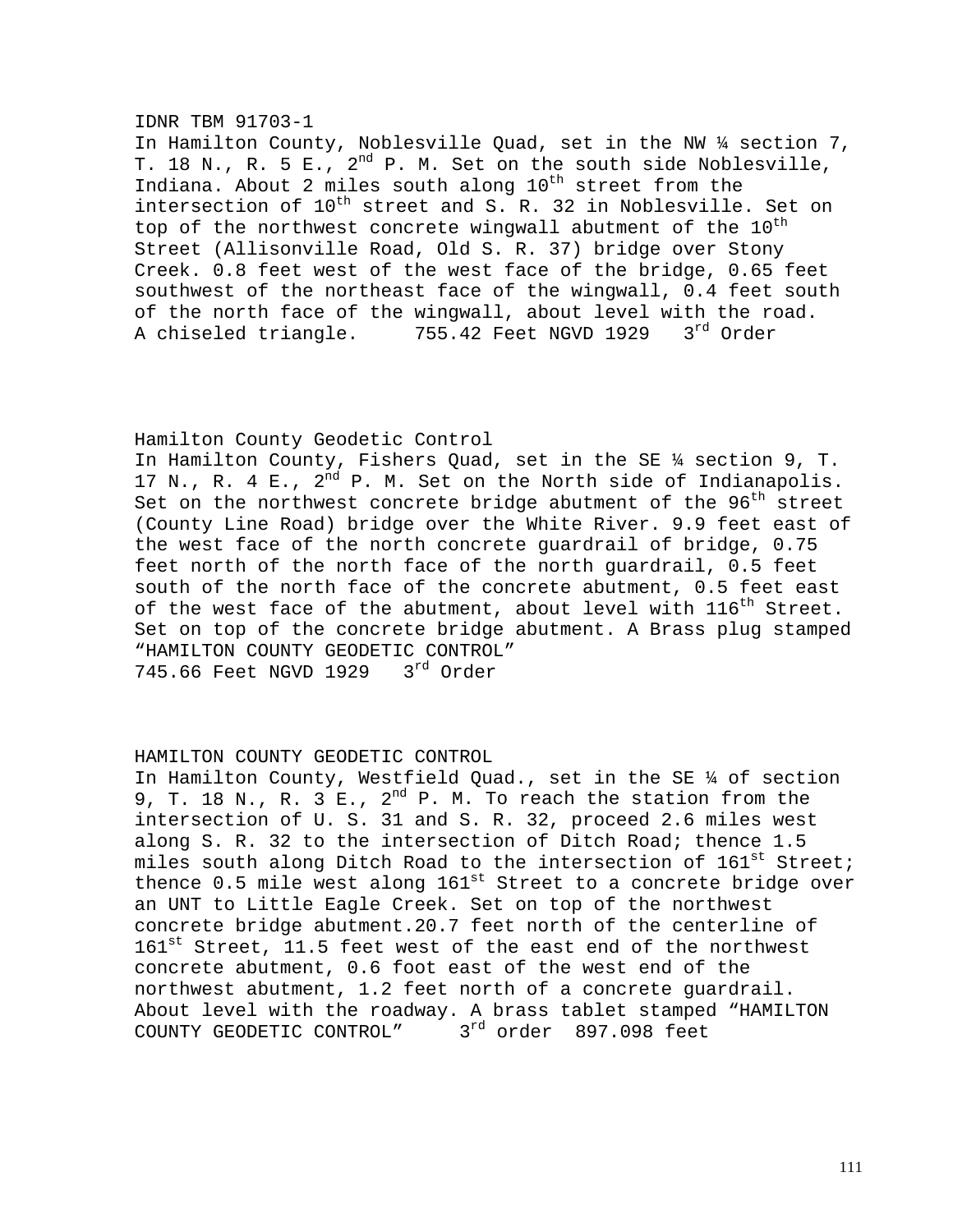#### IDNR TBM 032405-1

In Hamilton County, Fishers Quad., set in the NW ¼ of section 11, T. 17 N., R. 4 E.,  $2^{nd}$  P. M. Set in the SW concrete abutment of a foot bridge over Cheeney Creek on the south side of the 106<sup>th</sup> street bridge over Cheeney Creek. The first bridge east of the intersection of Allisonville Road and 106<sup>th</sup> Street. 20.5 feet south of the south end of the southwest wingwall of the  $106^{\text{th}}$ street bridge over Cheeney Creek, 20.3 feet southeast of the center of a manhole, 5.0 feet south of the centerline of the foot bridge. A Chiseled "I" Square. 766.145 feet NGVD 1929 3rd Order

### IDNR TBM CHE 1 2005

In Hamilton County, Fishers Quad., set in the SE ¼ of section 3, T. 17 N., R. 4 E., 2<sup>nd</sup> P. M. Set near the intersection of Eller Road and 106<sup>th</sup> Street. Set in the southwest concrete abutment of the Eller Road Bridge over Cheeney Creek. 16 feet west of the centerline of Eller Road, 0.1 foot east of the west face of abutment, 1.6 feet south of the north face of the abutment. About level with the road a chiseled  $\Pi''$  Square. 752.107 feet NGVD 1929 3rd Order

### IDNR TBM 51705-1

In Hamilton County, Fishers Quad., set in the SW ¼ of section 1, T. 17 N., R. 4 E., 2<sup>nd</sup> P. M. Starting from the intersection of  $106^{\text{th}}$  street and Allisonville Road; thence easterly along  $106^{\text{th}}$ Street about 1.2 miles to the  $106<sup>th</sup>$  Street bridge over Cheeney Creek. Set in the southwest corner of a pedestrian bridge over Cheeney Creek. Set in top of the concrete bridge seat. 47 feet south of a fence corner, 19 feet north of the centerline of  $106^{\rm th}$ Street, 0.6 foot west of the east face of the bridge seat, about 2 feet below 106<sup>th</sup> Street, A chiseled "V" Triangle. 790.413 feet NGVD 1929 3rd Order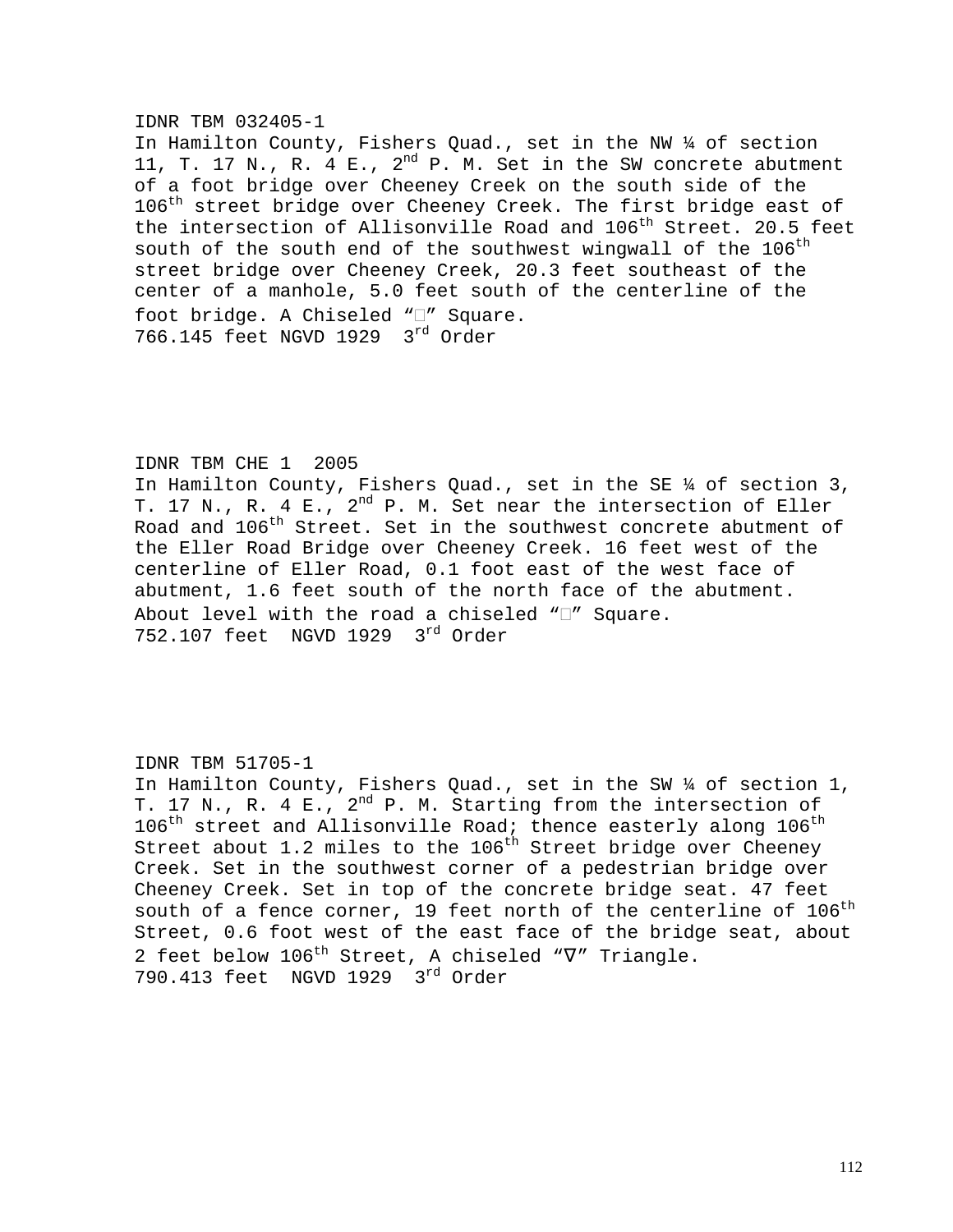### IDNR TBM CHE 2 2005

In Hamilton County, Fishers Quad., set in the NE ¼ of section 11, T. 17 N., R. 4 E.,  $2^{nd}$  P. M. Set near the intersection of Hague Road and  $106^{\text{th}}$  Street. Set at the northeast corner of a pedestrian bridge over Cheeney Creek on the south side of  $106^{\rm th}$ Street. Set in top of the northeast concrete bridge seat. 46 feet south of the centerline of  $106<sup>th</sup>$  Street, 49 feet southeast of a power pole with transformer, 0.3 foot west of the east face of the concrete bridge seat, 0.1 foot north of the south face of the bridge seat. A chiseled "X" 785.978 feet NGVD 1929

## IDNR TBM 51005-1

In Hamilton County, Westfield Quad., set in the NW ¼ of section 19, T. 18 N., R.  $5$  E.,  $2^{nd}$  P. M. Set at the  $161^{st}$  Street bridge over Cool Creek. Set on top of the east end of the north concrete guardrail for the bridge. 10.5 feet north of the centerline of  $161^{st}$  Street, 1.0 foot west of the east end of the concrete guardrail, 0.7 foot south of the north face of the guardrail, About 2.7 feet above the road surface. A chiseled triangle. 846.797 feet NGVD 1929 3rd Order

## Hamilton County BM 313

In Hamilton County, Noblesville Quad., set in the NE ¼ of section 18, T. 18 N., R. 4 E.,  $2^{nd}$  P. M. About 2.5 miles south of S. R. 32 in Westfield. Set at the 151<sup>st</sup> Street bridge over Cool Creek. Set in top of the northeast concrete bridge abutment. 16.5 feet north of the centerline of 151<sup>st</sup> Street, 2.0 feet north of the steel guardrail, 0.7 foot south of the north end of the abutment. A HAMILTON COUNTY bench mark tablet. 825.905 feet NGVD 1929 3<sup>rd</sup> Order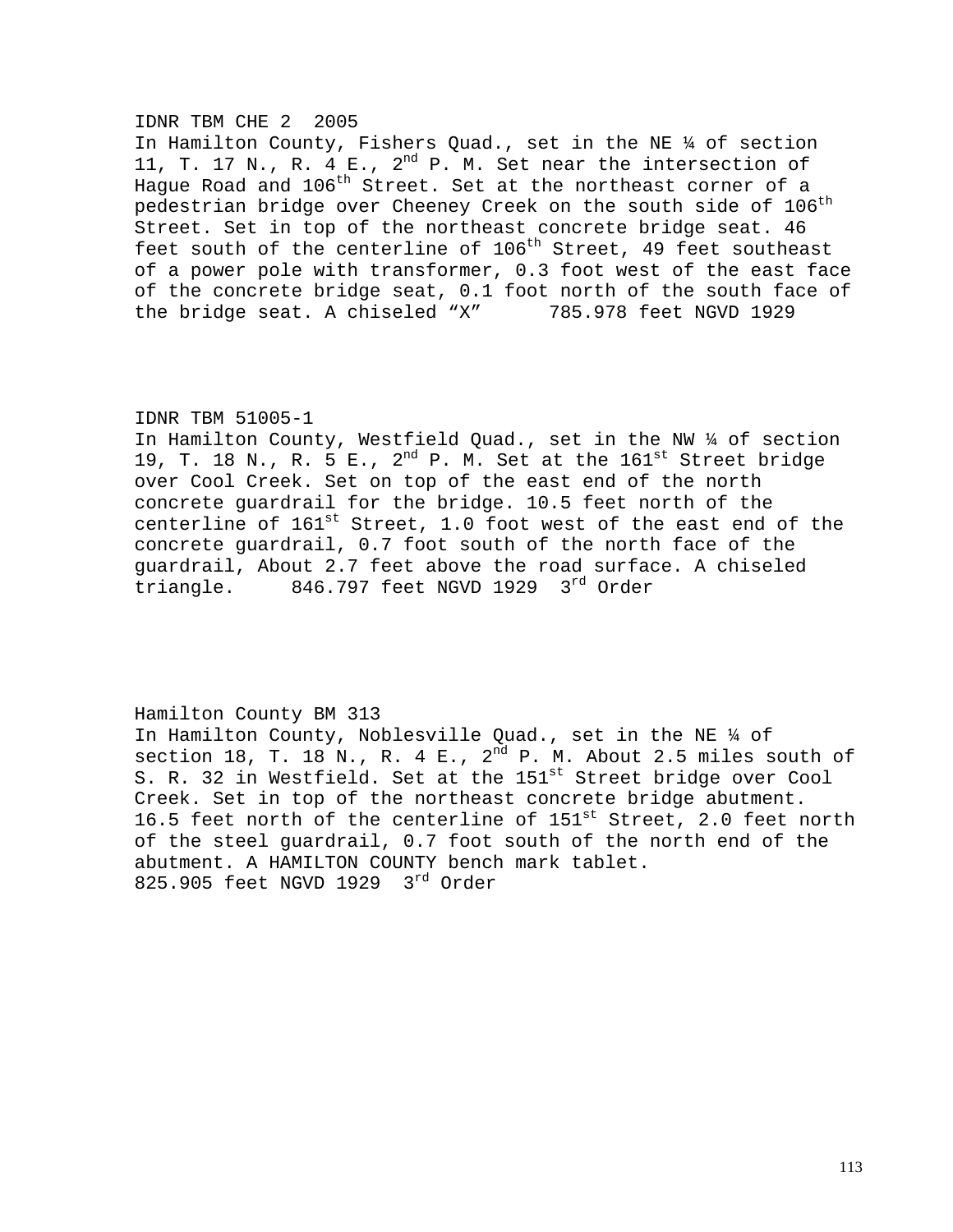# IDNR TBM 146 In Hamilton County, Noblesville Quad., set in the SW ¼ of section 18, T. 18 N., R. 4 E.,  $2^{nd}$  P. M. Starting form the  $146^{th}$ Street bridge over Cool Creek; thence about 0.35 miles west along  $146^{\text{th}}$  Street to the NE ¼ of the intersection of  $146^{\text{th}}$ Street and an access road northeast of Lowe's. Set in a grass Island, set on top of the east most bolt in the concrete base for a stop light pole. 15.6 feet north of the  $146<sup>th</sup>$  Street concrete curb, 11.8 feet east of a concrete curb, 7.5 feet south of the centerline of a sidewalk, 0.85 feet above the concrete base. 833.346 feet NGVD 1929  $3<sup>rd</sup>$  Order

### IDNR TBM Fire

In Hamilton County, Noblesville Quad., set in the NW ¼ of section 18, T. 18 N., R. 4 E.,  $2^{nd}$  P. M. Set in Westfield, Indiana. Set at Fire Station # 82 (1920 East  $151^{st}$ ) next to the Wal-Mart. Set on top of the north most lower flange bolt of the fire hydrant near the flag pole. 32.0 feet southeast of the door knob to the fire station front door, 0.7 foot south of the flag pole, 3.8 feet north of a water meter, 0.6 foot above the ground. 852.873 feet NGVD 1929 3<sup>rd</sup> Order

## IDNR TBM 51005-2

In Hamilton County, Noblesville Quad., set in the SE ¼ of section 18, T. 18 N., R. 4 E.,  $2^{nd}$  P. M. About 3 mile south of S. R. 32 in Westfield. Set at the 146<sup>th</sup> Street bridge over Cool Creek. Set on top of the northwest concrete abutment. 24.5 feet north of the west bound lanes of  $146^{th}$  Street, 0.6 foot east of the west end of the abutment, about 0.8 foot above the roadway. A chiseled triangle. 821.566 feet NGVD 1929 3rd Order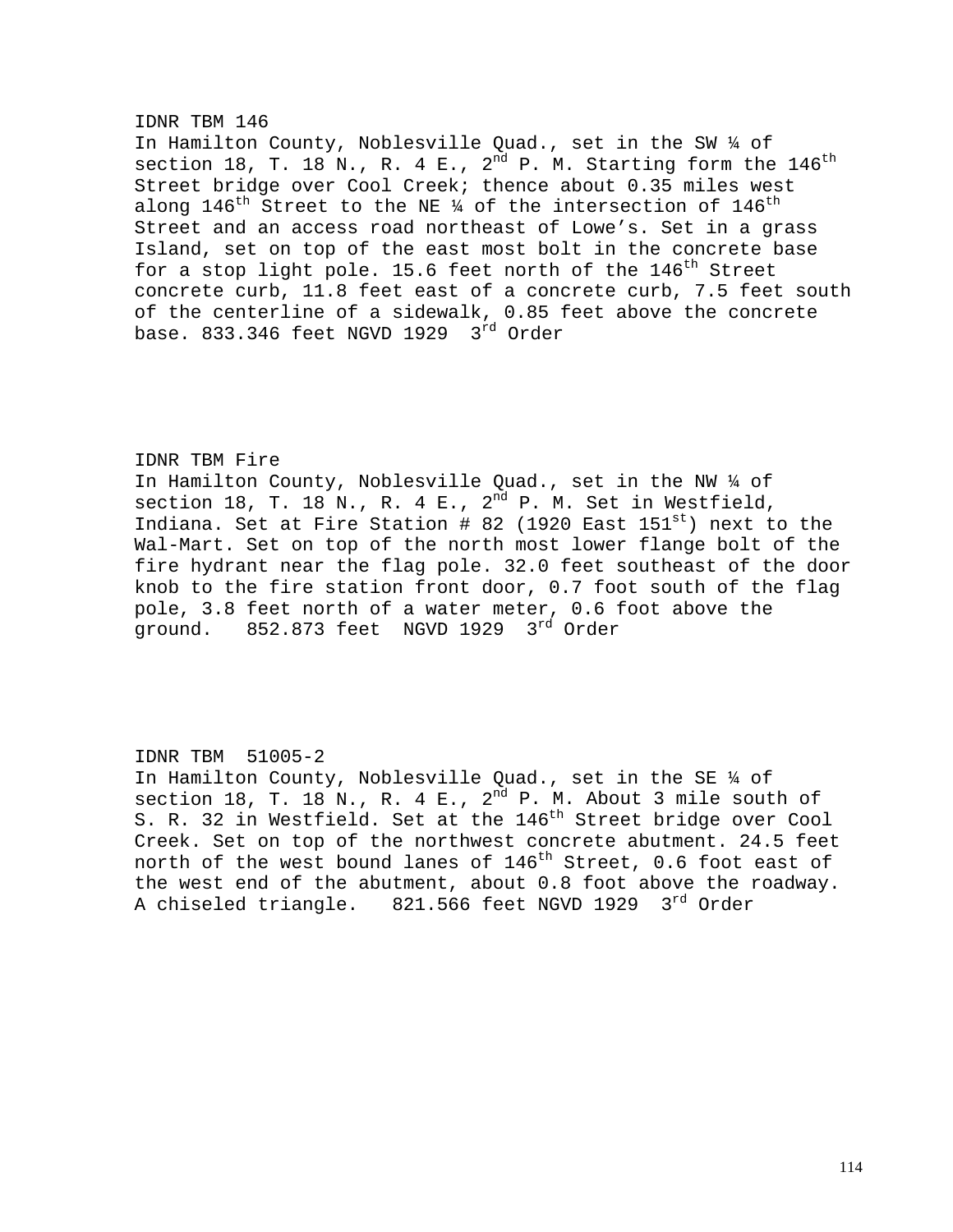#### SHCI BM HAM 027

In Hamilton County, Fishers Quad., set in the NW ¼ of section 19, T. 18 N., R. 4 E., 2nd P. M. Set at the north bound S. R. 431 bridge over Cool Creek. Set on top of the northwest end of the northeast concrete curb of the bridge. 19 feet northeast of the centerline of north bound S. R. 431, 0.4 foot southeast of the northwest face of the curb, 1.5 feet southwest of the northeast face of the curb, about 0.7 foot above the roadway. A SHCI BM tablet stamped "HAM 027" 817.448 feet NGVD 1929 3rd Order

#### IDNR TBM 51105-1

In Hamilton County, Fishers Quad., set in the NW ¼ of section 19, T. 18 N., R. 4 E.,  $2^{nd}$  P. M. Set on a new access road between S. R. 431 and 146<sup>th</sup> Street bridge over Cool Creek. Set on top of the southeast concrete abutment of the bridge. 21 feet east of the centerline of the road, 0.7 foot north on the south face of the abutment, 0.7 foot west of the east face of the abutment, about level with the road. A chiseled triangle. 819.585 feet NGVD 1929 3rd Order

## IDNR TBM COOL 21 2005

In Hamilton County, Fishers Quad., set in the NE ¼ of section 30, T. 18 N., R. 4 E.,  $2^{nd}$  P. M. About 4 mile north along S. R. 431 from the intersection of S. R. 431 and I465. About 0.2 mile south of  $136<sup>th</sup>$  Street. Set at the north bound S. R. 431 bridge over Cool Creek. Set on the north end of the east concrete guardrail base for the east concrete guardrail. 19 feet east of the centerline of the north bound lanes of S. R. 431. 2.4 feet east of the east face of the east steel guardrail, 3.4 feet southerly of the northerly face of the concrete guardrail base, 0.7 foot east of the west face of the concrete curb, 0.5 foot west of the west face of the concrete guardrail, about 0.7 foot above the bridge deck. A chiseled Triangle. 803.792 feet NGVD 1929 3rd Order